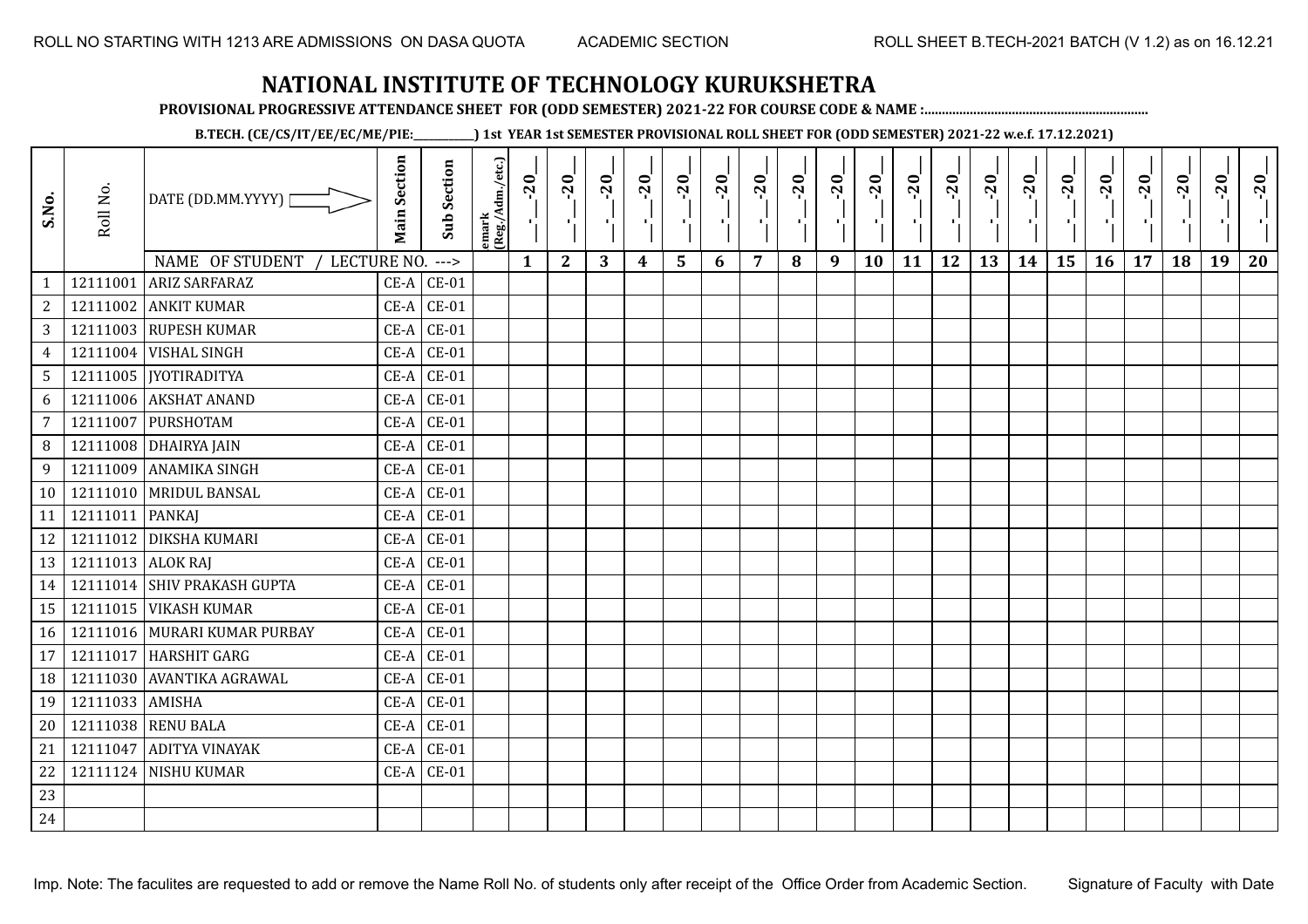**PROVISIONAL PROGRESSIVE ATTENDANCE SHEET FOR (ODD SEMESTER) 2021-22 FOR COURSE CODE & NAME :................................................................**

**B.TECH. (CE/CS/IT/EE/EC/ME/PIE:\_\_\_\_\_\_\_\_\_\_\_\_) 1st YEAR 1st SEMESTER PROVISIONAL ROLL SHEET FOR (ODD SEMESTER) 2021-22 w.e.f. 17.12.2021)**

| S.No.           | Roll No.         | DATE (DD.MM.YYYY)  <br>NAME OF STUDENT /<br>LECTURE NO. | <b>Main Section</b> | <b>Sub Section</b><br>$--->$ | emark<br>(Reg./Adm./etc.) | $-20$<br>$\mathbf{1}$ | $-20$<br>π÷<br>$\mathbf{2}$ | $-20$<br>πt<br>3 | $-20$<br>π÷<br>4 | $-20$<br>- 1<br>5 | $-20$<br>п.<br>6 | $-20$<br>$\overline{7}$ | $-20$<br>8 | $-20$<br>π÷<br>9 | $-20$<br>×,<br>10 | $-20$<br>τj<br>11 | $-20$<br>π÷<br>12 | $-20$<br>٠.<br>13 | $-20$<br>$\blacksquare$<br>14 | $-20$<br>۱,<br>15 | $-20$<br>л÷,<br>16 | $-20$<br>17 | $-20$<br>18 | $-20$<br>×.<br>19 | $-20$<br>20 |
|-----------------|------------------|---------------------------------------------------------|---------------------|------------------------------|---------------------------|-----------------------|-----------------------------|------------------|------------------|-------------------|------------------|-------------------------|------------|------------------|-------------------|-------------------|-------------------|-------------------|-------------------------------|-------------------|--------------------|-------------|-------------|-------------------|-------------|
| $\mathbf{1}$    |                  | 12111018 PRIYANSHU YADAV                                | $CE-A$              | $CE-02$                      |                           |                       |                             |                  |                  |                   |                  |                         |            |                  |                   |                   |                   |                   |                               |                   |                    |             |             |                   |             |
| $\overline{c}$  |                  | 12111019 SAKET SINGH KHARAYAT                           | $CE-A$              | $CE-02$                      |                           |                       |                             |                  |                  |                   |                  |                         |            |                  |                   |                   |                   |                   |                               |                   |                    |             |             |                   |             |
| 3               |                  | 12111020 AKSHAY KUMAR                                   | $CE-A$              | $CE-02$                      |                           |                       |                             |                  |                  |                   |                  |                         |            |                  |                   |                   |                   |                   |                               |                   |                    |             |             |                   |             |
| $\overline{4}$  | 12111021         | <b>SHUBHAM KUMAR SHARMA</b>                             | $CE-A$              | $CE-02$                      |                           |                       |                             |                  |                  |                   |                  |                         |            |                  |                   |                   |                   |                   |                               |                   |                    |             |             |                   |             |
| $5\phantom{.0}$ |                  | 12111022 PRAVEEN VERMA                                  | $CE-A$              | $CE-02$                      |                           |                       |                             |                  |                  |                   |                  |                         |            |                  |                   |                   |                   |                   |                               |                   |                    |             |             |                   |             |
| 6               | 12111023         | <b>SAGAR YADAV</b>                                      | $CE-A$              | $CE-02$                      |                           |                       |                             |                  |                  |                   |                  |                         |            |                  |                   |                   |                   |                   |                               |                   |                    |             |             |                   |             |
| $\overline{7}$  | 12111024         | <b>MANVENDRA SINGH</b>                                  | $CE-A$              | $CE-02$                      |                           |                       |                             |                  |                  |                   |                  |                         |            |                  |                   |                   |                   |                   |                               |                   |                    |             |             |                   |             |
| 8               |                  | 12111025 HARSH SINHA                                    | $CE-A$              | $CE-02$                      |                           |                       |                             |                  |                  |                   |                  |                         |            |                  |                   |                   |                   |                   |                               |                   |                    |             |             |                   |             |
| 9               |                  | 12111026 SACHIN KUMAR PRAJAPAT                          | $CE-A$              | $CE-02$                      |                           |                       |                             |                  |                  |                   |                  |                         |            |                  |                   |                   |                   |                   |                               |                   |                    |             |             |                   |             |
| 10              | 12111027         | <b>SARVAGYA SRIVASTAVA</b>                              |                     | $CE-A$ $CE-02$               |                           |                       |                             |                  |                  |                   |                  |                         |            |                  |                   |                   |                   |                   |                               |                   |                    |             |             |                   |             |
| 11              | 12111028         | <b>HIMANSHU MAURYA</b>                                  | $CE-A$              | $CE-02$                      |                           |                       |                             |                  |                  |                   |                  |                         |            |                  |                   |                   |                   |                   |                               |                   |                    |             |             |                   |             |
| 12              |                  | 12111029 YOGESH YADUVANSHI                              | $CE-A$              | $CE-02$                      |                           |                       |                             |                  |                  |                   |                  |                         |            |                  |                   |                   |                   |                   |                               |                   |                    |             |             |                   |             |
| 13              | 12111031         | <b>SAHIL YADAV</b>                                      | $CE-A$              | $CE-02$                      |                           |                       |                             |                  |                  |                   |                  |                         |            |                  |                   |                   |                   |                   |                               |                   |                    |             |             |                   |             |
| 14              |                  | 12111032 HIMANSHU YADAV                                 | $CE-A$              | $CE-02$                      |                           |                       |                             |                  |                  |                   |                  |                         |            |                  |                   |                   |                   |                   |                               |                   |                    |             |             |                   |             |
| 15              | 12111034 SAKSHAM |                                                         | $CE-A$              | $CE-02$                      |                           |                       |                             |                  |                  |                   |                  |                         |            |                  |                   |                   |                   |                   |                               |                   |                    |             |             |                   |             |
| 16              |                  | 12111039 URWASHI BHARTI                                 | $CE-A$              | $CE-02$                      |                           |                       |                             |                  |                  |                   |                  |                         |            |                  |                   |                   |                   |                   |                               |                   |                    |             |             |                   |             |
| 17              | 12111040         | <b>CHAHAK</b>                                           | $CE-A$              | $CE-02$                      |                           |                       |                             |                  |                  |                   |                  |                         |            |                  |                   |                   |                   |                   |                               |                   |                    |             |             |                   |             |
| 18              | 12111042         | KHUSHI SABBARWAL                                        | $CE-A$              | $CE-02$                      |                           |                       |                             |                  |                  |                   |                  |                         |            |                  |                   |                   |                   |                   |                               |                   |                    |             |             |                   |             |
| 19              | 12111046 ANTIM   |                                                         | $CE-A$              | $CE-02$                      |                           |                       |                             |                  |                  |                   |                  |                         |            |                  |                   |                   |                   |                   |                               |                   |                    |             |             |                   |             |
| 20              | 12111051         | <b>DEVESHI TRIPATHI</b>                                 | $CE-A$              | $CE-02$                      |                           |                       |                             |                  |                  |                   |                  |                         |            |                  |                   |                   |                   |                   |                               |                   |                    |             |             |                   |             |
| 21              |                  | 12111125 DEV RISHUBH AGRAHARI                           | $CE-A$              | $CE-02$                      |                           |                       |                             |                  |                  |                   |                  |                         |            |                  |                   |                   |                   |                   |                               |                   |                    |             |             |                   |             |
| 22              |                  |                                                         |                     |                              |                           |                       |                             |                  |                  |                   |                  |                         |            |                  |                   |                   |                   |                   |                               |                   |                    |             |             |                   |             |
| 23              |                  |                                                         |                     |                              |                           |                       |                             |                  |                  |                   |                  |                         |            |                  |                   |                   |                   |                   |                               |                   |                    |             |             |                   |             |
| 24              |                  |                                                         |                     |                              |                           |                       |                             |                  |                  |                   |                  |                         |            |                  |                   |                   |                   |                   |                               |                   |                    |             |             |                   |             |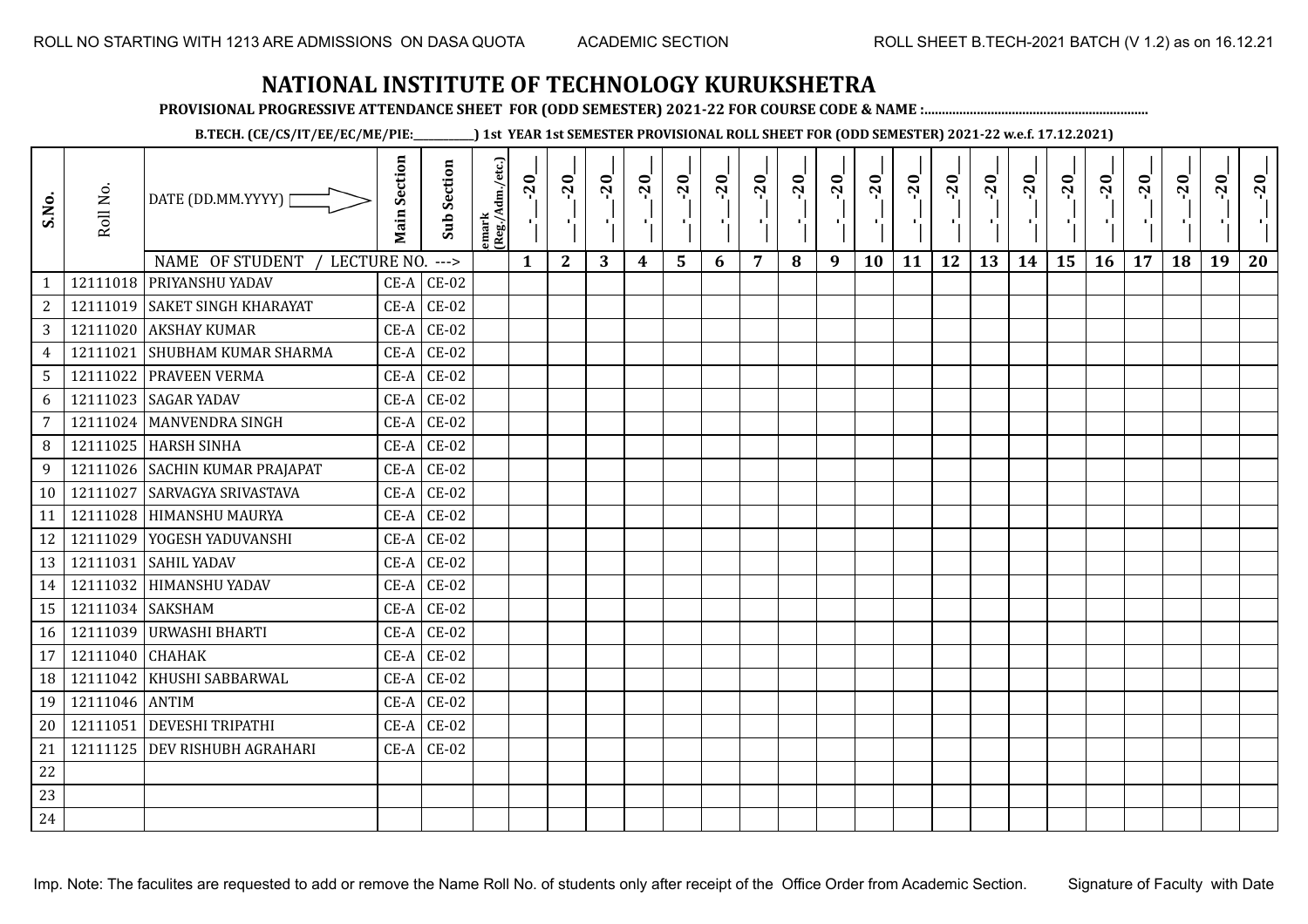**PROVISIONAL PROGRESSIVE ATTENDANCE SHEET FOR (ODD SEMESTER) 2021-22 FOR COURSE CODE & NAME :................................................................**

**B.TECH. (CE/CS/IT/EE/EC/ME/PIE:\_\_\_\_\_\_\_\_\_\_\_\_) 1st YEAR 1st SEMESTER PROVISIONAL ROLL SHEET FOR (ODD SEMESTER) 2021-22 w.e.f. 17.12.2021)**

| S.No.          | Roll No.         | DATE (DD.MM.YYYY) [<br>NAME OF STUDENT<br>/ LECTURE NO. | <b>Main Section</b> | Sub Section<br>$--->$ | emark<br>(Reg./Adm./etc.) | $-20$<br>$\mathbf{r}_{\mathrm{L}}^{\mathrm{r}}$<br>$\mathbf{1}$ | $-20$<br>тļ,<br>$\mathbf{2}$ | $-20$<br>чj<br>3 | $-20$<br>- 1<br>$\boldsymbol{4}$ | $-20$<br>٠,<br>5 | $-20$<br>п.<br>6 | $-20$<br>×.<br>$\overline{7}$ | $-20$<br>8 | $-20$<br>- 1<br>9 | $-20$<br>٠,<br>10 | $-20$<br>тļ<br>11 | $-20$<br>-97<br>12 | $-20$<br>국문<br>13 | $-20$<br>$\mathbf{L}$<br>14 | $-20$<br>۱,<br>15 | $-20$<br>Π.<br>16 | $-20$<br>п,<br>17 | $-20$<br>18 | $-20$<br>×.<br>19 | $-20$<br>20 |
|----------------|------------------|---------------------------------------------------------|---------------------|-----------------------|---------------------------|-----------------------------------------------------------------|------------------------------|------------------|----------------------------------|------------------|------------------|-------------------------------|------------|-------------------|-------------------|-------------------|--------------------|-------------------|-----------------------------|-------------------|-------------------|-------------------|-------------|-------------------|-------------|
| $\mathbf{1}$   |                  | 12111035 MANISH KUMAR                                   |                     | $CE-A$ $CE-03$        |                           |                                                                 |                              |                  |                                  |                  |                  |                               |            |                   |                   |                   |                    |                   |                             |                   |                   |                   |             |                   |             |
| $\overline{a}$ |                  | 12111036 ANURAG GOYAL                                   | $CE-A$              | <b>CE-03</b>          |                           |                                                                 |                              |                  |                                  |                  |                  |                               |            |                   |                   |                   |                    |                   |                             |                   |                   |                   |             |                   |             |
| $\mathbf{3}$   | 12111037         | <b>GAUTAM KAUSHIK</b>                                   | $CE-A$              | $CE-03$               |                           |                                                                 |                              |                  |                                  |                  |                  |                               |            |                   |                   |                   |                    |                   |                             |                   |                   |                   |             |                   |             |
| 4              | 12111041         | <b>ASHOK KUMAR</b>                                      | $CE-A$              | $CE-03$               |                           |                                                                 |                              |                  |                                  |                  |                  |                               |            |                   |                   |                   |                    |                   |                             |                   |                   |                   |             |                   |             |
| 5              | 12111043         | <b>SHIVAM KRISHAN VARSHNEY</b>                          | $CE-A$              | $CE-03$               |                           |                                                                 |                              |                  |                                  |                  |                  |                               |            |                   |                   |                   |                    |                   |                             |                   |                   |                   |             |                   |             |
| 6              |                  | 12111044 HIMANSHU                                       | $CE-A$              | $CE-03$               |                           |                                                                 |                              |                  |                                  |                  |                  |                               |            |                   |                   |                   |                    |                   |                             |                   |                   |                   |             |                   |             |
| $\overline{7}$ |                  | 12111045 SHUBHAM SINGH                                  | $CE-A$              | $CE-03$               |                           |                                                                 |                              |                  |                                  |                  |                  |                               |            |                   |                   |                   |                    |                   |                             |                   |                   |                   |             |                   |             |
| 8              |                  | 12111048 ABHISHEK SINGH GAUTAM                          | $CE-A$              | $CE-03$               |                           |                                                                 |                              |                  |                                  |                  |                  |                               |            |                   |                   |                   |                    |                   |                             |                   |                   |                   |             |                   |             |
| 9              |                  | 12111049 DEVRAJ MEENA                                   |                     | $CE-A$ $CE-03$        |                           |                                                                 |                              |                  |                                  |                  |                  |                               |            |                   |                   |                   |                    |                   |                             |                   |                   |                   |             |                   |             |
| 10             |                  | 12111050 PIYUSH KUMAR                                   | $CE-A$              | $CE-03$               |                           |                                                                 |                              |                  |                                  |                  |                  |                               |            |                   |                   |                   |                    |                   |                             |                   |                   |                   |             |                   |             |
| 11             |                  | 12111052 SHARMA OJASVI VIJAY                            | $CE-A$              | $CE-03$               |                           |                                                                 |                              |                  |                                  |                  |                  |                               |            |                   |                   |                   |                    |                   |                             |                   |                   |                   |             |                   |             |
| 12             |                  | 12111053 URMILA MAHAWAR                                 | $CE-A$              | <b>CE-03</b>          |                           |                                                                 |                              |                  |                                  |                  |                  |                               |            |                   |                   |                   |                    |                   |                             |                   |                   |                   |             |                   |             |
| 13             |                  | 12111054 AKANKSHA KUMARI                                | $CE-A$              | $CE-03$               |                           |                                                                 |                              |                  |                                  |                  |                  |                               |            |                   |                   |                   |                    |                   |                             |                   |                   |                   |             |                   |             |
| 14             |                  | 12111055 AARTI DEVI                                     | $CE-A$              | $CE-03$               |                           |                                                                 |                              |                  |                                  |                  |                  |                               |            |                   |                   |                   |                    |                   |                             |                   |                   |                   |             |                   |             |
| 15             |                  | 12111056 ARNOB GHOSH                                    | $CE-A$              | $CE-03$               |                           |                                                                 |                              |                  |                                  |                  |                  |                               |            |                   |                   |                   |                    |                   |                             |                   |                   |                   |             |                   |             |
| 16             | 12111057         | <b>SACHIN MEENA</b>                                     | $CE-A$              | <b>CE-03</b>          |                           |                                                                 |                              |                  |                                  |                  |                  |                               |            |                   |                   |                   |                    |                   |                             |                   |                   |                   |             |                   |             |
| 17             |                  | 12111058 PRASHANT RAJ BAGWAR                            | $CE-A$              | $CE-03$               |                           |                                                                 |                              |                  |                                  |                  |                  |                               |            |                   |                   |                   |                    |                   |                             |                   |                   |                   |             |                   |             |
| 18             | 12111059         | <b>ANIKET ANAND</b>                                     | $CE-A$              | $CE-03$               |                           |                                                                 |                              |                  |                                  |                  |                  |                               |            |                   |                   |                   |                    |                   |                             |                   |                   |                   |             |                   |             |
| 19             | 12111061         | <b>RINKA</b>                                            | $CE-A$              | $CE-03$               |                           |                                                                 |                              |                  |                                  |                  |                  |                               |            |                   |                   |                   |                    |                   |                             |                   |                   |                   |             |                   |             |
| 20             | 12111062 ASHMITA |                                                         |                     | $CE-A$ $CE-03$        |                           |                                                                 |                              |                  |                                  |                  |                  |                               |            |                   |                   |                   |                    |                   |                             |                   |                   |                   |             |                   |             |
| 21             |                  |                                                         |                     |                       |                           |                                                                 |                              |                  |                                  |                  |                  |                               |            |                   |                   |                   |                    |                   |                             |                   |                   |                   |             |                   |             |
| 22             |                  |                                                         |                     |                       |                           |                                                                 |                              |                  |                                  |                  |                  |                               |            |                   |                   |                   |                    |                   |                             |                   |                   |                   |             |                   |             |
| 23             |                  |                                                         |                     |                       |                           |                                                                 |                              |                  |                                  |                  |                  |                               |            |                   |                   |                   |                    |                   |                             |                   |                   |                   |             |                   |             |
| 24             |                  |                                                         |                     |                       |                           |                                                                 |                              |                  |                                  |                  |                  |                               |            |                   |                   |                   |                    |                   |                             |                   |                   |                   |             |                   |             |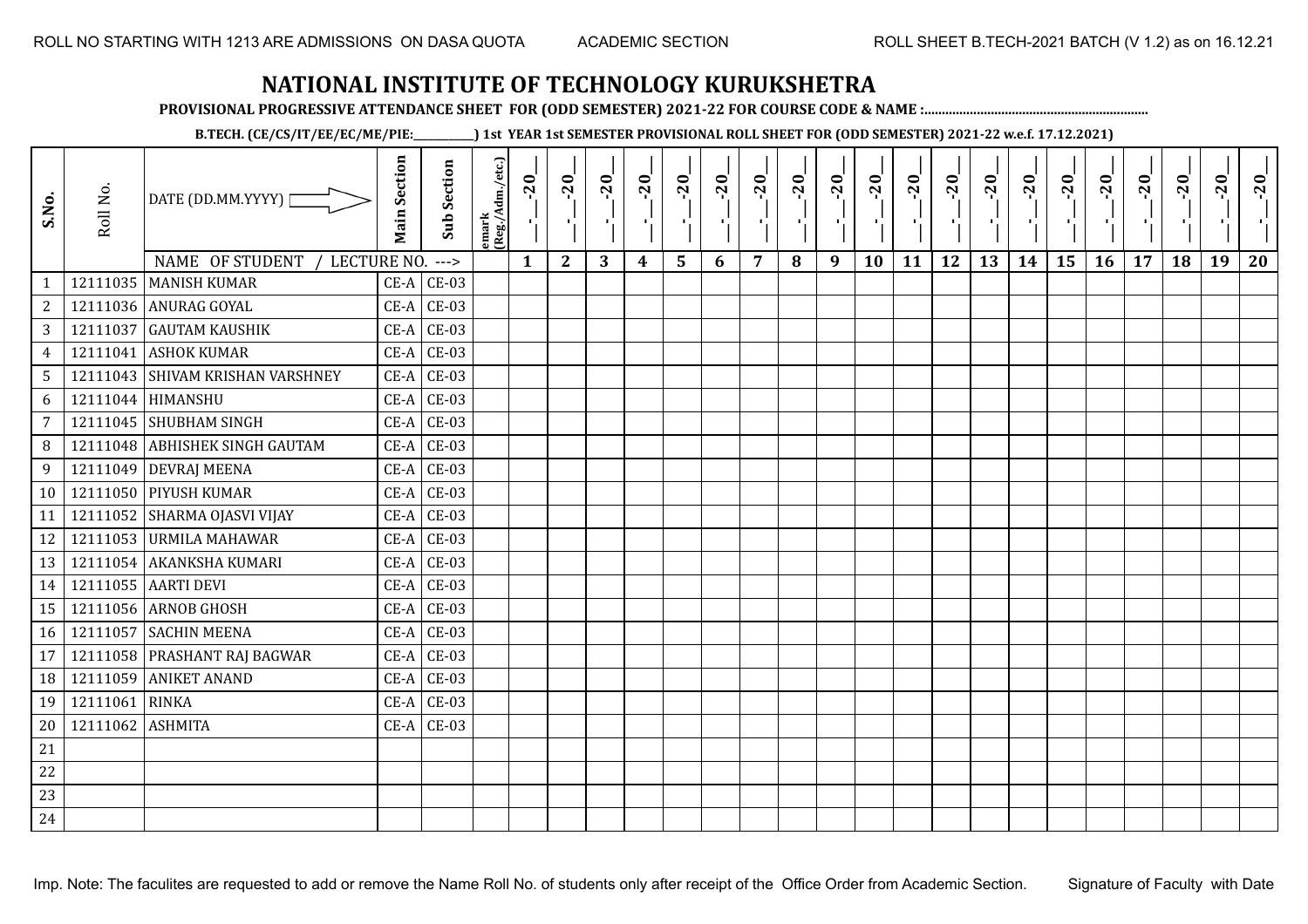**PROVISIONAL PROGRESSIVE ATTENDANCE SHEET FOR (ODD SEMESTER) 2021-22 FOR COURSE CODE & NAME :................................................................**

**B.TECH. (CE/CS/IT/EE/EC/ME/PIE:\_\_\_\_\_\_\_\_\_\_\_\_) 1st YEAR 1st SEMESTER PROVISIONAL ROLL SHEET FOR (ODD SEMESTER) 2021-22 w.e.f. 17.12.2021)**

| S.No.           | Roll No.      | DATE (DD.MM.YYYY)<br>NAME OF STUDENT<br>LECTURE NO. | <b>Main Section</b> | <b>Sub Section</b><br>$--->$ | emark<br>(Reg./Adm./etc.) | $-20$<br>$\mathbf{1}$ | $-20$<br>π÷<br>$\mathbf{2}$ | $-20$<br>л÷.<br>3 | $-20$<br>π÷<br>$\boldsymbol{4}$ | $-20$<br>ъJ<br>5 | $-20$<br>$\blacksquare$ | $-20$<br>7 | $-20$ | $-20$<br>$\mathbf{L}$<br>9 | $-20$<br>л,<br>10 | $-20$<br>шj<br>11 | $-20$<br>π÷<br>12 | $-20$<br>로<br>13 | $-20$<br>$\blacksquare$<br>14 | $-20$<br>ا .<br>ا<br>15 | $-20$<br>к.<br>16 | $-20$<br>17 | $-20$<br>18 | $-20$<br>л.<br>19 | $-20$<br>20 |
|-----------------|---------------|-----------------------------------------------------|---------------------|------------------------------|---------------------------|-----------------------|-----------------------------|-------------------|---------------------------------|------------------|-------------------------|------------|-------|----------------------------|-------------------|-------------------|-------------------|------------------|-------------------------------|-------------------------|-------------------|-------------|-------------|-------------------|-------------|
| $\mathbf{1}$    | 12111060      | <b>RONAK SHARMA</b>                                 | $CE-A$              | $CE-04$                      |                           |                       |                             |                   |                                 |                  | 6                       |            | 8     |                            |                   |                   |                   |                  |                               |                         |                   |             |             |                   |             |
| $\overline{c}$  | 12111063 ISHU |                                                     | $CE-A$              | $CE-04$                      |                           |                       |                             |                   |                                 |                  |                         |            |       |                            |                   |                   |                   |                  |                               |                         |                   |             |             |                   |             |
| 3               |               | 12111064 SHIVAM SHARMA                              | $CE-A$              | $CE-04$                      |                           |                       |                             |                   |                                 |                  |                         |            |       |                            |                   |                   |                   |                  |                               |                         |                   |             |             |                   |             |
| $\overline{4}$  |               | 12111065 SANKALP JAUHARI                            | $CE-A$              | $CE-04$                      |                           |                       |                             |                   |                                 |                  |                         |            |       |                            |                   |                   |                   |                  |                               |                         |                   |             |             |                   |             |
| $5\overline{)}$ |               | 12111066   BALARAJU BADAVATH                        | $CE-A$              | $CE-04$                      |                           |                       |                             |                   |                                 |                  |                         |            |       |                            |                   |                   |                   |                  |                               |                         |                   |             |             |                   |             |
| 6               | 12111067      | <b>SHRISH JAISWAL</b>                               | $CE-A$              | $CE-04$                      |                           |                       |                             |                   |                                 |                  |                         |            |       |                            |                   |                   |                   |                  |                               |                         |                   |             |             |                   |             |
| 7               | 12111068      | <b>LALIT KUMAR</b>                                  | $CE-A$              | $CE-04$                      |                           |                       |                             |                   |                                 |                  |                         |            |       |                            |                   |                   |                   |                  |                               |                         |                   |             |             |                   |             |
| 8               |               | 12111069 RANJAN KUMAR                               | $CE-A$              | $CE-04$                      |                           |                       |                             |                   |                                 |                  |                         |            |       |                            |                   |                   |                   |                  |                               |                         |                   |             |             |                   |             |
| 9               |               | 12111070 UDIT NARAYAN                               | $CE-A$              | $CE-04$                      |                           |                       |                             |                   |                                 |                  |                         |            |       |                            |                   |                   |                   |                  |                               |                         |                   |             |             |                   |             |
| 10              | 12111071      | <b>TRIPATI KUMARI</b>                               |                     | $CE-A$ $CE-04$               |                           |                       |                             |                   |                                 |                  |                         |            |       |                            |                   |                   |                   |                  |                               |                         |                   |             |             |                   |             |
| 11              | 12111072      | <b>KESHAV KUNDAN</b>                                | $CE-A$              | $CE-04$                      |                           |                       |                             |                   |                                 |                  |                         |            |       |                            |                   |                   |                   |                  |                               |                         |                   |             |             |                   |             |
| 12              |               | 12111073   MANJEET SINGH                            | $CE-A$              | $CE-04$                      |                           |                       |                             |                   |                                 |                  |                         |            |       |                            |                   |                   |                   |                  |                               |                         |                   |             |             |                   |             |
| 13              |               | 12111074 UTKARSH KUMAR                              | $CE-A$              | $CE-04$                      |                           |                       |                             |                   |                                 |                  |                         |            |       |                            |                   |                   |                   |                  |                               |                         |                   |             |             |                   |             |
| 14              |               | 12111075 MUKESH KUMAR                               | $CE-A$              | $CE-04$                      |                           |                       |                             |                   |                                 |                  |                         |            |       |                            |                   |                   |                   |                  |                               |                         |                   |             |             |                   |             |
| 15              |               | 12111076 HARSH YADAV                                | $CE-A$              | $CE-04$                      |                           |                       |                             |                   |                                 |                  |                         |            |       |                            |                   |                   |                   |                  |                               |                         |                   |             |             |                   |             |
| 16              | 12111077      | <b>SHAILESH KUMAR</b>                               | $CE-A$              | $CE-04$                      |                           |                       |                             |                   |                                 |                  |                         |            |       |                            |                   |                   |                   |                  |                               |                         |                   |             |             |                   |             |
| 17              | 12111083      | <b>ANUSHKA</b>                                      | $CE-A$              | $CE-04$                      |                           |                       |                             |                   |                                 |                  |                         |            |       |                            |                   |                   |                   |                  |                               |                         |                   |             |             |                   |             |
| 18              | 12111085      | <b>NIDHI</b>                                        | $CE-A$              | $CE-04$                      |                           |                       |                             |                   |                                 |                  |                         |            |       |                            |                   |                   |                   |                  |                               |                         |                   |             |             |                   |             |
| 19              | 12111087      | KARIBANDI SRI VIDYA                                 | $CE-A$              | $CE-04$                      |                           |                       |                             |                   |                                 |                  |                         |            |       |                            |                   |                   |                   |                  |                               |                         |                   |             |             |                   |             |
| 20              | 12111092      | <b>BOMDI CAROLYN TAYENG</b>                         |                     | $CE-A$ $CE-04$               |                           |                       |                             |                   |                                 |                  |                         |            |       |                            |                   |                   |                   |                  |                               |                         |                   |             |             |                   |             |
| 21              |               |                                                     |                     |                              |                           |                       |                             |                   |                                 |                  |                         |            |       |                            |                   |                   |                   |                  |                               |                         |                   |             |             |                   |             |
| 22              |               |                                                     |                     |                              |                           |                       |                             |                   |                                 |                  |                         |            |       |                            |                   |                   |                   |                  |                               |                         |                   |             |             |                   |             |
| 23              |               |                                                     |                     |                              |                           |                       |                             |                   |                                 |                  |                         |            |       |                            |                   |                   |                   |                  |                               |                         |                   |             |             |                   |             |
| 24              |               |                                                     |                     |                              |                           |                       |                             |                   |                                 |                  |                         |            |       |                            |                   |                   |                   |                  |                               |                         |                   |             |             |                   |             |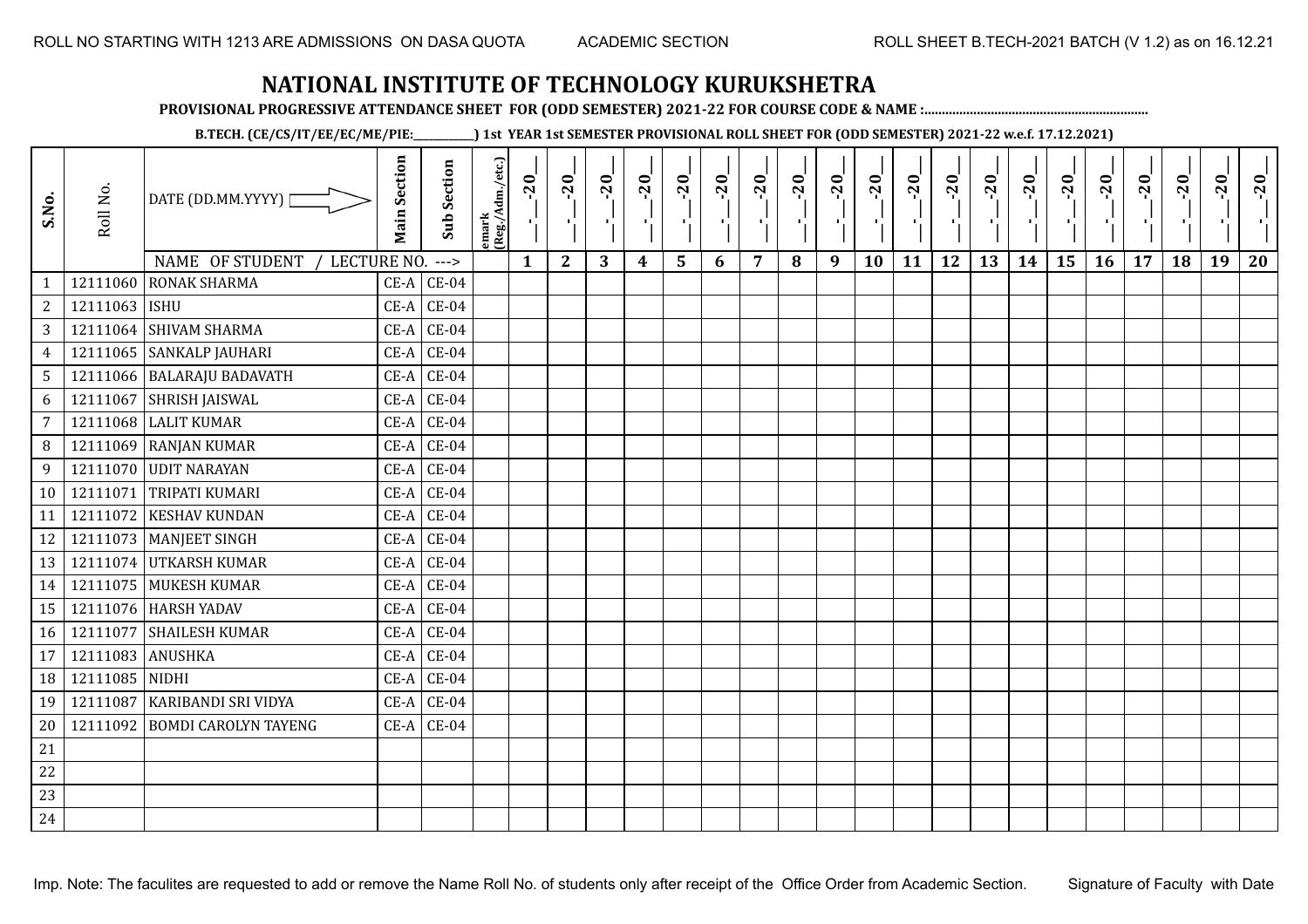**PROVISIONAL PROGRESSIVE ATTENDANCE SHEET FOR (ODD SEMESTER) 2021-22 FOR COURSE CODE & NAME :................................................................**

**B.TECH. (CE/CS/IT/EE/EC/ME/PIE:\_\_\_\_\_\_\_\_\_\_\_\_) 1st YEAR 1st SEMESTER PROVISIONAL ROLL SHEET FOR (ODD SEMESTER) 2021-22 w.e.f. 17.12.2021)**

| S.No.           | Roll No.         | DATE (DD.MM.YYYY) [<br>NAME OF STUDENT / LECTURE NO. | <b>Main Section</b> | <b>Sub Section</b><br>$--->$ | emark<br> (Reg./Adm./etc.) | $-20$<br>ч.<br>$\mathbf{1}$ | $-20$<br>×.<br>$\mathbf{2}$ | $-20$<br>л.,<br>3 | $-20$<br>шļ<br>$\boldsymbol{4}$ | $-20$<br>٠,<br>5 | $-20$<br>п.<br>6 | $-20$<br>π÷<br>7 | $-20$ | $-20$<br>- 1<br>9 | $-20$<br>×,<br>10 | $-20$<br>πt<br>11 | $-20$<br>п.,<br>12 | $-20$<br>чļ.<br>13 | $-20$<br>-11<br>14 | $-20$<br>٠,<br>15 | $-20$<br>л÷.<br>16 | $-20$<br>$\blacksquare$<br>17 | $-20$<br>18 | $-20$<br>×.<br>19 | $-20$<br>пŀ.<br>20 |
|-----------------|------------------|------------------------------------------------------|---------------------|------------------------------|----------------------------|-----------------------------|-----------------------------|-------------------|---------------------------------|------------------|------------------|------------------|-------|-------------------|-------------------|-------------------|--------------------|--------------------|--------------------|-------------------|--------------------|-------------------------------|-------------|-------------------|--------------------|
| $\mathbf{1}$    | 12111078         | KALLAKUNTLA PRINCE RATAN                             | $CE-B$              | $CE-05$                      |                            |                             |                             |                   |                                 |                  |                  |                  | 8     |                   |                   |                   |                    |                    |                    |                   |                    |                               |             |                   |                    |
| $\overline{a}$  | 12111079         | <b>AMAN</b>                                          | $CE-B$              | $CE-05$                      |                            |                             |                             |                   |                                 |                  |                  |                  |       |                   |                   |                   |                    |                    |                    |                   |                    |                               |             |                   |                    |
| $\mathbf{3}$    | 12111080         | <b>AKARSHIT SINGH</b>                                | $CE-B$              | $CE-05$                      |                            |                             |                             |                   |                                 |                  |                  |                  |       |                   |                   |                   |                    |                    |                    |                   |                    |                               |             |                   |                    |
| 4               | 12111081         | <b>NAVEEN CHAURASIYA</b>                             | $CE-B$              | $CE-05$                      |                            |                             |                             |                   |                                 |                  |                  |                  |       |                   |                   |                   |                    |                    |                    |                   |                    |                               |             |                   |                    |
| $5\phantom{.0}$ | 12111082         | <b>ROHIT KUMAWAT</b>                                 | $CE-B$              | $CE-05$                      |                            |                             |                             |                   |                                 |                  |                  |                  |       |                   |                   |                   |                    |                    |                    |                   |                    |                               |             |                   |                    |
| 6               | 12111084         | <b>ARUN KUMAR YADAV</b>                              | $CE-B$              | $CE-05$                      |                            |                             |                             |                   |                                 |                  |                  |                  |       |                   |                   |                   |                    |                    |                    |                   |                    |                               |             |                   |                    |
| $\overline{7}$  |                  | 12111086 SAURABH KUMAR MEENA                         | $CE-B$              | $CE-05$                      |                            |                             |                             |                   |                                 |                  |                  |                  |       |                   |                   |                   |                    |                    |                    |                   |                    |                               |             |                   |                    |
| 8               |                  | 12111088 ARMAN SINGH MEENA                           | $CE-B$              | $CE-05$                      |                            |                             |                             |                   |                                 |                  |                  |                  |       |                   |                   |                   |                    |                    |                    |                   |                    |                               |             |                   |                    |
| 9               |                  | 12111089 MUKESH DUKIYA                               | $CE-B$              | $CE-05$                      |                            |                             |                             |                   |                                 |                  |                  |                  |       |                   |                   |                   |                    |                    |                    |                   |                    |                               |             |                   |                    |
| 10              | 12111090 HITESH  |                                                      | $CE-B$              | $CE-05$                      |                            |                             |                             |                   |                                 |                  |                  |                  |       |                   |                   |                   |                    |                    |                    |                   |                    |                               |             |                   |                    |
| 11              | 12111091         | <b>AMAN HUSSAIN</b>                                  | $CE-B$              | $CE-05$                      |                            |                             |                             |                   |                                 |                  |                  |                  |       |                   |                   |                   |                    |                    |                    |                   |                    |                               |             |                   |                    |
| 12              | 12111093 DEEPAK  |                                                      | $CE-B$              | $CE-05$                      |                            |                             |                             |                   |                                 |                  |                  |                  |       |                   |                   |                   |                    |                    |                    |                   |                    |                               |             |                   |                    |
| 13              | 12111094 AMANJOT |                                                      | $CE-B$              | $CE-05$                      |                            |                             |                             |                   |                                 |                  |                  |                  |       |                   |                   |                   |                    |                    |                    |                   |                    |                               |             |                   |                    |
| 14              |                  | 12111095 AKARSH SRIVASTAVA                           | $CE-B$              | $CE-05$                      |                            |                             |                             |                   |                                 |                  |                  |                  |       |                   |                   |                   |                    |                    |                    |                   |                    |                               |             |                   |                    |
| 15              | 12111096         | <b>ABHINAV SINGH BHATI</b>                           | $CE-B$              | $CE-05$                      |                            |                             |                             |                   |                                 |                  |                  |                  |       |                   |                   |                   |                    |                    |                    |                   |                    |                               |             |                   |                    |
| 16              | 12111097         | <b>NIKHIL</b>                                        | $CE-B$              | $CE-05$                      |                            |                             |                             |                   |                                 |                  |                  |                  |       |                   |                   |                   |                    |                    |                    |                   |                    |                               |             |                   |                    |
| 17              | 12111098         | VARANASI VASANTHA                                    | $CE-B$              | $CE-05$                      |                            |                             |                             |                   |                                 |                  |                  |                  |       |                   |                   |                   |                    |                    |                    |                   |                    |                               |             |                   |                    |
| 18              | 12111100         | <b>VIJAYA KUMARI</b>                                 | $CE-B$              | $CE-05$                      |                            |                             |                             |                   |                                 |                  |                  |                  |       |                   |                   |                   |                    |                    |                    |                   |                    |                               |             |                   |                    |
| 19              |                  | 12111105 ANSHIKA GUPTA                               | $CE-B$              | $CE-05$                      |                            |                             |                             |                   |                                 |                  |                  |                  |       |                   |                   |                   |                    |                    |                    |                   |                    |                               |             |                   |                    |
| 20              |                  | 12111108 NITIN KUMARI                                | $CE-B$              | $CE-05$                      |                            |                             |                             |                   |                                 |                  |                  |                  |       |                   |                   |                   |                    |                    |                    |                   |                    |                               |             |                   |                    |
| 21              |                  |                                                      |                     |                              |                            |                             |                             |                   |                                 |                  |                  |                  |       |                   |                   |                   |                    |                    |                    |                   |                    |                               |             |                   |                    |
| 22              |                  |                                                      |                     |                              |                            |                             |                             |                   |                                 |                  |                  |                  |       |                   |                   |                   |                    |                    |                    |                   |                    |                               |             |                   |                    |
| 23              |                  |                                                      |                     |                              |                            |                             |                             |                   |                                 |                  |                  |                  |       |                   |                   |                   |                    |                    |                    |                   |                    |                               |             |                   |                    |
| 24              |                  |                                                      |                     |                              |                            |                             |                             |                   |                                 |                  |                  |                  |       |                   |                   |                   |                    |                    |                    |                   |                    |                               |             |                   |                    |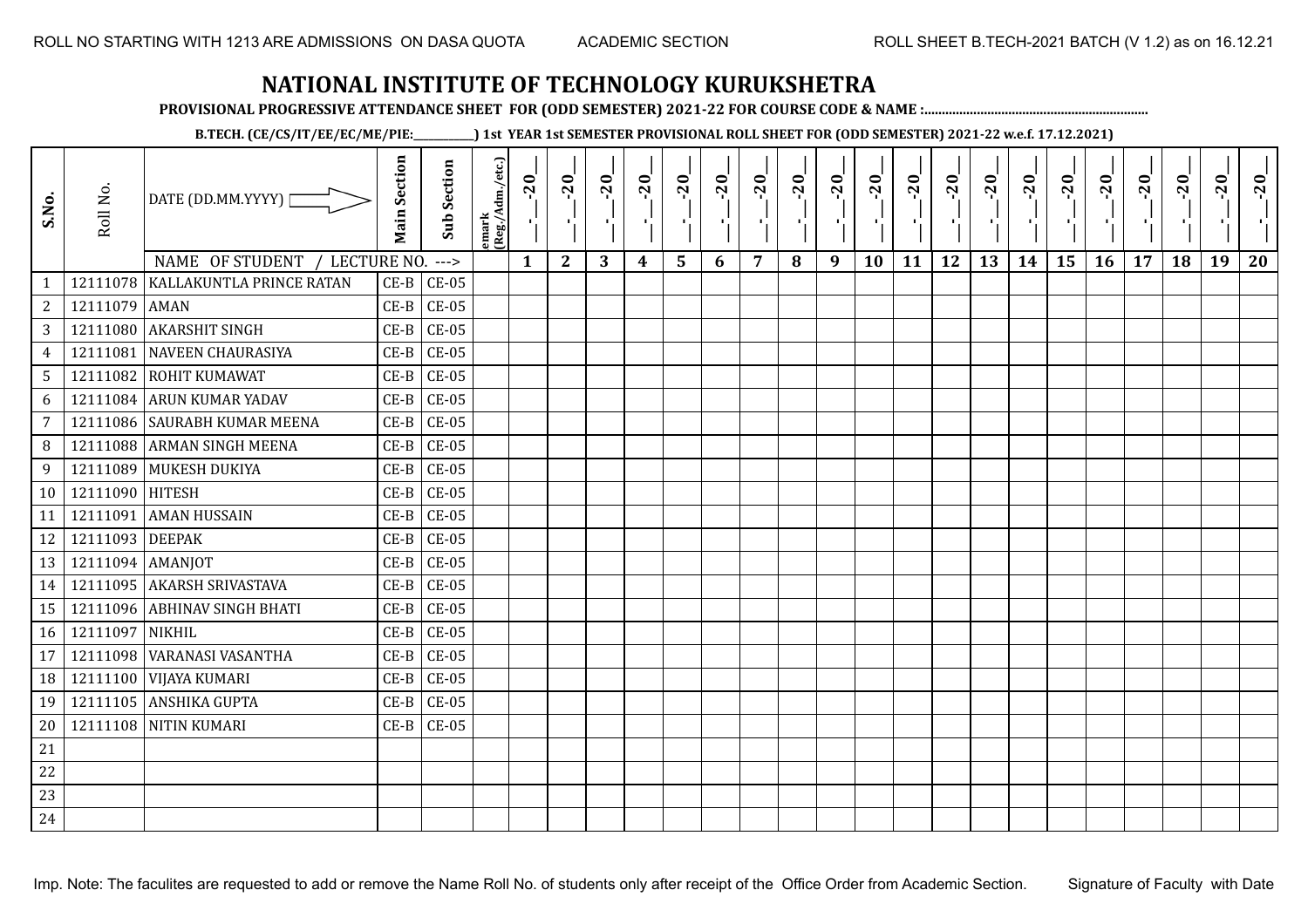**PROVISIONAL PROGRESSIVE ATTENDANCE SHEET FOR (ODD SEMESTER) 2021-22 FOR COURSE CODE & NAME :................................................................**

**B.TECH. (CE/CS/IT/EE/EC/ME/PIE:\_\_\_\_\_\_\_\_\_\_\_\_) 1st YEAR 1st SEMESTER PROVISIONAL ROLL SHEET FOR (ODD SEMESTER) 2021-22 w.e.f. 17.12.2021)**

| S.No.           | Roll No.        | DATE (DD.MM.YYYY) [           | <b>Main Section</b> | <b>Sub Section</b> | emark<br>(Reg./Adm./etc.) | $-1$ $-10$   | $-20$<br>٠,  | $-20$<br>π÷ | $-20$<br>лj | $-20$<br>ا .<br>ا | $-20$<br>л., | $-20$<br>шj | $-20$ | $-20$<br>- 1 | $-20$<br>٠, | $-20$<br>- 11 | $-20$<br>шĵ | $-20$<br>로 | $-20$<br>$\blacksquare$ | $-20$<br>국 | $-20$<br>У. | $-20$ | $-20$ | $-20$<br>$\mathcal{F}_1$ . | $-20$ |
|-----------------|-----------------|-------------------------------|---------------------|--------------------|---------------------------|--------------|--------------|-------------|-------------|-------------------|--------------|-------------|-------|--------------|-------------|---------------|-------------|------------|-------------------------|------------|-------------|-------|-------|----------------------------|-------|
|                 |                 | NAME OF STUDENT / LECTURE NO. |                     | $--->$             |                           | $\mathbf{1}$ | $\mathbf{2}$ | 3           | 4           | 5                 | 6            | 7           | 8     | 9            | <b>10</b>   | 11            | 12          | 13         | 14                      | 15         | 16          | 17    | 18    | 19                         | 20    |
|                 |                 | 12111099 HARSH CHAUHAN        | $CE-B$<br>$CE-B$    | $CE-06$            |                           |              |              |             |             |                   |              |             |       |              |             |               |             |            |                         |            |             |       |       |                            |       |
| $\overline{2}$  |                 | 12111101 AJAY PRATAP SINGH    |                     | $CE-06$            |                           |              |              |             |             |                   |              |             |       |              |             |               |             |            |                         |            |             |       |       |                            |       |
| 3 <sup>7</sup>  | 12111102 RAHUL  |                               | $CE-B$              | $CE-06$            |                           |              |              |             |             |                   |              |             |       |              |             |               |             |            |                         |            |             |       |       |                            |       |
| $\overline{4}$  |                 | 12111103 ANSH MEENA           | $CE-B$              | $CE-06$            |                           |              |              |             |             |                   |              |             |       |              |             |               |             |            |                         |            |             |       |       |                            |       |
| 5 <sup>5</sup>  |                 | 12111104 ANSHUL KUMAR GUPTA   | $CE-B$              | $CE-06$            |                           |              |              |             |             |                   |              |             |       |              |             |               |             |            |                         |            |             |       |       |                            |       |
| 6               |                 | 12111106 ANURAG SINGH DEV     | $CE-B$              | <b>CE-06</b>       |                           |              |              |             |             |                   |              |             |       |              |             |               |             |            |                         |            |             |       |       |                            |       |
| $\overline{7}$  |                 | 12111107 NILAY PANDAY         | $CE-B$              | $CE-06$            |                           |              |              |             |             |                   |              |             |       |              |             |               |             |            |                         |            |             |       |       |                            |       |
| 8               |                 | 12111109 RITESH BAMEL         | $CE-B$              | $CE-06$            |                           |              |              |             |             |                   |              |             |       |              |             |               |             |            |                         |            |             |       |       |                            |       |
| 9               | 12111110 RITIK  |                               | $CE-B$              | $CE-06$            |                           |              |              |             |             |                   |              |             |       |              |             |               |             |            |                         |            |             |       |       |                            |       |
| 10 <sup>1</sup> |                 | 12111111 ANUSHKA MEENA        | $CE-B$              | $CE-06$            |                           |              |              |             |             |                   |              |             |       |              |             |               |             |            |                         |            |             |       |       |                            |       |
| 11              |                 | 12111112 KAVITA YADAV         | $CE-B$              | $CE-06$            |                           |              |              |             |             |                   |              |             |       |              |             |               |             |            |                         |            |             |       |       |                            |       |
| 12              |                 | 12111113 ANIKET AGRAWAL       | $CE-B$              | $CE-06$            |                           |              |              |             |             |                   |              |             |       |              |             |               |             |            |                         |            |             |       |       |                            |       |
| 13              |                 | 12111114 ANUSHKA CHAUDHARY    | $CE-B$              | $CE-06$            |                           |              |              |             |             |                   |              |             |       |              |             |               |             |            |                         |            |             |       |       |                            |       |
| 14              |                 | 12111115 ADARSH MISHRA        | $CE-B$              | $CE-06$            |                           |              |              |             |             |                   |              |             |       |              |             |               |             |            |                         |            |             |       |       |                            |       |
| 15              | 12111116 NEERAJ |                               | $CE-B$              | $CE-06$            |                           |              |              |             |             |                   |              |             |       |              |             |               |             |            |                         |            |             |       |       |                            |       |
| 16              |                 | 12111117 BANSHIDHAR MEENA     | $CE-B$              | $CE-06$            |                           |              |              |             |             |                   |              |             |       |              |             |               |             |            |                         |            |             |       |       |                            |       |
| 17 <sup>1</sup> |                 | 12111118 SUSHANT SINGH        | $CE-B$              | $CE-06$            |                           |              |              |             |             |                   |              |             |       |              |             |               |             |            |                         |            |             |       |       |                            |       |
| 18              |                 | 12111119 UDAY ANSAL           | $CE-B$              | $CE-06$            |                           |              |              |             |             |                   |              |             |       |              |             |               |             |            |                         |            |             |       |       |                            |       |
| 19              |                 | 12111122 TANU DEVI            | $CE-B$              | $CE-06$            |                           |              |              |             |             |                   |              |             |       |              |             |               |             |            |                         |            |             |       |       |                            |       |
| 20              | 12111128 DEEPA  |                               | $CE-B$              | $CE-06$            |                           |              |              |             |             |                   |              |             |       |              |             |               |             |            |                         |            |             |       |       |                            |       |
| 21              |                 |                               |                     |                    |                           |              |              |             |             |                   |              |             |       |              |             |               |             |            |                         |            |             |       |       |                            |       |
| 22              |                 |                               |                     |                    |                           |              |              |             |             |                   |              |             |       |              |             |               |             |            |                         |            |             |       |       |                            |       |
| 23              |                 |                               |                     |                    |                           |              |              |             |             |                   |              |             |       |              |             |               |             |            |                         |            |             |       |       |                            |       |
| 24              |                 |                               |                     |                    |                           |              |              |             |             |                   |              |             |       |              |             |               |             |            |                         |            |             |       |       |                            |       |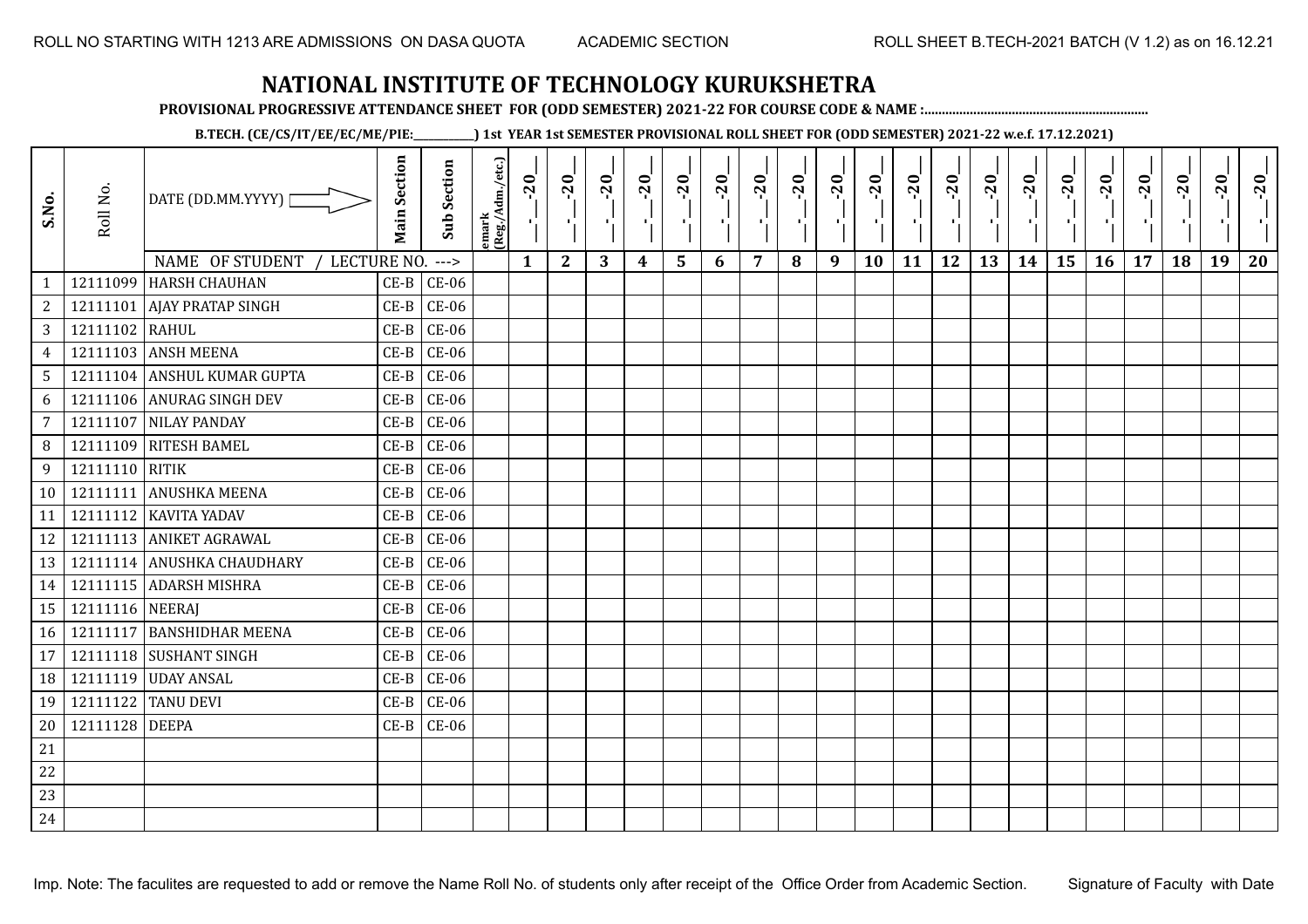**PROVISIONAL PROGRESSIVE ATTENDANCE SHEET FOR (ODD SEMESTER) 2021-22 FOR COURSE CODE & NAME :................................................................**

**B.TECH. (CE/CS/IT/EE/EC/ME/PIE:\_\_\_\_\_\_\_\_\_\_\_\_) 1st YEAR 1st SEMESTER PROVISIONAL ROLL SHEET FOR (ODD SEMESTER) 2021-22 w.e.f. 17.12.2021)**

| S.No.           | Roll No.         | DATE (DD.MM.YYYY) [                                   | <b>Main Section</b> | <b>Sub Section</b> | emark<br>(Reg./Adm./etc.) | $-20$<br>$\frac{1}{1}$ | $-20$<br>$\mathcal{F}_{\mathbf{L}}^{\mathbf{F}}$ | $-20$<br>π÷ | $-20$<br>т.      | $-20$<br>۱, | $-20$<br>хţ. | $-20$<br>-10 | $-20$ | $-20$<br>л. | $-20$<br>Ŀ, | $-20$<br>тļ | $-20$<br>π÷ | $-20$<br>로 | $-20$<br>шj | $-20$<br>۱, | $-20$<br>У. | $-20$ | $-20$ | $-20$<br>×, | $-20$<br>пŀ |
|-----------------|------------------|-------------------------------------------------------|---------------------|--------------------|---------------------------|------------------------|--------------------------------------------------|-------------|------------------|-------------|--------------|--------------|-------|-------------|-------------|-------------|-------------|------------|-------------|-------------|-------------|-------|-------|-------------|-------------|
| $\mathbf{1}$    |                  | NAME OF STUDENT<br>LECTURE NO.<br>12111120 ANIL MEENA | $CE-B$              | $--->$<br>$CE-07$  |                           | $\mathbf{1}$           | $\mathbf{2}$                                     | 3           | $\boldsymbol{4}$ | 5           | 6            | 7            | 8     | 9           | 10          | 11          | 12          | 13         | 14          | 15          | 16          | 17    | 18    | 19          | 20          |
| $\overline{2}$  |                  | 12111121 ANKIT BHARDWAJ                               | $CE-B$              | <b>CE-07</b>       |                           |                        |                                                  |             |                  |             |              |              |       |             |             |             |             |            |             |             |             |       |       |             |             |
| $\mathbf{3}$    |                  | 12111126 SAURABH BOHAT                                | $CE-B$              | <b>CE-07</b>       |                           |                        |                                                  |             |                  |             |              |              |       |             |             |             |             |            |             |             |             |       |       |             |             |
| $\overline{4}$  | 12111127         | <b>ASHISH VYAS</b>                                    | $CE-B$              | CE-07              |                           |                        |                                                  |             |                  |             |              |              |       |             |             |             |             |            |             |             |             |       |       |             |             |
| 5 <sup>5</sup>  |                  | 12111129 AMBEDKAR KUMAR                               | $CE-B$              | $CE-07$            |                           |                        |                                                  |             |                  |             |              |              |       |             |             |             |             |            |             |             |             |       |       |             |             |
| 6               | 12111130 AMAN    |                                                       | $CE-B$              | <b>CE-07</b>       |                           |                        |                                                  |             |                  |             |              |              |       |             |             |             |             |            |             |             |             |       |       |             |             |
| $\overline{7}$  | 12111131         | <b>SAHIL KUMAR</b>                                    | $CE-B$              | <b>CE-07</b>       |                           |                        |                                                  |             |                  |             |              |              |       |             |             |             |             |            |             |             |             |       |       |             |             |
| 8               | 12111132 ANJALI  |                                                       | $CE-B$              | <b>CE-07</b>       |                           |                        |                                                  |             |                  |             |              |              |       |             |             |             |             |            |             |             |             |       |       |             |             |
| $\overline{9}$  |                  | 12111133 UJJWAL KUMAR CHOUDHARY                       | $CE-B$              | <b>CE-07</b>       |                           |                        |                                                  |             |                  |             |              |              |       |             |             |             |             |            |             |             |             |       |       |             |             |
| 10 <sup>1</sup> | 12111134 ASHWANI |                                                       | $CE-B$              | <b>CE-07</b>       |                           |                        |                                                  |             |                  |             |              |              |       |             |             |             |             |            |             |             |             |       |       |             |             |
| 11              |                  | 12111135 DEEPTI CHAUDHARY                             | $CE-B$              | <b>CE-07</b>       |                           |                        |                                                  |             |                  |             |              |              |       |             |             |             |             |            |             |             |             |       |       |             |             |
| 12              |                  | 12111136 ARPIT KUMAR                                  | $CE-B$              | $CE-07$            |                           |                        |                                                  |             |                  |             |              |              |       |             |             |             |             |            |             |             |             |       |       |             |             |
| 13              |                  | 12111137 ACHAL AGARWAL                                | $CE-B$              | CE-07              |                           |                        |                                                  |             |                  |             |              |              |       |             |             |             |             |            |             |             |             |       |       |             |             |
| 14              |                  | 12111138   JATIN YADAV                                | $CE-B$              | <b>CE-07</b>       |                           |                        |                                                  |             |                  |             |              |              |       |             |             |             |             |            |             |             |             |       |       |             |             |
| 15              |                  | 12111139 KHUSHBOO DEVI                                | $CE-B$              | <b>CE-07</b>       |                           |                        |                                                  |             |                  |             |              |              |       |             |             |             |             |            |             |             |             |       |       |             |             |
| 16              |                  | 12111140 KHYATI PRIYA JAIN                            | $CE-B$              | $CE-07$            |                           |                        |                                                  |             |                  |             |              |              |       |             |             |             |             |            |             |             |             |       |       |             |             |
| 17              |                  | 12111141 VARUN PANDEY                                 | $CE-B$              | $CE-07$            |                           |                        |                                                  |             |                  |             |              |              |       |             |             |             |             |            |             |             |             |       |       |             |             |
| 18              |                  | 12111142 ANIRWAN BANERJEE                             | $CE-B$              | <b>CE-07</b>       |                           |                        |                                                  |             |                  |             |              |              |       |             |             |             |             |            |             |             |             |       |       |             |             |
| 19              |                  | 12111146 TANU RANI                                    | $CE-B$              | CE-07              |                           |                        |                                                  |             |                  |             |              |              |       |             |             |             |             |            |             |             |             |       |       |             |             |
| $20\,$          |                  |                                                       |                     |                    |                           |                        |                                                  |             |                  |             |              |              |       |             |             |             |             |            |             |             |             |       |       |             |             |
| $21\,$          |                  |                                                       |                     |                    |                           |                        |                                                  |             |                  |             |              |              |       |             |             |             |             |            |             |             |             |       |       |             |             |
| 22              |                  |                                                       |                     |                    |                           |                        |                                                  |             |                  |             |              |              |       |             |             |             |             |            |             |             |             |       |       |             |             |
| 23              |                  |                                                       |                     |                    |                           |                        |                                                  |             |                  |             |              |              |       |             |             |             |             |            |             |             |             |       |       |             |             |
| 24              |                  |                                                       |                     |                    |                           |                        |                                                  |             |                  |             |              |              |       |             |             |             |             |            |             |             |             |       |       |             |             |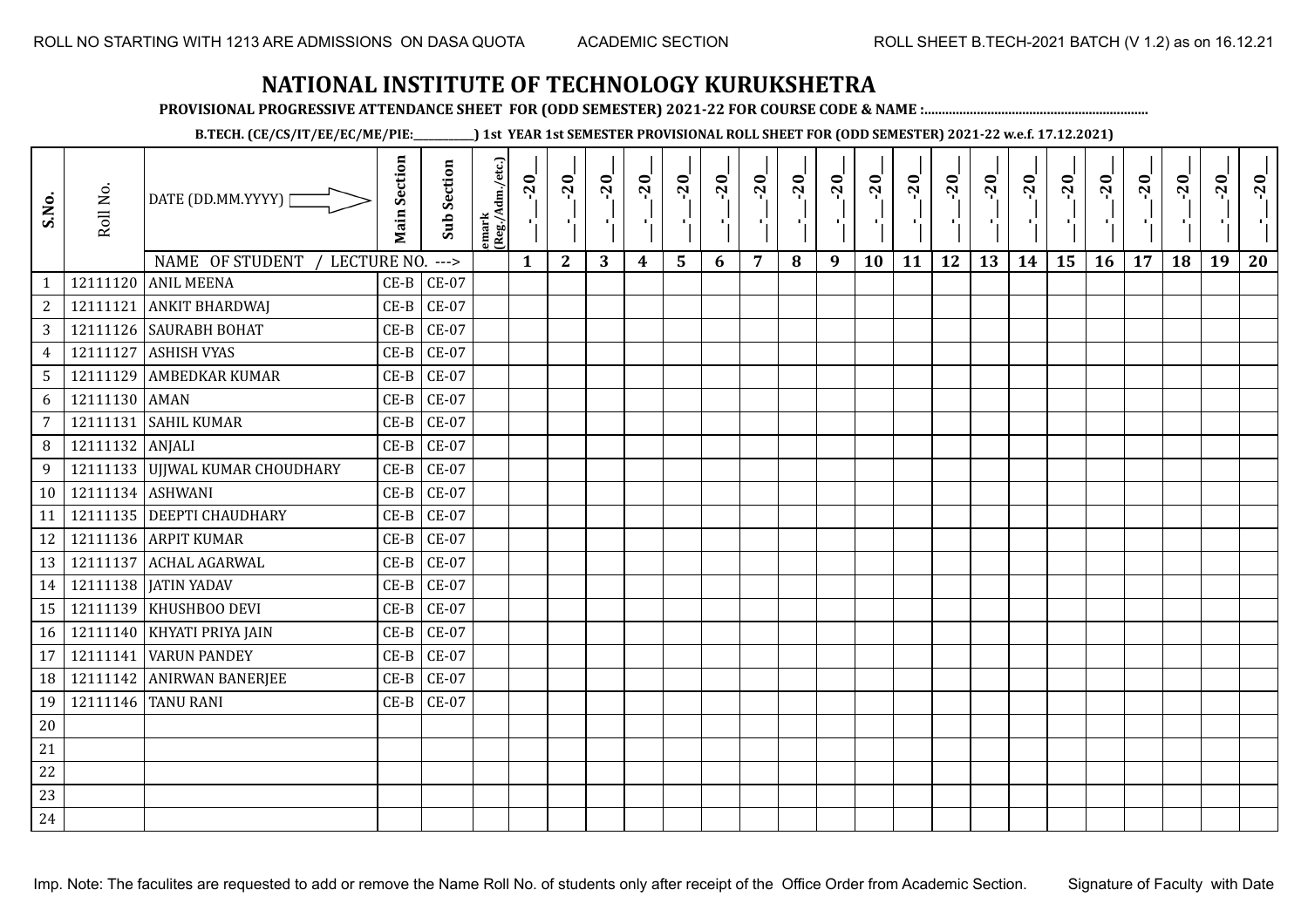**PROVISIONAL PROGRESSIVE ATTENDANCE SHEET FOR (ODD SEMESTER) 2021-22 FOR COURSE CODE & NAME :................................................................**

**B.TECH. (CE/CS/IT/EE/EC/ME/PIE:\_\_\_\_\_\_\_\_\_\_\_\_) 1st YEAR 1st SEMESTER PROVISIONAL ROLL SHEET FOR (ODD SEMESTER) 2021-22 w.e.f. 17.12.2021)**

| S.No.           | Roll No.          | DATE (DD.MM.YYYY) [<br>NAME OF STUDENT /<br>LECTURE NO. | <b>Main Section</b> | <b>Sub Section</b><br>$--->$ | emark<br>(Reg./Adm./etc.) | $-20$<br>莹<br>$\mathbf{1}$ | $-20$<br>-9<br>$\mathbf{2}$ | $-20$<br>3 | $-20$<br>$\blacksquare$<br>4 | $-20$<br>÷,<br>5 | $-20$<br>- 10<br>6 | $-20$<br>п,<br>7 | $-20$<br>×,<br>8 | $-20$<br>$\mathcal{F}_{\mathbf{p}}$<br>9 | $-20$<br>п.<br>10 | $-20$<br>-91<br>11 | $-20$<br>π÷<br>12 | $-20$<br>×.<br>13 | $-20$<br>Æ.<br>14 | $-20$<br>л÷,<br>15 | $-20$<br>π÷<br>16 | $-20$<br>$\mathbf{r}$<br>17 | $-20$<br>۱,<br>18 | $-20$<br>$\mathbf{r}$<br>19 | $-20$<br>20 |
|-----------------|-------------------|---------------------------------------------------------|---------------------|------------------------------|---------------------------|----------------------------|-----------------------------|------------|------------------------------|------------------|--------------------|------------------|------------------|------------------------------------------|-------------------|--------------------|-------------------|-------------------|-------------------|--------------------|-------------------|-----------------------------|-------------------|-----------------------------|-------------|
| $\mathbf{1}$    | 12111143 VINIT    |                                                         | $CE-B$              | $CE-08$                      |                           |                            |                             |            |                              |                  |                    |                  |                  |                                          |                   |                    |                   |                   |                   |                    |                   |                             |                   |                             |             |
| $\mathbf{2}$    |                   | 12111144 PUSHPENDER                                     | $CE-B$              | $CE-08$                      |                           |                            |                             |            |                              |                  |                    |                  |                  |                                          |                   |                    |                   |                   |                   |                    |                   |                             |                   |                             |             |
| 3               |                   | 12111145 SHUBHAM VASHISHTHA                             | $CE-B$              | $CE-08$                      |                           |                            |                             |            |                              |                  |                    |                  |                  |                                          |                   |                    |                   |                   |                   |                    |                   |                             |                   |                             |             |
| $\overline{4}$  | 12111147          | <b>ANKIT YADAV</b>                                      | $CE-B$              | $CE-08$                      |                           |                            |                             |            |                              |                  |                    |                  |                  |                                          |                   |                    |                   |                   |                   |                    |                   |                             |                   |                             |             |
| $5\overline{)}$ |                   | 12111148 PRIYANSHU                                      | $CE-B$              | $CE-08$                      |                           |                            |                             |            |                              |                  |                    |                  |                  |                                          |                   |                    |                   |                   |                   |                    |                   |                             |                   |                             |             |
| 6               | 12111149 MUKESH   |                                                         | $CE-B$              | $CE-08$                      |                           |                            |                             |            |                              |                  |                    |                  |                  |                                          |                   |                    |                   |                   |                   |                    |                   |                             |                   |                             |             |
| $\overline{7}$  |                   | 12111150 ARYANSH KUMAR                                  | $CE-B$              | $CE-08$                      |                           |                            |                             |            |                              |                  |                    |                  |                  |                                          |                   |                    |                   |                   |                   |                    |                   |                             |                   |                             |             |
| 8               | 12111151          | ANMOL                                                   | $CE-B$              | $CE-08$                      |                           |                            |                             |            |                              |                  |                    |                  |                  |                                          |                   |                    |                   |                   |                   |                    |                   |                             |                   |                             |             |
| 9               | 12111152          | <b>VIVEK BHARTI</b>                                     | $CE-B$              | $CE-08$                      |                           |                            |                             |            |                              |                  |                    |                  |                  |                                          |                   |                    |                   |                   |                   |                    |                   |                             |                   |                             |             |
| 10              | 12111153 USHMA    |                                                         | $CE-B$              | $CE-08$                      |                           |                            |                             |            |                              |                  |                    |                  |                  |                                          |                   |                    |                   |                   |                   |                    |                   |                             |                   |                             |             |
| 11              | 12111155          | <b>KSHITIZ GARG</b>                                     | $CE-B$              | $CE-08$                      |                           |                            |                             |            |                              |                  |                    |                  |                  |                                          |                   |                    |                   |                   |                   |                    |                   |                             |                   |                             |             |
| 12              |                   | 12111156 YASH MEHTA                                     | $CE-B$              | $CE-08$                      |                           |                            |                             |            |                              |                  |                    |                  |                  |                                          |                   |                    |                   |                   |                   |                    |                   |                             |                   |                             |             |
| 13              | 12111157          | <b>GAURAV KUMAR SINGH</b>                               | $CE-B$              | $CE-08$                      |                           |                            |                             |            |                              |                  |                    |                  |                  |                                          |                   |                    |                   |                   |                   |                    |                   |                             |                   |                             |             |
| 14              | 12111158 VINAY    |                                                         | $CE-B$              | $CE-08$                      |                           |                            |                             |            |                              |                  |                    |                  |                  |                                          |                   |                    |                   |                   |                   |                    |                   |                             |                   |                             |             |
| 15              | 12111159 RIYANSHI |                                                         | $CE-B$              | $CE-08$                      |                           |                            |                             |            |                              |                  |                    |                  |                  |                                          |                   |                    |                   |                   |                   |                    |                   |                             |                   |                             |             |
| 16              |                   | 12111160 VRITIKA SINGLA                                 | $CE-B$              | $CE-08$                      |                           |                            |                             |            |                              |                  |                    |                  |                  |                                          |                   |                    |                   |                   |                   |                    |                   |                             |                   |                             |             |
| 17              | 12111161          | <b>SHAGUN AERON</b>                                     | $CE-B$              | $CE-08$                      |                           |                            |                             |            |                              |                  |                    |                  |                  |                                          |                   |                    |                   |                   |                   |                    |                   |                             |                   |                             |             |
| 18              |                   | 12111162 JAI VERMA                                      | $CE-B$              | $CE-08$                      |                           |                            |                             |            |                              |                  |                    |                  |                  |                                          |                   |                    |                   |                   |                   |                    |                   |                             |                   |                             |             |
| 19              |                   | 12111163 GURPREET KAMBOI                                | $CE-B$              | $CE-08$                      |                           |                            |                             |            |                              |                  |                    |                  |                  |                                          |                   |                    |                   |                   |                   |                    |                   |                             |                   |                             |             |
| 20              |                   | 12111164 VIDHISHA GEHLOT                                | $CE-B$              | $CE-08$                      |                           |                            |                             |            |                              |                  |                    |                  |                  |                                          |                   |                    |                   |                   |                   |                    |                   |                             |                   |                             |             |
| 21              | 12131001          | <b>ANIKET BIKRAM SHAH</b>                               | $CE-B$              | $CE-08$                      |                           |                            |                             |            |                              |                  |                    |                  |                  |                                          |                   |                    |                   |                   |                   |                    |                   |                             |                   |                             |             |
| 22              |                   |                                                         |                     |                              |                           |                            |                             |            |                              |                  |                    |                  |                  |                                          |                   |                    |                   |                   |                   |                    |                   |                             |                   |                             |             |
| 23              |                   |                                                         |                     |                              |                           |                            |                             |            |                              |                  |                    |                  |                  |                                          |                   |                    |                   |                   |                   |                    |                   |                             |                   |                             |             |
| 24              |                   |                                                         |                     |                              |                           |                            |                             |            |                              |                  |                    |                  |                  |                                          |                   |                    |                   |                   |                   |                    |                   |                             |                   |                             |             |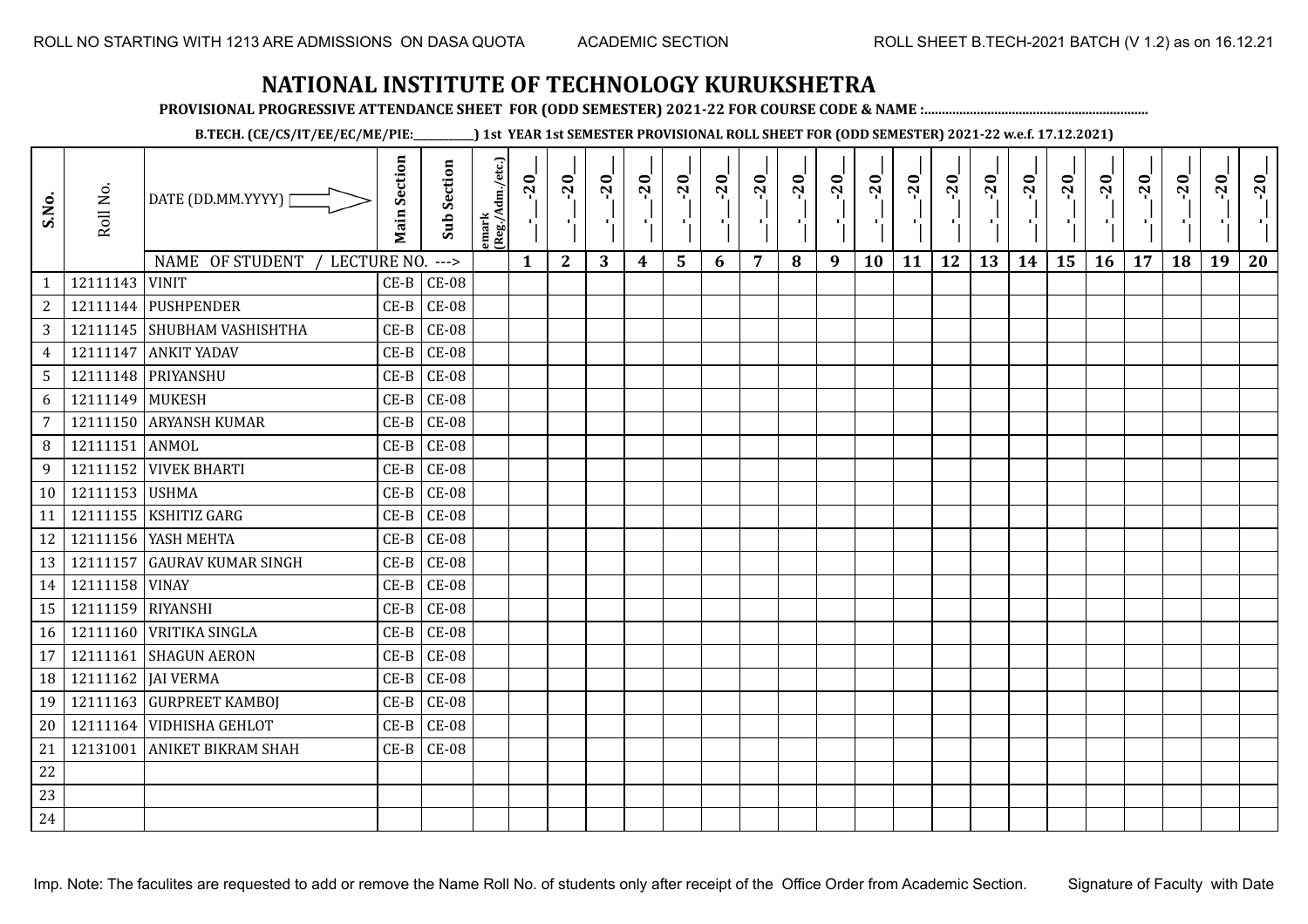**PROVISIONAL PROGRESSIVE ATTENDANCE SHEET FOR (ODD SEMESTER) 2021-22 FOR COURSE CODE & NAME :................................................................**

**B.TECH. (CE/CS/IT/EE/EC/ME/PIE:\_\_\_\_\_\_\_\_\_\_\_\_) 1st YEAR 1st SEMESTER PROVISIONAL ROLL SHEET FOR (ODD SEMESTER) 2021-22 w.e.f. 17.12.2021)**

| S.No.           | Roll No.            | DATE (DD.MM.YYYY)              | <b>Main Section</b> | <b>Sub Section</b> | emark<br> (Reg./Adm./etc.) | $-20$        | $-20$<br>×.  | $-20$<br>л. | $-20$ | $-20$<br>л. | $-20$ | $-20$ | $-20$ | $-20$<br>π÷ | $-20$<br>л, | $-20$ | $-20$<br>πī | $-20$ | $-20$ | $-20$<br>۱, | $-20$ | $-20$ | $-20$ | $-20$<br>ч. | $-20$ |
|-----------------|---------------------|--------------------------------|---------------------|--------------------|----------------------------|--------------|--------------|-------------|-------|-------------|-------|-------|-------|-------------|-------------|-------|-------------|-------|-------|-------------|-------|-------|-------|-------------|-------|
|                 |                     | NAME OF STUDENT<br>LECTURE NO. |                     | $--->$             |                            | $\mathbf{1}$ | $\mathbf{2}$ | 3           | 4     | 5           | 6     | 7     | 8     | 9           | 10          | 11    | 12          | 13    | 14    | 15          | 16    | 17    | 18    | 19          | 20    |
| $\mathbf{1}$    | 12112001            | <b>SVASTIK KANWAR</b>          | $CS-A$              | $CS-01$            |                            |              |              |             |       |             |       |       |       |             |             |       |             |       |       |             |       |       |       |             |       |
| $\overline{c}$  | 12112002            | <b>DEVASHISH</b>               | $CS-A$              | $CS-01$            |                            |              |              |             |       |             |       |       |       |             |             |       |             |       |       |             |       |       |       |             |       |
| 3               |                     | 12112003 PRIYANSHU MAURYA      | $CS-A$              | $CS-01$            |                            |              |              |             |       |             |       |       |       |             |             |       |             |       |       |             |       |       |       |             |       |
| $\overline{4}$  | 12112004            | <b>DEEPA KUMARI</b>            | $CS-A$              | $CS-01$            |                            |              |              |             |       |             |       |       |       |             |             |       |             |       |       |             |       |       |       |             |       |
| $5\phantom{.0}$ |                     | 12112005 ARYAN RAJ             | $CS-A$              | $CS-01$            |                            |              |              |             |       |             |       |       |       |             |             |       |             |       |       |             |       |       |       |             |       |
| 6               |                     | 12112006 MURARI PANDEY         | $CS-A$              | $CS-01$            |                            |              |              |             |       |             |       |       |       |             |             |       |             |       |       |             |       |       |       |             |       |
| 7               | 12112007            | <b>VISHAL KHURANA</b>          | $CS-A$              | $CS-01$            |                            |              |              |             |       |             |       |       |       |             |             |       |             |       |       |             |       |       |       |             |       |
| 8               | 12112008            | KHUSHI ALPHONSE                | $CS-A$              | $CS-01$            |                            |              |              |             |       |             |       |       |       |             |             |       |             |       |       |             |       |       |       |             |       |
| 9               | 12112009            | <b>TUSHAR</b>                  | $CS-A$              | $CS-01$            |                            |              |              |             |       |             |       |       |       |             |             |       |             |       |       |             |       |       |       |             |       |
| 10              |                     | 12112010 RAMAVATH ARJUN        | $CS-A$              | $CS-01$            |                            |              |              |             |       |             |       |       |       |             |             |       |             |       |       |             |       |       |       |             |       |
| 11              | 12112011            | <b>HARSH KUMAR</b>             | $CS-A$              | $CS-01$            |                            |              |              |             |       |             |       |       |       |             |             |       |             |       |       |             |       |       |       |             |       |
| 12              |                     | 12112012 AMIT KUMAR            | $CS-A$              | $CS-01$            |                            |              |              |             |       |             |       |       |       |             |             |       |             |       |       |             |       |       |       |             |       |
| 13              | 12112014 ANUPMA     |                                | $CS-A$              | $CS-01$            |                            |              |              |             |       |             |       |       |       |             |             |       |             |       |       |             |       |       |       |             |       |
| 14              |                     | 12112015 ANURAG KUMAR          | $CS-A$              | $CS-01$            |                            |              |              |             |       |             |       |       |       |             |             |       |             |       |       |             |       |       |       |             |       |
| 15              | 12112025            | <b>VANSHIKA SHARMA</b>         | $CS-A$              | $CS-01$            |                            |              |              |             |       |             |       |       |       |             |             |       |             |       |       |             |       |       |       |             |       |
| 16              |                     | 12112105 NITISH KUMAR          | $CS-A$              | $CS-01$            |                            |              |              |             |       |             |       |       |       |             |             |       |             |       |       |             |       |       |       |             |       |
| 17              | 12112106            | <b>ABHI CHAUDHARY</b>          | $CS-A$              | $CS-01$            |                            |              |              |             |       |             |       |       |       |             |             |       |             |       |       |             |       |       |       |             |       |
| 18              | 12112114   SURAJPAL |                                | $CS-A$              | $CS-01$            |                            |              |              |             |       |             |       |       |       |             |             |       |             |       |       |             |       |       |       |             |       |
| 19              | 12112141            | DIVYANSHU                      | $CS-A$              | $CS-01$            |                            |              |              |             |       |             |       |       |       |             |             |       |             |       |       |             |       |       |       |             |       |
| 20              |                     | 12112156 AVINASH BHUYAN        | $CS-A$              | $CS-01$            |                            |              |              |             |       |             |       |       |       |             |             |       |             |       |       |             |       |       |       |             |       |
| 21              |                     |                                |                     |                    |                            |              |              |             |       |             |       |       |       |             |             |       |             |       |       |             |       |       |       |             |       |
| 22              |                     |                                |                     |                    |                            |              |              |             |       |             |       |       |       |             |             |       |             |       |       |             |       |       |       |             |       |
| 23              |                     |                                |                     |                    |                            |              |              |             |       |             |       |       |       |             |             |       |             |       |       |             |       |       |       |             |       |
| 24              |                     |                                |                     |                    |                            |              |              |             |       |             |       |       |       |             |             |       |             |       |       |             |       |       |       |             |       |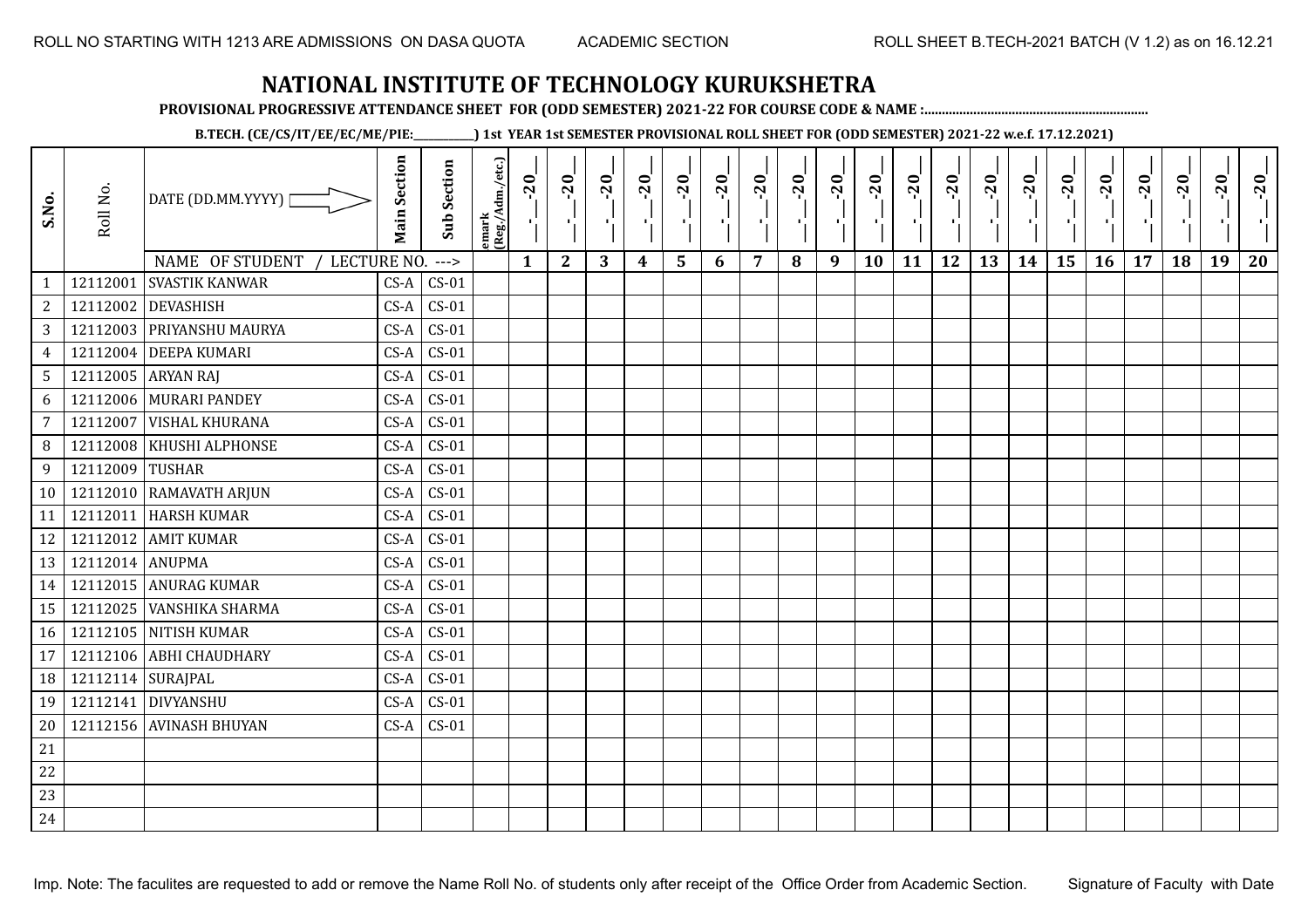**PROVISIONAL PROGRESSIVE ATTENDANCE SHEET FOR (ODD SEMESTER) 2021-22 FOR COURSE CODE & NAME :................................................................**

**B.TECH. (CE/CS/IT/EE/EC/ME/PIE:\_\_\_\_\_\_\_\_\_\_\_\_) 1st YEAR 1st SEMESTER PROVISIONAL ROLL SHEET FOR (ODD SEMESTER) 2021-22 w.e.f. 17.12.2021)**

| S.No.          | Roll No.         | DATE (DD.MM.YYYY)<br>NAME OF STUDENT<br>LECTURE NO. | <b>Main Section</b> | <b>Sub Section</b><br>$--->$ | emark<br>(Reg./Adm./etc.) | $-20$<br>$\mathbf{1}$ | $-20$<br>π÷<br>$\mathbf{2}$ | $-20$<br>л÷.<br>3 | $-20$<br>π÷<br>$\boldsymbol{4}$ | $-20$<br>- 1<br>5 | $-20$<br>6 | $-20$<br>7 | $-20$<br>8 | $-20$<br>π÷<br>9 | $-20$<br>л,<br>10 | $-20$<br>τj<br>11 | $-20$<br>π÷<br>12 | $-20$<br>Æ,<br>13 | $-20$<br>$\blacksquare$<br>14 | $-20$<br>۱,<br>15 | $-20$<br>л÷,<br>16 | $-20$<br>17 | $-20$<br>18 | $-20$<br>×.<br>19 | $-20$<br>20 |
|----------------|------------------|-----------------------------------------------------|---------------------|------------------------------|---------------------------|-----------------------|-----------------------------|-------------------|---------------------------------|-------------------|------------|------------|------------|------------------|-------------------|-------------------|-------------------|-------------------|-------------------------------|-------------------|--------------------|-------------|-------------|-------------------|-------------|
| $\mathbf{1}$   | 12112016 HITESH  |                                                     | $CS-A$              | $CS-02$                      |                           |                       |                             |                   |                                 |                   |            |            |            |                  |                   |                   |                   |                   |                               |                   |                    |             |             |                   |             |
| $\overline{c}$ | 12112017         | <b>AKSHAY</b>                                       | $CS-A$              | $CS-02$                      |                           |                       |                             |                   |                                 |                   |            |            |            |                  |                   |                   |                   |                   |                               |                   |                    |             |             |                   |             |
| 3              |                  | 12112018 RAJAT KUMAR                                | $CS-A$              | $CS-02$                      |                           |                       |                             |                   |                                 |                   |            |            |            |                  |                   |                   |                   |                   |                               |                   |                    |             |             |                   |             |
| $\overline{4}$ | 12112019         | <b>KESHAV SHARMA</b>                                | $CS-A$              | $CS-02$                      |                           |                       |                             |                   |                                 |                   |            |            |            |                  |                   |                   |                   |                   |                               |                   |                    |             |             |                   |             |
| 5              | 12112020 BHAVESH |                                                     | $CS-A$              | $CS-02$                      |                           |                       |                             |                   |                                 |                   |            |            |            |                  |                   |                   |                   |                   |                               |                   |                    |             |             |                   |             |
| 6              | 12112021         | <b>VANSH SUKHIJA</b>                                | $CS-A$              | $CS-02$                      |                           |                       |                             |                   |                                 |                   |            |            |            |                  |                   |                   |                   |                   |                               |                   |                    |             |             |                   |             |
| $\overline{7}$ | 12112022         | VISHWAS KANCHAN VAIDYA                              | $CS-A$              | $CS-02$                      |                           |                       |                             |                   |                                 |                   |            |            |            |                  |                   |                   |                   |                   |                               |                   |                    |             |             |                   |             |
| 8              | 12112023         | <b>DEEPAK</b>                                       | $CS-A$              | $CS-02$                      |                           |                       |                             |                   |                                 |                   |            |            |            |                  |                   |                   |                   |                   |                               |                   |                    |             |             |                   |             |
| 9              | 12112024         | <b>SANYAM SHARMA</b>                                | $CS-A$              | $CS-02$                      |                           |                       |                             |                   |                                 |                   |            |            |            |                  |                   |                   |                   |                   |                               |                   |                    |             |             |                   |             |
| 10             |                  | 12112026 SAKSHAM TAYAL                              | $CS-A$              | $CS-02$                      |                           |                       |                             |                   |                                 |                   |            |            |            |                  |                   |                   |                   |                   |                               |                   |                    |             |             |                   |             |
| 11             | 12112027         | <b>ROSHAN KUMAR</b>                                 | $CS-A$              | $CS-02$                      |                           |                       |                             |                   |                                 |                   |            |            |            |                  |                   |                   |                   |                   |                               |                   |                    |             |             |                   |             |
| 12             | 12112028 JANVI   |                                                     | $CS-A$              | $CS-02$                      |                           |                       |                             |                   |                                 |                   |            |            |            |                  |                   |                   |                   |                   |                               |                   |                    |             |             |                   |             |
| 13             | 12112029   JYOTI |                                                     | $CS-A$              | $CS-02$                      |                           |                       |                             |                   |                                 |                   |            |            |            |                  |                   |                   |                   |                   |                               |                   |                    |             |             |                   |             |
| 14             |                  | 12112030 DINESH SINGH PATHANIA                      | $CS-A$              | $CS-02$                      |                           |                       |                             |                   |                                 |                   |            |            |            |                  |                   |                   |                   |                   |                               |                   |                    |             |             |                   |             |
| 15             | 12112031         | <b>KIRTI</b>                                        | $CS-A$              | $CS-02$                      |                           |                       |                             |                   |                                 |                   |            |            |            |                  |                   |                   |                   |                   |                               |                   |                    |             |             |                   |             |
| 16             | 12112032         | <b>AKSHAT MEGHWAL</b>                               | $CS-A$              | $CS-02$                      |                           |                       |                             |                   |                                 |                   |            |            |            |                  |                   |                   |                   |                   |                               |                   |                    |             |             |                   |             |
| 17             | 12112035 TANISHA |                                                     | $CS-A$              | $CS-02$                      |                           |                       |                             |                   |                                 |                   |            |            |            |                  |                   |                   |                   |                   |                               |                   |                    |             |             |                   |             |
| 18             | 12112201         | ANSHIKA SINGLA                                      | $CS-A$              | $CS-02$                      |                           |                       |                             |                   |                                 |                   |            |            |            |                  |                   |                   |                   |                   |                               |                   |                    |             |             |                   |             |
| 19             | 12112202         | <b>ABHISHEK PATEL</b>                               | $CS-A$              | $CS-02$                      |                           |                       |                             |                   |                                 |                   |            |            |            |                  |                   |                   |                   |                   |                               |                   |                    |             |             |                   |             |
| 20             | 12112212         | <b>VISHWADEV</b>                                    | $CS-A$              | $CS-02$                      |                           |                       |                             |                   |                                 |                   |            |            |            |                  |                   |                   |                   |                   |                               |                   |                    |             |             |                   |             |
| 21             | 12112217         | <b>RAHUL GORAI</b>                                  | $CS-A$              | $CS-02$                      |                           |                       |                             |                   |                                 |                   |            |            |            |                  |                   |                   |                   |                   |                               |                   |                    |             |             |                   |             |
| 22             | 12112227         | <b>ROHIT KUMAR</b>                                  | $CS-A$              | $CS-02$                      |                           |                       |                             |                   |                                 |                   |            |            |            |                  |                   |                   |                   |                   |                               |                   |                    |             |             |                   |             |
| 23             |                  |                                                     |                     |                              |                           |                       |                             |                   |                                 |                   |            |            |            |                  |                   |                   |                   |                   |                               |                   |                    |             |             |                   |             |
| 24             |                  |                                                     |                     |                              |                           |                       |                             |                   |                                 |                   |            |            |            |                  |                   |                   |                   |                   |                               |                   |                    |             |             |                   |             |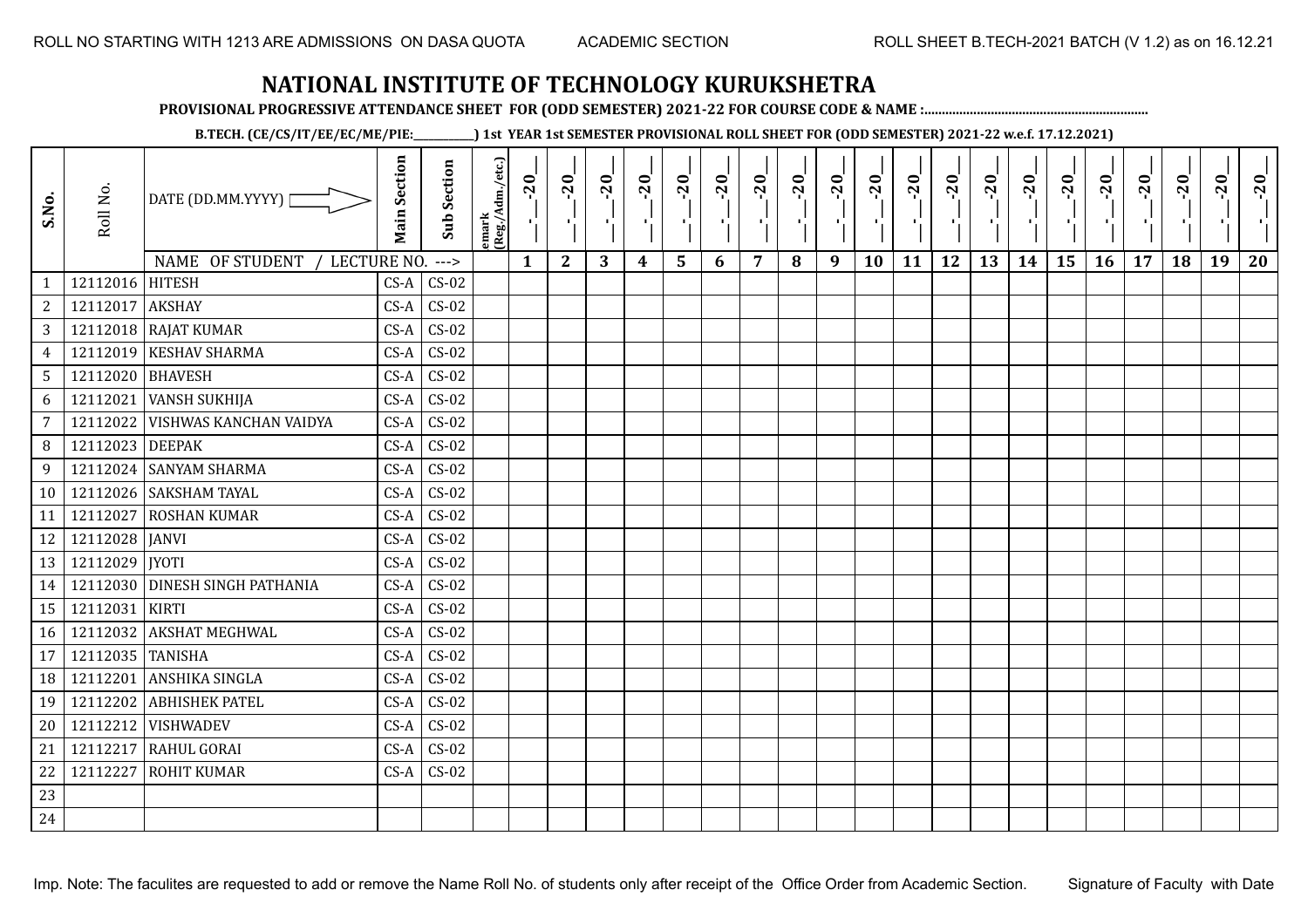**PROVISIONAL PROGRESSIVE ATTENDANCE SHEET FOR (ODD SEMESTER) 2021-22 FOR COURSE CODE & NAME :................................................................**

**B.TECH. (CE/CS/IT/EE/EC/ME/PIE:\_\_\_\_\_\_\_\_\_\_\_\_) 1st YEAR 1st SEMESTER PROVISIONAL ROLL SHEET FOR (ODD SEMESTER) 2021-22 w.e.f. 17.12.2021)**

| S.No.          | Roll No.         | DATE (DD.MM.YYYY) [            | <b>Main Section</b> | <b>Sub Section</b> | emark<br> (Reg./Adm./etc.) | $-20$<br>- C 1 | $-20$        | $-20$ | $-20$ | $-20$          | $-20$<br>$\mathbf{r}$ | $-20$ | $-20$ | $-20$<br>π÷ | $-20$<br>л, | $-20$ | $-20$<br>$\mathbf{r}$ | $-20$ | $-20$<br>$\mathbf{r}$ | $-20$<br>٠, | $-20$<br>п÷ | $-20$ | $-20$ | $-20$<br>×. | $-20$ |
|----------------|------------------|--------------------------------|---------------------|--------------------|----------------------------|----------------|--------------|-------|-------|----------------|-----------------------|-------|-------|-------------|-------------|-------|-----------------------|-------|-----------------------|-------------|-------------|-------|-------|-------------|-------|
|                |                  | NAME OF STUDENT<br>LECTURE NO. |                     | $--->$             |                            | $\mathbf{1}$   | $\mathbf{2}$ | 3     | 4     | $5\phantom{1}$ | 6                     | 7     | 8     | 9           | 10          | 11    | 12                    | 13    | 14                    | 15          | 16          | 17    | 18    | 19          | 20    |
| $\mathbf{1}$   | 12112033         | <b>SAMAR PRATAP SINGH</b>      | $CS-A$              | $CS-03$            |                            |                |              |       |       |                |                       |       |       |             |             |       |                       |       |                       |             |             |       |       |             |       |
| $\sqrt{2}$     |                  | 12112034 PRATHAM REEHAL        | $CS-A$              | $CS-03$            |                            |                |              |       |       |                |                       |       |       |             |             |       |                       |       |                       |             |             |       |       |             |       |
| $\sqrt{3}$     |                  | 12112036 SAATVIK GARG          | $CS-A$              | $CS-03$            |                            |                |              |       |       |                |                       |       |       |             |             |       |                       |       |                       |             |             |       |       |             |       |
| $\overline{4}$ | 12112037         | <b>AYUSH ANAND</b>             | $CS-A$              | $CS-03$            |                            |                |              |       |       |                |                       |       |       |             |             |       |                       |       |                       |             |             |       |       |             |       |
| $\sqrt{5}$     |                  | 12112038 SHANTANU              | $CS-A$              | $CS-03$            |                            |                |              |       |       |                |                       |       |       |             |             |       |                       |       |                       |             |             |       |       |             |       |
| 6              | 12112039         | <b>CHINMOY HAZARIKA</b>        | CS-A                | $CS-03$            |                            |                |              |       |       |                |                       |       |       |             |             |       |                       |       |                       |             |             |       |       |             |       |
| $\overline{7}$ | 12112040         | <b>SAHIL KUMAR</b>             | CS-A                | $CS-03$            |                            |                |              |       |       |                |                       |       |       |             |             |       |                       |       |                       |             |             |       |       |             |       |
| 8              | 12112041         | <b>TUSHAR YADAV</b>            | $CS-A$              | $CS-03$            |                            |                |              |       |       |                |                       |       |       |             |             |       |                       |       |                       |             |             |       |       |             |       |
| 9              |                  | 12112042 PRAJAKTA WANKHEDE     | $CS-A$              | $CS-03$            |                            |                |              |       |       |                |                       |       |       |             |             |       |                       |       |                       |             |             |       |       |             |       |
|                |                  | 10   12112043   ANUJ KUMAR     | $CS-A$              | $CS-03$            |                            |                |              |       |       |                |                       |       |       |             |             |       |                       |       |                       |             |             |       |       |             |       |
| 11             |                  | 12112044 ANKIT JHIRWAL         | $CS-A$              | $CS-03$            |                            |                |              |       |       |                |                       |       |       |             |             |       |                       |       |                       |             |             |       |       |             |       |
| 12             |                  | 12112045 RAHUL NAIN            | $CS-A$              | $CS-03$            |                            |                |              |       |       |                |                       |       |       |             |             |       |                       |       |                       |             |             |       |       |             |       |
| 13             |                  | 12112046   KHYATI SHARMA       | $CS-A$              | $CS-03$            |                            |                |              |       |       |                |                       |       |       |             |             |       |                       |       |                       |             |             |       |       |             |       |
| 14             | 12112047         | <b>SUKANYA BHARGAV</b>         | $CS-A$              | $CS-03$            |                            |                |              |       |       |                |                       |       |       |             |             |       |                       |       |                       |             |             |       |       |             |       |
| 15             | 12112048 NIKHIL  |                                | $CS-A$              | $CS-03$            |                            |                |              |       |       |                |                       |       |       |             |             |       |                       |       |                       |             |             |       |       |             |       |
| 16             | 12112049 UTKARSH |                                | $CS-A$              | $CS-03$            |                            |                |              |       |       |                |                       |       |       |             |             |       |                       |       |                       |             |             |       |       |             |       |
| 17             | 12112050         | <b>ANKIT KUMAR</b>             | CS-A                | $CS-03$            |                            |                |              |       |       |                |                       |       |       |             |             |       |                       |       |                       |             |             |       |       |             |       |
| 18             | 12112051         | <b>MOHIT SINGH</b>             | CS-A                | $CS-03$            |                            |                |              |       |       |                |                       |       |       |             |             |       |                       |       |                       |             |             |       |       |             |       |
| 19             | 12112052         | <b>AMAN KUMAR</b>              | $CS-A$              | $CS-03$            |                            |                |              |       |       |                |                       |       |       |             |             |       |                       |       |                       |             |             |       |       |             |       |
| 20             | 12112053         | <b>HITEN ISRANI</b>            | $CS-A$              | $CS-03$            |                            |                |              |       |       |                |                       |       |       |             |             |       |                       |       |                       |             |             |       |       |             |       |
| 21             |                  | 12112054 TARUNPREET KAUR       | $CS-A$              | $CS-03$            |                            |                |              |       |       |                |                       |       |       |             |             |       |                       |       |                       |             |             |       |       |             |       |
| 22             | 12112055         | <b>DEEPAK</b>                  | $CS-A$              | $CS-03$            |                            |                |              |       |       |                |                       |       |       |             |             |       |                       |       |                       |             |             |       |       |             |       |
| 23             |                  |                                |                     |                    |                            |                |              |       |       |                |                       |       |       |             |             |       |                       |       |                       |             |             |       |       |             |       |
| 24             |                  |                                |                     |                    |                            |                |              |       |       |                |                       |       |       |             |             |       |                       |       |                       |             |             |       |       |             |       |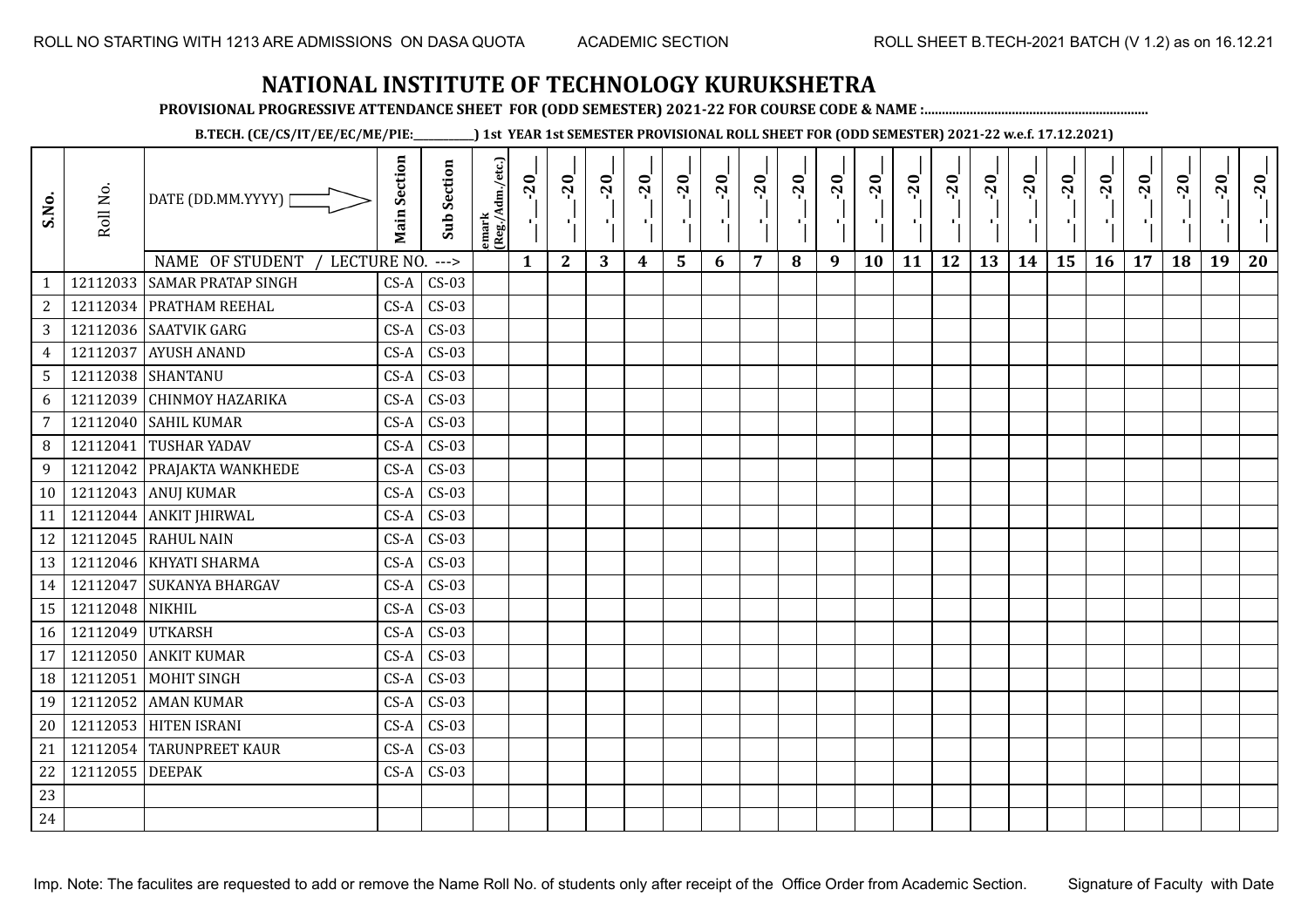**PROVISIONAL PROGRESSIVE ATTENDANCE SHEET FOR (ODD SEMESTER) 2021-22 FOR COURSE CODE & NAME :................................................................**

**B.TECH. (CE/CS/IT/EE/EC/ME/PIE:\_\_\_\_\_\_\_\_\_\_\_\_) 1st YEAR 1st SEMESTER PROVISIONAL ROLL SHEET FOR (ODD SEMESTER) 2021-22 w.e.f. 17.12.2021)**

| S.No.           | Roll No.       | DATE (DD.MM.YYYY)  <br>NAME OF STUDENT<br>LECTURE NO. | <b>Main Section</b> | <b>Sub Section</b><br>$--->$ | emark<br> (Reg./Adm./etc.) | $-20$<br>$\mathbf{1}$ | $-20$<br>π÷<br>$\mathbf{2}$ | $-20$<br>π÷<br>3 | $-20$<br>π÷<br>4 | $-20$<br>- 1<br>5 | $-20$<br>п.<br>6 | $-20$<br>7 | $-20$<br>8 | $-20$<br>$\mathbf{L}$<br>9 | $-20$<br>л,<br>10 | $-20$<br>шj<br>11 | $-20$<br>π÷<br>12 | $-20$<br>로<br>13 | $-20$<br>$\blacksquare$<br>14 | $-20$<br>۱,<br>15 | $-20$<br>-96<br>16 | $-20$<br>17 | $-20$<br>18 | $-20$<br>×.<br>19 | $-20$<br>20 |
|-----------------|----------------|-------------------------------------------------------|---------------------|------------------------------|----------------------------|-----------------------|-----------------------------|------------------|------------------|-------------------|------------------|------------|------------|----------------------------|-------------------|-------------------|-------------------|------------------|-------------------------------|-------------------|--------------------|-------------|-------------|-------------------|-------------|
| $\mathbf{1}$    |                | 12112056 LIPASA MUNDHA                                | $CS-A$              | $CS-04$                      |                            |                       |                             |                  |                  |                   |                  |            |            |                            |                   |                   |                   |                  |                               |                   |                    |             |             |                   |             |
| $\overline{c}$  | 12112057       | <b>BHAVISHYA GOTHWAL</b>                              | $CS-A$              | $CS-04$                      |                            |                       |                             |                  |                  |                   |                  |            |            |                            |                   |                   |                   |                  |                               |                   |                    |             |             |                   |             |
| 3               |                | 12112058 SAHIL BHATIA                                 | $CS-A$              | $CS-04$                      |                            |                       |                             |                  |                  |                   |                  |            |            |                            |                   |                   |                   |                  |                               |                   |                    |             |             |                   |             |
| $\overline{4}$  | 12112059       | <b>BHAVYA BANSAL</b>                                  | $CS-A$              | $CS-04$                      |                            |                       |                             |                  |                  |                   |                  |            |            |                            |                   |                   |                   |                  |                               |                   |                    |             |             |                   |             |
| $5\overline{)}$ | 12112060 RONAK |                                                       | $CS-A$              | $CS-04$                      |                            |                       |                             |                  |                  |                   |                  |            |            |                            |                   |                   |                   |                  |                               |                   |                    |             |             |                   |             |
| 6               | 12112061       | <b>NAMAN GARG</b>                                     | $CS-A$              | $CS-04$                      |                            |                       |                             |                  |                  |                   |                  |            |            |                            |                   |                   |                   |                  |                               |                   |                    |             |             |                   |             |
| 7               | 12112062       | HIMANSHU                                              | $CS-A$              | $CS-04$                      |                            |                       |                             |                  |                  |                   |                  |            |            |                            |                   |                   |                   |                  |                               |                   |                    |             |             |                   |             |
| 8               | 12112063       | <b>PALAK</b>                                          | $CS-A$              | $CS-04$                      |                            |                       |                             |                  |                  |                   |                  |            |            |                            |                   |                   |                   |                  |                               |                   |                    |             |             |                   |             |
| 9               | 12112064       | <b>ABHISHEK SHARMA</b>                                | $CS-A$              | $CS-04$                      |                            |                       |                             |                  |                  |                   |                  |            |            |                            |                   |                   |                   |                  |                               |                   |                    |             |             |                   |             |
| 10              |                | 12112065 AAYUSH CHITKARA                              | $CS-A$              | $CS-04$                      |                            |                       |                             |                  |                  |                   |                  |            |            |                            |                   |                   |                   |                  |                               |                   |                    |             |             |                   |             |
| 11              |                | 12112066 ABHIMANYU BIJLIYA                            | $CS-A$              | $CS-04$                      |                            |                       |                             |                  |                  |                   |                  |            |            |                            |                   |                   |                   |                  |                               |                   |                    |             |             |                   |             |
| 12              | 12112067       | <b>BHUKYA HASITHA</b>                                 | $CS-A$              | $CS-04$                      |                            |                       |                             |                  |                  |                   |                  |            |            |                            |                   |                   |                   |                  |                               |                   |                    |             |             |                   |             |
| 13              |                | 12112068 HIMANSHU RAJ                                 | $CS-A$              | $CS-04$                      |                            |                       |                             |                  |                  |                   |                  |            |            |                            |                   |                   |                   |                  |                               |                   |                    |             |             |                   |             |
| 14              |                | 12112069 SNEHA LAMBADI                                | $CS-A$              | $CS-04$                      |                            |                       |                             |                  |                  |                   |                  |            |            |                            |                   |                   |                   |                  |                               |                   |                    |             |             |                   |             |
| 15              | 12112070       | <b>DEV MAHAJAN</b>                                    | $CS-A$              | $CS-04$                      |                            |                       |                             |                  |                  |                   |                  |            |            |                            |                   |                   |                   |                  |                               |                   |                    |             |             |                   |             |
| 16              | 12112071       | <b>GARVIT MUKHIJA</b>                                 | $CS-A$              | $CS-04$                      |                            |                       |                             |                  |                  |                   |                  |            |            |                            |                   |                   |                   |                  |                               |                   |                    |             |             |                   |             |
| 17              | 12112072       | <b>ASHUTOSH KUMAR SINGH</b>                           | $CS-A$              | $CS-04$                      |                            |                       |                             |                  |                  |                   |                  |            |            |                            |                   |                   |                   |                  |                               |                   |                    |             |             |                   |             |
| 18              | 12112073       | <b>ASHISH GAHLAWAT</b>                                | $CS-A$              | $CS-04$                      |                            |                       |                             |                  |                  |                   |                  |            |            |                            |                   |                   |                   |                  |                               |                   |                    |             |             |                   |             |
| 19              |                | 12112074 MAYANK SAINI                                 | $CS-A$              | $CS-04$                      |                            |                       |                             |                  |                  |                   |                  |            |            |                            |                   |                   |                   |                  |                               |                   |                    |             |             |                   |             |
| 20              |                | 12112076 ARYAN PRAKASH                                | $CS-A$              | $CS-04$                      |                            |                       |                             |                  |                  |                   |                  |            |            |                            |                   |                   |                   |                  |                               |                   |                    |             |             |                   |             |
| 21              | 12112077       | <b>SHUBHAM NAVIK</b>                                  | $CS-A$              | $CS-04$                      |                            |                       |                             |                  |                  |                   |                  |            |            |                            |                   |                   |                   |                  |                               |                   |                    |             |             |                   |             |
| 22              |                | 12112078 SATYAM YADAV                                 | $CS-A$              | $CS-04$                      |                            |                       |                             |                  |                  |                   |                  |            |            |                            |                   |                   |                   |                  |                               |                   |                    |             |             |                   |             |
| 23              |                |                                                       |                     |                              |                            |                       |                             |                  |                  |                   |                  |            |            |                            |                   |                   |                   |                  |                               |                   |                    |             |             |                   |             |
| 24              |                |                                                       |                     |                              |                            |                       |                             |                  |                  |                   |                  |            |            |                            |                   |                   |                   |                  |                               |                   |                    |             |             |                   |             |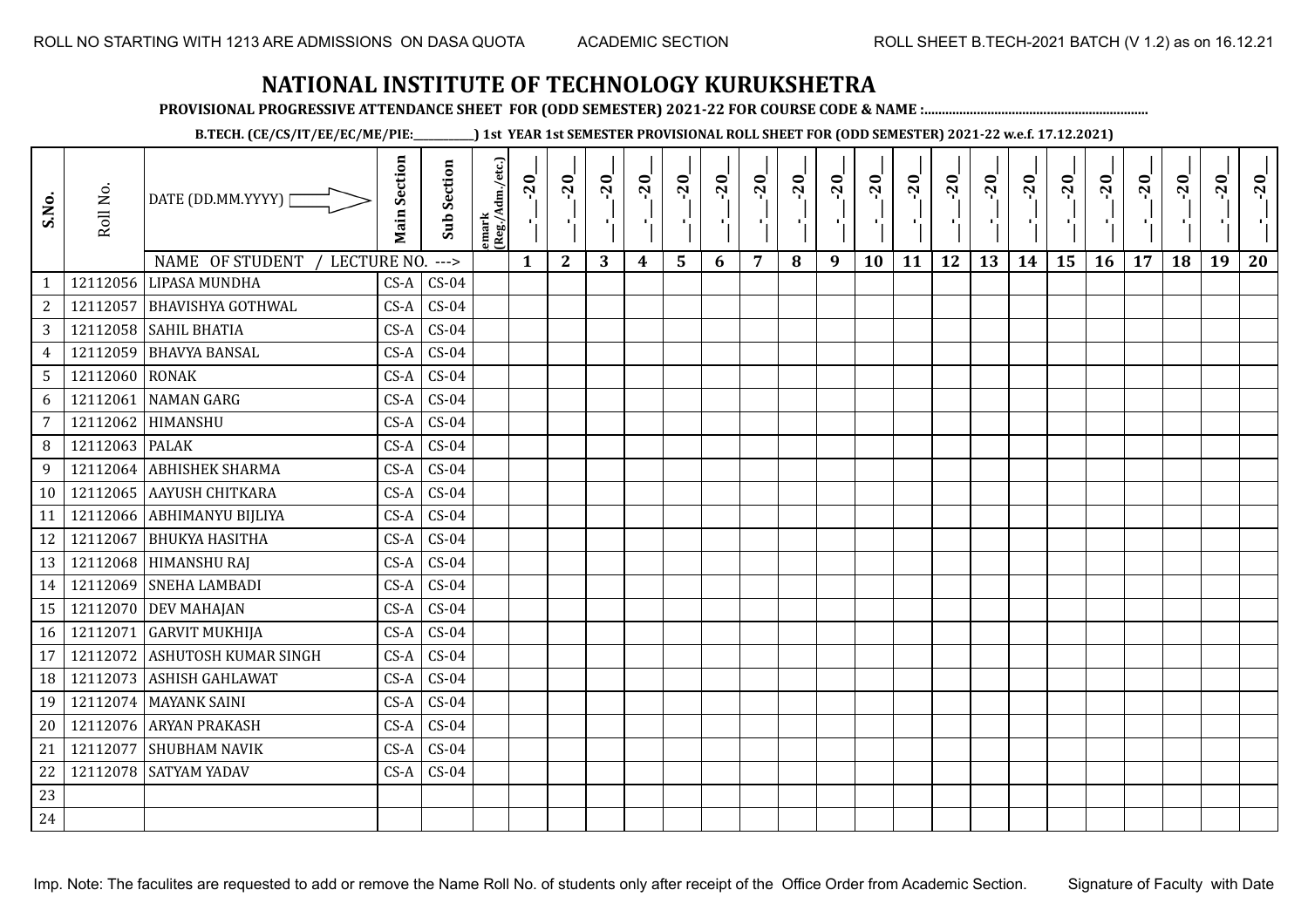**PROVISIONAL PROGRESSIVE ATTENDANCE SHEET FOR (ODD SEMESTER) 2021-22 FOR COURSE CODE & NAME :................................................................**

**B.TECH. (CE/CS/IT/EE/EC/ME/PIE:\_\_\_\_\_\_\_\_\_\_\_\_) 1st YEAR 1st SEMESTER PROVISIONAL ROLL SHEET FOR (ODD SEMESTER) 2021-22 w.e.f. 17.12.2021)**

| S.No.            | Roll No.         | DATE (DD.MM.YYYY) [            | <b>Main Section</b> | <b>Sub Section</b> | emark<br> (Reg./Adm./etc.) | $-20$<br>$\mathcal{F}_1$ : | $-20$        | $-20$ | $-20$ | $-20$ | $-20$<br>π÷ | $-20$ | $-20$ | $-20$<br>π÷ | $-20$<br>л, | $-20$ | $-20$ | $-20$ | $-20$<br>$\blacksquare$ | $-20$ | $-20$ | $-20$ | $-20$ | $-20$<br>ч. | $-20$ |
|------------------|------------------|--------------------------------|---------------------|--------------------|----------------------------|----------------------------|--------------|-------|-------|-------|-------------|-------|-------|-------------|-------------|-------|-------|-------|-------------------------|-------|-------|-------|-------|-------------|-------|
|                  |                  | NAME OF STUDENT<br>LECTURE NO. |                     | $--->$             |                            | $\mathbf{1}$               | $\mathbf{2}$ | 3     | 4     | 5     | 6           | 7     | 8     | 9           | 10          | 11    | 12    | 13    | 14                      | 15    | 16    | 17    | 18    | 19          | 20    |
|                  | 12112075         | POOJA AGARWAL                  | $CS-B$              | $CS-05$            |                            |                            |              |       |       |       |             |       |       |             |             |       |       |       |                         |       |       |       |       |             |       |
| $\boldsymbol{2}$ | 12112079         | <b>VITTHAL GUPTA</b>           | $CS-B$              | $CS-05$            |                            |                            |              |       |       |       |             |       |       |             |             |       |       |       |                         |       |       |       |       |             |       |
| 3                |                  | 12112080 DHARMENDRA YADAV      | $CS-B$              | $CS-05$            |                            |                            |              |       |       |       |             |       |       |             |             |       |       |       |                         |       |       |       |       |             |       |
| $\overline{4}$   | 12112081         | <b>SHREYASH SRIVASTAV</b>      | $CS-B$              | $CS-05$            |                            |                            |              |       |       |       |             |       |       |             |             |       |       |       |                         |       |       |       |       |             |       |
| $\sqrt{5}$       |                  | 12112082 KARTIK YADAV          | $CS-B$              | $CS-05$            |                            |                            |              |       |       |       |             |       |       |             |             |       |       |       |                         |       |       |       |       |             |       |
| $\boldsymbol{6}$ | 12112083         | <b>HRIDAY BHARDWAJ</b>         | $CS-B$              | $CS-05$            |                            |                            |              |       |       |       |             |       |       |             |             |       |       |       |                         |       |       |       |       |             |       |
| $\overline{7}$   | 12112084         | SANJANA GOYAL                  | $CS-B$              | $CS-05$            |                            |                            |              |       |       |       |             |       |       |             |             |       |       |       |                         |       |       |       |       |             |       |
| 8                | 12112085         | <b>PRASHANT KUMAR MEENA</b>    | $CS-B$              | $CS-05$            |                            |                            |              |       |       |       |             |       |       |             |             |       |       |       |                         |       |       |       |       |             |       |
| 9                | 12112086 MANISHA |                                | $CS-B$              | $CS-05$            |                            |                            |              |       |       |       |             |       |       |             |             |       |       |       |                         |       |       |       |       |             |       |
| 10 <sup>1</sup>  | 12112087         | <b>SUNJIT KAUR</b>             | $CS-B$              | $CS-05$            |                            |                            |              |       |       |       |             |       |       |             |             |       |       |       |                         |       |       |       |       |             |       |
| 11               | 12112088 GOVIND  |                                | $CS-B$              | $CS-05$            |                            |                            |              |       |       |       |             |       |       |             |             |       |       |       |                         |       |       |       |       |             |       |
| 12               | 12112089         | <b>RATHOD CHANDRAKANTH</b>     | $CS-B$              | $CS-05$            |                            |                            |              |       |       |       |             |       |       |             |             |       |       |       |                         |       |       |       |       |             |       |
| 13               |                  | 12112090 UJJAWAL TYAGI         | $CS-B$              | $CS-05$            |                            |                            |              |       |       |       |             |       |       |             |             |       |       |       |                         |       |       |       |       |             |       |
| 14               | 12112091         | <b>ABUZAR</b>                  | $CS-B$              | $CS-05$            |                            |                            |              |       |       |       |             |       |       |             |             |       |       |       |                         |       |       |       |       |             |       |
| 15               | 12112092         | <b>SANYAM</b>                  | $CS-B$              | $CS-05$            |                            |                            |              |       |       |       |             |       |       |             |             |       |       |       |                         |       |       |       |       |             |       |
| 16               |                  | 12112094 PRINCE KUMAR DUBEY    | $CS-B$              | $CS-05$            |                            |                            |              |       |       |       |             |       |       |             |             |       |       |       |                         |       |       |       |       |             |       |
| 17               | 12112095         | <b>AVDHESH PASWAN</b>          | $CS-B$              | $CS-05$            |                            |                            |              |       |       |       |             |       |       |             |             |       |       |       |                         |       |       |       |       |             |       |
| 18               |                  | 12112096 HARSH KUMAR           | $CS-B$              | $CS-05$            |                            |                            |              |       |       |       |             |       |       |             |             |       |       |       |                         |       |       |       |       |             |       |
| 19               | 12112097         | <b>ANMOL GAURAV</b>            | $CS-B$              | $CS-05$            |                            |                            |              |       |       |       |             |       |       |             |             |       |       |       |                         |       |       |       |       |             |       |
| 20               | 12112098         | <b>SARTHAK KAPOOR</b>          | $CS-B$              | $CS-05$            |                            |                            |              |       |       |       |             |       |       |             |             |       |       |       |                         |       |       |       |       |             |       |
| 21               | 12112099         | <b>ANURAG KUMAR</b>            | $CS-B$              | $CS-05$            |                            |                            |              |       |       |       |             |       |       |             |             |       |       |       |                         |       |       |       |       |             |       |
| 22               | 12112100         | <b>MANISH KUMAR</b>            | $CS-B$              | $CS-05$            |                            |                            |              |       |       |       |             |       |       |             |             |       |       |       |                         |       |       |       |       |             |       |
| 23               |                  |                                |                     |                    |                            |                            |              |       |       |       |             |       |       |             |             |       |       |       |                         |       |       |       |       |             |       |
| 24               |                  |                                |                     |                    |                            |                            |              |       |       |       |             |       |       |             |             |       |       |       |                         |       |       |       |       |             |       |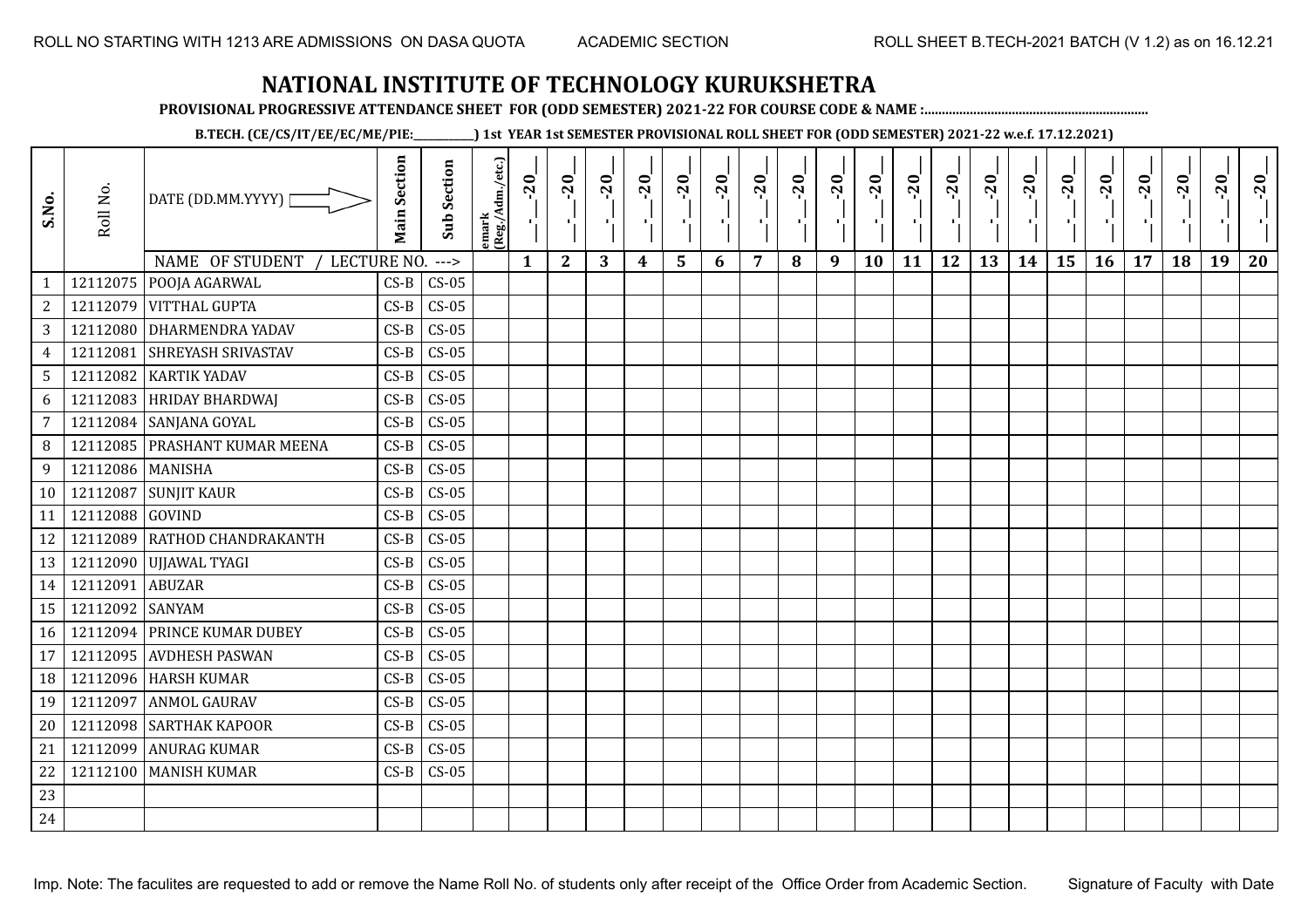**PROVISIONAL PROGRESSIVE ATTENDANCE SHEET FOR (ODD SEMESTER) 2021-22 FOR COURSE CODE & NAME :................................................................**

**B.TECH. (CE/CS/IT/EE/EC/ME/PIE:\_\_\_\_\_\_\_\_\_\_\_\_) 1st YEAR 1st SEMESTER PROVISIONAL ROLL SHEET FOR (ODD SEMESTER) 2021-22 w.e.f. 17.12.2021)**

| S.No.           | Roll No.          | DATE (DD.MM.YYYY)              | <b>Main Section</b> | <b>Sub Section</b> | emark<br> (Reg./Adm./etc.) | $-20$<br>$\mathcal{F}_1$ . | $-20$        | $-20$<br>$\mathbf{H}_{\mathbf{A}}$ . | $-20$ | $-20$ | $-20$<br>π÷ | $-20$ | $-20$<br>л. | $-20$<br>Œ. | $-20$<br>л. | $-20$ | $-20$ | $-20$ | $-20$ | $-20$<br>$\mathcal{F}_{\mathbf{L}}$ | $-20$<br>٠. | $-20$<br>п. | $-20$ | $-20$ | $-20$ |
|-----------------|-------------------|--------------------------------|---------------------|--------------------|----------------------------|----------------------------|--------------|--------------------------------------|-------|-------|-------------|-------|-------------|-------------|-------------|-------|-------|-------|-------|-------------------------------------|-------------|-------------|-------|-------|-------|
|                 |                   | NAME OF STUDENT<br>LECTURE NO. |                     | $--->$             |                            | $\mathbf{1}$               | $\mathbf{2}$ | 3                                    | 4     | 5     | 6           | 7     | 8           | 9           | 10          | 11    | 12    | 13    | 14    | 15                                  | <b>16</b>   | 17          | 18    | 19    | 20    |
| $\mathbf{1}$    | 12112093          | <b>RIYA</b>                    | $CS-B$              | $CS-06$            |                            |                            |              |                                      |       |       |             |       |             |             |             |       |       |       |       |                                     |             |             |       |       |       |
| $\mathbf{2}$    | 12112101          | YUVRAJ SINGH SENGAR            | $CS-B$              | $CS-06$            |                            |                            |              |                                      |       |       |             |       |             |             |             |       |       |       |       |                                     |             |             |       |       |       |
| 3               |                   | 12112102 ABHISHEK GUPTA        | $CS-B$              | $CS-06$            |                            |                            |              |                                      |       |       |             |       |             |             |             |       |       |       |       |                                     |             |             |       |       |       |
| $\overline{4}$  | 12112103          | <b>VISLAVATH SHARATH</b>       | $CS-B$              | $CS-06$            |                            |                            |              |                                      |       |       |             |       |             |             |             |       |       |       |       |                                     |             |             |       |       |       |
| $5\phantom{.0}$ | 12112104 HARSHITA |                                | $CS-B$              | $CS-06$            |                            |                            |              |                                      |       |       |             |       |             |             |             |       |       |       |       |                                     |             |             |       |       |       |
| 6               | 12112107          | <b>KUNIK DUHAN</b>             | $CS-B$              | $CS-06$            |                            |                            |              |                                      |       |       |             |       |             |             |             |       |       |       |       |                                     |             |             |       |       |       |
| $7\overline{ }$ |                   | 12112108 RITWIK RAJ            | $CS-B$              | $CS-06$            |                            |                            |              |                                      |       |       |             |       |             |             |             |       |       |       |       |                                     |             |             |       |       |       |
| 8               | 12112109          | <b>AYUSH</b>                   | $CS-B$              | $CS-06$            |                            |                            |              |                                      |       |       |             |       |             |             |             |       |       |       |       |                                     |             |             |       |       |       |
| 9               |                   | 12112110 ARJIT KEDIA           | $CS-B$              | $CS-06$            |                            |                            |              |                                      |       |       |             |       |             |             |             |       |       |       |       |                                     |             |             |       |       |       |
| 10              |                   | 12112111 PACHIKA BHAVISHYA     | $CS-B$              | $CS-06$            |                            |                            |              |                                      |       |       |             |       |             |             |             |       |       |       |       |                                     |             |             |       |       |       |
| 11              |                   | 12112112 SANJEEV KUMAR         | $CS-B$              | $CS-06$            |                            |                            |              |                                      |       |       |             |       |             |             |             |       |       |       |       |                                     |             |             |       |       |       |
| 12              |                   | 12112113 ARYAN PUNDIR          | $CS-B$              | $CS-06$            |                            |                            |              |                                      |       |       |             |       |             |             |             |       |       |       |       |                                     |             |             |       |       |       |
| 13              | 12112115   VISHAL |                                | $CS-B$              | $CS-06$            |                            |                            |              |                                      |       |       |             |       |             |             |             |       |       |       |       |                                     |             |             |       |       |       |
| 14              |                   | 12112116 ATUL KUMAR            | $CS-B$              | $CS-06$            |                            |                            |              |                                      |       |       |             |       |             |             |             |       |       |       |       |                                     |             |             |       |       |       |
| 15              | 12112117          | <b>LINGAM CHETAN SAI</b>       | $CS-B$              | $CS-06$            |                            |                            |              |                                      |       |       |             |       |             |             |             |       |       |       |       |                                     |             |             |       |       |       |
| 16              | 12112118 KARTIK   |                                | $CS-B$              | $CS-06$            |                            |                            |              |                                      |       |       |             |       |             |             |             |       |       |       |       |                                     |             |             |       |       |       |
| 17              | 12112119          | <b>VANSHIKA GOEL</b>           | $CS-B$              | $CS-06$            |                            |                            |              |                                      |       |       |             |       |             |             |             |       |       |       |       |                                     |             |             |       |       |       |
| 18              | 12112120          | AADARSH VERMA                  | $CS-B$              | $CS-06$            |                            |                            |              |                                      |       |       |             |       |             |             |             |       |       |       |       |                                     |             |             |       |       |       |
| 19              | 12112121          | <b>PROKSH</b>                  | $CS-B$              | $CS-06$            |                            |                            |              |                                      |       |       |             |       |             |             |             |       |       |       |       |                                     |             |             |       |       |       |
| 20              | 12112122          | <b>TUSHAR SOHAL</b>            | $CS-B$              | $CS-06$            |                            |                            |              |                                      |       |       |             |       |             |             |             |       |       |       |       |                                     |             |             |       |       |       |
| 21              | 12112126          | <b>AAYUSH KUMAR</b>            | $CS-B$              | $CS-06$            |                            |                            |              |                                      |       |       |             |       |             |             |             |       |       |       |       |                                     |             |             |       |       |       |
| 22              |                   |                                |                     |                    |                            |                            |              |                                      |       |       |             |       |             |             |             |       |       |       |       |                                     |             |             |       |       |       |
| 23              |                   |                                |                     |                    |                            |                            |              |                                      |       |       |             |       |             |             |             |       |       |       |       |                                     |             |             |       |       |       |
| 24              |                   |                                |                     |                    |                            |                            |              |                                      |       |       |             |       |             |             |             |       |       |       |       |                                     |             |             |       |       |       |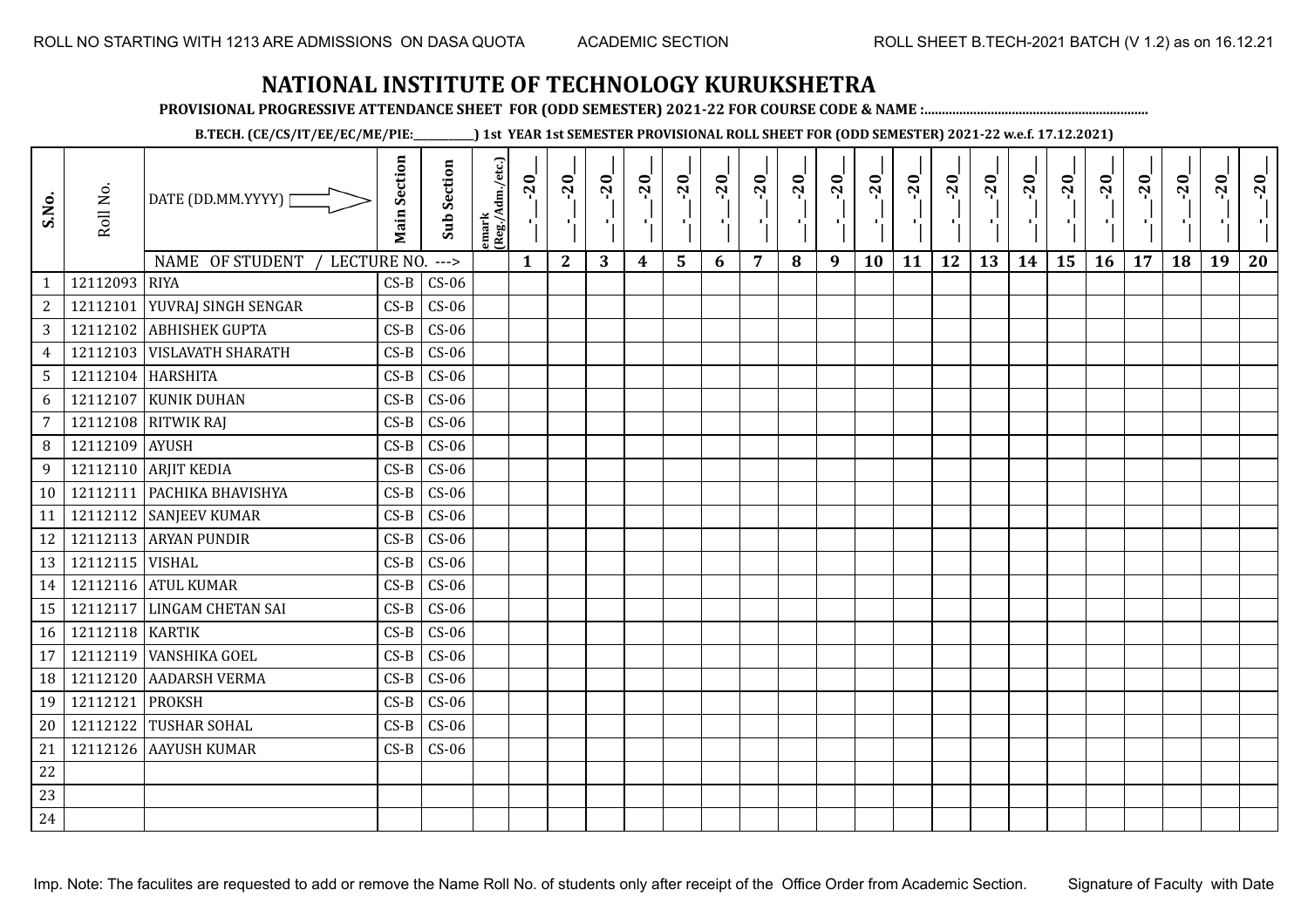**PROVISIONAL PROGRESSIVE ATTENDANCE SHEET FOR (ODD SEMESTER) 2021-22 FOR COURSE CODE & NAME :................................................................**

**B.TECH. (CE/CS/IT/EE/EC/ME/PIE:\_\_\_\_\_\_\_\_\_\_\_\_) 1st YEAR 1st SEMESTER PROVISIONAL ROLL SHEET FOR (ODD SEMESTER) 2021-22 w.e.f. 17.12.2021)**

| S.No.          | Roll No. | DATE (DD.MM.YYYY)<br>NAME OF STUDENT<br>LECTURE NO. | <b>Main Section</b> | <b>Sub Section</b><br>$---$ | emark<br>(Reg./Adm./etc.) | $-20$<br>$\mathbf{1}$ | $-20$<br>$\mathbf{2}$ | $-20$<br>3 | $-20$<br>4 | $-20$<br>5 | $-20$<br>л.<br>6 | $-20$<br>7 | $-20$<br>л.<br>8 | $-20$<br>9 | $-20$<br>10 | $-20$<br>11 | $-20$<br>12 | $-20$<br>13 | $-20$<br>14 | $-20$<br>л,<br>15 | $-20$<br><b>16</b> | $-20$<br>17 | $-20$<br>18 | $-20$<br>19 | $-20$<br>20 |
|----------------|----------|-----------------------------------------------------|---------------------|-----------------------------|---------------------------|-----------------------|-----------------------|------------|------------|------------|------------------|------------|------------------|------------|-------------|-------------|-------------|-------------|-------------|-------------------|--------------------|-------------|-------------|-------------|-------------|
| 1              | 12112123 | ARZOO SINGH                                         | $CS-B$              | $CS-07$                     |                           |                       |                       |            |            |            |                  |            |                  |            |             |             |             |             |             |                   |                    |             |             |             |             |
| $\sqrt{2}$     | 12112124 | <b>ANUPMA</b>                                       | $CS-B$              | $CS-07$                     |                           |                       |                       |            |            |            |                  |            |                  |            |             |             |             |             |             |                   |                    |             |             |             |             |
| $\sqrt{3}$     |          | 12112125 AANCHAL KUMARI AGARWAL                     | $CS-B$              | $CS-07$                     |                           |                       |                       |            |            |            |                  |            |                  |            |             |             |             |             |             |                   |                    |             |             |             |             |
| $\overline{4}$ | 12112127 | <b>ROHAN KHANDEWAL</b>                              | $CS-B$              | $CS-07$                     |                           |                       |                       |            |            |            |                  |            |                  |            |             |             |             |             |             |                   |                    |             |             |             |             |
| $\mathsf S$    |          | 12112128 SURAJ CHAUHAN                              | $CS-B$              | $CS-07$                     |                           |                       |                       |            |            |            |                  |            |                  |            |             |             |             |             |             |                   |                    |             |             |             |             |
| 6              | 12112129 | POPURI REVATHI                                      | $CS-B$              | $CS-07$                     |                           |                       |                       |            |            |            |                  |            |                  |            |             |             |             |             |             |                   |                    |             |             |             |             |
| $\overline{7}$ | 12112130 | YUVRAJ SINGH                                        | $CS-B$              | $CS-07$                     |                           |                       |                       |            |            |            |                  |            |                  |            |             |             |             |             |             |                   |                    |             |             |             |             |
| 8              | 12112131 | <b>KARRA RAVI TEJA</b>                              | $CS-B$              | $CS-07$                     |                           |                       |                       |            |            |            |                  |            |                  |            |             |             |             |             |             |                   |                    |             |             |             |             |
| 9              | 12112132 | <b>SHASHANK KUMAR</b>                               | $CS-B$              | $CS-07$                     |                           |                       |                       |            |            |            |                  |            |                  |            |             |             |             |             |             |                   |                    |             |             |             |             |
| 10             |          | 12112136 AKSHAT KUMAR                               | $CS-B$              | $CS-07$                     |                           |                       |                       |            |            |            |                  |            |                  |            |             |             |             |             |             |                   |                    |             |             |             |             |
| 11             | 12112137 | <b>SAMARTH KUKREJA</b>                              | $CS-B$              | $CS-07$                     |                           |                       |                       |            |            |            |                  |            |                  |            |             |             |             |             |             |                   |                    |             |             |             |             |
| 12             |          | 12112138 SHREYASYA TRIPATHI                         | $CS-B$              | $CS-07$                     |                           |                       |                       |            |            |            |                  |            |                  |            |             |             |             |             |             |                   |                    |             |             |             |             |
| 13             | 12112139 | <b>DIVYANSHU SINGH</b>                              | $CS-B$              | $CS-07$                     |                           |                       |                       |            |            |            |                  |            |                  |            |             |             |             |             |             |                   |                    |             |             |             |             |
| 14             |          | 12112140 AMRESH KUMAR                               | $CS-B$              | $CS-07$                     |                           |                       |                       |            |            |            |                  |            |                  |            |             |             |             |             |             |                   |                    |             |             |             |             |
| 15             | 12112142 | <b>ARCHIT RELHAN</b>                                | $CS-B$              | $CS-07$                     |                           |                       |                       |            |            |            |                  |            |                  |            |             |             |             |             |             |                   |                    |             |             |             |             |
| 16             |          | 12112143 KUTAGOLLA HEMANTH PAWAN                    | $CS-B$              | $CS-07$                     |                           |                       |                       |            |            |            |                  |            |                  |            |             |             |             |             |             |                   |                    |             |             |             |             |
| 17             | 12112144 | <b>SURAVARAPU CHANUKYA</b>                          | $CS-B$              | $CS-07$                     |                           |                       |                       |            |            |            |                  |            |                  |            |             |             |             |             |             |                   |                    |             |             |             |             |
| 18             | 12112145 | <b>LAKSHAY KANSAL</b>                               | $CS-B$              | $CS-07$                     |                           |                       |                       |            |            |            |                  |            |                  |            |             |             |             |             |             |                   |                    |             |             |             |             |
| 19             |          | 12112146 DEVASHISH                                  | $CS-B$              | $CS-07$                     |                           |                       |                       |            |            |            |                  |            |                  |            |             |             |             |             |             |                   |                    |             |             |             |             |
| 20             | 12112147 | <b>NITIN</b>                                        | $CS-B$              | $CS-07$                     |                           |                       |                       |            |            |            |                  |            |                  |            |             |             |             |             |             |                   |                    |             |             |             |             |
| 21             | 12112148 | <b>BADAVATH LOKESH NAIK</b>                         | $CS-B$              | $CS-07$                     |                           |                       |                       |            |            |            |                  |            |                  |            |             |             |             |             |             |                   |                    |             |             |             |             |
| 22             |          |                                                     |                     |                             |                           |                       |                       |            |            |            |                  |            |                  |            |             |             |             |             |             |                   |                    |             |             |             |             |
| 23             |          |                                                     |                     |                             |                           |                       |                       |            |            |            |                  |            |                  |            |             |             |             |             |             |                   |                    |             |             |             |             |
| 24             |          |                                                     |                     |                             |                           |                       |                       |            |            |            |                  |            |                  |            |             |             |             |             |             |                   |                    |             |             |             |             |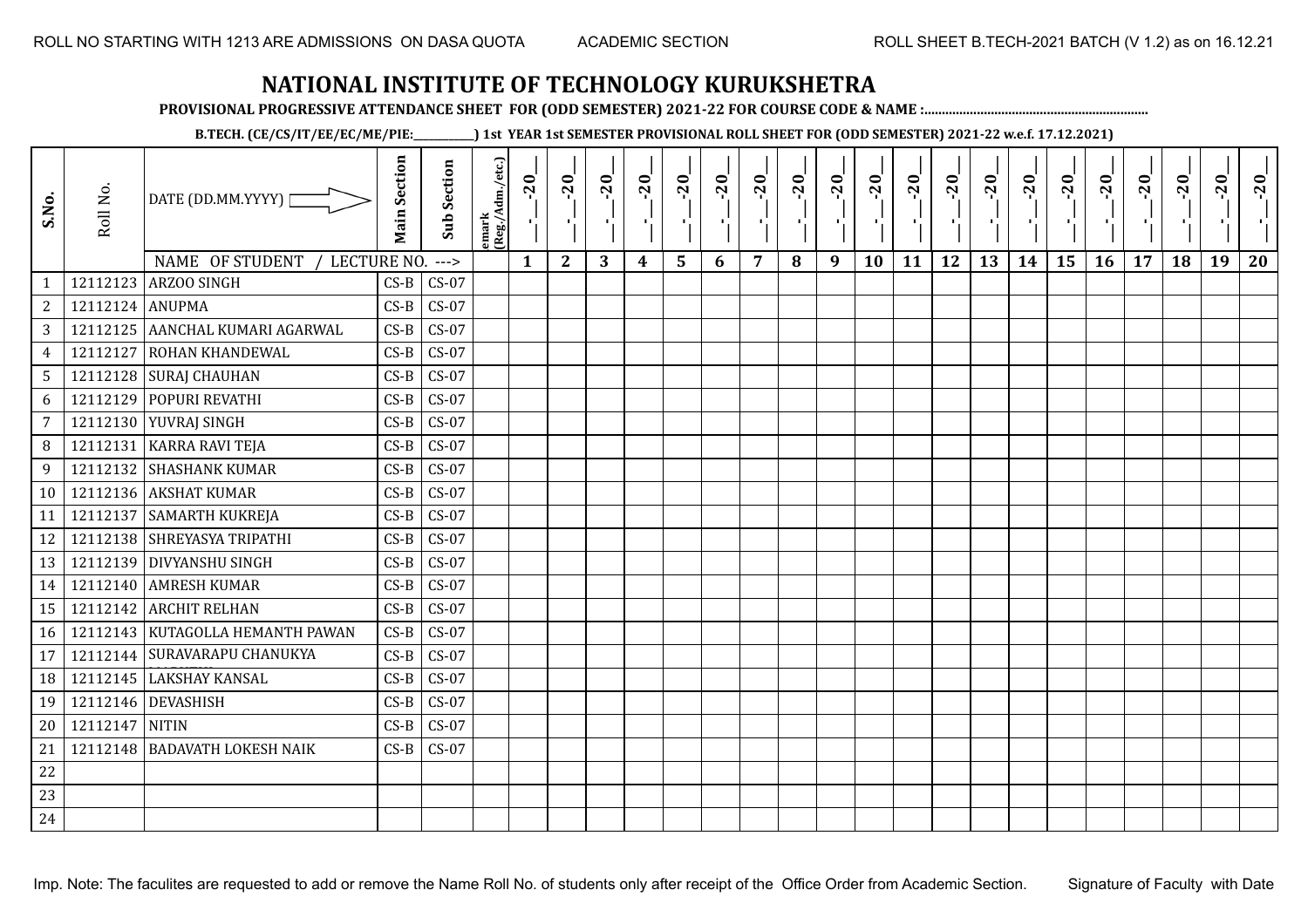**PROVISIONAL PROGRESSIVE ATTENDANCE SHEET FOR (ODD SEMESTER) 2021-22 FOR COURSE CODE & NAME :................................................................**

**B.TECH. (CE/CS/IT/EE/EC/ME/PIE:\_\_\_\_\_\_\_\_\_\_\_\_) 1st YEAR 1st SEMESTER PROVISIONAL ROLL SHEET FOR (ODD SEMESTER) 2021-22 w.e.f. 17.12.2021)**

| S.No.            | Roll No.         | DATE (DD.MM.YYYY) [              | <b>Main Section</b> | <b>Sub Section</b> | emark<br> (Reg./Adm./etc.) | $-20$<br>$\mathcal{F}_1$ : | $-20$        | $-20$ | $-20$ | $-20$ | $-20$<br>π÷ | $-20$ | $-20$ | $-20$<br>π÷ | $-20$<br>л, | $-20$ | $-20$ | $-20$ | $-20$<br>$\blacksquare$ | $-20$<br>٠, | $-20$ | $-20$ | $-20$ | $-20$<br>×í. | $-20$ |
|------------------|------------------|----------------------------------|---------------------|--------------------|----------------------------|----------------------------|--------------|-------|-------|-------|-------------|-------|-------|-------------|-------------|-------|-------|-------|-------------------------|-------------|-------|-------|-------|--------------|-------|
|                  |                  | NAME OF STUDENT<br>LECTURE NO.   |                     | $--->$             |                            | $\mathbf{1}$               | $\mathbf{2}$ | 3     | 4     | 5     | 6           | 7     | 8     | 9           | 10          | 11    | 12    | 13    | 14                      | 15          | 16    | 17    | 18    | 19           | 20    |
|                  | 12112133         | <b>HARSHITA</b>                  | $CS-B$              | $CS-08$            |                            |                            |              |       |       |       |             |       |       |             |             |       |       |       |                         |             |       |       |       |              |       |
| $\boldsymbol{2}$ | 12112134 SALINKI |                                  | $CS-B$              | $CS-08$            |                            |                            |              |       |       |       |             |       |       |             |             |       |       |       |                         |             |       |       |       |              |       |
| $\mathbf{3}$     | 12112135         | SWASTI GOYAL                     | $CS-B$              | $CS-08$            |                            |                            |              |       |       |       |             |       |       |             |             |       |       |       |                         |             |       |       |       |              |       |
| $\overline{4}$   | 12112149         | <b>VIPIN YADAV</b>               | $CS-B$              | $CS-08$            |                            |                            |              |       |       |       |             |       |       |             |             |       |       |       |                         |             |       |       |       |              |       |
| $\sqrt{5}$       |                  | 12112150 DHEERAJ KUMAR           | $CS-B$              | $CS-08$            |                            |                            |              |       |       |       |             |       |       |             |             |       |       |       |                         |             |       |       |       |              |       |
| $\sqrt{6}$       | 12112151         | <b>ROHIT KUMAR</b>               | $CS-B$              | $CS-08$            |                            |                            |              |       |       |       |             |       |       |             |             |       |       |       |                         |             |       |       |       |              |       |
| $\overline{7}$   | 12112152         | <b>VARSHA JARWAL</b>             | $CS-B$              | $CS-08$            |                            |                            |              |       |       |       |             |       |       |             |             |       |       |       |                         |             |       |       |       |              |       |
| $\, 8$           | 12112155         | <b>ANUJ JAIN</b>                 | $CS-B$              | $CS-08$            |                            |                            |              |       |       |       |             |       |       |             |             |       |       |       |                         |             |       |       |       |              |       |
| 9                | 12112157         | <b>VEDANSHU GARG</b>             | $CS-B$              | $CS-08$            |                            |                            |              |       |       |       |             |       |       |             |             |       |       |       |                         |             |       |       |       |              |       |
| 10               | 12112159         | <b>AMAN DASHORE</b>              | $CS-B$              | $CS-08$            |                            |                            |              |       |       |       |             |       |       |             |             |       |       |       |                         |             |       |       |       |              |       |
| 11               | 12112160         | <b>RAGHAV WADHWA</b>             | $CS-B$              | $CS-08$            |                            |                            |              |       |       |       |             |       |       |             |             |       |       |       |                         |             |       |       |       |              |       |
| 12               | 12112161         | <b>MAYANK SHARMA</b>             | $CS-B$              | $CS-08$            |                            |                            |              |       |       |       |             |       |       |             |             |       |       |       |                         |             |       |       |       |              |       |
| 13               |                  | 12112162 UTKARSH MEENA           | $CS-B$              | $CS-08$            |                            |                            |              |       |       |       |             |       |       |             |             |       |       |       |                         |             |       |       |       |              |       |
| 14               |                  | 12112164 SONU SINGH              | $CS-B$              | $CS-08$            |                            |                            |              |       |       |       |             |       |       |             |             |       |       |       |                         |             |       |       |       |              |       |
| 15               |                  | 12112165   KULJEET SINGH         | $CS-B$              | $CS-08$            |                            |                            |              |       |       |       |             |       |       |             |             |       |       |       |                         |             |       |       |       |              |       |
| 16               |                  | 12112166 RAJESH VISHNOI          | $CS-B$              | $CS-08$            |                            |                            |              |       |       |       |             |       |       |             |             |       |       |       |                         |             |       |       |       |              |       |
| 17               |                  | 12112169 DEV GUPTA               | $CS-B$              | $CS-08$            |                            |                            |              |       |       |       |             |       |       |             |             |       |       |       |                         |             |       |       |       |              |       |
| 18               |                  | 12112170 GUPTA SURAJ SHYAMCHARAN | $CS-B$              | $CS-08$            |                            |                            |              |       |       |       |             |       |       |             |             |       |       |       |                         |             |       |       |       |              |       |
| 19               | 12112171         | DHANANJAY                        | $CS-B$              | $CS-08$            |                            |                            |              |       |       |       |             |       |       |             |             |       |       |       |                         |             |       |       |       |              |       |
| 20               | 12112172         | <b>VATSAL JUNEJA</b>             | $CS-B$              | $CS-08$            |                            |                            |              |       |       |       |             |       |       |             |             |       |       |       |                         |             |       |       |       |              |       |
| 21               | 12112173         | <b>HIMANSHU VERMA</b>            | $CS-B$              | $CS-08$            |                            |                            |              |       |       |       |             |       |       |             |             |       |       |       |                         |             |       |       |       |              |       |
| 22               |                  |                                  |                     |                    |                            |                            |              |       |       |       |             |       |       |             |             |       |       |       |                         |             |       |       |       |              |       |
| 23               |                  |                                  |                     |                    |                            |                            |              |       |       |       |             |       |       |             |             |       |       |       |                         |             |       |       |       |              |       |
| 24               |                  |                                  |                     |                    |                            |                            |              |       |       |       |             |       |       |             |             |       |       |       |                         |             |       |       |       |              |       |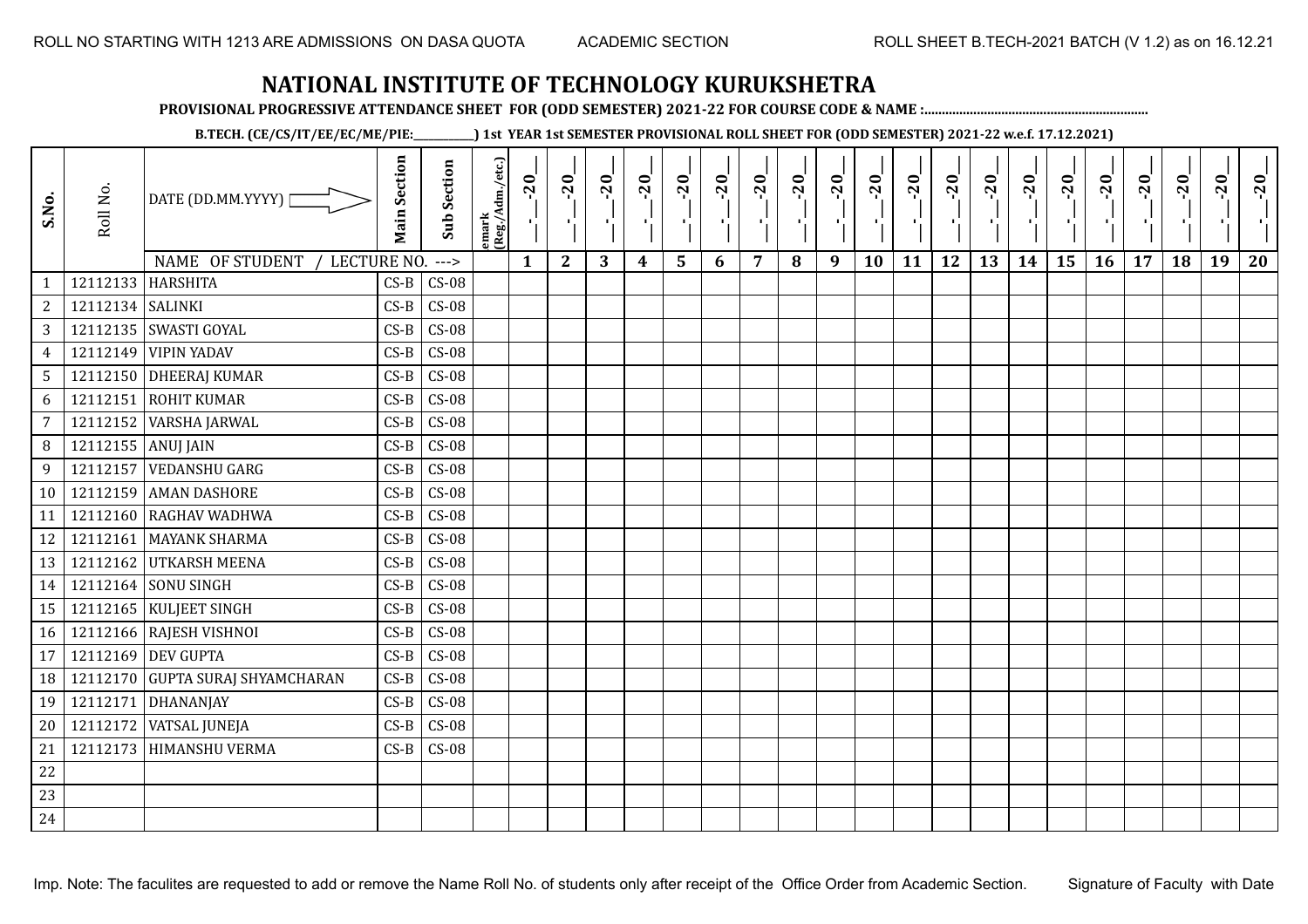**PROVISIONAL PROGRESSIVE ATTENDANCE SHEET FOR (ODD SEMESTER) 2021-22 FOR COURSE CODE & NAME :................................................................**

**B.TECH. (CE/CS/IT/EE/EC/ME/PIE:\_\_\_\_\_\_\_\_\_\_\_\_) 1st YEAR 1st SEMESTER PROVISIONAL ROLL SHEET FOR (ODD SEMESTER) 2021-22 w.e.f. 17.12.2021)**

| S.No.                          | Roll No.       | DATE (DD.MM.YYYY)                               | <b>Main Section</b> | <b>Sub Section</b> | emark<br> Reg./Adm./etc.) | $-20$<br>$\mathcal{F}_{\mathbf{L}}$ | $-20$        | $-20$ | $-20$ | $-20$          | $-20$<br>٠ | $-20$ | $-20$<br>л. | $-20$ | $-20$ | $-20$ | $-20$ | $-20$ | $-20$ | $-20$<br>л, | $-20$ | $-20$ | $-20$ | $-20$ | $-20$ |
|--------------------------------|----------------|-------------------------------------------------|---------------------|--------------------|---------------------------|-------------------------------------|--------------|-------|-------|----------------|------------|-------|-------------|-------|-------|-------|-------|-------|-------|-------------|-------|-------|-------|-------|-------|
|                                | 12112153       | NAME OF STUDENT<br>LECTURE NO.<br><b>AMISHA</b> | $CS-C$              | $---$<br>$CS-09$   |                           | $\mathbf{1}$                        | $\mathbf{2}$ | 3     | 4     | $5\phantom{1}$ | 6          | 7     | 8           | 9     | 10    | 11    | 12    | 13    | 14    | 15          | 16    | 17    | 18    | 19    | 20    |
| $\mathbf{1}$<br>$\overline{c}$ | 12112154       | <b>ISHPREET KAUR</b>                            | $CS-C$              | $CS-09$            |                           |                                     |              |       |       |                |            |       |             |       |       |       |       |       |       |             |       |       |       |       |       |
| $\mathbf{3}$                   |                | 12112158 HEMA MEDAKA                            | $CS-C$              | $CS-09$            |                           |                                     |              |       |       |                |            |       |             |       |       |       |       |       |       |             |       |       |       |       |       |
|                                | 12112163       |                                                 |                     |                    |                           |                                     |              |       |       |                |            |       |             |       |       |       |       |       |       |             |       |       |       |       |       |
| $\overline{4}$                 | 12112175 TARUN | <b>VANDANA</b>                                  | $CS-C$              | $CS-09$            |                           |                                     |              |       |       |                |            |       |             |       |       |       |       |       |       |             |       |       |       |       |       |
| $5\phantom{.0}$                |                | PRASHANT GAUTAM                                 | $CS-C$              | $CS-09$<br>$CS-09$ |                           |                                     |              |       |       |                |            |       |             |       |       |       |       |       |       |             |       |       |       |       |       |
| 6                              | 12112176       |                                                 | $CS-C$              |                    |                           |                                     |              |       |       |                |            |       |             |       |       |       |       |       |       |             |       |       |       |       |       |
| 7                              | 12112177       | <b>BANDAPALLI SAI KOWSHIK</b>                   | $CS-C$              | $CS-09$            |                           |                                     |              |       |       |                |            |       |             |       |       |       |       |       |       |             |       |       |       |       |       |
| 8                              |                | 12112178 AYUSH GOYAL                            | $CS-C$              | $CS-09$            |                           |                                     |              |       |       |                |            |       |             |       |       |       |       |       |       |             |       |       |       |       |       |
| 9                              | 12112179       | KOVVURI VENKAT SATYA REDDY                      | $CS-C$              | $CS-09$            |                           |                                     |              |       |       |                |            |       |             |       |       |       |       |       |       |             |       |       |       |       |       |
| 10                             |                | 12112180 NATTALA HARSHA VARDHAN                 | $CS-C$              | $CS-09$            |                           |                                     |              |       |       |                |            |       |             |       |       |       |       |       |       |             |       |       |       |       |       |
| 11                             | 12112182       | <b>DHRUV SHARMA</b>                             | $CS-C$              | $CS-09$            |                           |                                     |              |       |       |                |            |       |             |       |       |       |       |       |       |             |       |       |       |       |       |
| 12                             |                | 12112183   YASH MEENA                           | $CS-C$              | $CS-09$            |                           |                                     |              |       |       |                |            |       |             |       |       |       |       |       |       |             |       |       |       |       |       |
| 13                             | 12112184       | <b>VAIBHAV</b>                                  | $CS-C$              | $CS-09$            |                           |                                     |              |       |       |                |            |       |             |       |       |       |       |       |       |             |       |       |       |       |       |
| 14                             |                | 12112185 AMAN KUMAR                             | $CS-C$              | $CS-09$            |                           |                                     |              |       |       |                |            |       |             |       |       |       |       |       |       |             |       |       |       |       |       |
| 15                             | 12112186       | <b>ASHUTOSH SANDILYA</b>                        | $CS-C$              | $CS-09$            |                           |                                     |              |       |       |                |            |       |             |       |       |       |       |       |       |             |       |       |       |       |       |
| 16                             | 12112187       | <b>UDAY PRATAP</b>                              | $CS-C$              | $CS-09$            |                           |                                     |              |       |       |                |            |       |             |       |       |       |       |       |       |             |       |       |       |       |       |
| 17                             | 12112188       | PRANAV KUMAR                                    | $CS-C$              | $CS-09$            |                           |                                     |              |       |       |                |            |       |             |       |       |       |       |       |       |             |       |       |       |       |       |
| 18                             | 12112189       | <b>VIRENDER MEENA</b>                           | $CS-C$              | $CS-09$            |                           |                                     |              |       |       |                |            |       |             |       |       |       |       |       |       |             |       |       |       |       |       |
| 19                             |                | 12012111 DEV DIXIT [REPEAT]                     | $CS-C$              | $CS-09$            |                           |                                     |              |       |       |                |            |       |             |       |       |       |       |       |       |             |       |       |       |       |       |
| 20                             |                |                                                 |                     |                    |                           |                                     |              |       |       |                |            |       |             |       |       |       |       |       |       |             |       |       |       |       |       |
| 21                             |                |                                                 |                     |                    |                           |                                     |              |       |       |                |            |       |             |       |       |       |       |       |       |             |       |       |       |       |       |
| 22                             |                |                                                 |                     |                    |                           |                                     |              |       |       |                |            |       |             |       |       |       |       |       |       |             |       |       |       |       |       |
| 23                             |                |                                                 |                     |                    |                           |                                     |              |       |       |                |            |       |             |       |       |       |       |       |       |             |       |       |       |       |       |
| 24                             |                |                                                 |                     |                    |                           |                                     |              |       |       |                |            |       |             |       |       |       |       |       |       |             |       |       |       |       |       |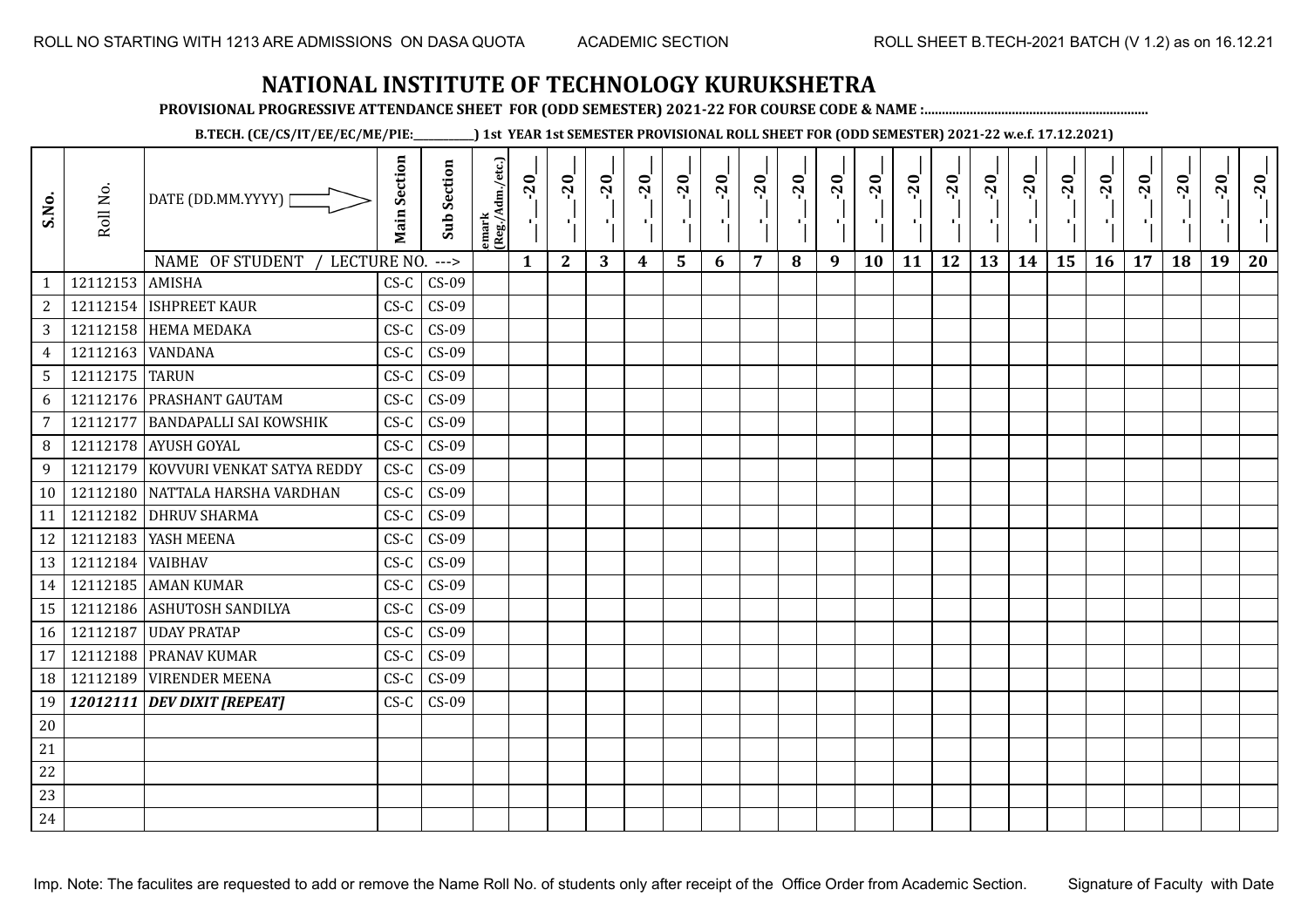**PROVISIONAL PROGRESSIVE ATTENDANCE SHEET FOR (ODD SEMESTER) 2021-22 FOR COURSE CODE & NAME :................................................................**

**B.TECH. (CE/CS/IT/EE/EC/ME/PIE:\_\_\_\_\_\_\_\_\_\_\_\_) 1st YEAR 1st SEMESTER PROVISIONAL ROLL SHEET FOR (ODD SEMESTER) 2021-22 w.e.f. 17.12.2021)**

| S.No.          | Roll No.         | DATE (DD.MM.YYYY) [<br>NAME OF STUDENT<br>LECTURE NO. | <b>Main Section</b> | <b>Sub Section</b>       | emark<br> (Reg./Adm./etc.) | $-20$<br>로   | $-20$<br>$\mathcal{F}_1^{\mathcal{F}}$ | $-20$<br>ш<br>3 | $-20$<br>τj | $-20$<br>۰, | $-20$<br>л., | $-20$<br>- 1 | $-20$ | $-20$<br>л. | $-20$<br>٠ | $-20$<br>τj | $-20$<br>τj<br>12 | $-20$<br>Æ, | $-20$<br>H) | $-20$<br>٠, | $-20$<br>$\mathcal{F}_1$ . | $-20$ | $-20$ | $-20$<br>×,<br>19 | $-20$<br>пŀ<br>20 |
|----------------|------------------|-------------------------------------------------------|---------------------|--------------------------|----------------------------|--------------|----------------------------------------|-----------------|-------------|-------------|--------------|--------------|-------|-------------|------------|-------------|-------------------|-------------|-------------|-------------|----------------------------|-------|-------|-------------------|-------------------|
| $\mathbf{1}$   | 12112167         | <b>PARNOOR KAUR</b>                                   | $CS-C$              | $\rightarrow$<br>$CS-10$ |                            | $\mathbf{1}$ | $\mathbf{2}$                           |                 | 4           | 5           | 6            | 7            | 8     | 9           | 10         | 11          |                   | 13          | 14          | 15          | 16                         | 17    | 18    |                   |                   |
| $\overline{2}$ | 12112168 TANU    |                                                       | $CS-C$              | $CS-10$                  |                            |              |                                        |                 |             |             |              |              |       |             |            |             |                   |             |             |             |                            |       |       |                   |                   |
| $\mathbf{3}$   |                  | 12112174 LOVEPREET KAUR                               | $CS-C$              | $CS-10$                  |                            |              |                                        |                 |             |             |              |              |       |             |            |             |                   |             |             |             |                            |       |       |                   |                   |
| $\overline{4}$ |                  | 12112181 SANDHYA YADAV                                | $CS-C$              | $CS-10$                  |                            |              |                                        |                 |             |             |              |              |       |             |            |             |                   |             |             |             |                            |       |       |                   |                   |
| 5 <sup>5</sup> |                  | 12112192 SHAKEEB PARWEZ                               | $CS-C$              | $CS-10$                  |                            |              |                                        |                 |             |             |              |              |       |             |            |             |                   |             |             |             |                            |       |       |                   |                   |
| 6              |                  | 12112194 KUSHAGRA AGARWAL                             | $CS-C$              | $CS-10$                  |                            |              |                                        |                 |             |             |              |              |       |             |            |             |                   |             |             |             |                            |       |       |                   |                   |
| $\overline{7}$ |                  | 12112195 ANISH KUMAR MANGAL                           | $CS-C$              | $CS-10$                  |                            |              |                                        |                 |             |             |              |              |       |             |            |             |                   |             |             |             |                            |       |       |                   |                   |
| 8              |                  | 12112196 KAMAL BHATT                                  | $CS-C$              | $CS-10$                  |                            |              |                                        |                 |             |             |              |              |       |             |            |             |                   |             |             |             |                            |       |       |                   |                   |
| 9              |                  | 12112197 PRATHAM SINGH                                | $CS-C$              | $CS-10$                  |                            |              |                                        |                 |             |             |              |              |       |             |            |             |                   |             |             |             |                            |       |       |                   |                   |
| 10             |                  | 12112198 HARSH CHAUHAN                                | $CS-C$              | $CS-10$                  |                            |              |                                        |                 |             |             |              |              |       |             |            |             |                   |             |             |             |                            |       |       |                   |                   |
| 11             |                  | 12112199 LAVKUSH MEENA                                | $CS-C$              | $CS-10$                  |                            |              |                                        |                 |             |             |              |              |       |             |            |             |                   |             |             |             |                            |       |       |                   |                   |
| 12             | 12112200 PARDEEP |                                                       | $CS-C$              | $CS-10$                  |                            |              |                                        |                 |             |             |              |              |       |             |            |             |                   |             |             |             |                            |       |       |                   |                   |
| 13             | 12112204 MOHIT   |                                                       | $CS-C$              | $CS-10$                  |                            |              |                                        |                 |             |             |              |              |       |             |            |             |                   |             |             |             |                            |       |       |                   |                   |
| 14             |                  | 12112205 KARTIK VIJAY                                 | $CS-C$              | $CS-10$                  |                            |              |                                        |                 |             |             |              |              |       |             |            |             |                   |             |             |             |                            |       |       |                   |                   |
| 15             |                  | 12112206 GAURAV KUMAR                                 | $CS-C$              | $CS-10$                  |                            |              |                                        |                 |             |             |              |              |       |             |            |             |                   |             |             |             |                            |       |       |                   |                   |
| 16             | 12112207         | <b>PARVEEN</b>                                        | $CS-C$              | $CS-10$                  |                            |              |                                        |                 |             |             |              |              |       |             |            |             |                   |             |             |             |                            |       |       |                   |                   |
| 17             |                  | 12112208 ADITYA SHARMA                                | $CS-C$              | $CS-10$                  |                            |              |                                        |                 |             |             |              |              |       |             |            |             |                   |             |             |             |                            |       |       |                   |                   |
| 18             |                  | 12112210 DIVYA KANT GAUTAM                            | $CS-C$              | $CS-10$                  |                            |              |                                        |                 |             |             |              |              |       |             |            |             |                   |             |             |             |                            |       |       |                   |                   |
| 19             |                  |                                                       |                     |                          |                            |              |                                        |                 |             |             |              |              |       |             |            |             |                   |             |             |             |                            |       |       |                   |                   |
| $20\,$         |                  |                                                       |                     |                          |                            |              |                                        |                 |             |             |              |              |       |             |            |             |                   |             |             |             |                            |       |       |                   |                   |
| 21             |                  |                                                       |                     |                          |                            |              |                                        |                 |             |             |              |              |       |             |            |             |                   |             |             |             |                            |       |       |                   |                   |
| 22             |                  |                                                       |                     |                          |                            |              |                                        |                 |             |             |              |              |       |             |            |             |                   |             |             |             |                            |       |       |                   |                   |
| 23             |                  |                                                       |                     |                          |                            |              |                                        |                 |             |             |              |              |       |             |            |             |                   |             |             |             |                            |       |       |                   |                   |
| 24             |                  |                                                       |                     |                          |                            |              |                                        |                 |             |             |              |              |       |             |            |             |                   |             |             |             |                            |       |       |                   |                   |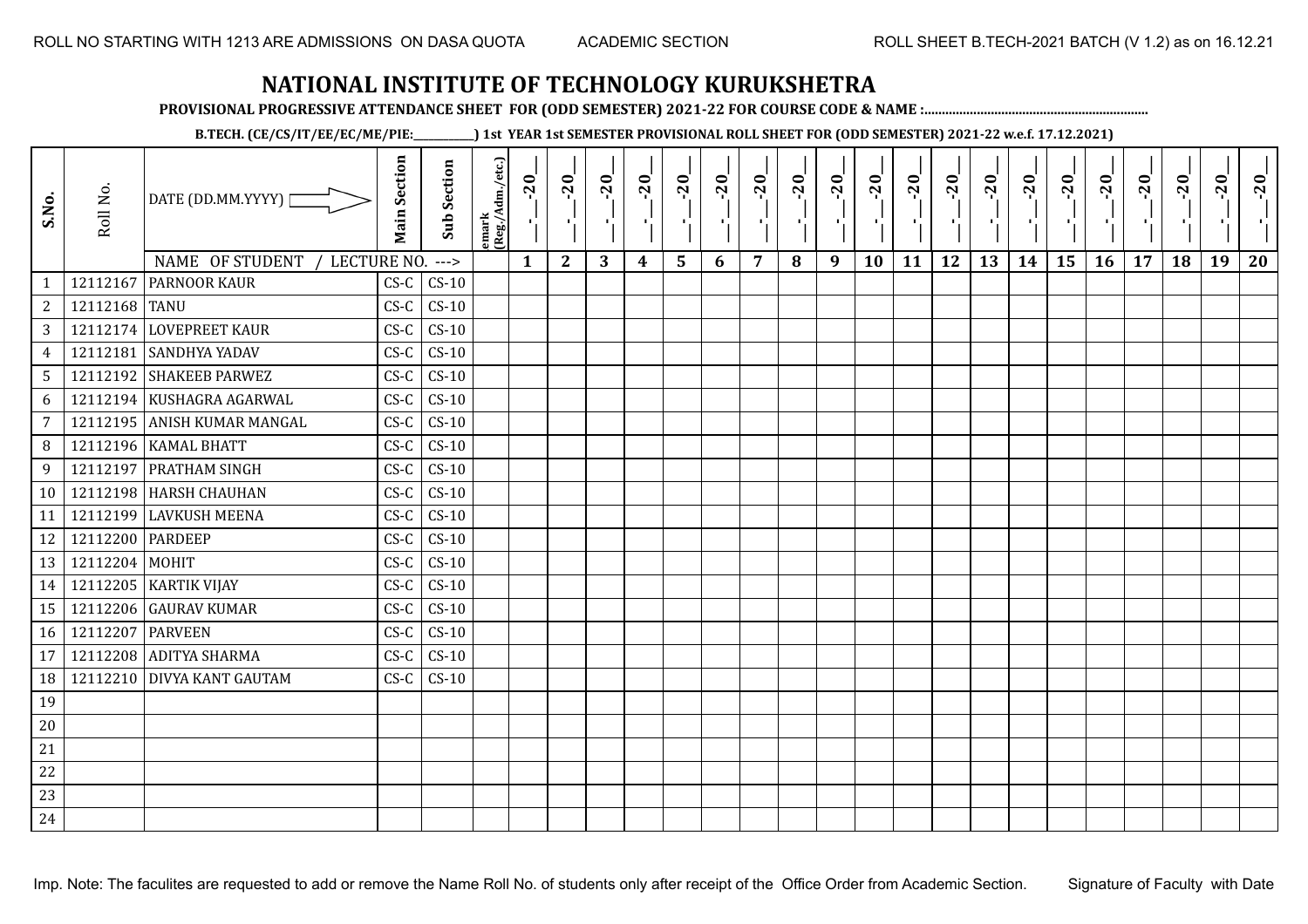**PROVISIONAL PROGRESSIVE ATTENDANCE SHEET FOR (ODD SEMESTER) 2021-22 FOR COURSE CODE & NAME :................................................................**

**B.TECH. (CE/CS/IT/EE/EC/ME/PIE:\_\_\_\_\_\_\_\_\_\_\_\_) 1st YEAR 1st SEMESTER PROVISIONAL ROLL SHEET FOR (ODD SEMESTER) 2021-22 w.e.f. 17.12.2021)**

| S.No.           | Roll No.          | DATE (DD.MM.YYYY)                | <b>Main Section</b> | <b>Sub Section</b> | emark<br> (Reg./Adm./etc.) | $-20$<br>$\mathcal{F}_{\mathbf{L}}$ . | $-20$<br>л.  | $-20$<br>л. | $-20$            | $-20$<br>л. | $-20$<br>ТĪ. | $-20$          | $-20$<br>- 1 | $-20$<br>- 10 | $-20$<br>л, | $-20$ | $-20$ | $-20$ | $-20$<br>-11 | $-20$<br>÷. | $-20$<br>л. | $-20$<br>п. | $-20$ | $-20$ | $-20$ |
|-----------------|-------------------|----------------------------------|---------------------|--------------------|----------------------------|---------------------------------------|--------------|-------------|------------------|-------------|--------------|----------------|--------------|---------------|-------------|-------|-------|-------|--------------|-------------|-------------|-------------|-------|-------|-------|
|                 |                   | NAME OF STUDENT<br>LECTURE NO.   |                     | $--->$             |                            | $\mathbf{1}$                          | $\mathbf{2}$ | 3           | $\boldsymbol{4}$ | 5           | 6            | $\overline{7}$ | 8            | 9             | 10          | 11    | 12    | 13    | 14           | 15          | 16          | 17          | 18    | 19    | 20    |
| $\mathbf{1}$    |                   | 12112190 NAVEENJOT KAUR          | $CS-C$              | $CS-11$            |                            |                                       |              |             |                  |             |              |                |              |               |             |       |       |       |              |             |             |             |       |       |       |
| $\overline{2}$  |                   | 12112191   PATERU SRIVALLI PATEL | $CS-C$              | $CS-11$            |                            |                                       |              |             |                  |             |              |                |              |               |             |       |       |       |              |             |             |             |       |       |       |
| $\overline{3}$  | 12112193 PRERIKA  |                                  | $CS-C$              | $CS-11$            |                            |                                       |              |             |                  |             |              |                |              |               |             |       |       |       |              |             |             |             |       |       |       |
| $\overline{4}$  | 12112203 PIRYANKA |                                  | $CS-C$              | $CS-11$            |                            |                                       |              |             |                  |             |              |                |              |               |             |       |       |       |              |             |             |             |       |       |       |
| $5\phantom{.0}$ | 12112211 HARIOM   |                                  | $CS-C$              | $CS-11$            |                            |                                       |              |             |                  |             |              |                |              |               |             |       |       |       |              |             |             |             |       |       |       |
| 6               |                   | 12112214 PUNEET PAHUJA           | $CS-C$              | $CS-11$            |                            |                                       |              |             |                  |             |              |                |              |               |             |       |       |       |              |             |             |             |       |       |       |
| $\overline{7}$  |                   | 12112215 PRIYANSHU               | $CS-C$              | $CS-11$            |                            |                                       |              |             |                  |             |              |                |              |               |             |       |       |       |              |             |             |             |       |       |       |
| 8 <sup>1</sup>  |                   | 12112216 AGAM SRIVASTAVA         | $CS-C$              | $CS-11$            |                            |                                       |              |             |                  |             |              |                |              |               |             |       |       |       |              |             |             |             |       |       |       |
| 9               |                   | 12112218 RAVI RANJAN KUMAR       | $CS-C$              | $CS-11$            |                            |                                       |              |             |                  |             |              |                |              |               |             |       |       |       |              |             |             |             |       |       |       |
| 10 <sup>1</sup> |                   | 12112219 HIMANSHU YADAV          | $CS-C$              | $CS-11$            |                            |                                       |              |             |                  |             |              |                |              |               |             |       |       |       |              |             |             |             |       |       |       |
| 11              |                   | 12112220 SANSKAR SETH            | $CS-C$              | $CS-11$            |                            |                                       |              |             |                  |             |              |                |              |               |             |       |       |       |              |             |             |             |       |       |       |
| 12              | 12112221 RAJAN    |                                  | $CS-C$              | $CS-11$            |                            |                                       |              |             |                  |             |              |                |              |               |             |       |       |       |              |             |             |             |       |       |       |
| 13              |                   | 12112222 MOKSH BAREJA            | $CS-C$              | $CS-11$            |                            |                                       |              |             |                  |             |              |                |              |               |             |       |       |       |              |             |             |             |       |       |       |
| 14              |                   | 12112223 VISHWASH RAUSHAN        | $CS-C$              | $CS-11$            |                            |                                       |              |             |                  |             |              |                |              |               |             |       |       |       |              |             |             |             |       |       |       |
| 15              |                   | 12112224 J SANJAY CHNADRA        | $CS-C$              | $CS-11$            |                            |                                       |              |             |                  |             |              |                |              |               |             |       |       |       |              |             |             |             |       |       |       |
| 16              |                   | 12112225 AMAN KUMAR YADAV        | $CS-C$              | $CS-11$            |                            |                                       |              |             |                  |             |              |                |              |               |             |       |       |       |              |             |             |             |       |       |       |
| 17              |                   | 12112226 SHUBHAM GARG            | $CS-C$              | $CS-11$            |                            |                                       |              |             |                  |             |              |                |              |               |             |       |       |       |              |             |             |             |       |       |       |
| 18              |                   |                                  |                     |                    |                            |                                       |              |             |                  |             |              |                |              |               |             |       |       |       |              |             |             |             |       |       |       |
| 19              |                   |                                  |                     |                    |                            |                                       |              |             |                  |             |              |                |              |               |             |       |       |       |              |             |             |             |       |       |       |
| $20\,$          |                   |                                  |                     |                    |                            |                                       |              |             |                  |             |              |                |              |               |             |       |       |       |              |             |             |             |       |       |       |
| $21\,$          |                   |                                  |                     |                    |                            |                                       |              |             |                  |             |              |                |              |               |             |       |       |       |              |             |             |             |       |       |       |
| 22              |                   |                                  |                     |                    |                            |                                       |              |             |                  |             |              |                |              |               |             |       |       |       |              |             |             |             |       |       |       |
| 23              |                   |                                  |                     |                    |                            |                                       |              |             |                  |             |              |                |              |               |             |       |       |       |              |             |             |             |       |       |       |
| 24              |                   |                                  |                     |                    |                            |                                       |              |             |                  |             |              |                |              |               |             |       |       |       |              |             |             |             |       |       |       |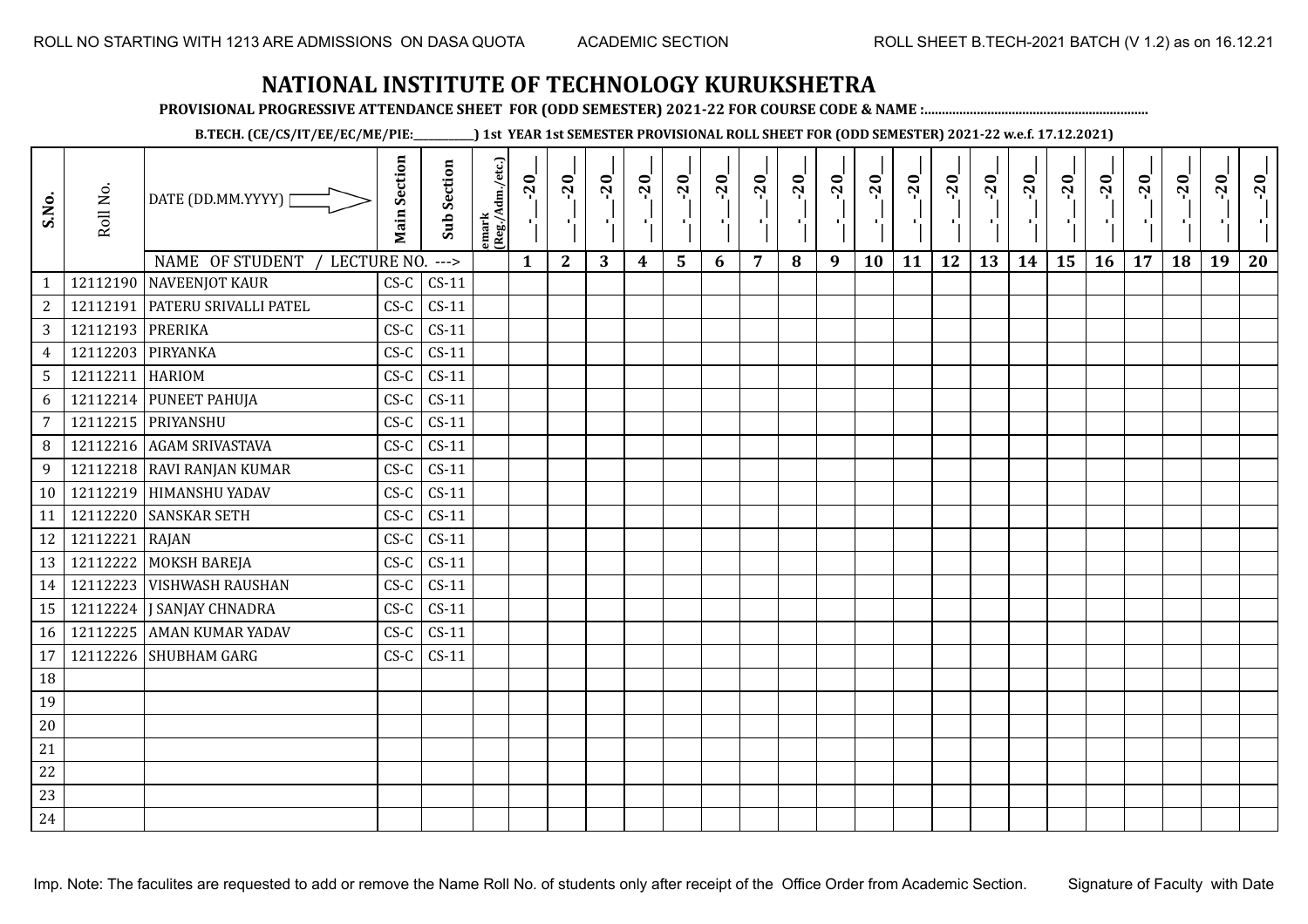**PROVISIONAL PROGRESSIVE ATTENDANCE SHEET FOR (ODD SEMESTER) 2021-22 FOR COURSE CODE & NAME :................................................................**

**B.TECH. (CE/CS/IT/EE/EC/ME/PIE:\_\_\_\_\_\_\_\_\_\_\_\_) 1st YEAR 1st SEMESTER PROVISIONAL ROLL SHEET FOR (ODD SEMESTER) 2021-22 w.e.f. 17.12.2021)**

| S.No.            | Roll No.              | DATE (DD.MM.YYYY) [            | <b>Main Section</b> | <b>Sub Section</b> | emark<br> (Reg./Adm./etc.) | $-20$<br>$\mathcal{F}_1$ . | $-20$        | $-20$ | $-20$ | $-20$ | $-20$<br>π÷ | $-20$ | $-20$ | $-20$<br>π÷ | $-20$<br>л, | $-20$ | $-20$ | $-20$ | $-20$<br>$\blacksquare$ | $-20$<br>Ч, | $-20$ | $-20$ | $-20$ | $-20$<br>к. | $-20$ |
|------------------|-----------------------|--------------------------------|---------------------|--------------------|----------------------------|----------------------------|--------------|-------|-------|-------|-------------|-------|-------|-------------|-------------|-------|-------|-------|-------------------------|-------------|-------|-------|-------|-------------|-------|
|                  |                       | NAME OF STUDENT<br>LECTURE NO. |                     | $--->$             |                            | $\mathbf{1}$               | $\mathbf{2}$ | 3     | 4     | 5     | 6           | 7     | 8     | 9           | <b>10</b>   | 11    | 12    | 13    | 14                      | 15          | 16    | 17    | 18    | 19          | 20    |
| 1                | 12112209              | <b>NISHU</b>                   | $CS-C$              | $CS-12$            |                            |                            |              |       |       |       |             |       |       |             |             |       |       |       |                         |             |       |       |       |             |       |
| $\boldsymbol{2}$ | 12112213              | <b>HARSHITA</b>                | $CS-C$              | $CS-12$            |                            |                            |              |       |       |       |             |       |       |             |             |       |       |       |                         |             |       |       |       |             |       |
| 3                | 12112229              | RAHUL                          | $CS-C$              | $CS-12$            |                            |                            |              |       |       |       |             |       |       |             |             |       |       |       |                         |             |       |       |       |             |       |
| $\overline{4}$   | 12112230              | <b>KEISHA</b>                  | $CS-C$              | $CS-12$            |                            |                            |              |       |       |       |             |       |       |             |             |       |       |       |                         |             |       |       |       |             |       |
| $\sqrt{5}$       | 12112231              | <b>ALOK RAJ</b>                | $CS-C$              | $CS-12$            |                            |                            |              |       |       |       |             |       |       |             |             |       |       |       |                         |             |       |       |       |             |       |
| $\boldsymbol{6}$ | 12112232              | <b>PRATUSH PRASOON MISHRA</b>  | $CS-C$              | $CS-12$            |                            |                            |              |       |       |       |             |       |       |             |             |       |       |       |                         |             |       |       |       |             |       |
| $\overline{7}$   |                       | 12112233 NITANSH BHATIA        | $CS-C$              | $CS-12$            |                            |                            |              |       |       |       |             |       |       |             |             |       |       |       |                         |             |       |       |       |             |       |
| 8                | 12112234              | <b>KARTIKEY TEWATIA</b>        | $CS-C$              | $CS-12$            |                            |                            |              |       |       |       |             |       |       |             |             |       |       |       |                         |             |       |       |       |             |       |
| 9                |                       | 12112235 HARSH KUMAR           | $CS-C$              | $CS-12$            |                            |                            |              |       |       |       |             |       |       |             |             |       |       |       |                         |             |       |       |       |             |       |
|                  | 10 12112236 RAJ KAITH |                                | $CS-C$              | $CS-12$            |                            |                            |              |       |       |       |             |       |       |             |             |       |       |       |                         |             |       |       |       |             |       |
| 11               | 12112237              | <b>ANUPRIYA BIRMAN</b>         | $CS-C$              | $CS-12$            |                            |                            |              |       |       |       |             |       |       |             |             |       |       |       |                         |             |       |       |       |             |       |
| 12               |                       | 12112238 TEJASVI MURMU         | $CS-C$              | $CS-12$            |                            |                            |              |       |       |       |             |       |       |             |             |       |       |       |                         |             |       |       |       |             |       |
| 13               | 12112239              | <b>ARYAN SRIVASTAVA</b>        | $CS-C$              | $CS-12$            |                            |                            |              |       |       |       |             |       |       |             |             |       |       |       |                         |             |       |       |       |             |       |
| 14               |                       | 12112240 JONNALAGADDA SRINATH  | $CS-C$              | $CS-12$            |                            |                            |              |       |       |       |             |       |       |             |             |       |       |       |                         |             |       |       |       |             |       |
| 15               | 12112241              | <b>OJASWI</b>                  | $CS-C$              | $CS-12$            |                            |                            |              |       |       |       |             |       |       |             |             |       |       |       |                         |             |       |       |       |             |       |
| 16               | 12112242              | <b>AYUSH KUMAR SINGH</b>       | $CS-C$              | $CS-12$            |                            |                            |              |       |       |       |             |       |       |             |             |       |       |       |                         |             |       |       |       |             |       |
| 17               | 12112243              | <b>HRITHIK YADAV</b>           | $CS-C$              | $CS-12$            |                            |                            |              |       |       |       |             |       |       |             |             |       |       |       |                         |             |       |       |       |             |       |
| 18               | 12132001              | <b>ADITYA KARNA</b>            | $CS-C$              | $CS-12$            |                            |                            |              |       |       |       |             |       |       |             |             |       |       |       |                         |             |       |       |       |             |       |
| 19               | 12132003              | <b>ANTRIKSH KUMAR</b>          | $CS-C$              | $CS-12$            |                            |                            |              |       |       |       |             |       |       |             |             |       |       |       |                         |             |       |       |       |             |       |
| 20               | 12132004              | <b>SAHITYA GUPTA</b>           | $CS-C$              | $CS-12$            |                            |                            |              |       |       |       |             |       |       |             |             |       |       |       |                         |             |       |       |       |             |       |
| 21               | 12132005              | <b>SOMYA SATI</b>              | $CS-C$              | $CS-12$            |                            |                            |              |       |       |       |             |       |       |             |             |       |       |       |                         |             |       |       |       |             |       |
| 22               | 12132006              | <b>SAARIM SALIM GAVANDI</b>    | $CS-C$              | $CS-12$            |                            |                            |              |       |       |       |             |       |       |             |             |       |       |       |                         |             |       |       |       |             |       |
| 23               |                       |                                |                     |                    |                            |                            |              |       |       |       |             |       |       |             |             |       |       |       |                         |             |       |       |       |             |       |
| 24               |                       |                                |                     |                    |                            |                            |              |       |       |       |             |       |       |             |             |       |       |       |                         |             |       |       |       |             |       |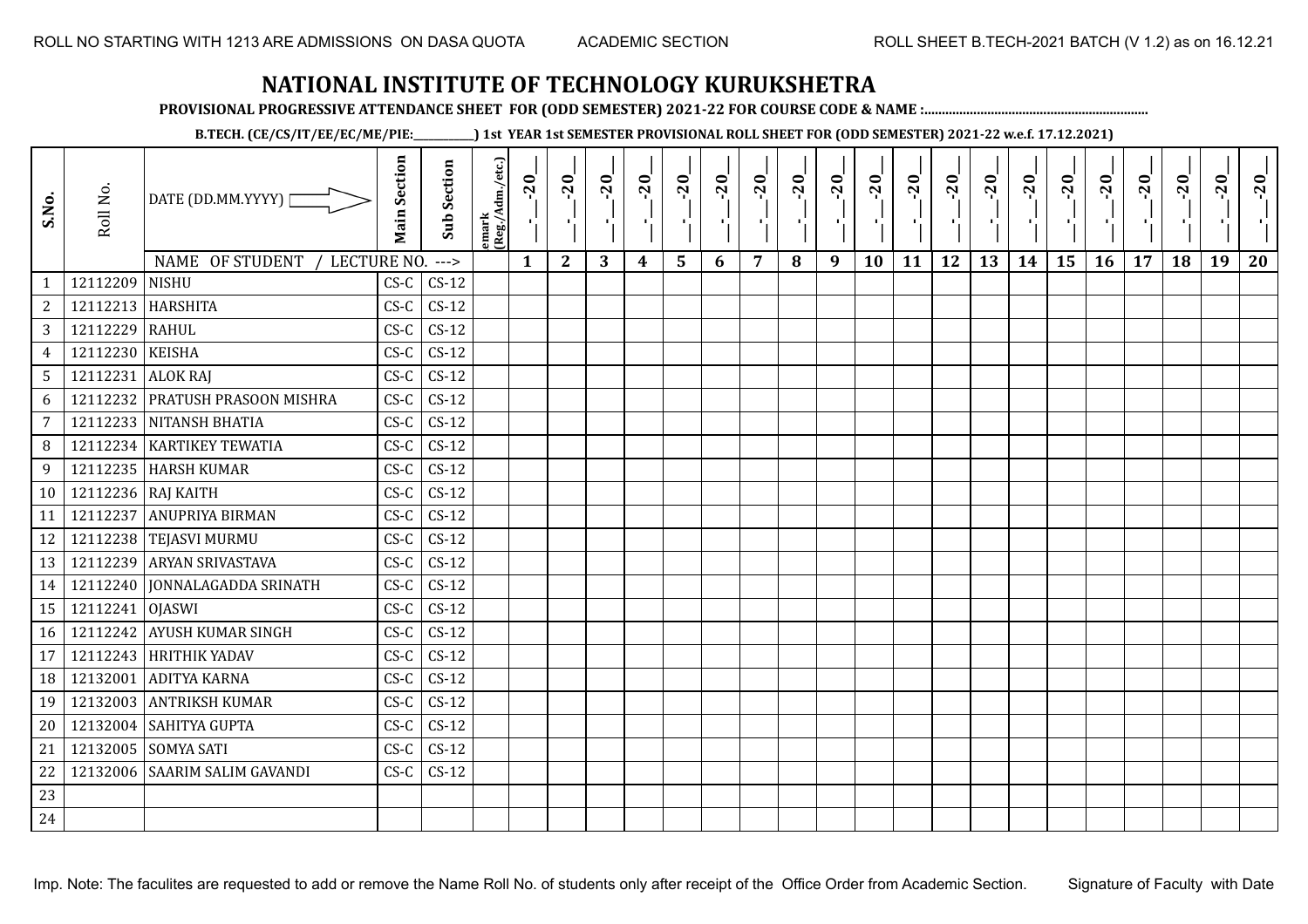**PROVISIONAL PROGRESSIVE ATTENDANCE SHEET FOR (ODD SEMESTER) 2021-22 FOR COURSE CODE & NAME :................................................................**

**B.TECH. (CE/CS/IT/EE/EC/ME/PIE:\_\_\_\_\_\_\_\_\_\_\_\_) 1st YEAR 1st SEMESTER PROVISIONAL ROLL SHEET FOR (ODD SEMESTER) 2021-22 w.e.f. 17.12.2021)**

| S.No.          | Roll No.          | DATE (DD.MM.YYYY)  <br>NAME OF STUDENT<br>LECTURE NO. | <b>Main Section</b> | <b>Sub Section</b><br>$---$ | emark<br> (Reg./Adm./etc.) | $-20$<br>$\mathcal{F}_{\mathbf{p}}$<br>$\mathbf{1}$ | $-20$<br>π÷<br>$\mathbf{2}$ | $-20$<br>$\mathbf{H}_{\mathbf{A}}$<br>3 | $-20$<br>4 | $-20$<br>5 | $-20$<br>$\blacksquare$<br>6 | $-20$<br>7 | $-20$<br>п÷<br>8 | $-20$<br>шĵ<br>9 | $-20$<br>- 1<br>10 | $-20$<br>11 | $-20$<br>$\mathbf{r}$<br>12 | $-20$<br>13 | $-20$<br>шj<br>14 | $-20$<br>٠,<br>15 | $-20$<br>л.<br><b>16</b> | $-20$<br>$\mathbf{I}$<br>17 | $-20$<br>18 | $-20$<br>19 | $-20$<br>20 |
|----------------|-------------------|-------------------------------------------------------|---------------------|-----------------------------|----------------------------|-----------------------------------------------------|-----------------------------|-----------------------------------------|------------|------------|------------------------------|------------|------------------|------------------|--------------------|-------------|-----------------------------|-------------|-------------------|-------------------|--------------------------|-----------------------------|-------------|-------------|-------------|
| $\mathbf{1}$   | 12113001          | <b>ROHIT</b>                                          | IT-A                | $IT-01$                     |                            |                                                     |                             |                                         |            |            |                              |            |                  |                  |                    |             |                             |             |                   |                   |                          |                             |             |             |             |
| $\overline{c}$ | 12113002          | MAIDHAMPALLY VED RECHARLA                             | IT-A                | $IT-01$                     |                            |                                                     |                             |                                         |            |            |                              |            |                  |                  |                    |             |                             |             |                   |                   |                          |                             |             |             |             |
| 3              | 12113003          | <b>PRABHAT KUMAR</b>                                  | IT-A                | $IT-01$                     |                            |                                                     |                             |                                         |            |            |                              |            |                  |                  |                    |             |                             |             |                   |                   |                          |                             |             |             |             |
| $\overline{4}$ | 12113004          | PRIYANSHU KUMAR SAH                                   | IT-A                | $IT-01$                     |                            |                                                     |                             |                                         |            |            |                              |            |                  |                  |                    |             |                             |             |                   |                   |                          |                             |             |             |             |
| 5              | 12113005          | <b>ISHAN VORA</b>                                     | IT-A                | $IT-01$                     |                            |                                                     |                             |                                         |            |            |                              |            |                  |                  |                    |             |                             |             |                   |                   |                          |                             |             |             |             |
| 6              | 12113006          | <b>ARYAMAN SINGLA</b>                                 | IT-A                | $IT-01$                     |                            |                                                     |                             |                                         |            |            |                              |            |                  |                  |                    |             |                             |             |                   |                   |                          |                             |             |             |             |
| 7              | 12113007          | <b>KANISHKA</b>                                       | IT-A                | $IT-01$                     |                            |                                                     |                             |                                         |            |            |                              |            |                  |                  |                    |             |                             |             |                   |                   |                          |                             |             |             |             |
| 8              | 12113008          | <b>DEEPAK</b>                                         | IT-A                | $IT-01$                     |                            |                                                     |                             |                                         |            |            |                              |            |                  |                  |                    |             |                             |             |                   |                   |                          |                             |             |             |             |
| 9              | 12113009          | AAYUSH KUNTAL                                         | IT-A                | $IT-01$                     |                            |                                                     |                             |                                         |            |            |                              |            |                  |                  |                    |             |                             |             |                   |                   |                          |                             |             |             |             |
| 10             |                   | 12113010 SPARSH JAIN                                  | IT-A                | $IT-01$                     |                            |                                                     |                             |                                         |            |            |                              |            |                  |                  |                    |             |                             |             |                   |                   |                          |                             |             |             |             |
| 11             | 12113011          | <b>ANSHIKA</b>                                        | IT-A                | $IT-01$                     |                            |                                                     |                             |                                         |            |            |                              |            |                  |                  |                    |             |                             |             |                   |                   |                          |                             |             |             |             |
| 12             |                   | 12113012 ADITYA BHARDWAJ                              | IT-A                | $IT-01$                     |                            |                                                     |                             |                                         |            |            |                              |            |                  |                  |                    |             |                             |             |                   |                   |                          |                             |             |             |             |
| 13             | 12113013 RAMAN    |                                                       | IT-A                | $IT-01$                     |                            |                                                     |                             |                                         |            |            |                              |            |                  |                  |                    |             |                             |             |                   |                   |                          |                             |             |             |             |
| 14             |                   | 12113014 BHAVAY GOEL                                  | IT-A                | $IT-01$                     |                            |                                                     |                             |                                         |            |            |                              |            |                  |                  |                    |             |                             |             |                   |                   |                          |                             |             |             |             |
| 15             |                   | 12113015 SAVYASACHI                                   | IT-A                | $IT-01$                     |                            |                                                     |                             |                                         |            |            |                              |            |                  |                  |                    |             |                             |             |                   |                   |                          |                             |             |             |             |
| 16             | 12113016 PRIYANKA |                                                       | IT-A                | $IT-01$                     |                            |                                                     |                             |                                         |            |            |                              |            |                  |                  |                    |             |                             |             |                   |                   |                          |                             |             |             |             |
| 17             | 12113017          | VAIBHAV CHAWLA                                        | IT-A                | $IT-01$                     |                            |                                                     |                             |                                         |            |            |                              |            |                  |                  |                    |             |                             |             |                   |                   |                          |                             |             |             |             |
| 18             | 12113018          | RAHUL SILONIYA                                        | IT-A                | $IT-01$                     |                            |                                                     |                             |                                         |            |            |                              |            |                  |                  |                    |             |                             |             |                   |                   |                          |                             |             |             |             |
| 19             | 12113022          | PRATIBHA YADAV                                        | IT-A                | $IT-01$                     |                            |                                                     |                             |                                         |            |            |                              |            |                  |                  |                    |             |                             |             |                   |                   |                          |                             |             |             |             |
| 20             | 12113055          | <b>BHARAT KUMAR PURWAR</b>                            | IT-A                | $IT-01$                     |                            |                                                     |                             |                                         |            |            |                              |            |                  |                  |                    |             |                             |             |                   |                   |                          |                             |             |             |             |
| 21             | 12113111          | SHIV NARAYAN KUMAR YADAV                              | IT-A                | $IT-01$                     |                            |                                                     |                             |                                         |            |            |                              |            |                  |                  |                    |             |                             |             |                   |                   |                          |                             |             |             |             |
| 22             |                   |                                                       |                     |                             |                            |                                                     |                             |                                         |            |            |                              |            |                  |                  |                    |             |                             |             |                   |                   |                          |                             |             |             |             |
| 23             |                   |                                                       |                     |                             |                            |                                                     |                             |                                         |            |            |                              |            |                  |                  |                    |             |                             |             |                   |                   |                          |                             |             |             |             |
| 24             |                   |                                                       |                     |                             |                            |                                                     |                             |                                         |            |            |                              |            |                  |                  |                    |             |                             |             |                   |                   |                          |                             |             |             |             |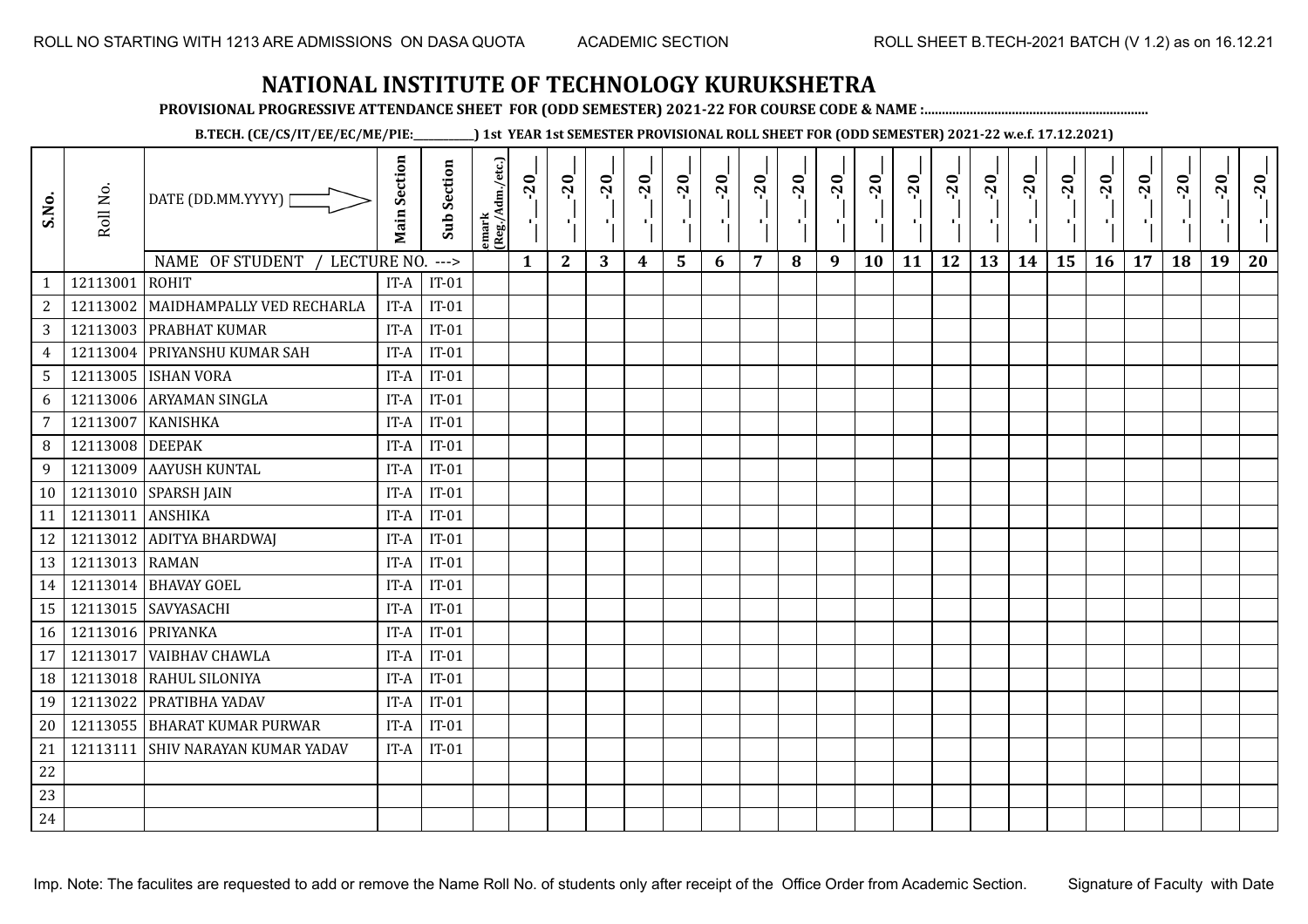**PROVISIONAL PROGRESSIVE ATTENDANCE SHEET FOR (ODD SEMESTER) 2021-22 FOR COURSE CODE & NAME :................................................................**

**B.TECH. (CE/CS/IT/EE/EC/ME/PIE:\_\_\_\_\_\_\_\_\_\_\_\_) 1st YEAR 1st SEMESTER PROVISIONAL ROLL SHEET FOR (ODD SEMESTER) 2021-22 w.e.f. 17.12.2021)**

| S.No.           | Roll No.        | DATE (DD.MM.YYYY)  <br>NAME OF STUDENT<br>LECTURE NO. | <b>Main Section</b> | <b>Sub Section</b><br>$--->$ | emark<br> (Reg./Adm./etc.) | $-20$<br>$\mathbf{1}$ | $-20$<br>π÷<br>$\mathbf{2}$ | $-20$<br>шĵ<br>3 | $-20$<br>π÷<br>$\boldsymbol{4}$ | $-20$<br>лj<br>5 | $-20$<br>п.<br>6 | $-20$<br>7 | $-20$<br>8 | $-20$<br>$\mathbf{L}$<br>9 | $-20$<br>×,<br>10 | $-20$<br>шj<br>11 | $-20$<br>π÷<br>12 | $-20$<br>Æ,<br>13 | $-20$<br>$\blacksquare$<br>14 | $-20$<br>۱,<br>15 | $-20$<br>$\mathcal{F}_{\mathcal{A}}$ .<br>16 | $-20$<br>17 | $-20$<br>18 | $-20$<br>×.<br>19 | $-20$<br>20 |
|-----------------|-----------------|-------------------------------------------------------|---------------------|------------------------------|----------------------------|-----------------------|-----------------------------|------------------|---------------------------------|------------------|------------------|------------|------------|----------------------------|-------------------|-------------------|-------------------|-------------------|-------------------------------|-------------------|----------------------------------------------|-------------|-------------|-------------------|-------------|
| $\mathbf{1}$    |                 | 12113019 AMIT KUMAR                                   | IT-A                | $IT-02$                      |                            |                       |                             |                  |                                 |                  |                  |            |            |                            |                   |                   |                   |                   |                               |                   |                                              |             |             |                   |             |
| $\mathbf{2}$    |                 | 12113020 UJJWAL JAIN                                  | IT-A                | $IT-02$                      |                            |                       |                             |                  |                                 |                  |                  |            |            |                            |                   |                   |                   |                   |                               |                   |                                              |             |             |                   |             |
| 3               | 12113021        | RAHUL SEHGAL                                          | IT-A                | $IT-02$                      |                            |                       |                             |                  |                                 |                  |                  |            |            |                            |                   |                   |                   |                   |                               |                   |                                              |             |             |                   |             |
| $\overline{4}$  | 12113023        | TUMMA ANUROOP                                         | IT-A                | $IT-02$                      |                            |                       |                             |                  |                                 |                  |                  |            |            |                            |                   |                   |                   |                   |                               |                   |                                              |             |             |                   |             |
| $5\phantom{.0}$ |                 | 12113024 VIVEK SHARMA                                 | IT-A                | $IT-02$                      |                            |                       |                             |                  |                                 |                  |                  |            |            |                            |                   |                   |                   |                   |                               |                   |                                              |             |             |                   |             |
| 6               | 12113025        | <b>VAIBHAV BAJPAI</b>                                 | IT-A                | $IT-02$                      |                            |                       |                             |                  |                                 |                  |                  |            |            |                            |                   |                   |                   |                   |                               |                   |                                              |             |             |                   |             |
| $\overline{7}$  | 12113026        | <b>SAUBHAGYA SINGH</b>                                | IT-A                | $IT-02$                      |                            |                       |                             |                  |                                 |                  |                  |            |            |                            |                   |                   |                   |                   |                               |                   |                                              |             |             |                   |             |
| 8               | 12113027        | <b>AAYUSH GARG</b>                                    | IT-A                | $IT-02$                      |                            |                       |                             |                  |                                 |                  |                  |            |            |                            |                   |                   |                   |                   |                               |                   |                                              |             |             |                   |             |
| 9               |                 | 12113028 YOGITA YADAV                                 | IT-A                | $IT-02$                      |                            |                       |                             |                  |                                 |                  |                  |            |            |                            |                   |                   |                   |                   |                               |                   |                                              |             |             |                   |             |
| 10              | 12113029        | HARSHVARDHAN                                          | IT-A                | $IT-02$                      |                            |                       |                             |                  |                                 |                  |                  |            |            |                            |                   |                   |                   |                   |                               |                   |                                              |             |             |                   |             |
| 11              |                 | 12113030 SAMEER KAUSHIK                               | IT-A                | $IT-02$                      |                            |                       |                             |                  |                                 |                  |                  |            |            |                            |                   |                   |                   |                   |                               |                   |                                              |             |             |                   |             |
| 12              |                 | 12113031 LALIT GIDWANI                                | IT-A                | $IT-02$                      |                            |                       |                             |                  |                                 |                  |                  |            |            |                            |                   |                   |                   |                   |                               |                   |                                              |             |             |                   |             |
| 13              |                 | 12113032 KISHLESH KUMAR SINGH                         | IT-A                | $IT-02$                      |                            |                       |                             |                  |                                 |                  |                  |            |            |                            |                   |                   |                   |                   |                               |                   |                                              |             |             |                   |             |
| 14              |                 | 12113033 AYUSHI AGGARWAL                              | IT-A                | $IT-02$                      |                            |                       |                             |                  |                                 |                  |                  |            |            |                            |                   |                   |                   |                   |                               |                   |                                              |             |             |                   |             |
| 15              |                 | 12113034 ARPIT YADAV                                  | IT-A                | $IT-02$                      |                            |                       |                             |                  |                                 |                  |                  |            |            |                            |                   |                   |                   |                   |                               |                   |                                              |             |             |                   |             |
| 16              |                 | 12113035 L NIKHIL SRI KRISHNA                         | IT-A                | $IT-02$                      |                            |                       |                             |                  |                                 |                  |                  |            |            |                            |                   |                   |                   |                   |                               |                   |                                              |             |             |                   |             |
| 17              | 12113036 GAURAV |                                                       | IT-A                | $IT-02$                      |                            |                       |                             |                  |                                 |                  |                  |            |            |                            |                   |                   |                   |                   |                               |                   |                                              |             |             |                   |             |
| 18              | 12113037        | <b>DEEPALI JHA</b>                                    | IT-A                | $IT-02$                      |                            |                       |                             |                  |                                 |                  |                  |            |            |                            |                   |                   |                   |                   |                               |                   |                                              |             |             |                   |             |
| 19              | 12113038        | <b>TRIJAL SHARMA</b>                                  | IT-A                | $IT-02$                      |                            |                       |                             |                  |                                 |                  |                  |            |            |                            |                   |                   |                   |                   |                               |                   |                                              |             |             |                   |             |
| 20              | 12113047        | NISHTHA                                               | IT-A                | $IT-02$                      |                            |                       |                             |                  |                                 |                  |                  |            |            |                            |                   |                   |                   |                   |                               |                   |                                              |             |             |                   |             |
| 21              |                 | 12113134 HARSH KUMAR                                  | IT-A                | $IT-02$                      |                            |                       |                             |                  |                                 |                  |                  |            |            |                            |                   |                   |                   |                   |                               |                   |                                              |             |             |                   |             |
| 22              |                 |                                                       |                     |                              |                            |                       |                             |                  |                                 |                  |                  |            |            |                            |                   |                   |                   |                   |                               |                   |                                              |             |             |                   |             |
| 23              |                 |                                                       |                     |                              |                            |                       |                             |                  |                                 |                  |                  |            |            |                            |                   |                   |                   |                   |                               |                   |                                              |             |             |                   |             |
| 24              |                 |                                                       |                     |                              |                            |                       |                             |                  |                                 |                  |                  |            |            |                            |                   |                   |                   |                   |                               |                   |                                              |             |             |                   |             |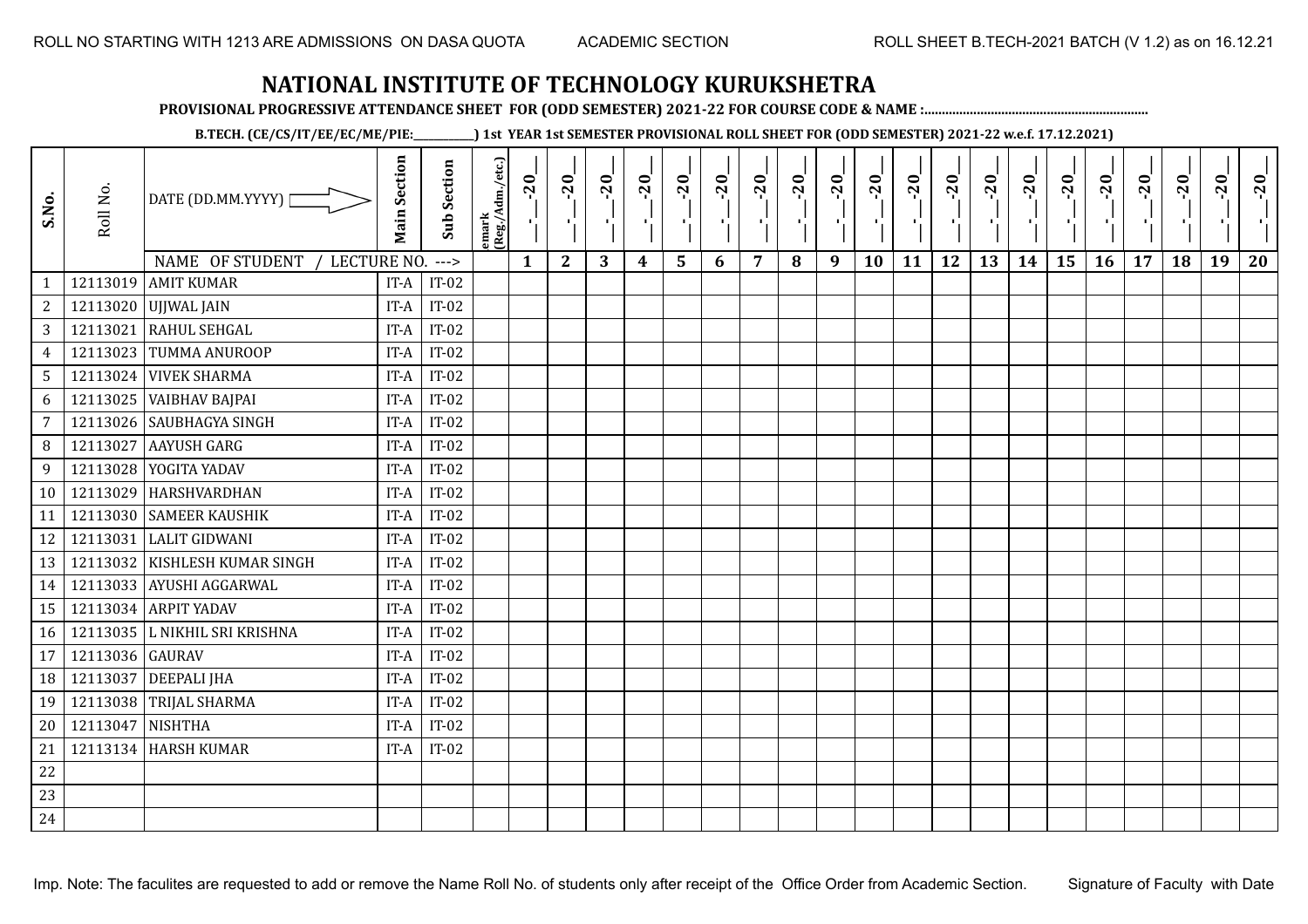**PROVISIONAL PROGRESSIVE ATTENDANCE SHEET FOR (ODD SEMESTER) 2021-22 FOR COURSE CODE & NAME :................................................................**

**B.TECH. (CE/CS/IT/EE/EC/ME/PIE:\_\_\_\_\_\_\_\_\_\_\_\_) 1st YEAR 1st SEMESTER PROVISIONAL ROLL SHEET FOR (ODD SEMESTER) 2021-22 w.e.f. 17.12.2021)**

| S.No.                             | Roll No. | DATE (DD.MM.YYYY)<br><b>NAME OF STUDENT</b> | <b>Main Section</b> | <b>Sub Section</b> | emark<br> (Reg./Adm./etc.) | $-20$<br>AN. | $-20$        | $-20$ | $-20$ | $-20$          | $-20$<br>$\blacksquare$ | $-20$<br>7 | $-20$<br>л. | $-20$<br>пJ. | $-20$ | $-20$ | $-20$<br>12 | $-20$ | $-20$<br>шj | $-20$<br>÷, | $-20$ | $-20$<br>$\blacksquare$ | $-20$ | $-20$ | $-20$ |
|-----------------------------------|----------|---------------------------------------------|---------------------|--------------------|----------------------------|--------------|--------------|-------|-------|----------------|-------------------------|------------|-------------|--------------|-------|-------|-------------|-------|-------------|-------------|-------|-------------------------|-------|-------|-------|
|                                   | 12113039 | <b>LECTURE NO.</b><br>UTKARSHH RAJAN IYER   | IT-A                | $---$<br>$IT-03$   |                            | $\mathbf{1}$ | $\mathbf{2}$ | 3     | 4     | $5\phantom{1}$ | 6                       |            | 8           | 9            | 10    | 11    |             | 13    | 14          | 15          | 16    | 17                      | 18    | 19    | 20    |
| $\mathbf{1}$<br>$\overline{c}$    |          | 12113040 HIMANSHU SHEKHAR                   | IT-A                | $IT-03$            |                            |              |              |       |       |                |                         |            |             |              |       |       |             |       |             |             |       |                         |       |       |       |
| 3                                 | 12113041 | <b>SANYAM</b>                               | IT-A                | $IT-03$            |                            |              |              |       |       |                |                         |            |             |              |       |       |             |       |             |             |       |                         |       |       |       |
|                                   | 12113042 | <b>GAURAV JHINGTA</b>                       | IT-A                | $IT-03$            |                            |              |              |       |       |                |                         |            |             |              |       |       |             |       |             |             |       |                         |       |       |       |
| $\overline{4}$<br>$5\phantom{.0}$ |          | 12113043 ROHIT KUMAR                        | IT-A                | $IT-03$            |                            |              |              |       |       |                |                         |            |             |              |       |       |             |       |             |             |       |                         |       |       |       |
| 6                                 | 12113044 | <b>ADITYA SHARMA</b>                        | IT-A                | $IT-03$            |                            |              |              |       |       |                |                         |            |             |              |       |       |             |       |             |             |       |                         |       |       |       |
| $\overline{7}$                    | 12113045 | ROSHAN KUMAR YADAV                          | IT-A                | $IT-03$            |                            |              |              |       |       |                |                         |            |             |              |       |       |             |       |             |             |       |                         |       |       |       |
| 8                                 |          | 12113046   YASH YADAV                       | IT-A                | $IT-03$            |                            |              |              |       |       |                |                         |            |             |              |       |       |             |       |             |             |       |                         |       |       |       |
|                                   |          | 12113048 SHATAKSHI SRIVASTAVA               | IT-A                | $IT-03$            |                            |              |              |       |       |                |                         |            |             |              |       |       |             |       |             |             |       |                         |       |       |       |
| 9                                 |          |                                             |                     |                    |                            |              |              |       |       |                |                         |            |             |              |       |       |             |       |             |             |       |                         |       |       |       |
| 10                                | 12113049 | NIKHIL GARG                                 | IT-A                | $IT-03$            |                            |              |              |       |       |                |                         |            |             |              |       |       |             |       |             |             |       |                         |       |       |       |
| 11                                |          | 12113050 SUDIP DAS                          | IT-A                | $IT-03$            |                            |              |              |       |       |                |                         |            |             |              |       |       |             |       |             |             |       |                         |       |       |       |
| 12                                | 12113051 | <b>ANUSHKA MOHAN</b>                        | IT-A                | $IT-03$            |                            |              |              |       |       |                |                         |            |             |              |       |       |             |       |             |             |       |                         |       |       |       |
| 13                                |          | 12113052 CHIRAG GARG                        | IT-A                | $IT-03$            |                            |              |              |       |       |                |                         |            |             |              |       |       |             |       |             |             |       |                         |       |       |       |
| 14                                |          | 12113053 KUNAL MEHNDIRATTA                  | IT-A                | $IT-03$            |                            |              |              |       |       |                |                         |            |             |              |       |       |             |       |             |             |       |                         |       |       |       |
| 15                                |          | 12113054 NAMAN SINGHAL                      | IT-A                | $IT-03$            |                            |              |              |       |       |                |                         |            |             |              |       |       |             |       |             |             |       |                         |       |       |       |
| 16                                |          | 12113056 NITISH KUMAR                       | IT-A                | $IT-03$            |                            |              |              |       |       |                |                         |            |             |              |       |       |             |       |             |             |       |                         |       |       |       |
| 17                                | 12113057 | <b>ROHIT KUMAR</b>                          | IT-A                | $IT-03$            |                            |              |              |       |       |                |                         |            |             |              |       |       |             |       |             |             |       |                         |       |       |       |
| 18                                | 12113058 | DHARMENDRA KUMAR YADAV                      | IT-A                | $IT-03$            |                            |              |              |       |       |                |                         |            |             |              |       |       |             |       |             |             |       |                         |       |       |       |
| 19                                |          | 12113068 PRANJALI CHANDRA                   | IT-A                | $IT-03$            |                            |              |              |       |       |                |                         |            |             |              |       |       |             |       |             |             |       |                         |       |       |       |
| 20                                | 12113069 | <b>AANCHAL</b>                              | IT-A                | $IT-03$            |                            |              |              |       |       |                |                         |            |             |              |       |       |             |       |             |             |       |                         |       |       |       |
| 21                                |          |                                             |                     |                    |                            |              |              |       |       |                |                         |            |             |              |       |       |             |       |             |             |       |                         |       |       |       |
| 22                                |          |                                             |                     |                    |                            |              |              |       |       |                |                         |            |             |              |       |       |             |       |             |             |       |                         |       |       |       |
| 23                                |          |                                             |                     |                    |                            |              |              |       |       |                |                         |            |             |              |       |       |             |       |             |             |       |                         |       |       |       |
| 24                                |          |                                             |                     |                    |                            |              |              |       |       |                |                         |            |             |              |       |       |             |       |             |             |       |                         |       |       |       |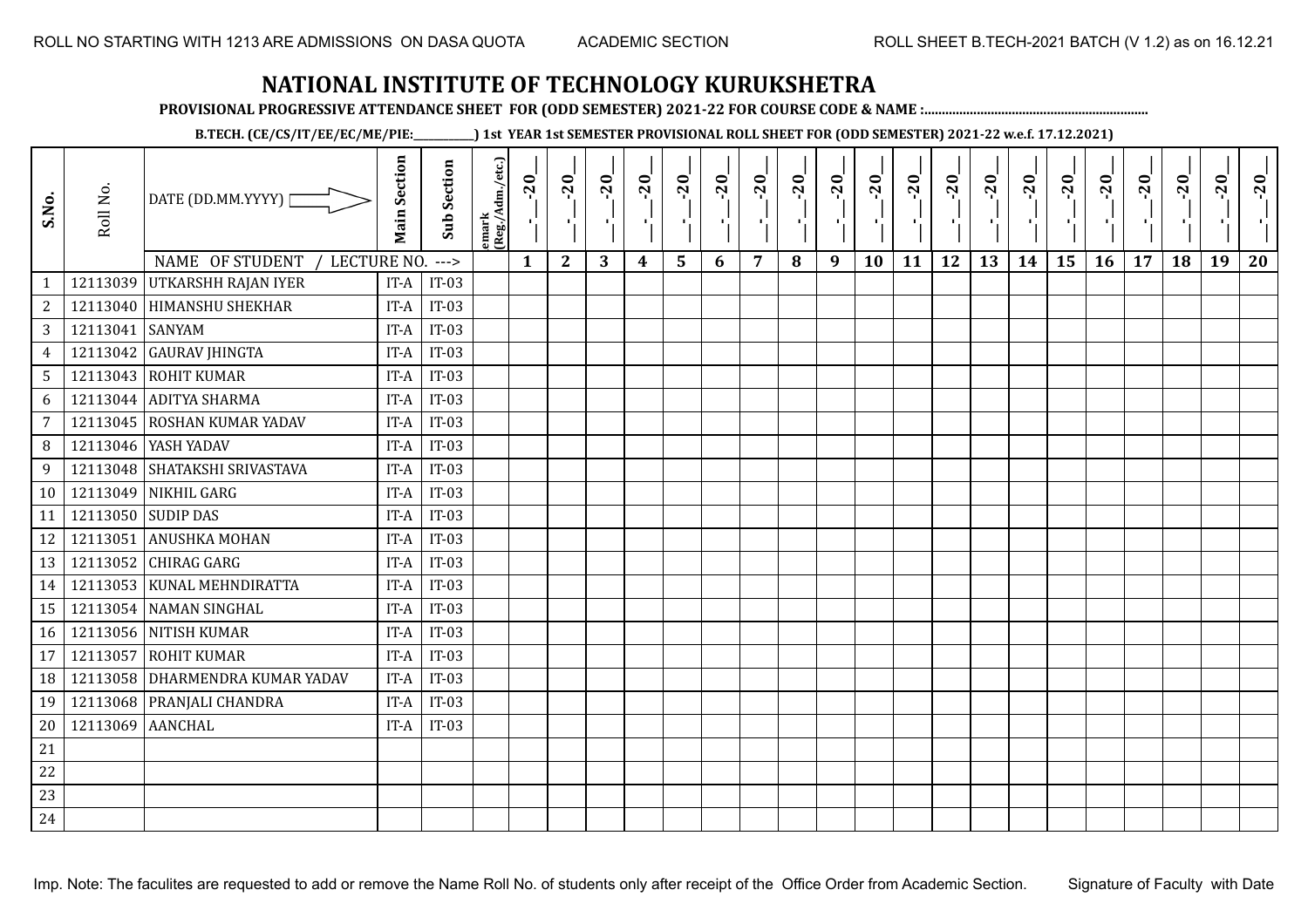**PROVISIONAL PROGRESSIVE ATTENDANCE SHEET FOR (ODD SEMESTER) 2021-22 FOR COURSE CODE & NAME :................................................................**

**B.TECH. (CE/CS/IT/EE/EC/ME/PIE:\_\_\_\_\_\_\_\_\_\_\_\_) 1st YEAR 1st SEMESTER PROVISIONAL ROLL SHEET FOR (ODD SEMESTER) 2021-22 w.e.f. 17.12.2021)**

| S.No.            | Roll No.             | DATE (DD.MM.YYYY) [                                  | <b>Main Section</b> | <b>Sub Section</b> | emark<br> (Reg./Adm./etc.) | $-20$<br>π÷  | $-20$<br>٠j  | $-20$<br>π÷ | $-20$ | $-20$ | $-20$<br>×, | $-20$<br>×,    | $-20$<br>шĵ | $-20$<br>п÷ | $-20$ | $-20$<br>$\mathbf{I}$ | $-20$<br>$\mathbf{r}$ | $-20$ | $-20$<br>пf, | $-20$<br>÷, | $-20$<br>×. | $-20$<br>$\mathbf{I}$ | $-20$ | $-20$ | $-20$ |
|------------------|----------------------|------------------------------------------------------|---------------------|--------------------|----------------------------|--------------|--------------|-------------|-------|-------|-------------|----------------|-------------|-------------|-------|-----------------------|-----------------------|-------|--------------|-------------|-------------|-----------------------|-------|-------|-------|
|                  |                      | NAME OF STUDENT<br>LECTURE NO.<br><b>SAHIL GUPTA</b> |                     | $--->$             |                            | $\mathbf{1}$ | $\mathbf{2}$ | 3           | 4     | 5     | 6           | $\overline{7}$ | 8           | 9           | 10    | 11                    | 12                    | 13    | 14           | 15          | 16          | 17                    | 18    | 19    | 20    |
| $\mathbf{1}$     | 12113059<br>12113060 | <b>UTKARSH PANDEY</b>                                | IT-A                | $IT-04$<br>$IT-04$ |                            |              |              |             |       |       |             |                |             |             |       |                       |                       |       |              |             |             |                       |       |       |       |
| $\boldsymbol{2}$ |                      |                                                      | IT-A                |                    |                            |              |              |             |       |       |             |                |             |             |       |                       |                       |       |              |             |             |                       |       |       |       |
| $\sqrt{3}$       | 12113061             | <b>GAURAV YADAV</b>                                  | IT-A                | $IT-04$            |                            |              |              |             |       |       |             |                |             |             |       |                       |                       |       |              |             |             |                       |       |       |       |
| $\overline{4}$   | 12113062             | AYUSH SINGHAL                                        | IT-A                | $IT-04$            |                            |              |              |             |       |       |             |                |             |             |       |                       |                       |       |              |             |             |                       |       |       |       |
| $\sqrt{5}$       | 12113063             | <b>ABHAY RAWAT</b>                                   | IT-A                | $IT-04$            |                            |              |              |             |       |       |             |                |             |             |       |                       |                       |       |              |             |             |                       |       |       |       |
| 6                | 12113064             | <b>SUDHIR</b>                                        | IT-A                | $IT-04$            |                            |              |              |             |       |       |             |                |             |             |       |                       |                       |       |              |             |             |                       |       |       |       |
| $\overline{7}$   | 12113065             | <b>AYUSH BHARADWAJ</b>                               | IT-A                | $IT-04$            |                            |              |              |             |       |       |             |                |             |             |       |                       |                       |       |              |             |             |                       |       |       |       |
| 8                | 12113066             | <b>VISHESH GARG</b>                                  | IT-A                | $IT-04$            |                            |              |              |             |       |       |             |                |             |             |       |                       |                       |       |              |             |             |                       |       |       |       |
| 9                | 12113067             | <b>RATHOD RAMCHANDER</b>                             | IT-A                | $IT-04$            |                            |              |              |             |       |       |             |                |             |             |       |                       |                       |       |              |             |             |                       |       |       |       |
|                  | 10   12113070        | <b>MANISH</b>                                        | IT-A                | $IT-04$            |                            |              |              |             |       |       |             |                |             |             |       |                       |                       |       |              |             |             |                       |       |       |       |
| 11               | 12113071             | <b>HARSH BANSAL</b>                                  | IT-A                | $IT-04$            |                            |              |              |             |       |       |             |                |             |             |       |                       |                       |       |              |             |             |                       |       |       |       |
| 12               |                      | 12113072 MAYUR LOHIA                                 | IT-A                | $IT-04$            |                            |              |              |             |       |       |             |                |             |             |       |                       |                       |       |              |             |             |                       |       |       |       |
| 13               |                      | 12113073 HANSI BERI                                  | IT-A                | $IT-04$            |                            |              |              |             |       |       |             |                |             |             |       |                       |                       |       |              |             |             |                       |       |       |       |
| 14               |                      | 12113074 ALOK JAISWAL                                | IT-A                | $IT-04$            |                            |              |              |             |       |       |             |                |             |             |       |                       |                       |       |              |             |             |                       |       |       |       |
| 15               | 12113075             | <b>RACHIT GOEL</b>                                   | IT-A                | $IT-04$            |                            |              |              |             |       |       |             |                |             |             |       |                       |                       |       |              |             |             |                       |       |       |       |
| 16               | 12113076             | <b>SAKSHAM MITTAL</b>                                | IT-A                | $IT-04$            |                            |              |              |             |       |       |             |                |             |             |       |                       |                       |       |              |             |             |                       |       |       |       |
| 17               | 12113077             | <b>ARIDAMAN SINGH</b>                                | IT-A                | $IT-04$            |                            |              |              |             |       |       |             |                |             |             |       |                       |                       |       |              |             |             |                       |       |       |       |
| 18               | 12113078             | <b>GOVIND JI</b>                                     | IT-A                | $IT-04$            |                            |              |              |             |       |       |             |                |             |             |       |                       |                       |       |              |             |             |                       |       |       |       |
| 19               | 12113083             | <b>SHRUTI</b>                                        | IT-A                | $IT-04$            |                            |              |              |             |       |       |             |                |             |             |       |                       |                       |       |              |             |             |                       |       |       |       |
| 20               | 12113090             | YATEE SUKHANI                                        | IT-A                | $IT-04$            |                            |              |              |             |       |       |             |                |             |             |       |                       |                       |       |              |             |             |                       |       |       |       |
| 21               | 12113095             | KONDEPUDI HARSHINI                                   | IT-A                | $IT-04$            |                            |              |              |             |       |       |             |                |             |             |       |                       |                       |       |              |             |             |                       |       |       |       |
| 22               |                      |                                                      |                     |                    |                            |              |              |             |       |       |             |                |             |             |       |                       |                       |       |              |             |             |                       |       |       |       |
| 23               |                      |                                                      |                     |                    |                            |              |              |             |       |       |             |                |             |             |       |                       |                       |       |              |             |             |                       |       |       |       |
| 24               |                      |                                                      |                     |                    |                            |              |              |             |       |       |             |                |             |             |       |                       |                       |       |              |             |             |                       |       |       |       |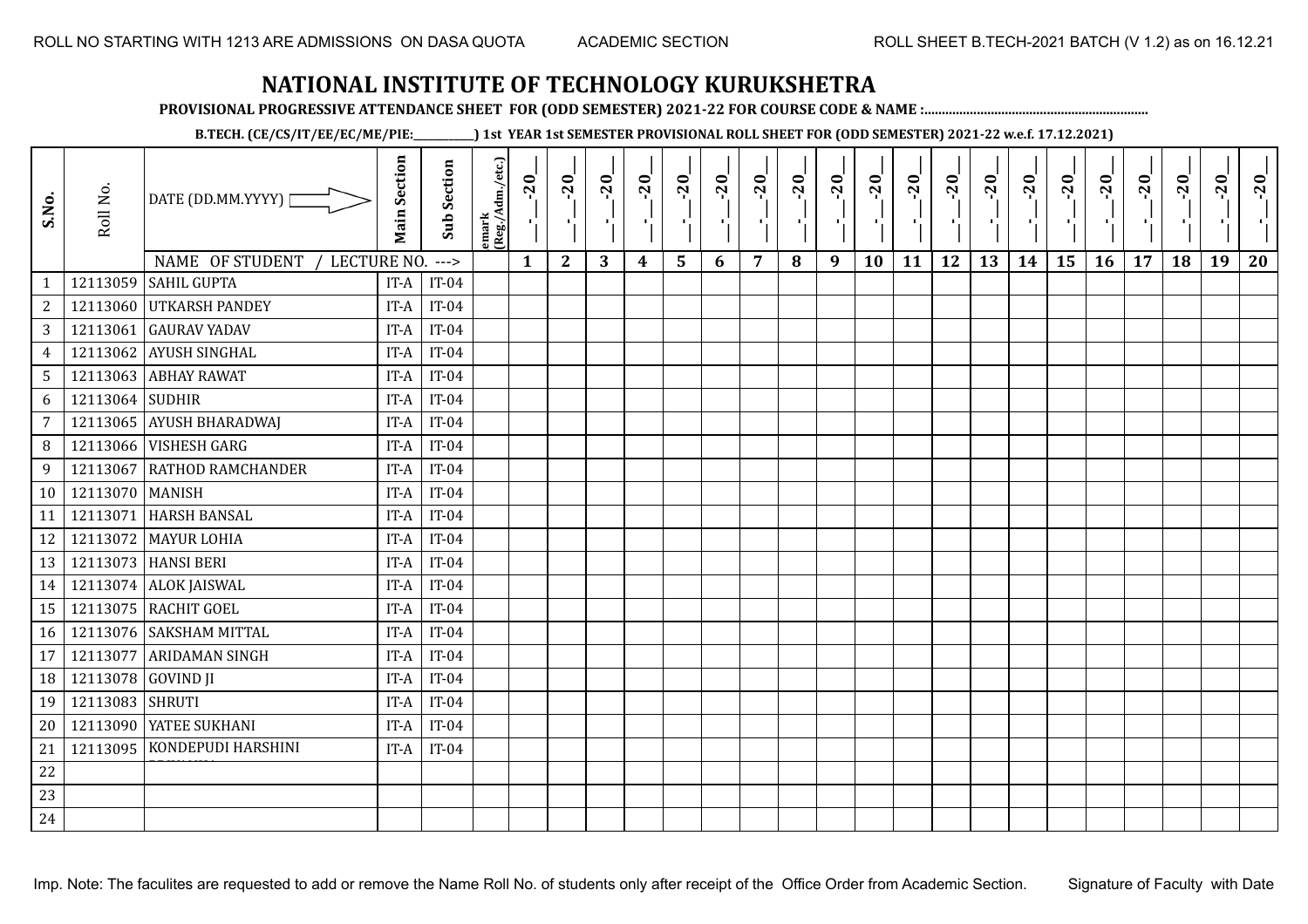**PROVISIONAL PROGRESSIVE ATTENDANCE SHEET FOR (ODD SEMESTER) 2021-22 FOR COURSE CODE & NAME :................................................................**

**B.TECH. (CE/CS/IT/EE/EC/ME/PIE:\_\_\_\_\_\_\_\_\_\_\_\_) 1st YEAR 1st SEMESTER PROVISIONAL ROLL SHEET FOR (ODD SEMESTER) 2021-22 w.e.f. 17.12.2021)**

| S.No.           | Roll No. | DATE (DD.MM.YYYY) [<br>NAME OF STUDENT<br>LECTURE NO. | <b>Main Section</b> | <b>Sub Section</b><br>$---$ | emark<br> (Reg./Adm./etc.) | 20<br>Ч.<br>$\mathbf{1}$ | $-20$<br>×.<br>$\mathbf{2}$ | $-20$<br>шJ.<br>3 | $-20$<br>п.<br>$\boldsymbol{4}$ | $-20$<br>Ч<br>5 | $-20$<br>$\mathbf{I}$<br>6 | $-20$<br>7 | $-20$<br>8 | $-20$<br>л÷<br>9 | $-20$<br>×,<br>10 | $-20$<br>п,<br>11 | $-20$<br>п.<br>12 | $-20$<br>Æ,<br>13 | $-20$<br>$\blacksquare$<br>14 | $-20$<br>٠¦<br>15 | $-20$<br>-96<br>16 | $-20$<br>17 | $-20$<br>18 | $-20$<br>×.<br>19 | $-20$<br>20 |
|-----------------|----------|-------------------------------------------------------|---------------------|-----------------------------|----------------------------|--------------------------|-----------------------------|-------------------|---------------------------------|-----------------|----------------------------|------------|------------|------------------|-------------------|-------------------|-------------------|-------------------|-------------------------------|-------------------|--------------------|-------------|-------------|-------------------|-------------|
| $\mathbf{1}$    | 12113079 | <b>SOUMESH KHARE</b>                                  | $IT-B$              | $IT-05$                     |                            |                          |                             |                   |                                 |                 |                            |            |            |                  |                   |                   |                   |                   |                               |                   |                    |             |             |                   |             |
| $\sqrt{2}$      | 12113080 | KANISHKA RANJAN                                       | $IT-B$              | $IT-05$                     |                            |                          |                             |                   |                                 |                 |                            |            |            |                  |                   |                   |                   |                   |                               |                   |                    |             |             |                   |             |
| 3               | 12113081 | <b>ABHISHEK KUMAR</b>                                 | $IT-B$              | $IT-05$                     |                            |                          |                             |                   |                                 |                 |                            |            |            |                  |                   |                   |                   |                   |                               |                   |                    |             |             |                   |             |
| $\overline{4}$  | 12113082 | <b>GAURAV CHOUDHARY</b>                               | $IT-B$              | $IT-05$                     |                            |                          |                             |                   |                                 |                 |                            |            |            |                  |                   |                   |                   |                   |                               |                   |                    |             |             |                   |             |
| $5\phantom{.0}$ |          | 12113084 KESHAV BANSAL                                | $IT-B$              | $IT-05$                     |                            |                          |                             |                   |                                 |                 |                            |            |            |                  |                   |                   |                   |                   |                               |                   |                    |             |             |                   |             |
| 6               | 12113085 | <b>DHARAVATHU AKASH</b>                               | $IT-B$              | $IT-05$                     |                            |                          |                             |                   |                                 |                 |                            |            |            |                  |                   |                   |                   |                   |                               |                   |                    |             |             |                   |             |
| 7               | 12113086 | <b>ANSHU KUMAR</b>                                    | $IT-B$              | $IT-05$                     |                            |                          |                             |                   |                                 |                 |                            |            |            |                  |                   |                   |                   |                   |                               |                   |                    |             |             |                   |             |
| 8               | 12113087 | <b>KAPISH GOEL</b>                                    | $IT-B$              | $IT-05$                     |                            |                          |                             |                   |                                 |                 |                            |            |            |                  |                   |                   |                   |                   |                               |                   |                    |             |             |                   |             |
| 9               |          | 12113088 SUMIT KUMAR                                  | $IT-B$              | $IT-05$                     |                            |                          |                             |                   |                                 |                 |                            |            |            |                  |                   |                   |                   |                   |                               |                   |                    |             |             |                   |             |
| 10              | 12113089 | <b>SUSHMIT BHALOTHIA</b>                              | $IT-B$              | $IT-05$                     |                            |                          |                             |                   |                                 |                 |                            |            |            |                  |                   |                   |                   |                   |                               |                   |                    |             |             |                   |             |
| 11              | 12113091 | <b>RANJAN MANGLA</b>                                  | $IT-B$              | $IT-05$                     |                            |                          |                             |                   |                                 |                 |                            |            |            |                  |                   |                   |                   |                   |                               |                   |                    |             |             |                   |             |
| 12              |          | 12113092 BATHINAPATI NAVEEN KRISHNA                   | $IT-B$              | $IT-05$                     |                            |                          |                             |                   |                                 |                 |                            |            |            |                  |                   |                   |                   |                   |                               |                   |                    |             |             |                   |             |
| 13              |          | 12113093   JAI SEHGAL                                 | $IT-B$              | $IT-05$                     |                            |                          |                             |                   |                                 |                 |                            |            |            |                  |                   |                   |                   |                   |                               |                   |                    |             |             |                   |             |
| 14              |          | 12113094 MARADANA DURGA PAWAN                         | $IT-B$              | $IT-05$                     |                            |                          |                             |                   |                                 |                 |                            |            |            |                  |                   |                   |                   |                   |                               |                   |                    |             |             |                   |             |
| 15              | 12113096 | <b>PULKIT AGGARWAL</b>                                | $IT-B$              | $IT-05$                     |                            |                          |                             |                   |                                 |                 |                            |            |            |                  |                   |                   |                   |                   |                               |                   |                    |             |             |                   |             |
| 16              | 12113097 | <b>VANSH AGARWAL</b>                                  | $IT-B$              | $IT-05$                     |                            |                          |                             |                   |                                 |                 |                            |            |            |                  |                   |                   |                   |                   |                               |                   |                    |             |             |                   |             |
| 17              | 12113098 | SHATAKSHI VATS                                        | $IT-B$              | $IT-05$                     |                            |                          |                             |                   |                                 |                 |                            |            |            |                  |                   |                   |                   |                   |                               |                   |                    |             |             |                   |             |
| 18              | 12113099 | <b>SAHIL AHUJA</b>                                    | $IT-B$              | $IT-05$                     |                            |                          |                             |                   |                                 |                 |                            |            |            |                  |                   |                   |                   |                   |                               |                   |                    |             |             |                   |             |
| 19              | 12113100 | <b>HARSHITA</b>                                       | $IT-B$              | $IT-05$                     |                            |                          |                             |                   |                                 |                 |                            |            |            |                  |                   |                   |                   |                   |                               |                   |                    |             |             |                   |             |
| 20              | 12113101 | <b>SHILPA PANDEY</b>                                  | $IT-B$              | $IT-05$                     |                            |                          |                             |                   |                                 |                 |                            |            |            |                  |                   |                   |                   |                   |                               |                   |                    |             |             |                   |             |
| 21              | 12113102 | KSHIPRA MALVIYA                                       | $IT-B$              | $IT-05$                     |                            |                          |                             |                   |                                 |                 |                            |            |            |                  |                   |                   |                   |                   |                               |                   |                    |             |             |                   |             |
| 22              |          |                                                       |                     |                             |                            |                          |                             |                   |                                 |                 |                            |            |            |                  |                   |                   |                   |                   |                               |                   |                    |             |             |                   |             |
| 23              |          |                                                       |                     |                             |                            |                          |                             |                   |                                 |                 |                            |            |            |                  |                   |                   |                   |                   |                               |                   |                    |             |             |                   |             |
| 24              |          |                                                       |                     |                             |                            |                          |                             |                   |                                 |                 |                            |            |            |                  |                   |                   |                   |                   |                               |                   |                    |             |             |                   |             |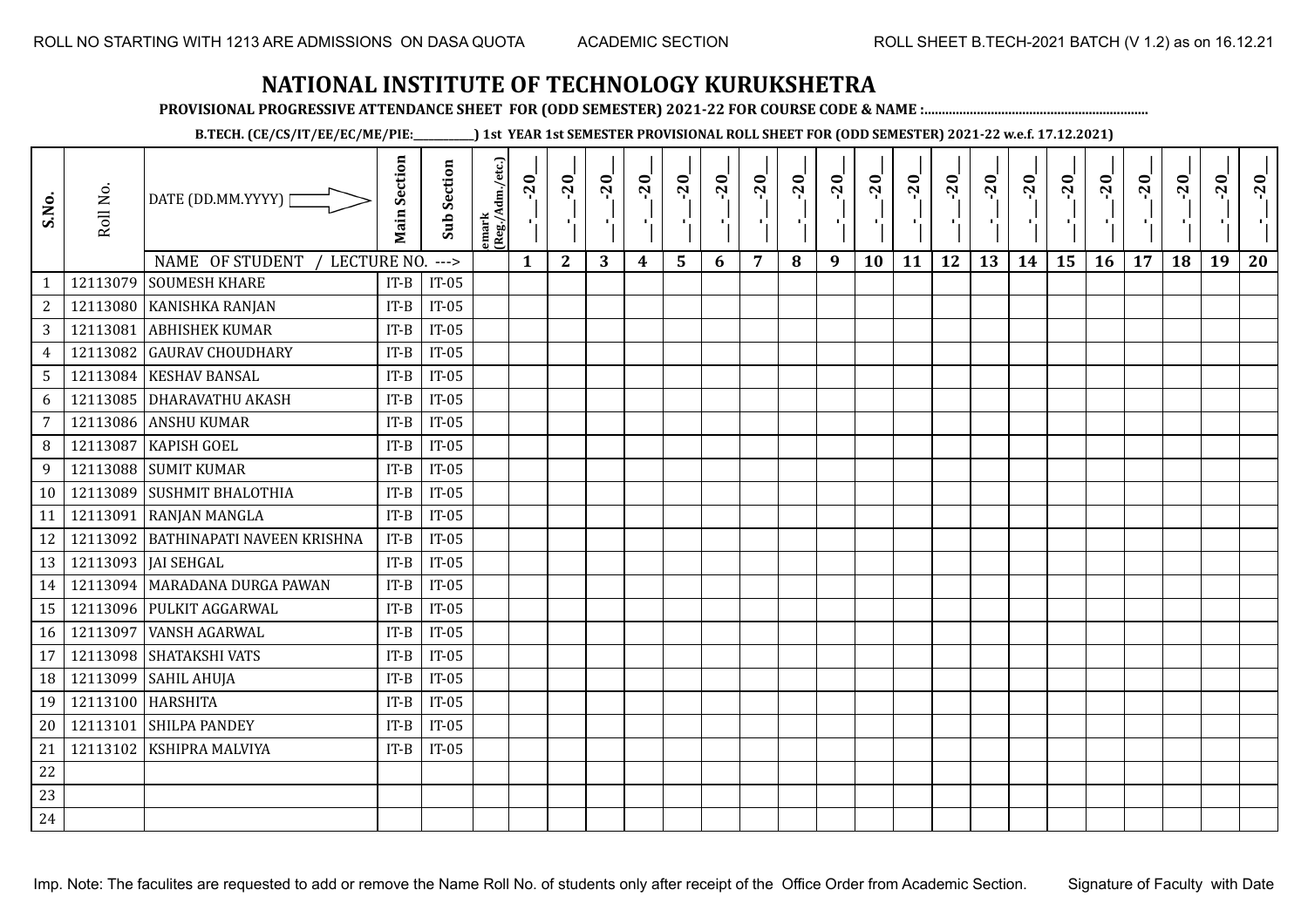**PROVISIONAL PROGRESSIVE ATTENDANCE SHEET FOR (ODD SEMESTER) 2021-22 FOR COURSE CODE & NAME :................................................................**

**B.TECH. (CE/CS/IT/EE/EC/ME/PIE:\_\_\_\_\_\_\_\_\_\_\_\_) 1st YEAR 1st SEMESTER PROVISIONAL ROLL SHEET FOR (ODD SEMESTER) 2021-22 w.e.f. 17.12.2021)**

| S.No.           | Roll No.        | DATE (DD.MM.YYYY) [<br>NAME OF STUDENT<br>LECTURE NO. | <b>Main Section</b> | <b>Sub Section</b><br>$---$ | emark<br> (Reg./Adm./etc.) | $-20$<br>片<br>$\mathbf{1}$ | $-20$<br>х÷<br>$\mathbf{2}$ | $-20$<br>-10<br>3 | $-20$<br>π÷<br>$\boldsymbol{4}$ | $-20$<br>٠,<br>5 | $-20$<br>п.<br>6 | $-20$<br>п,<br>$\overline{7}$ | $-20$<br>8 | $-20$<br>лĵ<br>9 | $-20$<br>л,<br>10 | $-20$<br>п÷<br>11 | $-20$<br>ΠŮ<br>12 | $-20$<br>Æ,<br>13 | $-20$<br>H)<br>14 | $-20$<br>۱,<br>15 | $-20$<br>л.,<br>16 | $-20$<br>17 | $-20$<br>18 | $-20$<br>×.<br>19 | $-20$<br>20 |
|-----------------|-----------------|-------------------------------------------------------|---------------------|-----------------------------|----------------------------|----------------------------|-----------------------------|-------------------|---------------------------------|------------------|------------------|-------------------------------|------------|------------------|-------------------|-------------------|-------------------|-------------------|-------------------|-------------------|--------------------|-------------|-------------|-------------------|-------------|
| $\mathbf{1}$    |                 | 12113103 DINESH SHARMA                                | $IT-B$              | IT-06                       |                            |                            |                             |                   |                                 |                  |                  |                               |            |                  |                   |                   |                   |                   |                   |                   |                    |             |             |                   |             |
| $\sqrt{2}$      |                 | 12113104 TIPLE TRUPTI ARUN                            | $IT-B$              | IT-06                       |                            |                            |                             |                   |                                 |                  |                  |                               |            |                  |                   |                   |                   |                   |                   |                   |                    |             |             |                   |             |
| 3               | 12113105 RAVI   |                                                       | $IT-B$              | $IT-06$                     |                            |                            |                             |                   |                                 |                  |                  |                               |            |                  |                   |                   |                   |                   |                   |                   |                    |             |             |                   |             |
| $\overline{4}$  | 12113106        | <b>ABHISHEK SAHU</b>                                  | $IT-B$              | $IT-06$                     |                            |                            |                             |                   |                                 |                  |                  |                               |            |                  |                   |                   |                   |                   |                   |                   |                    |             |             |                   |             |
| $5\phantom{.0}$ | 12113107 NIVESH |                                                       | $IT-B$              | $IT-06$                     |                            |                            |                             |                   |                                 |                  |                  |                               |            |                  |                   |                   |                   |                   |                   |                   |                    |             |             |                   |             |
| 6               | 12113108        | <b>HARISH KUMAR</b>                                   | $IT-B$              | IT-06                       |                            |                            |                             |                   |                                 |                  |                  |                               |            |                  |                   |                   |                   |                   |                   |                   |                    |             |             |                   |             |
| 7               | 12113109        | KOTRA VENKATA NITHIN ADITYA                           | $IT-B$              | $IT-06$                     |                            |                            |                             |                   |                                 |                  |                  |                               |            |                  |                   |                   |                   |                   |                   |                   |                    |             |             |                   |             |
| 8               |                 | 12113110 NAVNEET KUMAR                                | $IT-B$              | $IT-06$                     |                            |                            |                             |                   |                                 |                  |                  |                               |            |                  |                   |                   |                   |                   |                   |                   |                    |             |             |                   |             |
| 9               | 12113112        | <b>JOGENDER SINGH</b>                                 | $IT-B$              | $IT-06$                     |                            |                            |                             |                   |                                 |                  |                  |                               |            |                  |                   |                   |                   |                   |                   |                   |                    |             |             |                   |             |
| 10              |                 | 12113113 SHUBHAM GUPTA                                | $IT-B$              | $IT-06$                     |                            |                            |                             |                   |                                 |                  |                  |                               |            |                  |                   |                   |                   |                   |                   |                   |                    |             |             |                   |             |
| 11              |                 | 12113114 KETHAVATH VAMSHI                             | $IT-B$              | $IT-06$                     |                            |                            |                             |                   |                                 |                  |                  |                               |            |                  |                   |                   |                   |                   |                   |                   |                    |             |             |                   |             |
| 12              |                 | 12113115   VISHAL SHARMA                              | $IT-B$              | $IT-06$                     |                            |                            |                             |                   |                                 |                  |                  |                               |            |                  |                   |                   |                   |                   |                   |                   |                    |             |             |                   |             |
| 13              | 12113116 NIKITA |                                                       | $IT-B$              | $IT-06$                     |                            |                            |                             |                   |                                 |                  |                  |                               |            |                  |                   |                   |                   |                   |                   |                   |                    |             |             |                   |             |
| 14              |                 | 12113117   MANOJ KUMAR                                | $IT-B$              | $IT-06$                     |                            |                            |                             |                   |                                 |                  |                  |                               |            |                  |                   |                   |                   |                   |                   |                   |                    |             |             |                   |             |
| 15              | 12113118 ARYAN  |                                                       | $IT-B$              | IT-06                       |                            |                            |                             |                   |                                 |                  |                  |                               |            |                  |                   |                   |                   |                   |                   |                   |                    |             |             |                   |             |
| 16              |                 | 12113119 CHIRAG PANWAR                                | $IT-B$              | $IT-06$                     |                            |                            |                             |                   |                                 |                  |                  |                               |            |                  |                   |                   |                   |                   |                   |                   |                    |             |             |                   |             |
| 17              | 12113120        | RAVINDRA KUMAR PRAJAPAT                               | $IT-B$              | $IT-06$                     |                            |                            |                             |                   |                                 |                  |                  |                               |            |                  |                   |                   |                   |                   |                   |                   |                    |             |             |                   |             |
| 18              | 12113121        | <b>HARIOM MEENA</b>                                   | $IT-B$              | $IT-06$                     |                            |                            |                             |                   |                                 |                  |                  |                               |            |                  |                   |                   |                   |                   |                   |                   |                    |             |             |                   |             |
| 19              | 12113122        | <b>ANAND SINGH</b>                                    | $IT-B$              | $IT-06$                     |                            |                            |                             |                   |                                 |                  |                  |                               |            |                  |                   |                   |                   |                   |                   |                   |                    |             |             |                   |             |
| 20              | 12113141        | <b>RIYA GARG</b>                                      | $IT-B$              | $IT-06$                     |                            |                            |                             |                   |                                 |                  |                  |                               |            |                  |                   |                   |                   |                   |                   |                   |                    |             |             |                   |             |
| 21              |                 | 12113144 ANAL SINGH                                   | $IT-B$              | $IT-06$                     |                            |                            |                             |                   |                                 |                  |                  |                               |            |                  |                   |                   |                   |                   |                   |                   |                    |             |             |                   |             |
| 22              |                 |                                                       |                     |                             |                            |                            |                             |                   |                                 |                  |                  |                               |            |                  |                   |                   |                   |                   |                   |                   |                    |             |             |                   |             |
| 23              |                 |                                                       |                     |                             |                            |                            |                             |                   |                                 |                  |                  |                               |            |                  |                   |                   |                   |                   |                   |                   |                    |             |             |                   |             |
| 24              |                 |                                                       |                     |                             |                            |                            |                             |                   |                                 |                  |                  |                               |            |                  |                   |                   |                   |                   |                   |                   |                    |             |             |                   |             |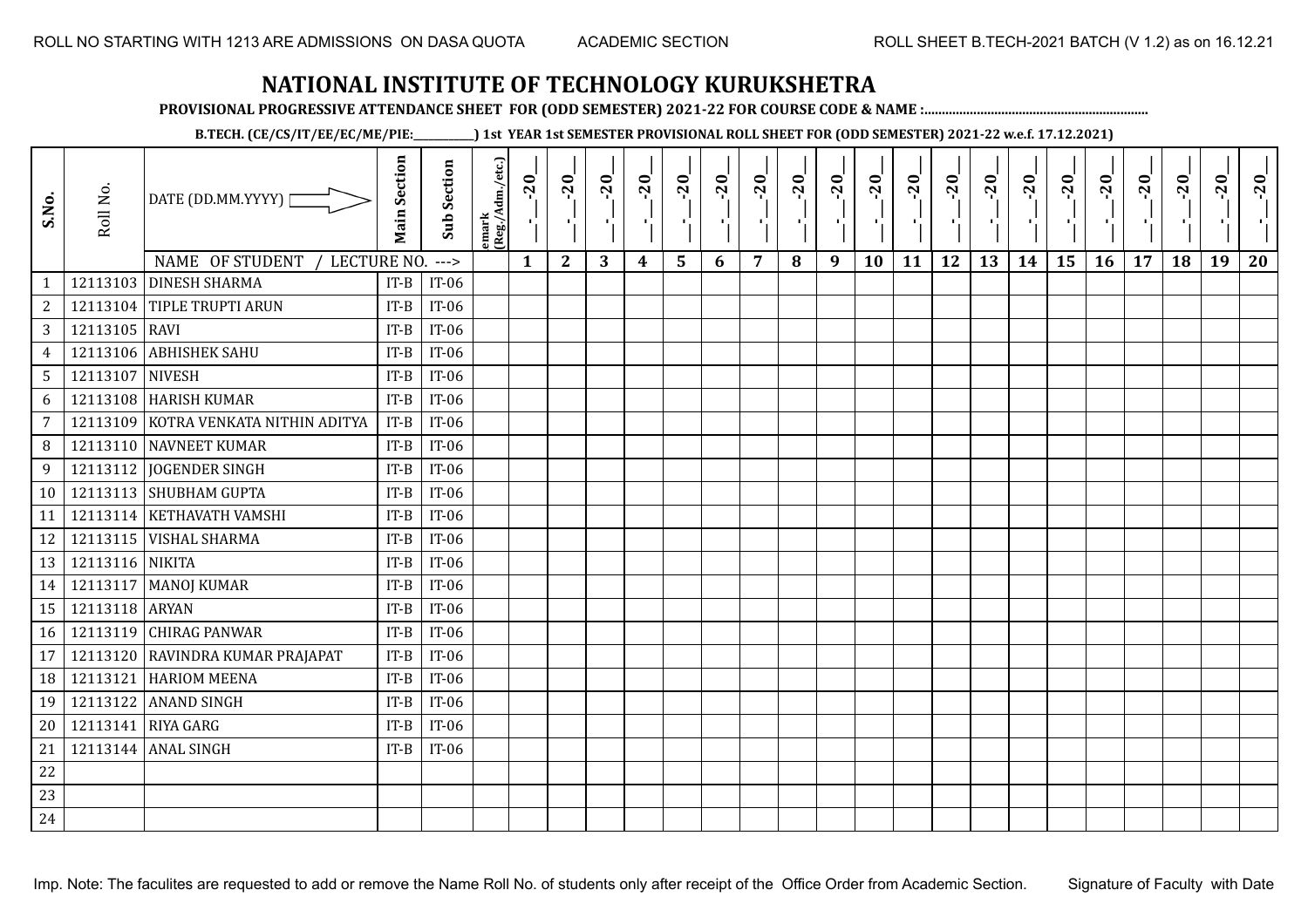**PROVISIONAL PROGRESSIVE ATTENDANCE SHEET FOR (ODD SEMESTER) 2021-22 FOR COURSE CODE & NAME :................................................................**

**B.TECH. (CE/CS/IT/EE/EC/ME/PIE:\_\_\_\_\_\_\_\_\_\_\_\_) 1st YEAR 1st SEMESTER PROVISIONAL ROLL SHEET FOR (ODD SEMESTER) 2021-22 w.e.f. 17.12.2021)**

| S.No.                          | Roll No.         | DATE (DD.MM.YYYY)                  | <b>Main Section</b> | Sub Section       | emark<br>(Reg./Adm./etc.) | $-20$        | $-20$<br>π÷  | $-20$<br>л÷. | $-20$<br>π÷      | $-20$<br>лj | $-20$ | $-20$          | $-20$ | $-20$<br>$\mathbf{r}$ | $-20$<br>л, | $-20$<br>шj | $-20$<br>π÷ | $-20$<br>Æ, | $-20$<br>$\blacksquare$ | $-20$<br>ا .<br>ا | $-20$<br>-96 | $-20$ | $-20$ | $-20$<br>×. | $-20$ |
|--------------------------------|------------------|------------------------------------|---------------------|-------------------|---------------------------|--------------|--------------|--------------|------------------|-------------|-------|----------------|-------|-----------------------|-------------|-------------|-------------|-------------|-------------------------|-------------------|--------------|-------|-------|-------------|-------|
|                                | 12113123 SHUBHAM | NAME OF STUDENT<br>LECTURE NO.     | $IT-B$              | $--->$<br>$IT-07$ |                           | $\mathbf{1}$ | $\mathbf{2}$ | 3            | $\boldsymbol{4}$ | 5           | 6     | $\overline{7}$ | 8     | 9                     | 10          | 11          | 12          | 13          | 14                      | 15                | 16           | 17    | 18    | 19          | 20    |
| $\mathbf{1}$<br>$\overline{c}$ |                  | 12113124 GARVIT JAIN               | $IT-B$              | $IT-07$           |                           |              |              |              |                  |             |       |                |       |                       |             |             |             |             |                         |                   |              |       |       |             |       |
| 3                              |                  | <b>12113125 VIVEK KUMAR</b>        | $IT-B$              | $IT-07$           |                           |              |              |              |                  |             |       |                |       |                       |             |             |             |             |                         |                   |              |       |       |             |       |
| $\overline{4}$                 | 12113126 AMAN    |                                    | $IT-B$              | $IT-07$           |                           |              |              |              |                  |             |       |                |       |                       |             |             |             |             |                         |                   |              |       |       |             |       |
| 5                              |                  | 12113127 ARYAN TIWARI              | $IT-B$              | $IT-07$           |                           |              |              |              |                  |             |       |                |       |                       |             |             |             |             |                         |                   |              |       |       |             |       |
| 6                              |                  | 12113128 JETTI VENKATA SIVA MURALI | $IT-B$              | $IT-07$           |                           |              |              |              |                  |             |       |                |       |                       |             |             |             |             |                         |                   |              |       |       |             |       |
| $\overline{7}$                 | 12113129         | <b>ABHINAV KUMAR</b>               | $IT-B$              | $IT-07$           |                           |              |              |              |                  |             |       |                |       |                       |             |             |             |             |                         |                   |              |       |       |             |       |
| 8                              | 12113130 SACHIN  |                                    | $IT-B$              | $IT-07$           |                           |              |              |              |                  |             |       |                |       |                       |             |             |             |             |                         |                   |              |       |       |             |       |
| 9                              | 12113131         | <b>RAHUL SIROHI</b>                | $IT-B$              | $IT-07$           |                           |              |              |              |                  |             |       |                |       |                       |             |             |             |             |                         |                   |              |       |       |             |       |
|                                |                  | 12113132 ROHIT CHOPRA              | $IT-B$              | $IT-07$           |                           |              |              |              |                  |             |       |                |       |                       |             |             |             |             |                         |                   |              |       |       |             |       |
| 10                             |                  |                                    |                     |                   |                           |              |              |              |                  |             |       |                |       |                       |             |             |             |             |                         |                   |              |       |       |             |       |
| 11                             |                  | 12113133   KAMAL SHARMA            | $IT-B$              | $IT-07$           |                           |              |              |              |                  |             |       |                |       |                       |             |             |             |             |                         |                   |              |       |       |             |       |
| 12                             |                  | 12113135 NAYAN KUMAR               | $IT-B$              | $IT-07$           |                           |              |              |              |                  |             |       |                |       |                       |             |             |             |             |                         |                   |              |       |       |             |       |
| 13                             |                  | 12113136 ABHISHEK VISHNOI          | $IT-B$              | $IT-07$           |                           |              |              |              |                  |             |       |                |       |                       |             |             |             |             |                         |                   |              |       |       |             |       |
| 14                             |                  | 12113137 AAYUSH MITTAL             | $IT-B$              | $IT-07$           |                           |              |              |              |                  |             |       |                |       |                       |             |             |             |             |                         |                   |              |       |       |             |       |
| 15                             |                  | 12113138 HIMANSHU                  | $IT-B$              | $IT-07$           |                           |              |              |              |                  |             |       |                |       |                       |             |             |             |             |                         |                   |              |       |       |             |       |
| 16                             |                  | 12113139 VISHWAS KALRA             | $IT-B$              | $IT-07$           |                           |              |              |              |                  |             |       |                |       |                       |             |             |             |             |                         |                   |              |       |       |             |       |
| 17                             |                  | 12113140 DUGGIREDDY KRISHNA VAMSI  | $IT-B$              | $IT-07$           |                           |              |              |              |                  |             |       |                |       |                       |             |             |             |             |                         |                   |              |       |       |             |       |
| 18                             | 12113147         | <b>GANGIREDDY GEETHA REDDY</b>     | $IT-B$              | $IT-07$           |                           |              |              |              |                  |             |       |                |       |                       |             |             |             |             |                         |                   |              |       |       |             |       |
| 19                             | 12113149 SWATI   |                                    | $IT-B$              | $IT-07$           |                           |              |              |              |                  |             |       |                |       |                       |             |             |             |             |                         |                   |              |       |       |             |       |
| 20                             | 12113151         | AJMEERA MALLISHWARI                | $IT-B$              | $IT-07$           |                           |              |              |              |                  |             |       |                |       |                       |             |             |             |             |                         |                   |              |       |       |             |       |
| 21                             |                  | 12113154 DIVYA BHARTI              | $IT-B$              | $IT-07$           |                           |              |              |              |                  |             |       |                |       |                       |             |             |             |             |                         |                   |              |       |       |             |       |
| 22                             |                  |                                    |                     |                   |                           |              |              |              |                  |             |       |                |       |                       |             |             |             |             |                         |                   |              |       |       |             |       |
| 23                             |                  |                                    |                     |                   |                           |              |              |              |                  |             |       |                |       |                       |             |             |             |             |                         |                   |              |       |       |             |       |
| 24                             |                  |                                    |                     |                   |                           |              |              |              |                  |             |       |                |       |                       |             |             |             |             |                         |                   |              |       |       |             |       |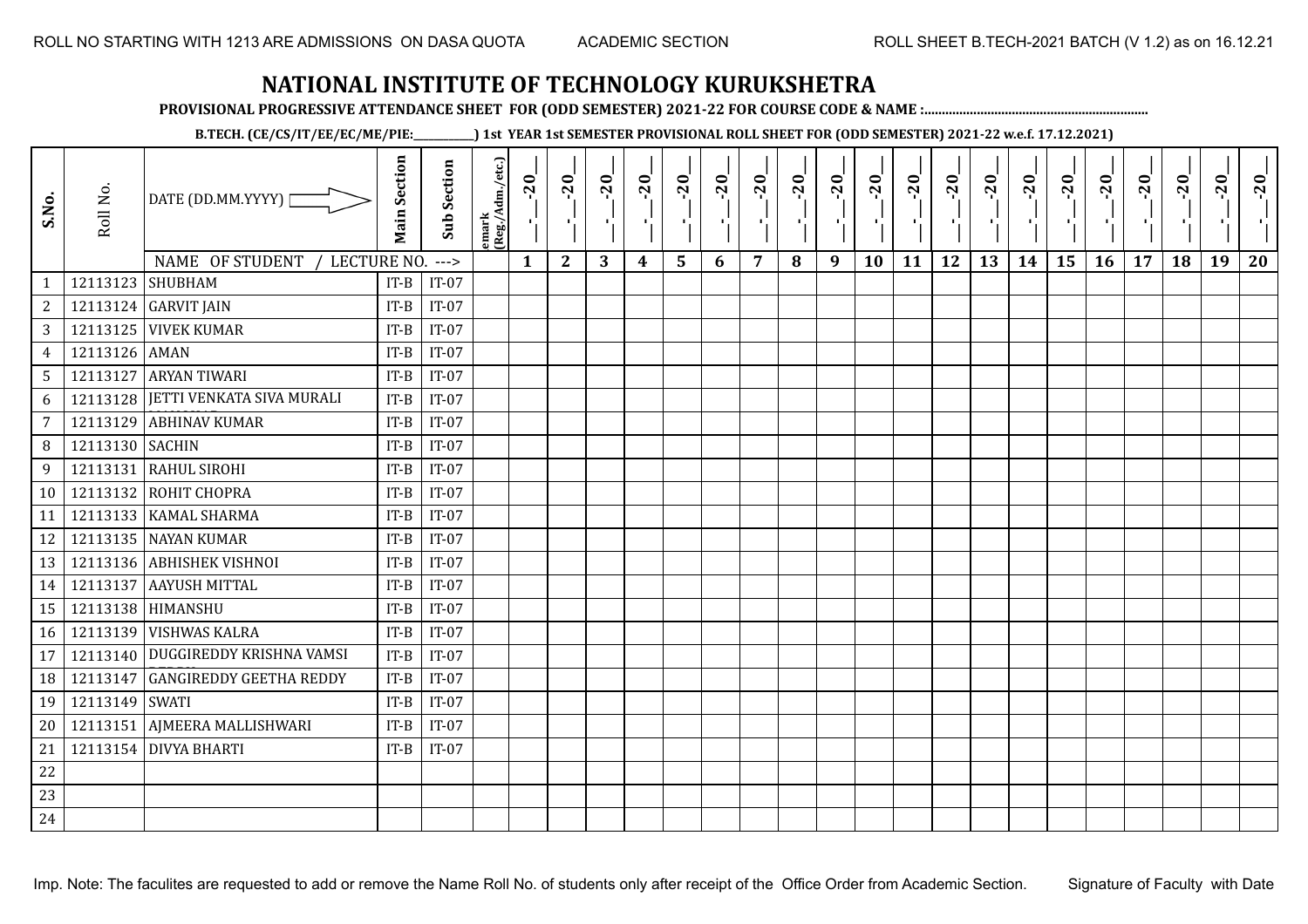**PROVISIONAL PROGRESSIVE ATTENDANCE SHEET FOR (ODD SEMESTER) 2021-22 FOR COURSE CODE & NAME :................................................................**

**B.TECH. (CE/CS/IT/EE/EC/ME/PIE:\_\_\_\_\_\_\_\_\_\_\_\_) 1st YEAR 1st SEMESTER PROVISIONAL ROLL SHEET FOR (ODD SEMESTER) 2021-22 w.e.f. 17.12.2021)**

| S.No.          | Roll No.          | DATE (DD.MM.YYYY) [                                     | <b>Main Section</b> | <b>Sub Section</b> | emark<br> (Reg./Adm./etc.) | $-20$<br>- C 1 | $-20$        | $-20$ | $-20$ | $-20$          | $-20$<br>$\mathbf{r}$ | $-20$ | $-20$ | $-20$<br>π÷ | $-20$<br>л, | $-20$ | $-20$<br>$\blacksquare$ | $-20$ | $-20$<br>$\blacksquare$ | $-20$<br>÷, | $-20$<br>шJ. | $-20$ | $-20$ | $-20$<br>×. | $-20$ |
|----------------|-------------------|---------------------------------------------------------|---------------------|--------------------|----------------------------|----------------|--------------|-------|-------|----------------|-----------------------|-------|-------|-------------|-------------|-------|-------------------------|-------|-------------------------|-------------|--------------|-------|-------|-------------|-------|
|                | 12113142          | NAME OF STUDENT<br>LECTURE NO.<br><b>ANURAG KOHLI</b>   |                     | $--->$             |                            | $\mathbf{1}$   | $\mathbf{2}$ | 3     | 4     | $5\phantom{1}$ | 6                     | 7     | 8     | 9           | 10          | 11    | 12                      | 13    | 14                      | 15          | 16           | 17    | 18    | 19          | 20    |
| $\mathbf{1}$   |                   |                                                         | $IT-B$              | <b>IT-08</b>       |                            |                |              |       |       |                |                       |       |       |             |             |       |                         |       |                         |             |              |       |       |             |       |
| $\sqrt{2}$     |                   | 12113143 RAVI KUMAR<br>12113145 GURRAM VENKATA HARI SAI | $IT-B$              | <b>IT-08</b>       |                            |                |              |       |       |                |                       |       |       |             |             |       |                         |       |                         |             |              |       |       |             |       |
| $\sqrt{3}$     |                   |                                                         | $IT-B$              | <b>IT-08</b>       |                            |                |              |       |       |                |                       |       |       |             |             |       |                         |       |                         |             |              |       |       |             |       |
| $\overline{4}$ | 12113148          | <b>AAKASH</b>                                           | $IT-B$              | <b>IT-08</b>       |                            |                |              |       |       |                |                       |       |       |             |             |       |                         |       |                         |             |              |       |       |             |       |
| $\sqrt{5}$     |                   | 12113150 HARSH AGRIA                                    | $IT-B$              | <b>IT-08</b>       |                            |                |              |       |       |                |                       |       |       |             |             |       |                         |       |                         |             |              |       |       |             |       |
| 6              | 12113152          | MUTTEPOD GANESH HANMANLU                                | $IT-B$              | <b>IT-08</b>       |                            |                |              |       |       |                |                       |       |       |             |             |       |                         |       |                         |             |              |       |       |             |       |
| $\overline{7}$ | 12113153          | <b>GHANSHYAM YADAV</b>                                  | $IT-B$              | $IT-08$            |                            |                |              |       |       |                |                       |       |       |             |             |       |                         |       |                         |             |              |       |       |             |       |
| 8              | 12113155          | MUDRIKA CHAWLA                                          | $IT-B$              | <b>IT-08</b>       |                            |                |              |       |       |                |                       |       |       |             |             |       |                         |       |                         |             |              |       |       |             |       |
| 9              |                   | 12113156 RITESH KUMAR                                   | $IT-B$              | <b>IT-08</b>       |                            |                |              |       |       |                |                       |       |       |             |             |       |                         |       |                         |             |              |       |       |             |       |
|                | 10 12113157       | <b>ANJALI GOLA</b>                                      | $IT-B$              | <b>IT-08</b>       |                            |                |              |       |       |                |                       |       |       |             |             |       |                         |       |                         |             |              |       |       |             |       |
| 11             | 12113158          | <b>VISHAL BINDAL</b>                                    | $IT-B$              | <b>IT-08</b>       |                            |                |              |       |       |                |                       |       |       |             |             |       |                         |       |                         |             |              |       |       |             |       |
| 12             | 12113159 UDIT PAL |                                                         | $IT-B$              | <b>IT-08</b>       |                            |                |              |       |       |                |                       |       |       |             |             |       |                         |       |                         |             |              |       |       |             |       |
| 13             | 12113160 RASHMI   |                                                         | $IT-B$              | $IT-08$            |                            |                |              |       |       |                |                       |       |       |             |             |       |                         |       |                         |             |              |       |       |             |       |
| 14             |                   | 12113161 DIVYA KUMARI MEENA                             | $IT-B$              | <b>IT-08</b>       |                            |                |              |       |       |                |                       |       |       |             |             |       |                         |       |                         |             |              |       |       |             |       |
| 15             | 12113162          | NITESH KUMAR VERMA                                      | $IT-B$              | <b>IT-08</b>       |                            |                |              |       |       |                |                       |       |       |             |             |       |                         |       |                         |             |              |       |       |             |       |
| 16             |                   | 12113163 PUSHAN TRISAL                                  | $IT-B$              | <b>IT-08</b>       |                            |                |              |       |       |                |                       |       |       |             |             |       |                         |       |                         |             |              |       |       |             |       |
| 17             | 12113164          | SOORAJ KASHYAP                                          | $IT-B$              | <b>IT-08</b>       |                            |                |              |       |       |                |                       |       |       |             |             |       |                         |       |                         |             |              |       |       |             |       |
| 18             | 12133001          | MD. IFTA KHAIRUL ALAM SAKIB                             | $IT-B$              | <b>IT-08</b>       |                            |                |              |       |       |                |                       |       |       |             |             |       |                         |       |                         |             |              |       |       |             |       |
| 19             | 12133002          | MEHUL KHEMCHANDANI                                      | $IT-B$              | <b>IT-08</b>       |                            |                |              |       |       |                |                       |       |       |             |             |       |                         |       |                         |             |              |       |       |             |       |
| 20             |                   | 12133003 NISHITH JAGDISH GEEDH                          | $IT-B$              | <b>IT-08</b>       |                            |                |              |       |       |                |                       |       |       |             |             |       |                         |       |                         |             |              |       |       |             |       |
|                | 21 11813099       | <b>PREM KUMAR [REPEAT HSIR-11]</b>                      | $IT-B$              | <b>IT-08</b>       |                            |                |              |       |       |                |                       |       |       |             |             |       |                         |       |                         |             |              |       |       |             |       |
| 22             |                   |                                                         |                     |                    |                            |                |              |       |       |                |                       |       |       |             |             |       |                         |       |                         |             |              |       |       |             |       |
| 23             |                   |                                                         |                     |                    |                            |                |              |       |       |                |                       |       |       |             |             |       |                         |       |                         |             |              |       |       |             |       |
| 24             |                   |                                                         |                     |                    |                            |                |              |       |       |                |                       |       |       |             |             |       |                         |       |                         |             |              |       |       |             |       |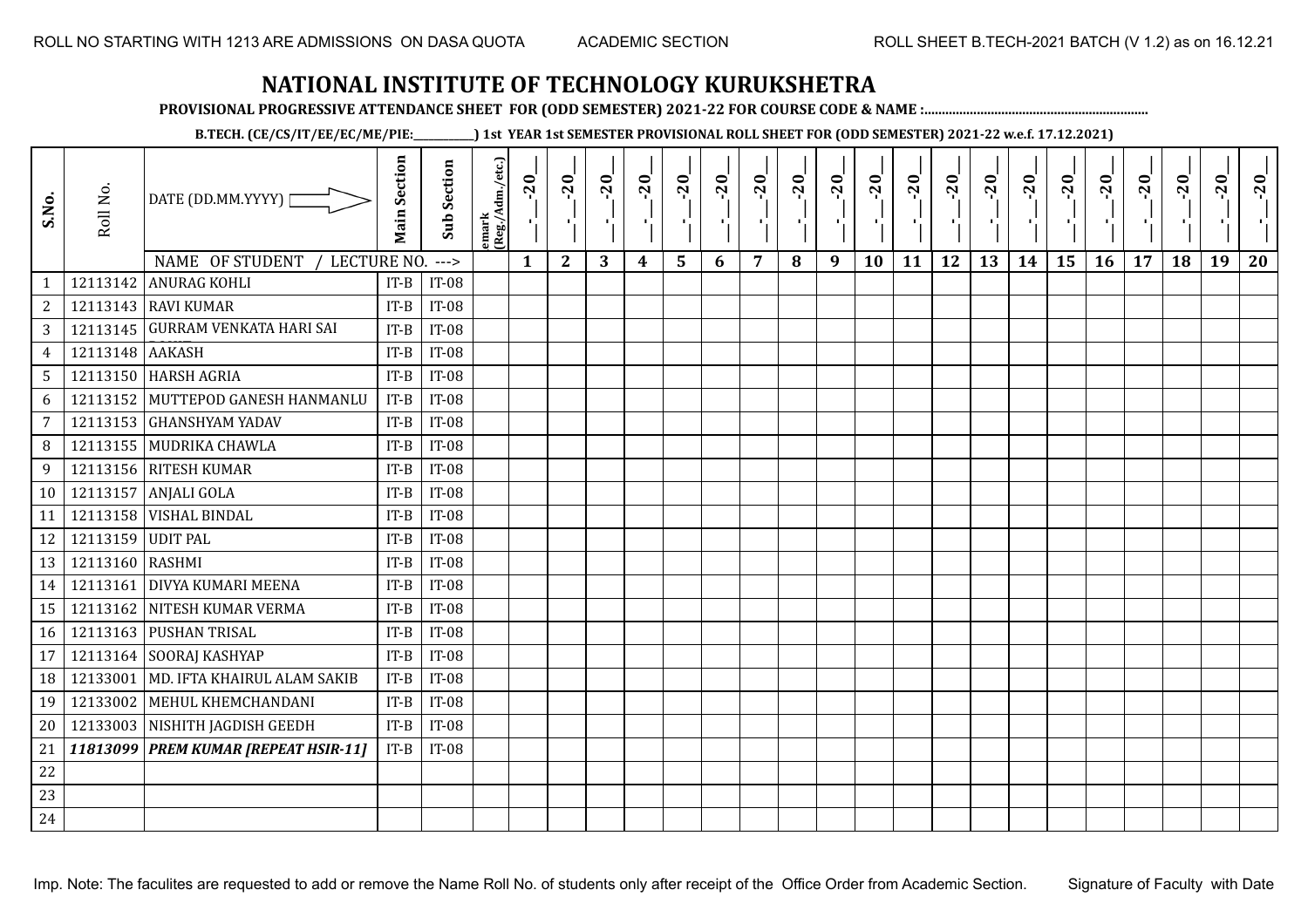**PROVISIONAL PROGRESSIVE ATTENDANCE SHEET FOR (ODD SEMESTER) 2021-22 FOR COURSE CODE & NAME :................................................................**

**B.TECH. (CE/CS/IT/EE/EC/ME/PIE:\_\_\_\_\_\_\_\_\_\_\_\_) 1st YEAR 1st SEMESTER PROVISIONAL ROLL SHEET FOR (ODD SEMESTER) 2021-22 w.e.f. 17.12.2021)**

| S.No.           | Roll No.        | DATE (DD.MM.YYYY)  <br>NAME OF STUDENT<br>LECTURE NO. ---> | <b>Main Section</b> | <b>Sub Section</b> | emark<br> (Reg./Adm./etc.) | $-20$<br>ΠŢ.<br>$\mathbf{1}$ | $-20$<br>$\mathbf{2}$ | $-20$<br>3 | $-20$<br>4 | $-20$<br>$5\phantom{1}$ | $-20$<br>×.<br>6 | $-20$<br>7 | $-20$<br>л.<br>8 | $-20$<br>пJ.<br>9 | $-20$<br>10 | $-20$<br>11 | $-20$<br>12 | $-20$<br>13 | $-20$<br>шj<br>14 | $-20$<br>÷.<br>15 | $-20$<br>16 | $-20$<br>п.<br>17 | $-20$<br>18 | $-20$<br>19 | $-20$<br>20 |
|-----------------|-----------------|------------------------------------------------------------|---------------------|--------------------|----------------------------|------------------------------|-----------------------|------------|------------|-------------------------|------------------|------------|------------------|-------------------|-------------|-------------|-------------|-------------|-------------------|-------------------|-------------|-------------------|-------------|-------------|-------------|
| $\mathbf{1}$    | 12114001        | <b>SANYAM</b>                                              | EE-A                | <b>EE-01</b>       |                            |                              |                       |            |            |                         |                  |            |                  |                   |             |             |             |             |                   |                   |             |                   |             |             |             |
| $\overline{2}$  | 12114002        | <b>HIMANSHU GUPTA</b>                                      | EE-A                | <b>EE-01</b>       |                            |                              |                       |            |            |                         |                  |            |                  |                   |             |             |             |             |                   |                   |             |                   |             |             |             |
| 3               |                 | 12114003 GARVIT GOYAL                                      | EE-A                | <b>EE-01</b>       |                            |                              |                       |            |            |                         |                  |            |                  |                   |             |             |             |             |                   |                   |             |                   |             |             |             |
| $\overline{4}$  | 12114004        | NEHA DAGAR                                                 | EE-A                | <b>EE-01</b>       |                            |                              |                       |            |            |                         |                  |            |                  |                   |             |             |             |             |                   |                   |             |                   |             |             |             |
| $5\phantom{.0}$ |                 | 12114005   KANISHKA PATWA                                  | EE-A                | <b>EE-01</b>       |                            |                              |                       |            |            |                         |                  |            |                  |                   |             |             |             |             |                   |                   |             |                   |             |             |             |
| 6               | 12114006        | <b>ROBIN SINGH</b>                                         | EE-A                | <b>EE-01</b>       |                            |                              |                       |            |            |                         |                  |            |                  |                   |             |             |             |             |                   |                   |             |                   |             |             |             |
| $\overline{7}$  | 12114007        | <b>SUDHANSHU JEE POPULAR</b>                               | EE-A                | <b>EE-01</b>       |                            |                              |                       |            |            |                         |                  |            |                  |                   |             |             |             |             |                   |                   |             |                   |             |             |             |
| 8               | 12114008        | <b>SOURAV</b>                                              | EE-A                | <b>EE-01</b>       |                            |                              |                       |            |            |                         |                  |            |                  |                   |             |             |             |             |                   |                   |             |                   |             |             |             |
| 9               | 12114009        | <b>MUSKAN MINA</b>                                         | EE-A                | <b>EE-01</b>       |                            |                              |                       |            |            |                         |                  |            |                  |                   |             |             |             |             |                   |                   |             |                   |             |             |             |
| 10              | 12114010 SALMA  |                                                            | EE-A                | <b>EE-01</b>       |                            |                              |                       |            |            |                         |                  |            |                  |                   |             |             |             |             |                   |                   |             |                   |             |             |             |
| 11              | 12114012        | <b>HITESH JAIN</b>                                         | EE-A                | <b>EE-01</b>       |                            |                              |                       |            |            |                         |                  |            |                  |                   |             |             |             |             |                   |                   |             |                   |             |             |             |
| 12              |                 | 12114013 AYUSH NAGAR                                       | EE-A                | <b>EE-01</b>       |                            |                              |                       |            |            |                         |                  |            |                  |                   |             |             |             |             |                   |                   |             |                   |             |             |             |
| 13              |                 | 12114014 ANMOL MAURYA                                      | EE-A                | <b>EE-01</b>       |                            |                              |                       |            |            |                         |                  |            |                  |                   |             |             |             |             |                   |                   |             |                   |             |             |             |
| 14              |                 | 12114015 SUSHIL KUMAR                                      | EE-A                | <b>EE-01</b>       |                            |                              |                       |            |            |                         |                  |            |                  |                   |             |             |             |             |                   |                   |             |                   |             |             |             |
| 15              | 12114016 AYUSH  |                                                            | EE-A                | <b>EE-01</b>       |                            |                              |                       |            |            |                         |                  |            |                  |                   |             |             |             |             |                   |                   |             |                   |             |             |             |
| 16              |                 | 12114017 DEVESH KUMAR SRIVASTAV                            | EE-A                | <b>EE-01</b>       |                            |                              |                       |            |            |                         |                  |            |                  |                   |             |             |             |             |                   |                   |             |                   |             |             |             |
| 17              | 12114019        | KAVYA MISHRA                                               | EE-A                | <b>EE-01</b>       |                            |                              |                       |            |            |                         |                  |            |                  |                   |             |             |             |             |                   |                   |             |                   |             |             |             |
| 18              | 12114020        | <b>SUGAM TRIPATHI</b>                                      | EE-A                | <b>EE-01</b>       |                            |                              |                       |            |            |                         |                  |            |                  |                   |             |             |             |             |                   |                   |             |                   |             |             |             |
| 19              | 12114044 LOVISH |                                                            | EE-A                | <b>EE-01</b>       |                            |                              |                       |            |            |                         |                  |            |                  |                   |             |             |             |             |                   |                   |             |                   |             |             |             |
| 20              |                 | 12114045 PRAANGAV JAIN                                     | EE-A                | <b>EE-01</b>       |                            |                              |                       |            |            |                         |                  |            |                  |                   |             |             |             |             |                   |                   |             |                   |             |             |             |
| 21              |                 |                                                            |                     |                    |                            |                              |                       |            |            |                         |                  |            |                  |                   |             |             |             |             |                   |                   |             |                   |             |             |             |
| 22              |                 |                                                            |                     |                    |                            |                              |                       |            |            |                         |                  |            |                  |                   |             |             |             |             |                   |                   |             |                   |             |             |             |
| 23              |                 |                                                            |                     |                    |                            |                              |                       |            |            |                         |                  |            |                  |                   |             |             |             |             |                   |                   |             |                   |             |             |             |
| 24              |                 |                                                            |                     |                    |                            |                              |                       |            |            |                         |                  |            |                  |                   |             |             |             |             |                   |                   |             |                   |             |             |             |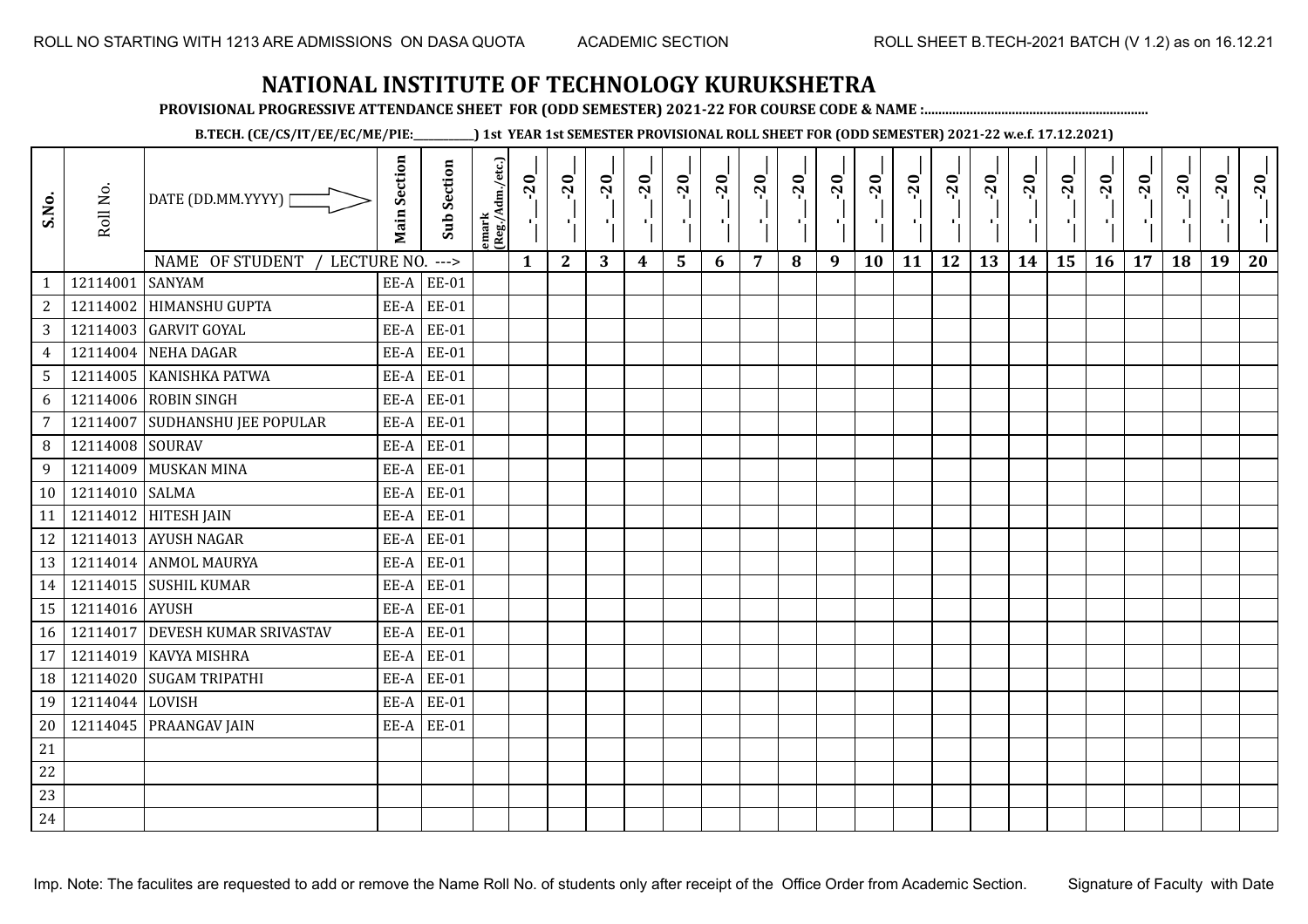**PROVISIONAL PROGRESSIVE ATTENDANCE SHEET FOR (ODD SEMESTER) 2021-22 FOR COURSE CODE & NAME :................................................................**

**B.TECH. (CE/CS/IT/EE/EC/ME/PIE:\_\_\_\_\_\_\_\_\_\_\_\_) 1st YEAR 1st SEMESTER PROVISIONAL ROLL SHEET FOR (ODD SEMESTER) 2021-22 w.e.f. 17.12.2021)**

| S.No.          | Roll No.         | DATE (DD.MM.YYYY) [              | <b>Main Section</b> | <b>Sub Section</b> | emark<br> (Reg./Adm./etc.) | $-20$        | $-20$<br>P,  | $-20$ | $-20$<br>п,      | $-20$<br>국 | $-20$<br>-9 | $-20$<br>- 1 | $-20$ | $-20$<br>- 10 | $-20$<br>л, | $-20$ | $-20$<br>шj | $-20$<br>로 | $-20$<br>$\blacksquare$ | $-20$ | $-20$<br>л., | $-20$ | $-20$ | $-20$<br>ч, | $-20$ |
|----------------|------------------|----------------------------------|---------------------|--------------------|----------------------------|--------------|--------------|-------|------------------|------------|-------------|--------------|-------|---------------|-------------|-------|-------------|------------|-------------------------|-------|--------------|-------|-------|-------------|-------|
|                |                  | NAME OF STUDENT /<br>LECTURE NO. |                     | $--->$             |                            | $\mathbf{1}$ | $\mathbf{2}$ | 3     | $\boldsymbol{4}$ | 5          | 6           | 7            | 8     | 9             | 10          | 11    | 12          | 13         | 14                      | 15    | 16           | 17    | 18    | 19          | 20    |
| $\mathbf{1}$   | 12114018 SACHIN  |                                  |                     | $EE-A$ $EE-02$     |                            |              |              |       |                  |            |             |              |       |               |             |       |             |            |                         |       |              |       |       |             |       |
| $\sqrt{2}$     |                  | 12114021 AYUSH SINGH             |                     | $EE-A$ $EE-02$     |                            |              |              |       |                  |            |             |              |       |               |             |       |             |            |                         |       |              |       |       |             |       |
| 3              |                  | 12114022 SIDDHI ARORA            |                     | $EE-A$ $EE-02$     |                            |              |              |       |                  |            |             |              |       |               |             |       |             |            |                         |       |              |       |       |             |       |
| $\overline{4}$ |                  | 12114023 ANIL KUMAR JAKHAR       | EE-A                | <b>EE-02</b>       |                            |              |              |       |                  |            |             |              |       |               |             |       |             |            |                         |       |              |       |       |             |       |
| 5              |                  | 12114024 CHIRAG NARULA           | EE-A                | <b>EE-02</b>       |                            |              |              |       |                  |            |             |              |       |               |             |       |             |            |                         |       |              |       |       |             |       |
| 6              |                  | 12114025   MANSI RAJORIYA        | EE-A                | <b>EE-02</b>       |                            |              |              |       |                  |            |             |              |       |               |             |       |             |            |                         |       |              |       |       |             |       |
| $\overline{7}$ | 12114026 KOMAL   |                                  |                     | $EE-A$ $EE-02$     |                            |              |              |       |                  |            |             |              |       |               |             |       |             |            |                         |       |              |       |       |             |       |
| 8 <sup>°</sup> | 12114027         | HARSHIT GUPTA                    | EE-A                | <b>EE-02</b>       |                            |              |              |       |                  |            |             |              |       |               |             |       |             |            |                         |       |              |       |       |             |       |
| 9              |                  | 12114028 ANKIT KUMAR             |                     | $EE-A$ $EE-02$     |                            |              |              |       |                  |            |             |              |       |               |             |       |             |            |                         |       |              |       |       |             |       |
| 10             |                  | 12114029 NIRDOSH KUMAR VERMA     |                     | $EE-A$ $EE-02$     |                            |              |              |       |                  |            |             |              |       |               |             |       |             |            |                         |       |              |       |       |             |       |
| 11             |                  | 12114030 MANISH MAAN             |                     | $EE-A$ $EE-02$     |                            |              |              |       |                  |            |             |              |       |               |             |       |             |            |                         |       |              |       |       |             |       |
| 12             |                  | 12114031 KHUSHI BANSIWAL         |                     | $EE-A$ $EE-02$     |                            |              |              |       |                  |            |             |              |       |               |             |       |             |            |                         |       |              |       |       |             |       |
| 13             | 12114032 HARSHIT |                                  | EE-A                | <b>EE-02</b>       |                            |              |              |       |                  |            |             |              |       |               |             |       |             |            |                         |       |              |       |       |             |       |
| 14             |                  | 12114033 KANAK SHARMA            |                     | $EE-A$ $EE-02$     |                            |              |              |       |                  |            |             |              |       |               |             |       |             |            |                         |       |              |       |       |             |       |
| 15             |                  | 12114034 KANISHK SINGH           | EE-A                | <b>EE-02</b>       |                            |              |              |       |                  |            |             |              |       |               |             |       |             |            |                         |       |              |       |       |             |       |
| 16             |                  | 12114035 ANUP YADAV              | EE-A                | <b>EE-02</b>       |                            |              |              |       |                  |            |             |              |       |               |             |       |             |            |                         |       |              |       |       |             |       |
| 17             |                  | 12114036 ASHISH NARAYAN JHA      | EE-A                | <b>EE-02</b>       |                            |              |              |       |                  |            |             |              |       |               |             |       |             |            |                         |       |              |       |       |             |       |
| 18             | 12114037         | <b>ANURAG GUPTA</b>              |                     | $EE-A$ $EE-02$     |                            |              |              |       |                  |            |             |              |       |               |             |       |             |            |                         |       |              |       |       |             |       |
| 19             |                  | 12114148 ABHAY SINGH             | EE-A                | <b>EE-02</b>       |                            |              |              |       |                  |            |             |              |       |               |             |       |             |            |                         |       |              |       |       |             |       |
| 20             |                  | 12114151   KALLURI SAI HEMANTH   |                     | $EE-A$ $EE-02$     |                            |              |              |       |                  |            |             |              |       |               |             |       |             |            |                         |       |              |       |       |             |       |
| 21             |                  |                                  |                     |                    |                            |              |              |       |                  |            |             |              |       |               |             |       |             |            |                         |       |              |       |       |             |       |
| 22             |                  |                                  |                     |                    |                            |              |              |       |                  |            |             |              |       |               |             |       |             |            |                         |       |              |       |       |             |       |
| 23             |                  |                                  |                     |                    |                            |              |              |       |                  |            |             |              |       |               |             |       |             |            |                         |       |              |       |       |             |       |
| 24             |                  |                                  |                     |                    |                            |              |              |       |                  |            |             |              |       |               |             |       |             |            |                         |       |              |       |       |             |       |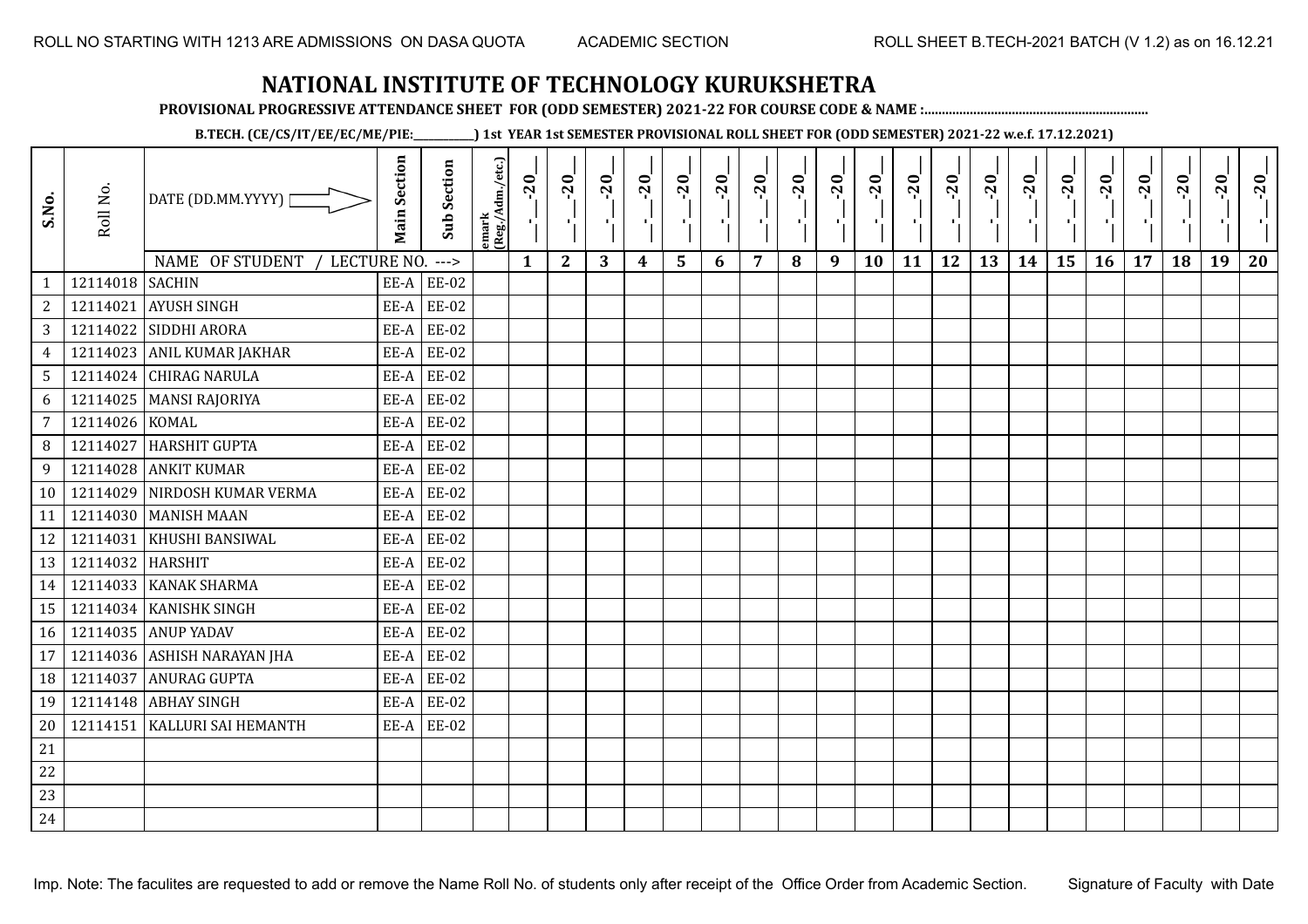**PROVISIONAL PROGRESSIVE ATTENDANCE SHEET FOR (ODD SEMESTER) 2021-22 FOR COURSE CODE & NAME :................................................................**

**B.TECH. (CE/CS/IT/EE/EC/ME/PIE:\_\_\_\_\_\_\_\_\_\_\_\_) 1st YEAR 1st SEMESTER PROVISIONAL ROLL SHEET FOR (ODD SEMESTER) 2021-22 w.e.f. 17.12.2021)**

| S.No.           | Roll No.        | DATE (DD.MM.YYYY) [<br>NAME OF STUDENT<br>LECTURE NO. | <b>Main Section</b> | <b>Sub Section</b><br>$---$ | emark<br> (Reg./Adm./etc.) | $-20$<br>$\mathcal{F}_1$ .<br>$\mathbf{1}$ | $-20$<br>×.<br>$\mathbf{2}$ | $-20$<br>л.,<br>3 | $-20$<br>т.<br>$\boldsymbol{4}$ | $-20$<br>٠,<br>5 | $-20$<br>т÷<br>6 | $-20$<br>п,<br>$\overline{7}$ | $-20$<br>8 | $-20$<br>чŀ,<br>9 | $-20$<br>÷,<br>10 | $-20$<br>πt<br>11 | $-20$<br>шļ<br>12 | $-20$<br>로<br>13 | $-20$<br>шj<br>14 | $-20$<br>국<br>15 | $-20$<br>У.<br>16 | $-20$<br>. L.<br>17 | $-20$<br>18 | $-20$<br>×,<br>19 | $-20$<br>20 |
|-----------------|-----------------|-------------------------------------------------------|---------------------|-----------------------------|----------------------------|--------------------------------------------|-----------------------------|-------------------|---------------------------------|------------------|------------------|-------------------------------|------------|-------------------|-------------------|-------------------|-------------------|------------------|-------------------|------------------|-------------------|---------------------|-------------|-------------------|-------------|
| $\mathbf{1}$    |                 | 12114038 PRATYUSH CHAUHAN                             |                     | $EE-A$ $EE-03$              |                            |                                            |                             |                   |                                 |                  |                  |                               |            |                   |                   |                   |                   |                  |                   |                  |                   |                     |             |                   |             |
| $\sqrt{2}$      |                 | 12114039 AKSHAT PARASHAR                              | EE-A                | <b>EE-03</b>                |                            |                                            |                             |                   |                                 |                  |                  |                               |            |                   |                   |                   |                   |                  |                   |                  |                   |                     |             |                   |             |
| $\mathbf{3}$    | 12114040 NISHA  |                                                       | EE-A                | <b>EE-03</b>                |                            |                                            |                             |                   |                                 |                  |                  |                               |            |                   |                   |                   |                   |                  |                   |                  |                   |                     |             |                   |             |
| $\overline{4}$  | 12114041        | <b>DEVESH KUMAR</b>                                   | EE-A                | <b>EE-03</b>                |                            |                                            |                             |                   |                                 |                  |                  |                               |            |                   |                   |                   |                   |                  |                   |                  |                   |                     |             |                   |             |
| $5\overline{)}$ |                 | 12114042 SANNIV CHOUDHURI                             | EE-A                | <b>EE-03</b>                |                            |                                            |                             |                   |                                 |                  |                  |                               |            |                   |                   |                   |                   |                  |                   |                  |                   |                     |             |                   |             |
| 6               | 12114043 HARDIK |                                                       | EE-A                | <b>EE-03</b>                |                            |                                            |                             |                   |                                 |                  |                  |                               |            |                   |                   |                   |                   |                  |                   |                  |                   |                     |             |                   |             |
| $\overline{7}$  | 12114046 SUMIT  |                                                       | EE-A                | <b>EE-03</b>                |                            |                                            |                             |                   |                                 |                  |                  |                               |            |                   |                   |                   |                   |                  |                   |                  |                   |                     |             |                   |             |
| 8               | 12114047        | SUSHANT                                               | EE-A                | <b>EE-03</b>                |                            |                                            |                             |                   |                                 |                  |                  |                               |            |                   |                   |                   |                   |                  |                   |                  |                   |                     |             |                   |             |
| 9               |                 | 12114048 SUMIT MEENA                                  | EE-A                | <b>EE-03</b>                |                            |                                            |                             |                   |                                 |                  |                  |                               |            |                   |                   |                   |                   |                  |                   |                  |                   |                     |             |                   |             |
| 10              |                 | 12114049 AYUSH PRATAP SINGH                           | EE-A                | <b>EE-03</b>                |                            |                                            |                             |                   |                                 |                  |                  |                               |            |                   |                   |                   |                   |                  |                   |                  |                   |                     |             |                   |             |
| 11              | 12114050 HEMANT |                                                       | EE-A                | <b>EE-03</b>                |                            |                                            |                             |                   |                                 |                  |                  |                               |            |                   |                   |                   |                   |                  |                   |                  |                   |                     |             |                   |             |
| 12              |                 | 12114051 HRITIK RAJ                                   | EE-A                | <b>EE-03</b>                |                            |                                            |                             |                   |                                 |                  |                  |                               |            |                   |                   |                   |                   |                  |                   |                  |                   |                     |             |                   |             |
| 13              | 12114052 ARYAN  |                                                       | EE-A                | <b>EE-03</b>                |                            |                                            |                             |                   |                                 |                  |                  |                               |            |                   |                   |                   |                   |                  |                   |                  |                   |                     |             |                   |             |
| 14              |                 | 12114053 YASH KATARIA                                 | EE-A                | <b>EE-03</b>                |                            |                                            |                             |                   |                                 |                  |                  |                               |            |                   |                   |                   |                   |                  |                   |                  |                   |                     |             |                   |             |
| 15              |                 | 12114054 NIRAJ KUMAR GUPTA                            | EE-A                | <b>EE-03</b>                |                            |                                            |                             |                   |                                 |                  |                  |                               |            |                   |                   |                   |                   |                  |                   |                  |                   |                     |             |                   |             |
| 16              |                 | 12114055 NIMIT RASTOGI                                | EE-A                | <b>EE-03</b>                |                            |                                            |                             |                   |                                 |                  |                  |                               |            |                   |                   |                   |                   |                  |                   |                  |                   |                     |             |                   |             |
| 17              |                 | 12114056 KUSHAGRA BARANWAL                            | EE-A                | EE-03                       |                            |                                            |                             |                   |                                 |                  |                  |                               |            |                   |                   |                   |                   |                  |                   |                  |                   |                     |             |                   |             |
| 18              |                 | 12114059 DIYA GUPTA                                   | EE-A                | <b>EE-03</b>                |                            |                                            |                             |                   |                                 |                  |                  |                               |            |                   |                   |                   |                   |                  |                   |                  |                   |                     |             |                   |             |
| 19              | 12114069        | <b>ADITI VERMA</b>                                    | EE-A                | <b>EE-03</b>                |                            |                                            |                             |                   |                                 |                  |                  |                               |            |                   |                   |                   |                   |                  |                   |                  |                   |                     |             |                   |             |
| 20              |                 |                                                       |                     |                             |                            |                                            |                             |                   |                                 |                  |                  |                               |            |                   |                   |                   |                   |                  |                   |                  |                   |                     |             |                   |             |
| 21              |                 |                                                       |                     |                             |                            |                                            |                             |                   |                                 |                  |                  |                               |            |                   |                   |                   |                   |                  |                   |                  |                   |                     |             |                   |             |
| 22              |                 |                                                       |                     |                             |                            |                                            |                             |                   |                                 |                  |                  |                               |            |                   |                   |                   |                   |                  |                   |                  |                   |                     |             |                   |             |
| 23              |                 |                                                       |                     |                             |                            |                                            |                             |                   |                                 |                  |                  |                               |            |                   |                   |                   |                   |                  |                   |                  |                   |                     |             |                   |             |
| 24              |                 |                                                       |                     |                             |                            |                                            |                             |                   |                                 |                  |                  |                               |            |                   |                   |                   |                   |                  |                   |                  |                   |                     |             |                   |             |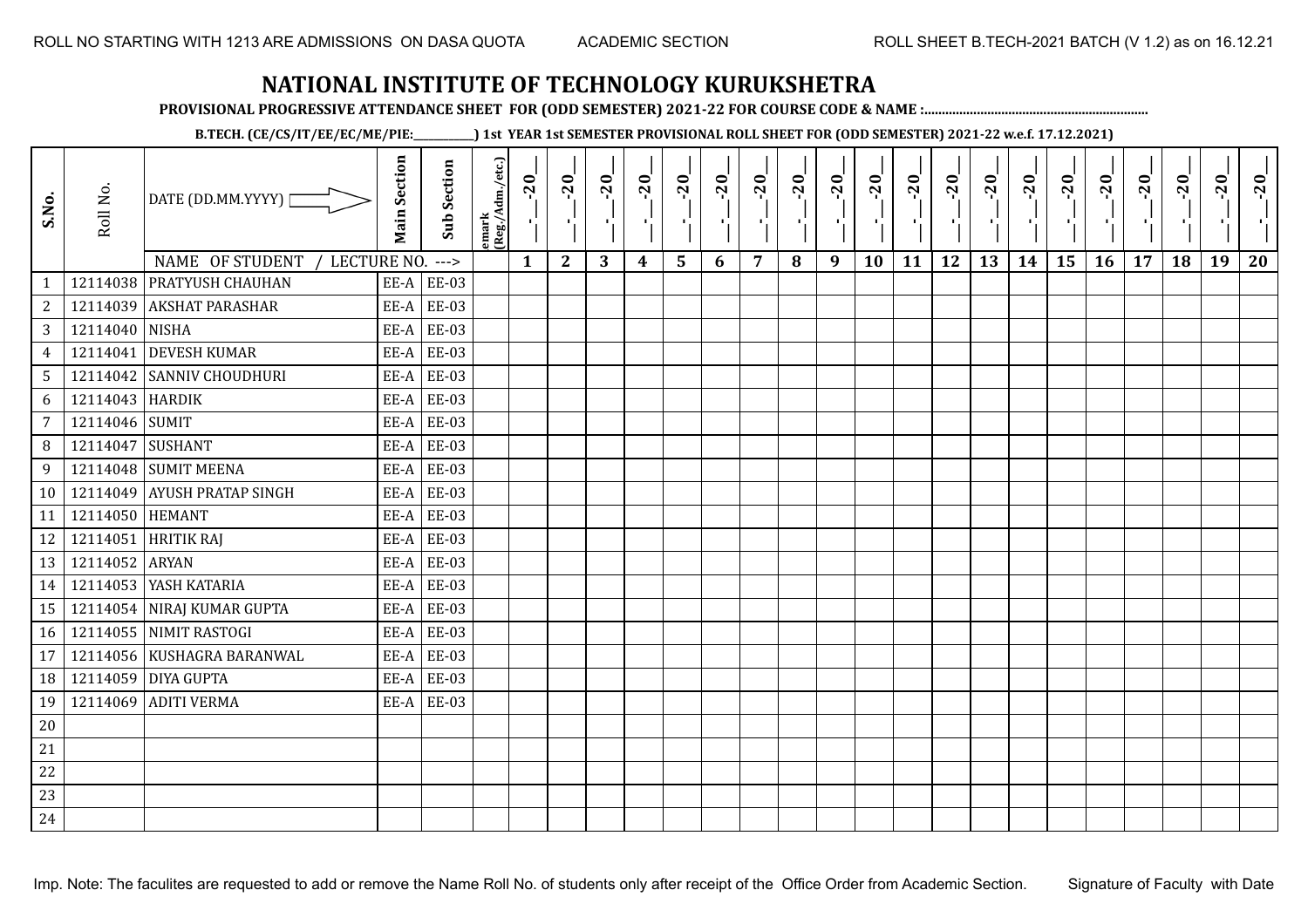**PROVISIONAL PROGRESSIVE ATTENDANCE SHEET FOR (ODD SEMESTER) 2021-22 FOR COURSE CODE & NAME :................................................................**

**B.TECH. (CE/CS/IT/EE/EC/ME/PIE:\_\_\_\_\_\_\_\_\_\_\_\_) 1st YEAR 1st SEMESTER PROVISIONAL ROLL SHEET FOR (ODD SEMESTER) 2021-22 w.e.f. 17.12.2021)**

| S.No.                            | Roll No.         | DATE (DD.MM.YYYY)                                | <b>Main Section</b> | <b>Sub Section</b>       | emark<br> (Reg./Adm./etc.) | $-20$        | $-20$<br>- 1 | $-20$ | $-20$<br>п, | $-20$<br>٠, | $-20$<br>π÷ | $-20$<br>- 1 | $-20$ | $-20$<br>- 10 | $-20$<br>٠ | $-20$ | $-20$<br>пf, | $-20$<br>로 | $-20$<br>$\blacksquare$ | $-20$ | $-20$<br>$\mathcal{F}_{\mathbf{r}}$ | $-20$ | $-20$ | $-20$<br>×. | $-20$ |
|----------------------------------|------------------|--------------------------------------------------|---------------------|--------------------------|----------------------------|--------------|--------------|-------|-------------|-------------|-------------|--------------|-------|---------------|------------|-------|--------------|------------|-------------------------|-------|-------------------------------------|-------|-------|-------------|-------|
|                                  | 12114057         | NAME OF STUDENT /<br>LECTURE NO.<br><b>NITIN</b> |                     | $--->$<br>$EE-A$ $EE-04$ |                            | $\mathbf{1}$ | $\mathbf{2}$ | 3     | 4           | 5           | 6           | 7            | 8     | 9             | 10         | 11    | 12           | 13         | 14                      | 15    | 16                                  | 17    | 18    | 19          | 20    |
| $\mathbf{1}$<br>$\sqrt{2}$       |                  | 12114058 ARMAAN SINGH DHILLON                    |                     | $EE-A$ $EE-04$           |                            |              |              |       |             |             |             |              |       |               |            |       |              |            |                         |       |                                     |       |       |             |       |
| 3                                |                  | 12114060 ALANKRIT MISHRA                         |                     | $EE-A$ $EE-04$           |                            |              |              |       |             |             |             |              |       |               |            |       |              |            |                         |       |                                     |       |       |             |       |
|                                  |                  | 12114061 AMAN KUMAR SAVITA                       | EE-A                | <b>EE-04</b>             |                            |              |              |       |             |             |             |              |       |               |            |       |              |            |                         |       |                                     |       |       |             |       |
| $\overline{4}$<br>$5\phantom{.}$ |                  | 12114062 NELAESH YADAV                           | EE-A                | <b>EE-04</b>             |                            |              |              |       |             |             |             |              |       |               |            |       |              |            |                         |       |                                     |       |       |             |       |
|                                  |                  | 12114063 KARAN SAINI                             | EE-A                | <b>EE-04</b>             |                            |              |              |       |             |             |             |              |       |               |            |       |              |            |                         |       |                                     |       |       |             |       |
| 6                                |                  | 12114064 TEJAVATH SHIVA SAI NAIK                 |                     | $EE-A$ $EE-04$           |                            |              |              |       |             |             |             |              |       |               |            |       |              |            |                         |       |                                     |       |       |             |       |
| $\overline{7}$                   |                  | 12114065 RAMAN SINGH SHEKHAWAT                   |                     | <b>EE-04</b>             |                            |              |              |       |             |             |             |              |       |               |            |       |              |            |                         |       |                                     |       |       |             |       |
| 8 <sup>°</sup>                   |                  |                                                  | EE-A                |                          |                            |              |              |       |             |             |             |              |       |               |            |       |              |            |                         |       |                                     |       |       |             |       |
| 9                                |                  | 12114066 ARUN KUMAR                              |                     | $EE-A$ $EE-04$           |                            |              |              |       |             |             |             |              |       |               |            |       |              |            |                         |       |                                     |       |       |             |       |
| 10 <sup>1</sup>                  |                  | 12114067 SHOURYA TYAGI                           |                     | $EE-A$ $EE-04$           |                            |              |              |       |             |             |             |              |       |               |            |       |              |            |                         |       |                                     |       |       |             |       |
| 11                               |                  | 12114068 PIYUSH RANJAN SINGH                     | EE-A                | <b>EE-04</b>             |                            |              |              |       |             |             |             |              |       |               |            |       |              |            |                         |       |                                     |       |       |             |       |
| 12                               | 12114071 VISHAL  |                                                  |                     | $EE-A$ $EE-04$           |                            |              |              |       |             |             |             |              |       |               |            |       |              |            |                         |       |                                     |       |       |             |       |
| 13                               |                  | 12114072 MALOTHU RISHIKA                         | EE-A                | <b>EE-04</b>             |                            |              |              |       |             |             |             |              |       |               |            |       |              |            |                         |       |                                     |       |       |             |       |
| 14                               | 12114073 SHEETAL |                                                  | EE-A                | <b>EE-04</b>             |                            |              |              |       |             |             |             |              |       |               |            |       |              |            |                         |       |                                     |       |       |             |       |
| 15                               |                  | 12114074 PRIYA MEENA                             | EE-A                | <b>EE-04</b>             |                            |              |              |       |             |             |             |              |       |               |            |       |              |            |                         |       |                                     |       |       |             |       |
| 16                               |                  | 12114075 ABHISHEK RAJ                            |                     | $EE-A$ $EE-04$           |                            |              |              |       |             |             |             |              |       |               |            |       |              |            |                         |       |                                     |       |       |             |       |
| 17                               |                  | 12114076 PUSHPENDER                              | EE-A                | <b>EE-04</b>             |                            |              |              |       |             |             |             |              |       |               |            |       |              |            |                         |       |                                     |       |       |             |       |
| 18                               | 12114077         | <b>AYUSH CHOUDHARY</b>                           |                     | $EE-A$ $EE-04$           |                            |              |              |       |             |             |             |              |       |               |            |       |              |            |                         |       |                                     |       |       |             |       |
| 19                               |                  | 12114078 DEVANSHU GUPTA                          | EE-A                | <b>EE-04</b>             |                            |              |              |       |             |             |             |              |       |               |            |       |              |            |                         |       |                                     |       |       |             |       |
| 20                               |                  | 12114079 NANDINI BODHIYAN                        |                     | $EE-A$ $EE-04$           |                            |              |              |       |             |             |             |              |       |               |            |       |              |            |                         |       |                                     |       |       |             |       |
| 21                               |                  |                                                  |                     |                          |                            |              |              |       |             |             |             |              |       |               |            |       |              |            |                         |       |                                     |       |       |             |       |
| 22                               |                  |                                                  |                     |                          |                            |              |              |       |             |             |             |              |       |               |            |       |              |            |                         |       |                                     |       |       |             |       |
| 23                               |                  |                                                  |                     |                          |                            |              |              |       |             |             |             |              |       |               |            |       |              |            |                         |       |                                     |       |       |             |       |
| 24                               |                  |                                                  |                     |                          |                            |              |              |       |             |             |             |              |       |               |            |       |              |            |                         |       |                                     |       |       |             |       |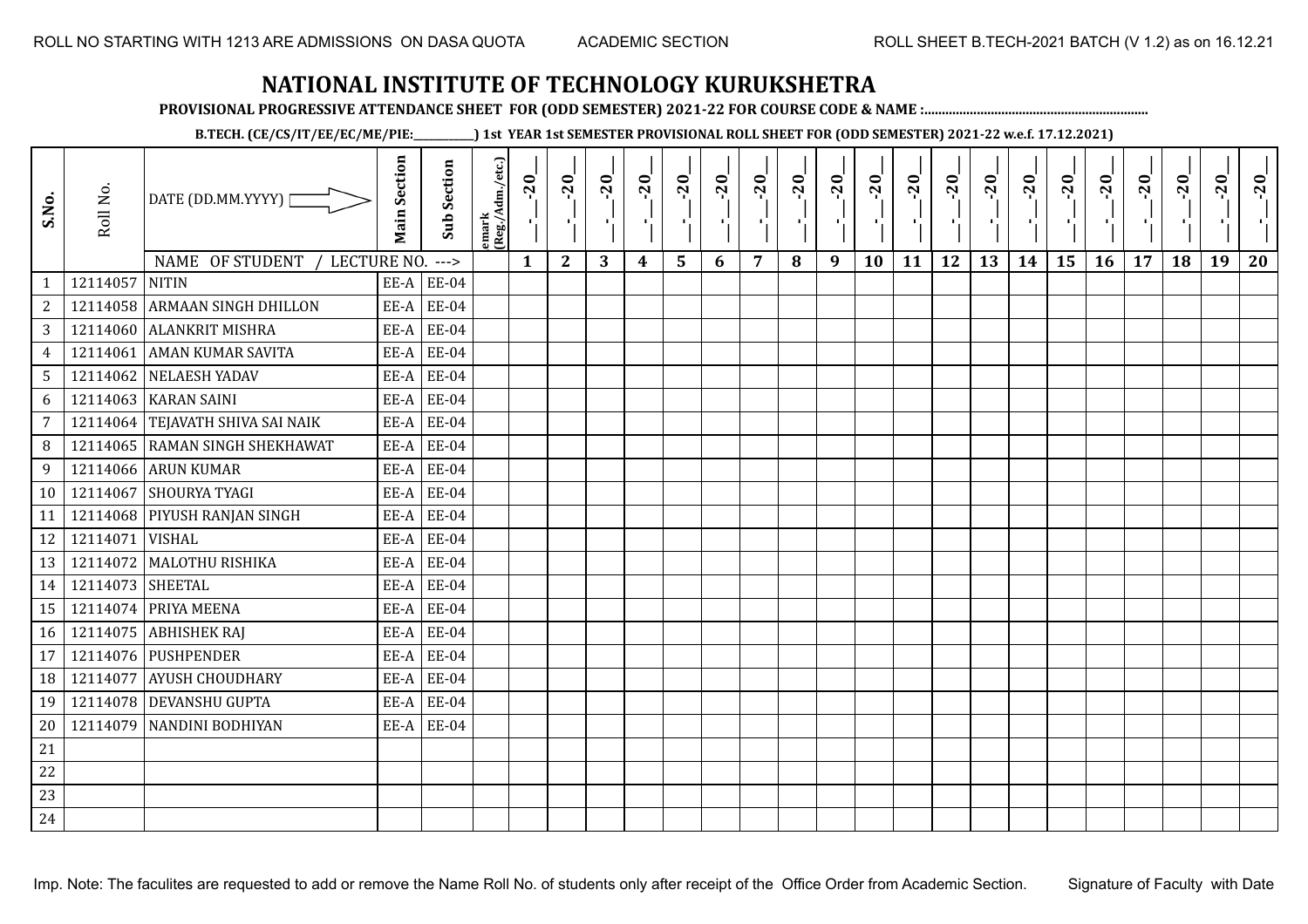**PROVISIONAL PROGRESSIVE ATTENDANCE SHEET FOR (ODD SEMESTER) 2021-22 FOR COURSE CODE & NAME :................................................................**

**B.TECH. (CE/CS/IT/EE/EC/ME/PIE:\_\_\_\_\_\_\_\_\_\_\_\_) 1st YEAR 1st SEMESTER PROVISIONAL ROLL SHEET FOR (ODD SEMESTER) 2021-22 w.e.f. 17.12.2021)**

| S.No.           | Roll No.          | DATE (DD.MM.YYYY) [            | <b>Main Section</b> | <b>Sub Section</b> | emark<br> (Reg./Adm./etc.) | $-20$        | $-20$<br>Δ.      | $-20$<br>пD. | $-20$<br>п,      | $-20$<br>۱, | $-20$<br>л., | $-20$<br>- 1 | $-20$ | $-20$<br>л. | $-20$<br>٠ | $-20$<br>п, | $-20$<br>п, | $-20$<br>로 | $-20$<br>$\blacksquare$ | $-20$<br>۰¦ | $-20$<br>$\mathcal{F}_1$ . | $-20$ | $-20$ | $-20$<br>×. | $-20$ |
|-----------------|-------------------|--------------------------------|---------------------|--------------------|----------------------------|--------------|------------------|--------------|------------------|-------------|--------------|--------------|-------|-------------|------------|-------------|-------------|------------|-------------------------|-------------|----------------------------|-------|-------|-------------|-------|
|                 |                   | NAME OF STUDENT<br>LECTURE NO. |                     | $--->$             |                            | $\mathbf{1}$ | $\boldsymbol{2}$ | 3            | $\boldsymbol{4}$ | 5           | 6            | 7            | 8     | 9           | 10         | 11          | 12          | 13         | 14                      | 15          | 16                         | 17    | 18    | 19          | 20    |
| $\mathbf{1}$    |                   | 12114080 PRIYANSHU BANSAL      |                     | $EE-B$ $EE-05$     |                            |              |                  |              |                  |             |              |              |       |             |            |             |             |            |                         |             |                            |       |       |             |       |
| $\sqrt{2}$      |                   | 12114081 ANSHDEEP SINGH        | $EE-B$              | <b>EE-05</b>       |                            |              |                  |              |                  |             |              |              |       |             |            |             |             |            |                         |             |                            |       |       |             |       |
| $\overline{3}$  |                   | 12114082 NIKET SINGLA          | $EE-B$              | <b>EE-05</b>       |                            |              |                  |              |                  |             |              |              |       |             |            |             |             |            |                         |             |                            |       |       |             |       |
| $\overline{4}$  | 12114083 SAHIL    |                                | EE-B                | <b>EE-05</b>       |                            |              |                  |              |                  |             |              |              |       |             |            |             |             |            |                         |             |                            |       |       |             |       |
| 5 <sub>1</sub>  |                   | 12114084 VISHAL SINGH          | EE-B                | <b>EE-05</b>       |                            |              |                  |              |                  |             |              |              |       |             |            |             |             |            |                         |             |                            |       |       |             |       |
| 6               |                   | 12114085 VAIBHAV SINGH         | $EE-B$              | <b>EE-05</b>       |                            |              |                  |              |                  |             |              |              |       |             |            |             |             |            |                         |             |                            |       |       |             |       |
| $\overline{7}$  |                   | 12114086 MAULIK VERMA          | EE-B                | <b>EE-05</b>       |                            |              |                  |              |                  |             |              |              |       |             |            |             |             |            |                         |             |                            |       |       |             |       |
| 8               |                   | 12114087 GAURAV KUMAR          | $EE-B$              | <b>EE-05</b>       |                            |              |                  |              |                  |             |              |              |       |             |            |             |             |            |                         |             |                            |       |       |             |       |
| 9               | 12114088 MAMTA    |                                | EE-B                | <b>EE-05</b>       |                            |              |                  |              |                  |             |              |              |       |             |            |             |             |            |                         |             |                            |       |       |             |       |
| 10 <sup>1</sup> |                   | 12114089 ANANYA YADAV          | EE-B                | <b>EE-05</b>       |                            |              |                  |              |                  |             |              |              |       |             |            |             |             |            |                         |             |                            |       |       |             |       |
| 11              | 12114090 ROHIT    |                                | EE-B                | <b>EE-05</b>       |                            |              |                  |              |                  |             |              |              |       |             |            |             |             |            |                         |             |                            |       |       |             |       |
| 12              |                   | 12114091 DEEPANSHU             | EE-B                | <b>EE-05</b>       |                            |              |                  |              |                  |             |              |              |       |             |            |             |             |            |                         |             |                            |       |       |             |       |
| 13              |                   | 12114092 ROHIT SINGH           | EE-B                | <b>EE-05</b>       |                            |              |                  |              |                  |             |              |              |       |             |            |             |             |            |                         |             |                            |       |       |             |       |
| 14              |                   | 12114093 UJJWAL MISHRA         | EE-B                | <b>EE-05</b>       |                            |              |                  |              |                  |             |              |              |       |             |            |             |             |            |                         |             |                            |       |       |             |       |
| 15              |                   | 12114094 HEMANT KUMAR          | EE-B                | <b>EE-05</b>       |                            |              |                  |              |                  |             |              |              |       |             |            |             |             |            |                         |             |                            |       |       |             |       |
| 16              | 12114095 VED VRAT |                                | EE-B                | <b>EE-05</b>       |                            |              |                  |              |                  |             |              |              |       |             |            |             |             |            |                         |             |                            |       |       |             |       |
| 17              |                   | 12114096 HARSHIT GUPTA         | EE-B                | <b>EE-05</b>       |                            |              |                  |              |                  |             |              |              |       |             |            |             |             |            |                         |             |                            |       |       |             |       |
| 18              |                   | 12114107   ISHA JANGIR         | EE-B                | <b>EE-05</b>       |                            |              |                  |              |                  |             |              |              |       |             |            |             |             |            |                         |             |                            |       |       |             |       |
| 19              |                   | 12114108 ANSHIKA PANDEY        | $EE-B$              | <b>EE-05</b>       |                            |              |                  |              |                  |             |              |              |       |             |            |             |             |            |                         |             |                            |       |       |             |       |
| 20              |                   | 12114110 ANUPRIYA BHARTI       |                     | $EE-B$ $EE-05$     |                            |              |                  |              |                  |             |              |              |       |             |            |             |             |            |                         |             |                            |       |       |             |       |
| $21\,$          |                   |                                |                     |                    |                            |              |                  |              |                  |             |              |              |       |             |            |             |             |            |                         |             |                            |       |       |             |       |
| 22              |                   |                                |                     |                    |                            |              |                  |              |                  |             |              |              |       |             |            |             |             |            |                         |             |                            |       |       |             |       |
| 23              |                   |                                |                     |                    |                            |              |                  |              |                  |             |              |              |       |             |            |             |             |            |                         |             |                            |       |       |             |       |
| 24              |                   |                                |                     |                    |                            |              |                  |              |                  |             |              |              |       |             |            |             |             |            |                         |             |                            |       |       |             |       |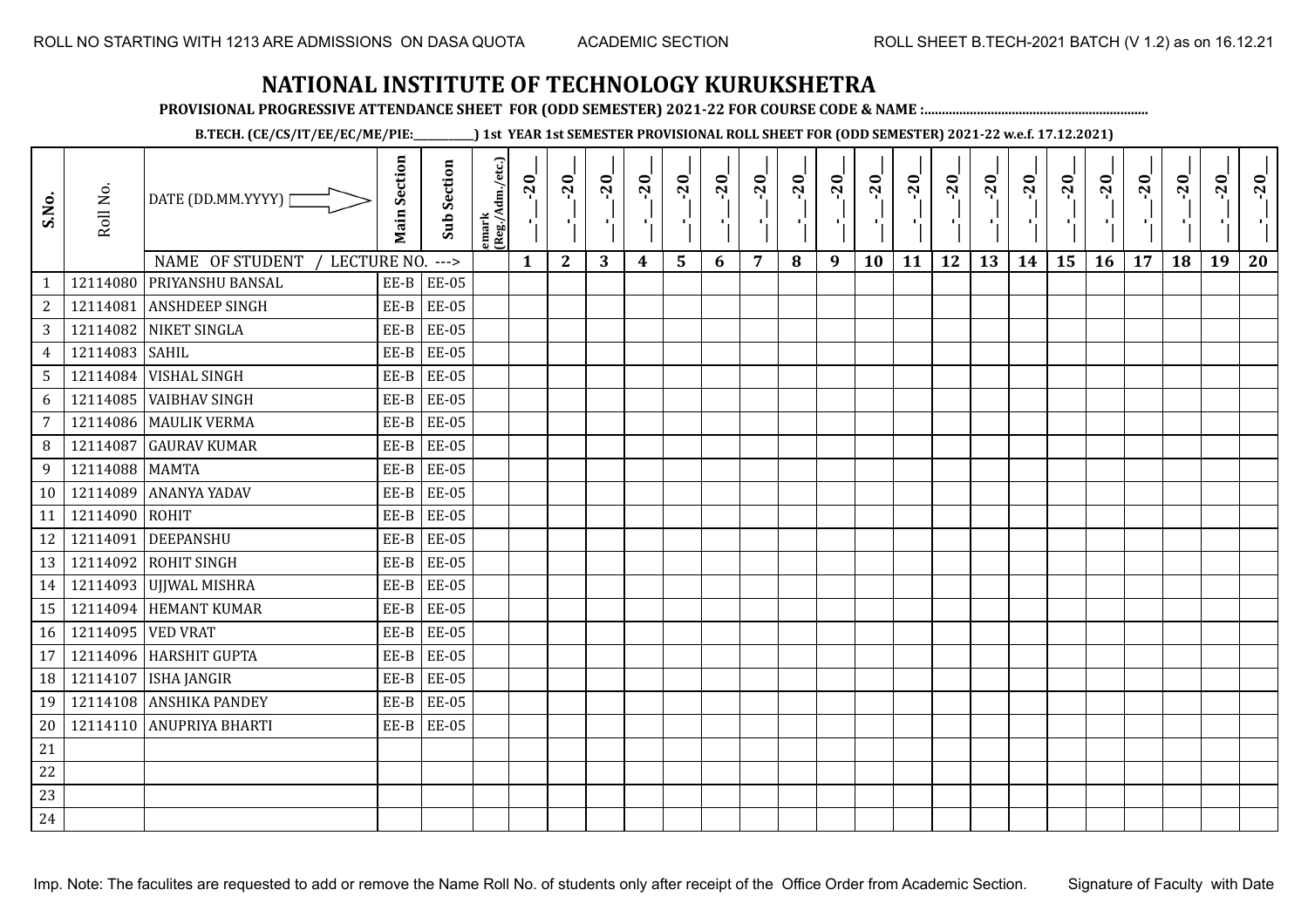**PROVISIONAL PROGRESSIVE ATTENDANCE SHEET FOR (ODD SEMESTER) 2021-22 FOR COURSE CODE & NAME :................................................................**

**B.TECH. (CE/CS/IT/EE/EC/ME/PIE:\_\_\_\_\_\_\_\_\_\_\_\_) 1st YEAR 1st SEMESTER PROVISIONAL ROLL SHEET FOR (ODD SEMESTER) 2021-22 w.e.f. 17.12.2021)**

| S.No.          | Roll No.         | DATE (DD.MM.YYYY) [<br>NAME OF STUDENT<br>LECTURE NO. | <b>Main Section</b> | <b>Sub Section</b><br>$---$ | emark<br> (Reg./Adm./etc.) | $-20$<br>$\mathbf{1}$ | $-20$<br>π÷<br>$\overline{2}$ | $-20$<br>-10<br>3 | $-20$<br>π÷<br>$\boldsymbol{4}$ | $-20$<br>r,<br>5 | $-20$<br>п.<br>6 | $-20$<br>п,<br>$\overline{7}$ | $-20$<br>8 | $-20$<br>л.<br>9 | $-20$<br>л,<br>10 | $-20$<br>π÷<br>11 | $-20$<br>п.<br>12 | $-20$<br>로<br>13 | $-20$<br>$\blacksquare$<br>14 | $-20$<br>÷,<br>15 | $-20$<br>л.<br>16 | $-20$<br>17 | $-20$<br>18 | $-20$<br>л,<br>19 | $-20$<br>20 |
|----------------|------------------|-------------------------------------------------------|---------------------|-----------------------------|----------------------------|-----------------------|-------------------------------|-------------------|---------------------------------|------------------|------------------|-------------------------------|------------|------------------|-------------------|-------------------|-------------------|------------------|-------------------------------|-------------------|-------------------|-------------|-------------|-------------------|-------------|
| $\mathbf{1}$   | 12114097         | <b>RAYAVARAPU VISHNU SANJAY</b>                       | EE-B                | <b>EE-06</b>                |                            |                       |                               |                   |                                 |                  |                  |                               |            |                  |                   |                   |                   |                  |                               |                   |                   |             |             |                   |             |
| $\overline{2}$ |                  | 12114098 PANKAJ MIRDHA                                | $EE-B$              | <b>EE-06</b>                |                            |                       |                               |                   |                                 |                  |                  |                               |            |                  |                   |                   |                   |                  |                               |                   |                   |             |             |                   |             |
| 3              | 12114099 PRATEEK |                                                       | EE-B                | <b>EE-06</b>                |                            |                       |                               |                   |                                 |                  |                  |                               |            |                  |                   |                   |                   |                  |                               |                   |                   |             |             |                   |             |
| $\overline{4}$ | 12114100         | <b>ANUJ KUMAR CHHILAR</b>                             | $EE-B$              | <b>EE-06</b>                |                            |                       |                               |                   |                                 |                  |                  |                               |            |                  |                   |                   |                   |                  |                               |                   |                   |             |             |                   |             |
| 5              |                  | 12114101 ROHIT BANSAL                                 | $EE-B$              | <b>EE-06</b>                |                            |                       |                               |                   |                                 |                  |                  |                               |            |                  |                   |                   |                   |                  |                               |                   |                   |             |             |                   |             |
| 6              | 12114102         | <b>VEDANT MISHRA</b>                                  | EE-B                | <b>EE-06</b>                |                            |                       |                               |                   |                                 |                  |                  |                               |            |                  |                   |                   |                   |                  |                               |                   |                   |             |             |                   |             |
| 7              |                  | 12114103 DONKA PRASHANT                               | $EE-B$              | <b>EE-06</b>                |                            |                       |                               |                   |                                 |                  |                  |                               |            |                  |                   |                   |                   |                  |                               |                   |                   |             |             |                   |             |
| 8              |                  | 12114104 INDRAGANTI ANAND                             | $EE-B$              | <b>EE-06</b>                |                            |                       |                               |                   |                                 |                  |                  |                               |            |                  |                   |                   |                   |                  |                               |                   |                   |             |             |                   |             |
| 9              | 12114105 HARSH   |                                                       | EE-B                | <b>EE-06</b>                |                            |                       |                               |                   |                                 |                  |                  |                               |            |                  |                   |                   |                   |                  |                               |                   |                   |             |             |                   |             |
| 10             |                  | 12114106 KANHAIYA KUMAR                               | EE-B                | <b>EE-06</b>                |                            |                       |                               |                   |                                 |                  |                  |                               |            |                  |                   |                   |                   |                  |                               |                   |                   |             |             |                   |             |
| 11             |                  | 12114109 RITESH HANS                                  | $EE-B$              | <b>EE-06</b>                |                            |                       |                               |                   |                                 |                  |                  |                               |            |                  |                   |                   |                   |                  |                               |                   |                   |             |             |                   |             |
| 12             | 12114111 RISHABH |                                                       | EE-B                | <b>EE-06</b>                |                            |                       |                               |                   |                                 |                  |                  |                               |            |                  |                   |                   |                   |                  |                               |                   |                   |             |             |                   |             |
| 13             | 12114112 SIMRAN  |                                                       | $EE-B$              | EE-06                       |                            |                       |                               |                   |                                 |                  |                  |                               |            |                  |                   |                   |                   |                  |                               |                   |                   |             |             |                   |             |
| 14             |                  | 12114113 SHIVANI SINGH                                | $EE-B$              | <b>EE-06</b>                |                            |                       |                               |                   |                                 |                  |                  |                               |            |                  |                   |                   |                   |                  |                               |                   |                   |             |             |                   |             |
| 15             |                  | 12114114 JADHAV UDAY KIRAN                            | $EE-B$              | <b>EE-06</b>                |                            |                       |                               |                   |                                 |                  |                  |                               |            |                  |                   |                   |                   |                  |                               |                   |                   |             |             |                   |             |
| 16             |                  | 12114115 NIPUN TRIPATHI                               | $EE-B$              | <b>EE-06</b>                |                            |                       |                               |                   |                                 |                  |                  |                               |            |                  |                   |                   |                   |                  |                               |                   |                   |             |             |                   |             |
| 17             |                  | 12114116 PRAKASH WAGHMARE                             | EE-B                | <b>EE-06</b>                |                            |                       |                               |                   |                                 |                  |                  |                               |            |                  |                   |                   |                   |                  |                               |                   |                   |             |             |                   |             |
| 18             | 12114117         | ADITYA RAJ RANA                                       | $EE-B$              | <b>EE-06</b>                |                            |                       |                               |                   |                                 |                  |                  |                               |            |                  |                   |                   |                   |                  |                               |                   |                   |             |             |                   |             |
| 19             |                  | 12114118 SAHIL SAGAR                                  | $EE-B$              | <b>EE-06</b>                |                            |                       |                               |                   |                                 |                  |                  |                               |            |                  |                   |                   |                   |                  |                               |                   |                   |             |             |                   |             |
| 20             |                  | 12114120 PISINI THANUJA                               | $EE-B$              | <b>EE-06</b>                |                            |                       |                               |                   |                                 |                  |                  |                               |            |                  |                   |                   |                   |                  |                               |                   |                   |             |             |                   |             |
| 21             | 12114121         | <b>PARKHI KAMBOJ</b>                                  | $EE-B$              | <b>EE-06</b>                |                            |                       |                               |                   |                                 |                  |                  |                               |            |                  |                   |                   |                   |                  |                               |                   |                   |             |             |                   |             |
| 22             |                  |                                                       |                     |                             |                            |                       |                               |                   |                                 |                  |                  |                               |            |                  |                   |                   |                   |                  |                               |                   |                   |             |             |                   |             |
| 23             |                  |                                                       |                     |                             |                            |                       |                               |                   |                                 |                  |                  |                               |            |                  |                   |                   |                   |                  |                               |                   |                   |             |             |                   |             |
| 24             |                  |                                                       |                     |                             |                            |                       |                               |                   |                                 |                  |                  |                               |            |                  |                   |                   |                   |                  |                               |                   |                   |             |             |                   |             |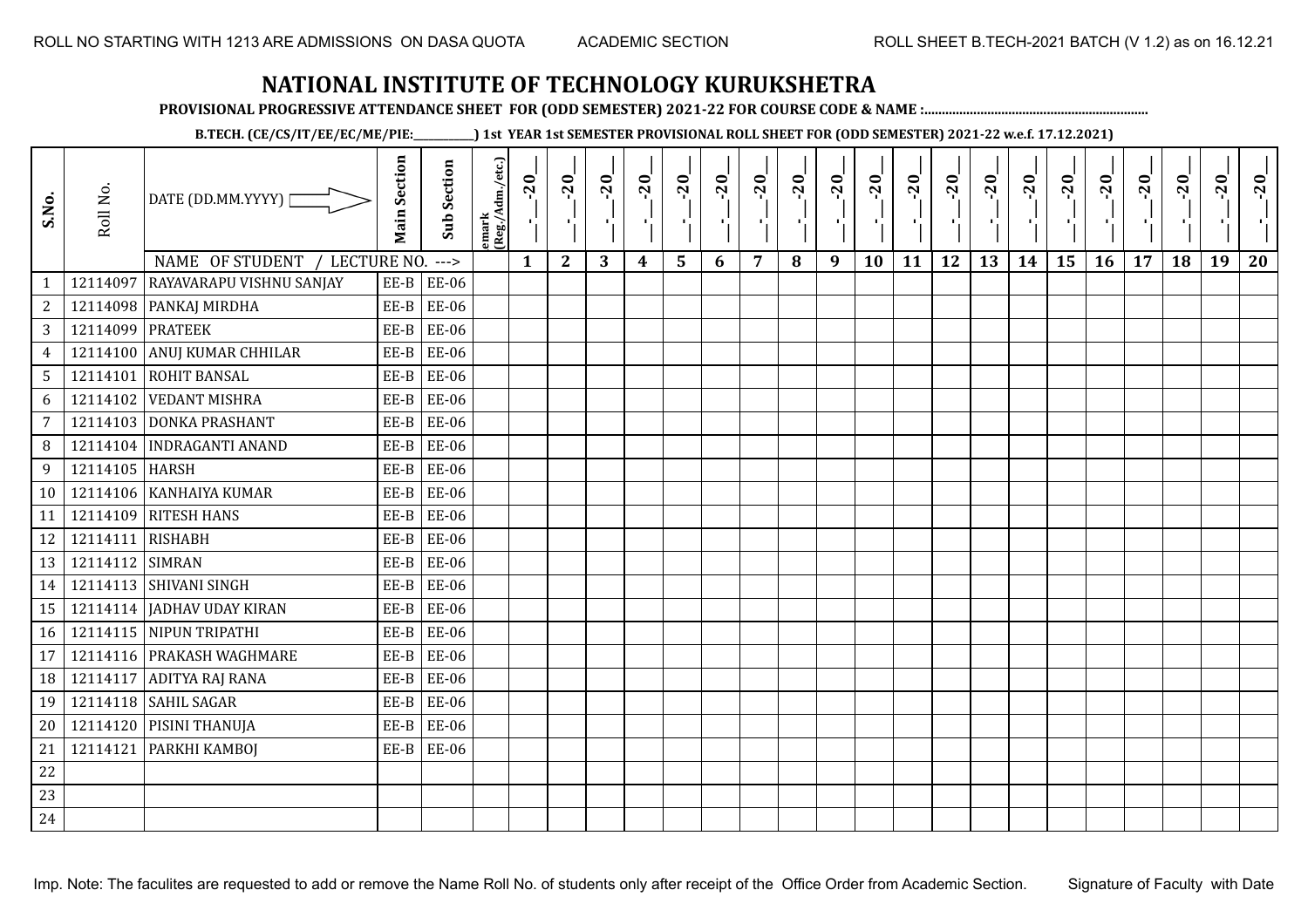**PROVISIONAL PROGRESSIVE ATTENDANCE SHEET FOR (ODD SEMESTER) 2021-22 FOR COURSE CODE & NAME :................................................................**

**B.TECH. (CE/CS/IT/EE/EC/ME/PIE:\_\_\_\_\_\_\_\_\_\_\_\_) 1st YEAR 1st SEMESTER PROVISIONAL ROLL SHEET FOR (ODD SEMESTER) 2021-22 w.e.f. 17.12.2021)**

| S.No.           | Roll No.         | DATE (DD.MM.YYYY) [<br>NAME OF STUDENT<br>LECTURE NO. | <b>Main Section</b> | <b>Sub Section</b><br>$--->$ | emark<br> (Reg./Adm./etc.) | $-20$<br>Ч.<br>$\mathbf{1}$ | $-20$<br>×.<br>$\mathbf{2}$ | $-20$<br>п.<br>3 | $-20$<br>т.<br>$\boldsymbol{4}$ | $-20$<br>٠,<br>5 | $-20$<br>п.<br>6 | $-20$<br>п,<br>7 | $-20$<br>8 | $-20$<br>лj<br>9 | $-20$<br>л,<br>10 | $-20$<br>πt<br>11 | $-20$<br>п.<br>12 | $-20$<br>로<br>13 | $-20$<br>H)<br>14 | $-20$<br>÷,<br>15 | $-20$<br>л.,<br>16 | $-20$<br>17 | $-20$<br>18 | $-20$<br>×.<br>19 | $-20$<br>20 |
|-----------------|------------------|-------------------------------------------------------|---------------------|------------------------------|----------------------------|-----------------------------|-----------------------------|------------------|---------------------------------|------------------|------------------|------------------|------------|------------------|-------------------|-------------------|-------------------|------------------|-------------------|-------------------|--------------------|-------------|-------------|-------------------|-------------|
| $\mathbf{1}$    |                  | 12114119 RISHAV KUMAR SAH                             | EE-B                | <b>EE-07</b>                 |                            |                             |                             |                  |                                 |                  |                  |                  |            |                  |                   |                   |                   |                  |                   |                   |                    |             |             |                   |             |
| $\sqrt{2}$      | 12114122 AMAN    |                                                       | $EE-B$              | <b>EE-07</b>                 |                            |                             |                             |                  |                                 |                  |                  |                  |            |                  |                   |                   |                   |                  |                   |                   |                    |             |             |                   |             |
| 3               |                  | 12114123 ADITYA MITTAL                                | $EE-B$              | <b>EE-07</b>                 |                            |                             |                             |                  |                                 |                  |                  |                  |            |                  |                   |                   |                   |                  |                   |                   |                    |             |             |                   |             |
| $\overline{4}$  |                  | 12114124 HANUMAN HARSORA                              | $EE-B$              | <b>EE-07</b>                 |                            |                             |                             |                  |                                 |                  |                  |                  |            |                  |                   |                   |                   |                  |                   |                   |                    |             |             |                   |             |
| $5\phantom{.0}$ |                  | 12114125 ROHIT JOSHI                                  | $EE-B$              | <b>EE-07</b>                 |                            |                             |                             |                  |                                 |                  |                  |                  |            |                  |                   |                   |                   |                  |                   |                   |                    |             |             |                   |             |
| 6               |                  | 12114126 RAVI BHARTI                                  | $EE-B$              | <b>EE-07</b>                 |                            |                             |                             |                  |                                 |                  |                  |                  |            |                  |                   |                   |                   |                  |                   |                   |                    |             |             |                   |             |
| $\overline{7}$  | 12114127         | <b>RUCHI YADAV</b>                                    | $EE-B$              | <b>EE-07</b>                 |                            |                             |                             |                  |                                 |                  |                  |                  |            |                  |                   |                   |                   |                  |                   |                   |                    |             |             |                   |             |
| 8               |                  | 12114128 GAURAV MEENA                                 | $EE-B$              | <b>EE-07</b>                 |                            |                             |                             |                  |                                 |                  |                  |                  |            |                  |                   |                   |                   |                  |                   |                   |                    |             |             |                   |             |
| 9               |                  | 12114129 SAHIL SINGH                                  | $EE-B$              | <b>EE-07</b>                 |                            |                             |                             |                  |                                 |                  |                  |                  |            |                  |                   |                   |                   |                  |                   |                   |                    |             |             |                   |             |
| 10              | 12114130 YOGESH  |                                                       | EE-B                | <b>EE-07</b>                 |                            |                             |                             |                  |                                 |                  |                  |                  |            |                  |                   |                   |                   |                  |                   |                   |                    |             |             |                   |             |
| 11              | 12114131         | RAJ GOYAL                                             | $EE-B$              | <b>EE-07</b>                 |                            |                             |                             |                  |                                 |                  |                  |                  |            |                  |                   |                   |                   |                  |                   |                   |                    |             |             |                   |             |
| 12              |                  | 12114132 PRASHANT RATAWA                              | $EE-B$              | <b>EE-07</b>                 |                            |                             |                             |                  |                                 |                  |                  |                  |            |                  |                   |                   |                   |                  |                   |                   |                    |             |             |                   |             |
| 13              |                  | 12114133 ABHISHEK SIHMAR                              | EE-B                | <b>EE-07</b>                 |                            |                             |                             |                  |                                 |                  |                  |                  |            |                  |                   |                   |                   |                  |                   |                   |                    |             |             |                   |             |
| 14              |                  | 12114134 MEGHA JINDAL                                 | $EE-B$              | <b>EE-07</b>                 |                            |                             |                             |                  |                                 |                  |                  |                  |            |                  |                   |                   |                   |                  |                   |                   |                    |             |             |                   |             |
| 15              | 12114135 RUCHITA |                                                       | $EE-B$              | <b>EE-07</b>                 |                            |                             |                             |                  |                                 |                  |                  |                  |            |                  |                   |                   |                   |                  |                   |                   |                    |             |             |                   |             |
| 16              |                  | 12114136 HARSH KUMAR                                  | EE-B                | <b>EE-07</b>                 |                            |                             |                             |                  |                                 |                  |                  |                  |            |                  |                   |                   |                   |                  |                   |                   |                    |             |             |                   |             |
| 17              | 12114137         | <b>RAM SINGH SOLANKI</b>                              | EE-B                | <b>EE-07</b>                 |                            |                             |                             |                  |                                 |                  |                  |                  |            |                  |                   |                   |                   |                  |                   |                   |                    |             |             |                   |             |
| 18              |                  | 12114138 SHIVANSH KUMAR JHA                           | $EE-B$              | <b>EE-07</b>                 |                            |                             |                             |                  |                                 |                  |                  |                  |            |                  |                   |                   |                   |                  |                   |                   |                    |             |             |                   |             |
| 19              | 12114139 SOURBH  |                                                       | $EE-B$              | <b>EE-07</b>                 |                            |                             |                             |                  |                                 |                  |                  |                  |            |                  |                   |                   |                   |                  |                   |                   |                    |             |             |                   |             |
| 20              |                  | 12114140 KUMAR SINGH                                  | EE-B                | <b>EE-07</b>                 |                            |                             |                             |                  |                                 |                  |                  |                  |            |                  |                   |                   |                   |                  |                   |                   |                    |             |             |                   |             |
| 21              | 12114149         | <b>PRIYA</b>                                          | $EE-B$              | <b>EE-07</b>                 |                            |                             |                             |                  |                                 |                  |                  |                  |            |                  |                   |                   |                   |                  |                   |                   |                    |             |             |                   |             |
| 22              |                  |                                                       |                     |                              |                            |                             |                             |                  |                                 |                  |                  |                  |            |                  |                   |                   |                   |                  |                   |                   |                    |             |             |                   |             |
| 23              |                  |                                                       |                     |                              |                            |                             |                             |                  |                                 |                  |                  |                  |            |                  |                   |                   |                   |                  |                   |                   |                    |             |             |                   |             |
| 24              |                  |                                                       |                     |                              |                            |                             |                             |                  |                                 |                  |                  |                  |            |                  |                   |                   |                   |                  |                   |                   |                    |             |             |                   |             |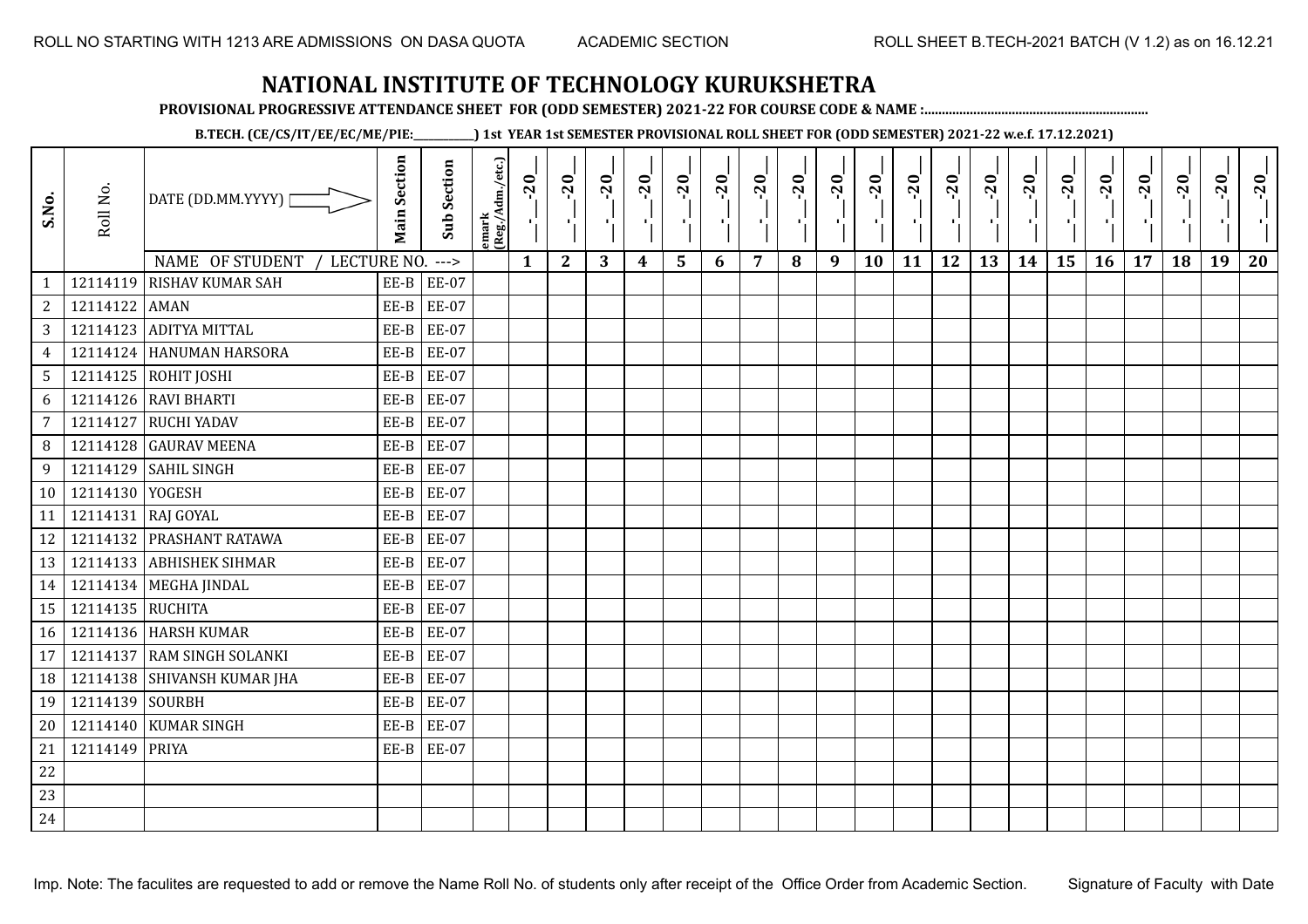**PROVISIONAL PROGRESSIVE ATTENDANCE SHEET FOR (ODD SEMESTER) 2021-22 FOR COURSE CODE & NAME :................................................................**

**B.TECH. (CE/CS/IT/EE/EC/ME/PIE:\_\_\_\_\_\_\_\_\_\_\_\_) 1st YEAR 1st SEMESTER PROVISIONAL ROLL SHEET FOR (ODD SEMESTER) 2021-22 w.e.f. 17.12.2021)**

| S.No.           | Roll No.        | DATE (DD.MM.YYYY)  <br>NAME OF STUDENT<br>LECTURE NO. | <b>Main Section</b> | <b>Sub Section</b><br>$---$ | emark<br> (Reg./Adm./etc.) | $-20$<br>$\mathbf{1}$ | $-20$<br>ч.<br>$\mathbf{2}$ | $-20$<br>л.<br>3 | $-20$<br>$\boldsymbol{4}$ | $-20$<br>×.<br>5 | $-20$<br>6 | $-20$<br>7 | $-20$<br>8 | $-20$<br>π÷<br>9 | $-20$<br>л,<br>10 | $-20$<br>11 | $-20$<br>пJ.<br>12 | $-20$<br>13 | $-20$<br>14 | $-20$<br>15 | $-20$<br>16 | $-20$<br>17 | $-20$<br>18 | $-20$<br>$\mathcal{F}_{\mathcal{F}}$<br>19 | $-20$<br>20 |
|-----------------|-----------------|-------------------------------------------------------|---------------------|-----------------------------|----------------------------|-----------------------|-----------------------------|------------------|---------------------------|------------------|------------|------------|------------|------------------|-------------------|-------------|--------------------|-------------|-------------|-------------|-------------|-------------|-------------|--------------------------------------------|-------------|
| $\mathbf{1}$    | 12114141        | <b>ABDUL GANI</b>                                     | $EE-B$              | <b>EE-08</b>                |                            |                       |                             |                  |                           |                  |            |            |            |                  |                   |             |                    |             |             |             |             |             |             |                                            |             |
| 2               | 12114142 AJAY   |                                                       | EE-B                | <b>EE-08</b>                |                            |                       |                             |                  |                           |                  |            |            |            |                  |                   |             |                    |             |             |             |             |             |             |                                            |             |
| 3               |                 | 12114143 DEVANSH SAINI                                | EE-B                | <b>EE-08</b>                |                            |                       |                             |                  |                           |                  |            |            |            |                  |                   |             |                    |             |             |             |             |             |             |                                            |             |
| $\overline{4}$  |                 | 12114144 RAVI KUMAR                                   | $EE-B$              | <b>EE-08</b>                |                            |                       |                             |                  |                           |                  |            |            |            |                  |                   |             |                    |             |             |             |             |             |             |                                            |             |
| $5\phantom{.0}$ |                 | 12114145 WAJID HUSSAIN                                | EE-B                | <b>EE-08</b>                |                            |                       |                             |                  |                           |                  |            |            |            |                  |                   |             |                    |             |             |             |             |             |             |                                            |             |
| 6               |                 | 12114146 NITIN NEGI                                   | $EE-B$              | <b>EE-08</b>                |                            |                       |                             |                  |                           |                  |            |            |            |                  |                   |             |                    |             |             |             |             |             |             |                                            |             |
| $\overline{7}$  |                 | 12114147 VINAY KUMAR MEENA                            | EE-B                | <b>EE-08</b>                |                            |                       |                             |                  |                           |                  |            |            |            |                  |                   |             |                    |             |             |             |             |             |             |                                            |             |
| 8               |                 | 12114150 KARTIK SAROHA                                | $EE-B$              | <b>EE-08</b>                |                            |                       |                             |                  |                           |                  |            |            |            |                  |                   |             |                    |             |             |             |             |             |             |                                            |             |
| 9               |                 | 12114152 ABHISHEK                                     | $EE-B$              | <b>EE-08</b>                |                            |                       |                             |                  |                           |                  |            |            |            |                  |                   |             |                    |             |             |             |             |             |             |                                            |             |
| 10              |                 | 12114153 GOVIND SINGH                                 | EE-B                | <b>EE-08</b>                |                            |                       |                             |                  |                           |                  |            |            |            |                  |                   |             |                    |             |             |             |             |             |             |                                            |             |
| 11              |                 | 12114154 KOMAL MEENA                                  | EE-B                | <b>EE-08</b>                |                            |                       |                             |                  |                           |                  |            |            |            |                  |                   |             |                    |             |             |             |             |             |             |                                            |             |
| 12              | 12114155 RUPAL  |                                                       | $EE-B$              | <b>EE-08</b>                |                            |                       |                             |                  |                           |                  |            |            |            |                  |                   |             |                    |             |             |             |             |             |             |                                            |             |
| 13              | 12114156 RAHUL  |                                                       | EE-B                | <b>EE-08</b>                |                            |                       |                             |                  |                           |                  |            |            |            |                  |                   |             |                    |             |             |             |             |             |             |                                            |             |
| 14              | 12114157        | <b>SAHIL</b>                                          | EE-B                | <b>EE-08</b>                |                            |                       |                             |                  |                           |                  |            |            |            |                  |                   |             |                    |             |             |             |             |             |             |                                            |             |
| 15              |                 | 12114158 NIKUNJ MITTAL                                | EE-B                | <b>EE-08</b>                |                            |                       |                             |                  |                           |                  |            |            |            |                  |                   |             |                    |             |             |             |             |             |             |                                            |             |
| 16              |                 | 12114159 VEDIKA TYAGI                                 | $EE-B$              | <b>EE-08</b>                |                            |                       |                             |                  |                           |                  |            |            |            |                  |                   |             |                    |             |             |             |             |             |             |                                            |             |
| 17              |                 | 12114160 DIVYANSH KUNTAL                              | $EE-B$              | <b>EE-08</b>                |                            |                       |                             |                  |                           |                  |            |            |            |                  |                   |             |                    |             |             |             |             |             |             |                                            |             |
| 18              | 12114161        | <b>RIYA KUMAR</b>                                     | $EE-B$              | <b>EE-08</b>                |                            |                       |                             |                  |                           |                  |            |            |            |                  |                   |             |                    |             |             |             |             |             |             |                                            |             |
| 19              | 12114162        | <b>AASHAY RAJ</b>                                     | EE-B                | <b>EE-08</b>                |                            |                       |                             |                  |                           |                  |            |            |            |                  |                   |             |                    |             |             |             |             |             |             |                                            |             |
| 20              | 12114163 RAVINA |                                                       | $EE-B$              | <b>EE-08</b>                |                            |                       |                             |                  |                           |                  |            |            |            |                  |                   |             |                    |             |             |             |             |             |             |                                            |             |
| 21              |                 | 12114164 ABHISHEK MEENA                               | EE-B                | <b>EE-08</b>                |                            |                       |                             |                  |                           |                  |            |            |            |                  |                   |             |                    |             |             |             |             |             |             |                                            |             |
| 22              |                 |                                                       |                     |                             |                            |                       |                             |                  |                           |                  |            |            |            |                  |                   |             |                    |             |             |             |             |             |             |                                            |             |
| 23              |                 |                                                       |                     |                             |                            |                       |                             |                  |                           |                  |            |            |            |                  |                   |             |                    |             |             |             |             |             |             |                                            |             |
| 24              |                 |                                                       |                     |                             |                            |                       |                             |                  |                           |                  |            |            |            |                  |                   |             |                    |             |             |             |             |             |             |                                            |             |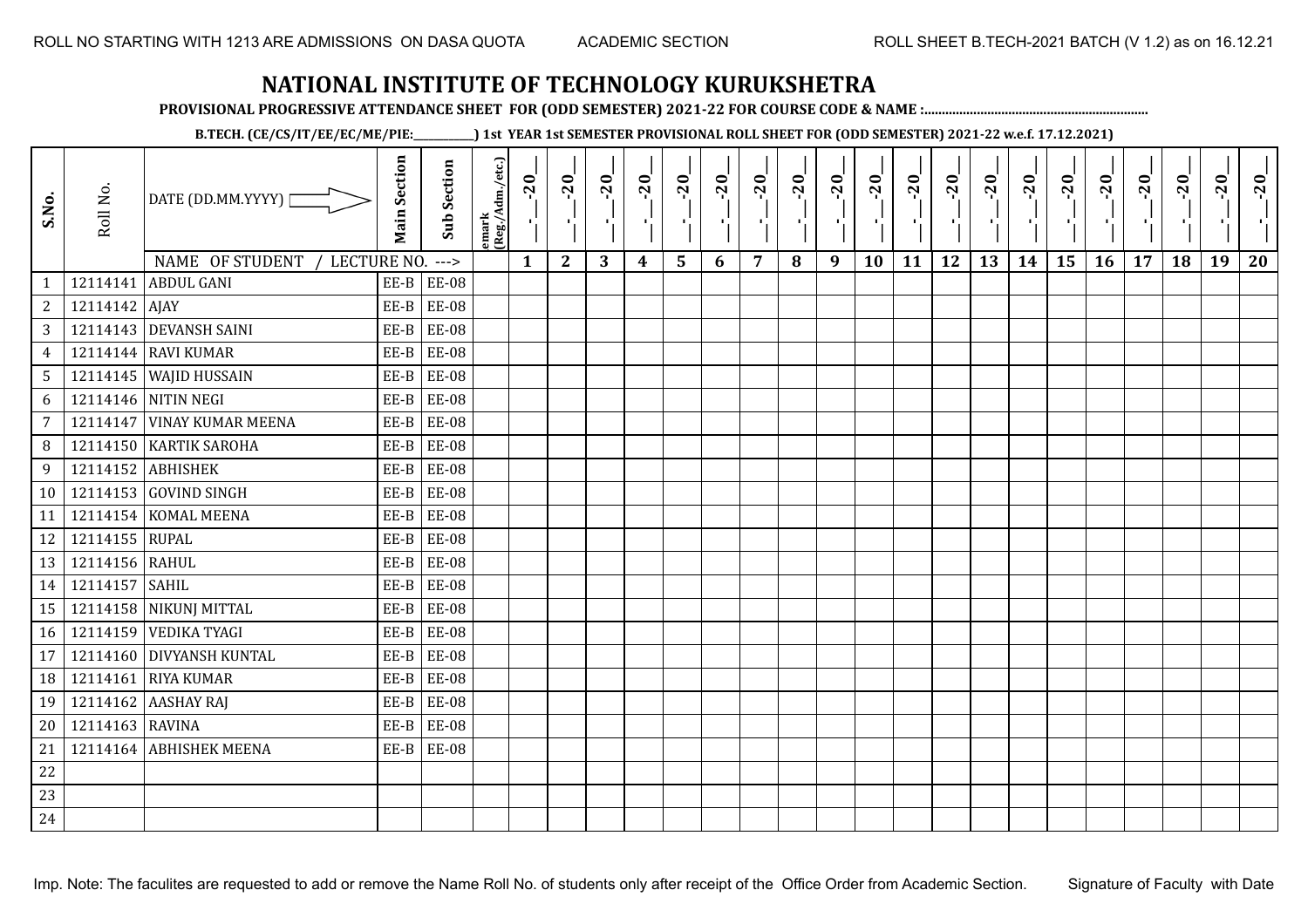**PROVISIONAL PROGRESSIVE ATTENDANCE SHEET FOR (ODD SEMESTER) 2021-22 FOR COURSE CODE & NAME :................................................................**

**B.TECH. (CE/CS/IT/EE/EC/ME/PIE:\_\_\_\_\_\_\_\_\_\_\_\_) 1st YEAR 1st SEMESTER PROVISIONAL ROLL SHEET FOR (ODD SEMESTER) 2021-22 w.e.f. 17.12.2021)**

| S.No.           | Roll No.         | DATE (DD.MM.YYYY)               | <b>Main Section</b> | <b>Sub Section</b> | emark<br> (Reg./Adm./etc.) | $-20$        | $-20$<br>- 1 | $-20$ | $-20$<br>п,      | $-20$<br>۱, | $-20$<br>π÷ | $-20$<br>- 1 | $-20$ | $-20$<br>- 10 | $-20$<br>٠ | $-20$ | $-20$<br>шj | $-20$<br>로 | $-20$<br>$\blacksquare$ | $-20$ | $-20$<br>л., | $-20$ | $-20$ | $-20$<br>×. | $-20$ |
|-----------------|------------------|---------------------------------|---------------------|--------------------|----------------------------|--------------|--------------|-------|------------------|-------------|-------------|--------------|-------|---------------|------------|-------|-------------|------------|-------------------------|-------|--------------|-------|-------|-------------|-------|
|                 |                  | NAME OF STUDENT<br>LECTURE NO.  |                     | $--->$             |                            | $\mathbf{1}$ | $\mathbf{2}$ | 3     | $\boldsymbol{4}$ | 5           | 6           | 7            | 8     | 9             | 10         | 11    | 12          | 13         | 14                      | 15    | 16           | 17    | 18    | 19          | 20    |
| $\mathbf{1}$    | 12115001         | <b>UDIT KUMAR SHARMA</b>        |                     | $EC-A$ $EC-01$     |                            |              |              |       |                  |             |             |              |       |               |            |       |             |            |                         |       |              |       |       |             |       |
| $\sqrt{2}$      |                  | 12115002 GAURAV KISHORE         |                     | $EC-A$ EC-01       |                            |              |              |       |                  |             |             |              |       |               |            |       |             |            |                         |       |              |       |       |             |       |
| $\overline{3}$  | 12115003 RISHIKA |                                 |                     | $EC-A$ EC-01       |                            |              |              |       |                  |             |             |              |       |               |            |       |             |            |                         |       |              |       |       |             |       |
| $\overline{4}$  |                  | 12115004 HIMANSHU               | EC-A                | EC-01              |                            |              |              |       |                  |             |             |              |       |               |            |       |             |            |                         |       |              |       |       |             |       |
| 5               |                  | 12115005 SAKSHAM SINGH          | EC-A                | EC-01              |                            |              |              |       |                  |             |             |              |       |               |            |       |             |            |                         |       |              |       |       |             |       |
| 6               |                  | 12115006 DISHA AGARWAL          | EC-A                | EC-01              |                            |              |              |       |                  |             |             |              |       |               |            |       |             |            |                         |       |              |       |       |             |       |
| $\overline{7}$  | 12115007         | RINGSODAU HOJAI                 |                     | $EC-A$ EC-01       |                            |              |              |       |                  |             |             |              |       |               |            |       |             |            |                         |       |              |       |       |             |       |
| 8               |                  | 12115008 AMAN JINDAL            | EC-A                | EC-01              |                            |              |              |       |                  |             |             |              |       |               |            |       |             |            |                         |       |              |       |       |             |       |
| 9               |                  | 12115009 RIDDHI CHAUHAN         |                     | $EC-A$ EC-01       |                            |              |              |       |                  |             |             |              |       |               |            |       |             |            |                         |       |              |       |       |             |       |
| 10 <sup>1</sup> |                  | 12115010 PARTH BHATIA           |                     | $EC-A$ EC-01       |                            |              |              |       |                  |             |             |              |       |               |            |       |             |            |                         |       |              |       |       |             |       |
| 11              | 12115011         | <b>PAARTH BANSAL</b>            | EC-A                | EC-01              |                            |              |              |       |                  |             |             |              |       |               |            |       |             |            |                         |       |              |       |       |             |       |
| 12              |                  | 12115012 ARJUN GARG             |                     | $EC-A$ EC-01       |                            |              |              |       |                  |             |             |              |       |               |            |       |             |            |                         |       |              |       |       |             |       |
| 13              | 12115014 YASHU   |                                 | EC-A                | EC-01              |                            |              |              |       |                  |             |             |              |       |               |            |       |             |            |                         |       |              |       |       |             |       |
| 14              |                  | 12115015 PRANAV BANSAL          | EC-A                | EC-01              |                            |              |              |       |                  |             |             |              |       |               |            |       |             |            |                         |       |              |       |       |             |       |
| 15              |                  | 12115016 SHIVANSH SINGH         | EC-A                | EC-01              |                            |              |              |       |                  |             |             |              |       |               |            |       |             |            |                         |       |              |       |       |             |       |
| 16              |                  | 12115017 ANKUSH RANGA           | $EC-A$              | EC-01              |                            |              |              |       |                  |             |             |              |       |               |            |       |             |            |                         |       |              |       |       |             |       |
| 17              |                  | 12115018 SUBHLATA               | EC-A                | EC-01              |                            |              |              |       |                  |             |             |              |       |               |            |       |             |            |                         |       |              |       |       |             |       |
| 18              |                  | 12115058 VINAYAK TUKARAM JADHAO |                     | $EC-A$ EC-01       |                            |              |              |       |                  |             |             |              |       |               |            |       |             |            |                         |       |              |       |       |             |       |
| 19              |                  | 12115113 ABHISHEK GARG          | EC-A                | EC-01              |                            |              |              |       |                  |             |             |              |       |               |            |       |             |            |                         |       |              |       |       |             |       |
| 20              |                  | 12115158 UDIT GUMBER            |                     | $EC-A$ $EC-01$     |                            |              |              |       |                  |             |             |              |       |               |            |       |             |            |                         |       |              |       |       |             |       |
| 21              |                  |                                 |                     |                    |                            |              |              |       |                  |             |             |              |       |               |            |       |             |            |                         |       |              |       |       |             |       |
| $22\,$          |                  |                                 |                     |                    |                            |              |              |       |                  |             |             |              |       |               |            |       |             |            |                         |       |              |       |       |             |       |
| 23              |                  |                                 |                     |                    |                            |              |              |       |                  |             |             |              |       |               |            |       |             |            |                         |       |              |       |       |             |       |
| 24              |                  |                                 |                     |                    |                            |              |              |       |                  |             |             |              |       |               |            |       |             |            |                         |       |              |       |       |             |       |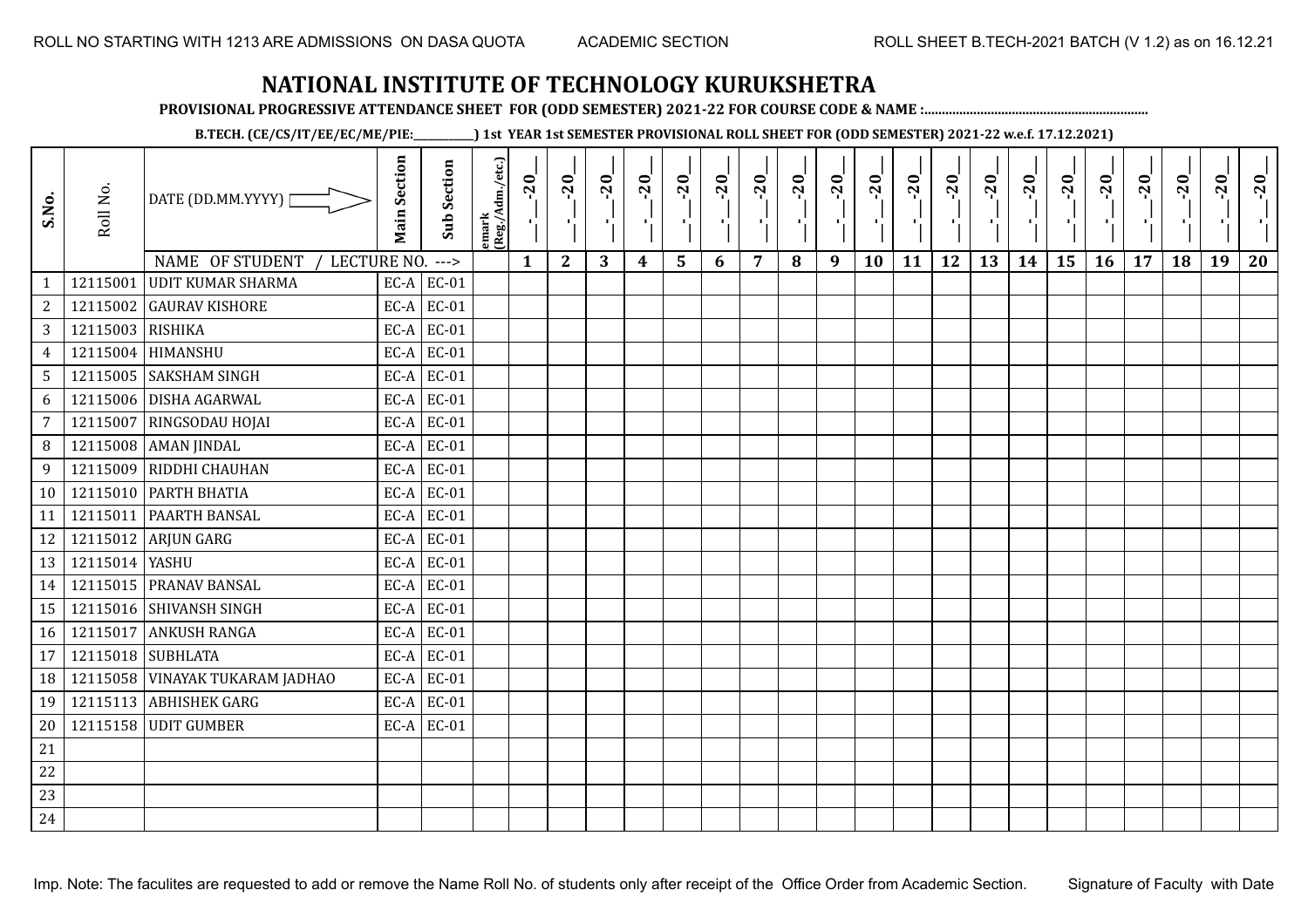**PROVISIONAL PROGRESSIVE ATTENDANCE SHEET FOR (ODD SEMESTER) 2021-22 FOR COURSE CODE & NAME :................................................................**

**B.TECH. (CE/CS/IT/EE/EC/ME/PIE:\_\_\_\_\_\_\_\_\_\_\_\_) 1st YEAR 1st SEMESTER PROVISIONAL ROLL SHEET FOR (ODD SEMESTER) 2021-22 w.e.f. 17.12.2021)**

| S.No.           | Roll No.         | DATE (DD.MM.YYYY) [              | <b>Main Section</b> | <b>Sub Section</b> | emark<br> (Reg./Adm./etc.) | $-20$ | $-20$<br>×.  | $-20$ | $-20$<br>п, | $-20$<br>٠, | $-20$<br>π÷ | $-20$<br>- 1 | $-20$ | $-20$<br>- 10 | $-20$<br>л, | $-20$ | $-20$<br>πt | $-20$<br>로 | $-20$<br>$\blacksquare$ | $-20$ | $-20$<br>$\mathcal{F}_{\mathbf{r}}$ . | $-20$ | $-20$ | $-20$<br>$\mathcal{F}_\mathbf{r}$ | $-20$ |
|-----------------|------------------|----------------------------------|---------------------|--------------------|----------------------------|-------|--------------|-------|-------------|-------------|-------------|--------------|-------|---------------|-------------|-------|-------------|------------|-------------------------|-------|---------------------------------------|-------|-------|-----------------------------------|-------|
|                 |                  | NAME OF STUDENT /<br>LECTURE NO. |                     | $--->$             |                            | 1     | $\mathbf{2}$ | 3     | 4           | 5           | 6           | 7            | 8     | 9             | 10          | 11    | 12          | 13         | 14                      | 15    | 16                                    | 17    | 18    | 19                                | 20    |
| $\mathbf{1}$    |                  | 12115019 MEGHA AGARWAL           |                     | $EC-A$ $EC-02$     |                            |       |              |       |             |             |             |              |       |               |             |       |             |            |                         |       |                                       |       |       |                                   |       |
| $\sqrt{2}$      |                  | 12115020 VISHWAS KAPOOR          |                     | $EC-A$ EC-02       |                            |       |              |       |             |             |             |              |       |               |             |       |             |            |                         |       |                                       |       |       |                                   |       |
| $\overline{3}$  |                  | 12115021 RAJNEESH                |                     | $EC-A$ EC-02       |                            |       |              |       |             |             |             |              |       |               |             |       |             |            |                         |       |                                       |       |       |                                   |       |
| $\overline{4}$  | 12115022 ANSHUL  |                                  | EC-A                | EC-02              |                            |       |              |       |             |             |             |              |       |               |             |       |             |            |                         |       |                                       |       |       |                                   |       |
| 5               | 12115023 SHAKSHI |                                  |                     | $EC-A$ EC-02       |                            |       |              |       |             |             |             |              |       |               |             |       |             |            |                         |       |                                       |       |       |                                   |       |
| 6               |                  | 12115024 GARV BHATIA             |                     | $EC-A$ EC-02       |                            |       |              |       |             |             |             |              |       |               |             |       |             |            |                         |       |                                       |       |       |                                   |       |
| $7\overline{ }$ |                  | 12115025 MAHIMA SAINI            |                     | $EC-A$ EC-02       |                            |       |              |       |             |             |             |              |       |               |             |       |             |            |                         |       |                                       |       |       |                                   |       |
| 8               |                  | 12115026 SANDEEP KUMAR           |                     | $EC-A$ EC-02       |                            |       |              |       |             |             |             |              |       |               |             |       |             |            |                         |       |                                       |       |       |                                   |       |
| 9               | 12115027         | <b>VISHNU KUMAR KUMAWAT</b>      |                     | $EC-A$ EC-02       |                            |       |              |       |             |             |             |              |       |               |             |       |             |            |                         |       |                                       |       |       |                                   |       |
| 10 <sup>1</sup> |                  | 12115028 YUJIT YADAV             |                     | $EC-A$ EC-02       |                            |       |              |       |             |             |             |              |       |               |             |       |             |            |                         |       |                                       |       |       |                                   |       |
| 11              |                  | 12115029   MANUPATI VENKATESH    |                     | $EC-A$ $EC-02$     |                            |       |              |       |             |             |             |              |       |               |             |       |             |            |                         |       |                                       |       |       |                                   |       |
| 12              | 12115030 RITIK   |                                  |                     | $EC-A$ EC-02       |                            |       |              |       |             |             |             |              |       |               |             |       |             |            |                         |       |                                       |       |       |                                   |       |
| 13              | 12115031         | <b>DHRUV</b>                     | EC-A                | EC-02              |                            |       |              |       |             |             |             |              |       |               |             |       |             |            |                         |       |                                       |       |       |                                   |       |
| 14              |                  | 12115032 MUSKAN DUWESH           |                     | $EC-A$ EC-02       |                            |       |              |       |             |             |             |              |       |               |             |       |             |            |                         |       |                                       |       |       |                                   |       |
| 15              |                  | 12115033 DEEPAK ARORA            | EC-A                | EC-02              |                            |       |              |       |             |             |             |              |       |               |             |       |             |            |                         |       |                                       |       |       |                                   |       |
| 16              |                  | 12115035 AARYANSH TALWAR         |                     | $EC-A$ EC-02       |                            |       |              |       |             |             |             |              |       |               |             |       |             |            |                         |       |                                       |       |       |                                   |       |
| 17              |                  | 12115036 SARTHAK VERMA           |                     | $EC-A$ EC-02       |                            |       |              |       |             |             |             |              |       |               |             |       |             |            |                         |       |                                       |       |       |                                   |       |
| 18              |                  | 12115038 ANKIT KUMAR             |                     | $EC-A$ EC-02       |                            |       |              |       |             |             |             |              |       |               |             |       |             |            |                         |       |                                       |       |       |                                   |       |
| 19              |                  | 12115039 PRASHANT KATIYAR        |                     | $EC-A$ EC-02       |                            |       |              |       |             |             |             |              |       |               |             |       |             |            |                         |       |                                       |       |       |                                   |       |
| 20              |                  | 12115040 RAMAVATH SIDDHU         |                     | $EC-A$ EC-02       |                            |       |              |       |             |             |             |              |       |               |             |       |             |            |                         |       |                                       |       |       |                                   |       |
| 21              |                  |                                  |                     |                    |                            |       |              |       |             |             |             |              |       |               |             |       |             |            |                         |       |                                       |       |       |                                   |       |
| 22              |                  |                                  |                     |                    |                            |       |              |       |             |             |             |              |       |               |             |       |             |            |                         |       |                                       |       |       |                                   |       |
| 23              |                  |                                  |                     |                    |                            |       |              |       |             |             |             |              |       |               |             |       |             |            |                         |       |                                       |       |       |                                   |       |
| 24              |                  |                                  |                     |                    |                            |       |              |       |             |             |             |              |       |               |             |       |             |            |                         |       |                                       |       |       |                                   |       |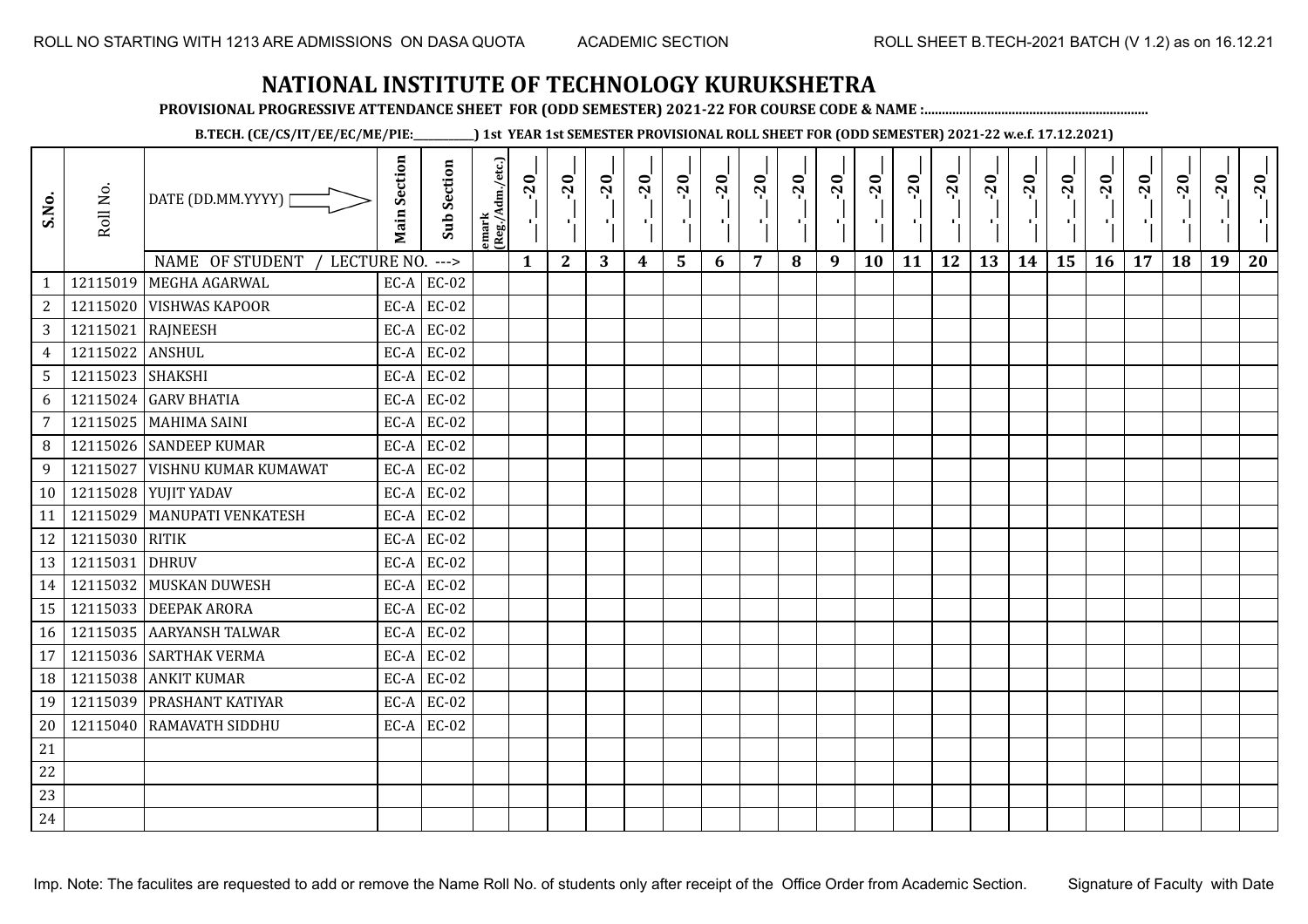**PROVISIONAL PROGRESSIVE ATTENDANCE SHEET FOR (ODD SEMESTER) 2021-22 FOR COURSE CODE & NAME :................................................................**

**B.TECH. (CE/CS/IT/EE/EC/ME/PIE:\_\_\_\_\_\_\_\_\_\_\_\_) 1st YEAR 1st SEMESTER PROVISIONAL ROLL SHEET FOR (ODD SEMESTER) 2021-22 w.e.f. 17.12.2021)**

| S.No.          | Roll No.         | DATE (DD.MM.YYYY) [                 | <b>Main Section</b> | <b>Sub Section</b> | emark<br> (Reg./Adm./etc.) | $-20$<br>Ч.  | $-20$<br>л.  | $-20$ | $-20$ | $-20$          | $-20$<br>×. | $-20$ | $-20$ | $-20$<br>π÷ | $-20$<br>л, | $-20$ | $-20$<br>п, | $-20$ | $-20$<br>$\mathbf{L}$ | $-20$<br>$\frac{1}{1}$ | $-20$<br>п÷ | $-20$ | $-20$ | $-20$<br>×í. | $-20$ |
|----------------|------------------|-------------------------------------|---------------------|--------------------|----------------------------|--------------|--------------|-------|-------|----------------|-------------|-------|-------|-------------|-------------|-------|-------------|-------|-----------------------|------------------------|-------------|-------|-------|--------------|-------|
|                |                  | NAME OF STUDENT<br>LECTURE NO. ---> |                     |                    |                            | $\mathbf{1}$ | $\mathbf{2}$ | 3     | 4     | $5\phantom{1}$ | 6           | 7     | 8     | 9           | 10          | 11    | 12          | 13    | 14                    | 15                     | 16          | 17    | 18    | 19           | 20    |
| $\mathbf{1}$   | 12115034         | <b>SHELJA SHARMA</b>                |                     | $EC-A$ $EC-03$     |                            |              |              |       |       |                |             |       |       |             |             |       |             |       |                       |                        |             |       |       |              |       |
| $\sqrt{2}$     | 12115037         | VANSHIKA GANDHI                     | $EC-A$              | <b>EC-03</b>       |                            |              |              |       |       |                |             |       |       |             |             |       |             |       |                       |                        |             |       |       |              |       |
| $\sqrt{3}$     | 12115041         | <b>ADITYA SINGH</b>                 |                     | $EC-A$ EC-03       |                            |              |              |       |       |                |             |       |       |             |             |       |             |       |                       |                        |             |       |       |              |       |
| $\overline{4}$ | 12115042         | <b>PRAYASH BHURIA</b>               | EC-A                | EC-03              |                            |              |              |       |       |                |             |       |       |             |             |       |             |       |                       |                        |             |       |       |              |       |
| $\sqrt{5}$     | 12115043 GARVEET |                                     | $EC-A$              | EC-03              |                            |              |              |       |       |                |             |       |       |             |             |       |             |       |                       |                        |             |       |       |              |       |
| 6              | 12115044         | NISHANT LOHANI                      | EC-A                | EC-03              |                            |              |              |       |       |                |             |       |       |             |             |       |             |       |                       |                        |             |       |       |              |       |
| $\overline{7}$ | 12115045         | <b>HARSHIT CHANANA</b>              | $EC-A$              | EC-03              |                            |              |              |       |       |                |             |       |       |             |             |       |             |       |                       |                        |             |       |       |              |       |
| 8              | 12115046 ADITYA  |                                     | EC-A                | EC-03              |                            |              |              |       |       |                |             |       |       |             |             |       |             |       |                       |                        |             |       |       |              |       |
| 9              | 12115047         | <b>DEEPTI KAUSHIK</b>               |                     | $EC-A$ EC-03       |                            |              |              |       |       |                |             |       |       |             |             |       |             |       |                       |                        |             |       |       |              |       |
|                |                  | 10   12115048   TAPASVI ARORA       |                     | $EC-A$ EC-03       |                            |              |              |       |       |                |             |       |       |             |             |       |             |       |                       |                        |             |       |       |              |       |
| 11             | 12115049         | <b>JAISHIKA</b>                     |                     | $EC-A$ EC-03       |                            |              |              |       |       |                |             |       |       |             |             |       |             |       |                       |                        |             |       |       |              |       |
| 12             |                  | 12115050 SHRUTI KUMARI              |                     | $EC-A$ EC-03       |                            |              |              |       |       |                |             |       |       |             |             |       |             |       |                       |                        |             |       |       |              |       |
| 13             | 12115051         | <b>ASHWANI</b>                      | $EC-A$              | <b>EC-03</b>       |                            |              |              |       |       |                |             |       |       |             |             |       |             |       |                       |                        |             |       |       |              |       |
| 14             |                  | 12115052 NIKHIL JAIN                |                     | $EC-A$ EC-03       |                            |              |              |       |       |                |             |       |       |             |             |       |             |       |                       |                        |             |       |       |              |       |
| 15             | 12115053         | <b>AMAN KUMAR</b>                   | EC-A                | $EC-03$            |                            |              |              |       |       |                |             |       |       |             |             |       |             |       |                       |                        |             |       |       |              |       |
| 16             | 12115054         | <b>UNNAT GUPTA</b>                  | $EC-A$              | EC-03              |                            |              |              |       |       |                |             |       |       |             |             |       |             |       |                       |                        |             |       |       |              |       |
| 17             | 12115055         | <b>ANIDEEP KALIA</b>                | EC-A                | EC-03              |                            |              |              |       |       |                |             |       |       |             |             |       |             |       |                       |                        |             |       |       |              |       |
| 18             | 12115057         | MOHIT GOYAL                         | $EC-A$              | EC-03              |                            |              |              |       |       |                |             |       |       |             |             |       |             |       |                       |                        |             |       |       |              |       |
| 19             | 12115059         | <b>DISHU RAJ</b>                    | EC-A                | EC-03              |                            |              |              |       |       |                |             |       |       |             |             |       |             |       |                       |                        |             |       |       |              |       |
| 20             | 12115060         | <b>BHUKYA ARAVINDH</b>              |                     | $EC-A$ EC-03       |                            |              |              |       |       |                |             |       |       |             |             |       |             |       |                       |                        |             |       |       |              |       |
| 21             |                  |                                     |                     |                    |                            |              |              |       |       |                |             |       |       |             |             |       |             |       |                       |                        |             |       |       |              |       |
| 22             |                  |                                     |                     |                    |                            |              |              |       |       |                |             |       |       |             |             |       |             |       |                       |                        |             |       |       |              |       |
| 23             |                  |                                     |                     |                    |                            |              |              |       |       |                |             |       |       |             |             |       |             |       |                       |                        |             |       |       |              |       |
| 24             |                  |                                     |                     |                    |                            |              |              |       |       |                |             |       |       |             |             |       |             |       |                       |                        |             |       |       |              |       |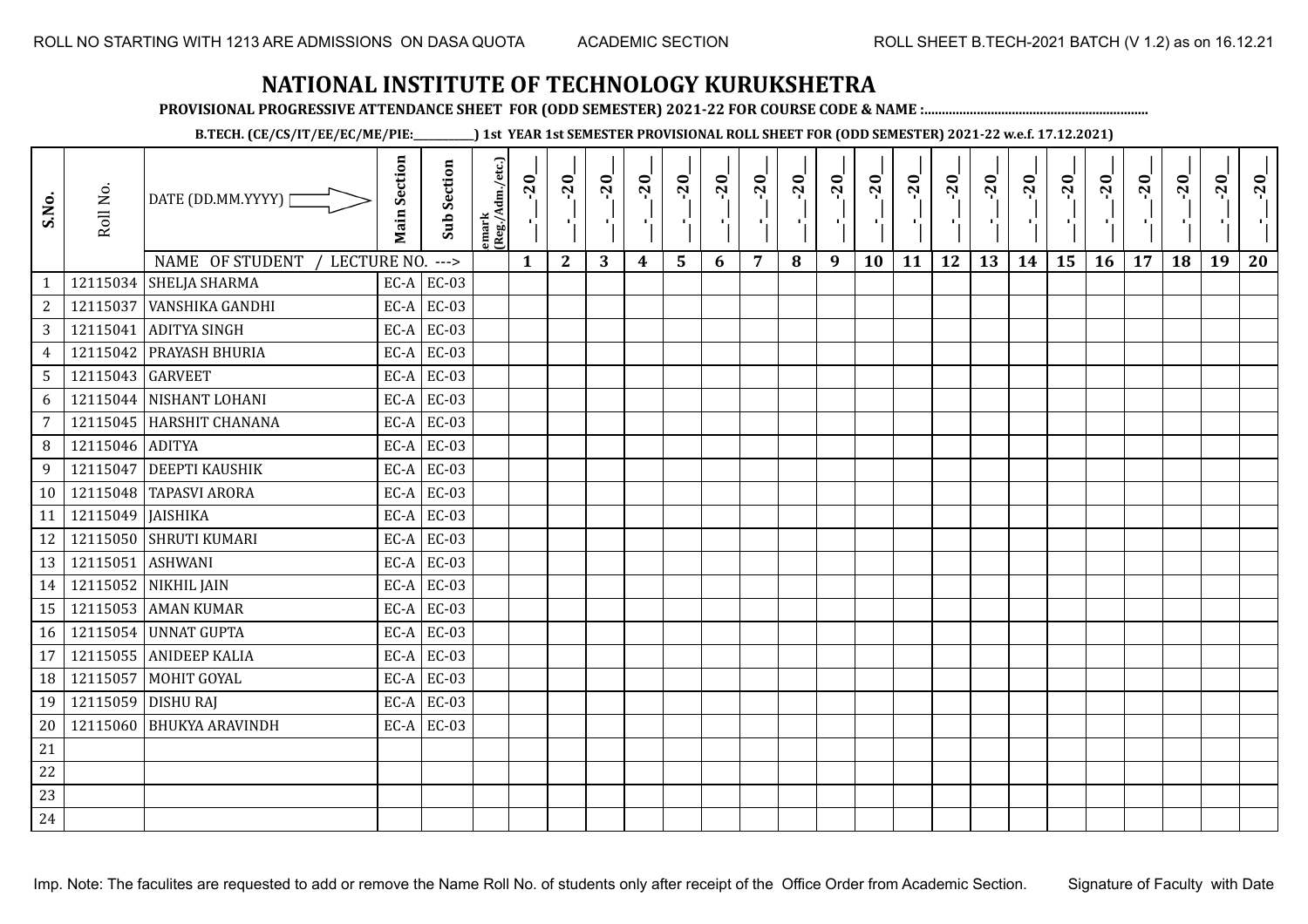**PROVISIONAL PROGRESSIVE ATTENDANCE SHEET FOR (ODD SEMESTER) 2021-22 FOR COURSE CODE & NAME :................................................................**

**B.TECH. (CE/CS/IT/EE/EC/ME/PIE:\_\_\_\_\_\_\_\_\_\_\_\_) 1st YEAR 1st SEMESTER PROVISIONAL ROLL SHEET FOR (ODD SEMESTER) 2021-22 w.e.f. 17.12.2021)**

| S.No.          | Roll No.        | DATE (DD.MM.YYYY) [<br>NAME OF STUDENT<br>LECTURE NO. | <b>Main Section</b> | Sub Section<br>$--->$ | emark<br>(Reg./Adm./etc.) | $-20$<br>$\mathcal{F}_{\mathbf{L}}^{\mathbf{L}}$<br>$\mathbf{1}$ | $-20$<br>×.<br>$\mathbf{2}$ | $-20$<br>п.,<br>3 | $-20$<br>п.<br>$\boldsymbol{4}$ | $-20$<br>٠,<br>5 | $-20$<br>п.<br>6 | $-20$<br>×.<br>$\overline{7}$ | $-20$<br>8 | $-20$<br>- 1<br>9 | $-20$<br>٠,<br>10 | $-20$<br>тļ<br>11 | $-20$<br>- 10<br>12 | $-20$<br>чŀ<br>13 | $-20$<br>$\mathbf{L}$<br>14 | $-20$<br>٠,<br>15 | $-20$<br>л÷.<br>16 | $-20$<br>$\blacksquare$<br>17 | $-20$<br>18 | $-20$<br>×.<br>19 | $-20$<br>20 |
|----------------|-----------------|-------------------------------------------------------|---------------------|-----------------------|---------------------------|------------------------------------------------------------------|-----------------------------|-------------------|---------------------------------|------------------|------------------|-------------------------------|------------|-------------------|-------------------|-------------------|---------------------|-------------------|-----------------------------|-------------------|--------------------|-------------------------------|-------------|-------------------|-------------|
| $\mathbf{1}$   | 12115056 NISHA  |                                                       |                     | $EC-A$ $EC-04$        |                           |                                                                  |                             |                   |                                 |                  |                  |                               |            |                   |                   |                   |                     |                   |                             |                   |                    |                               |             |                   |             |
| $\overline{a}$ | 12115061        | <b>SHIVANG CHAUHAN</b>                                | EC-A                | <b>EC-04</b>          |                           |                                                                  |                             |                   |                                 |                  |                  |                               |            |                   |                   |                   |                     |                   |                             |                   |                    |                               |             |                   |             |
| $\mathbf{3}$   | 12115062        | <b>BHUKYA MAHESH</b>                                  | EC-A                | <b>EC-04</b>          |                           |                                                                  |                             |                   |                                 |                  |                  |                               |            |                   |                   |                   |                     |                   |                             |                   |                    |                               |             |                   |             |
| $\overline{4}$ | 12115063        | <b>MAHEK</b>                                          | EC-A                | <b>EC-04</b>          |                           |                                                                  |                             |                   |                                 |                  |                  |                               |            |                   |                   |                   |                     |                   |                             |                   |                    |                               |             |                   |             |
| 5              | 12115064        | <b>BINITA CHATTARAJ</b>                               | $EC-A$              | <b>EC-04</b>          |                           |                                                                  |                             |                   |                                 |                  |                  |                               |            |                   |                   |                   |                     |                   |                             |                   |                    |                               |             |                   |             |
| 6              | 12115065        | <b>LALIT KUMAR</b>                                    |                     | $EC-A$ EC-04          |                           |                                                                  |                             |                   |                                 |                  |                  |                               |            |                   |                   |                   |                     |                   |                             |                   |                    |                               |             |                   |             |
| $\overline{7}$ | 12115066        | <b>KRISH</b>                                          |                     | $EC-A$ EC-04          |                           |                                                                  |                             |                   |                                 |                  |                  |                               |            |                   |                   |                   |                     |                   |                             |                   |                    |                               |             |                   |             |
| 8              | 12115067        | <b>DHRUV</b>                                          |                     | $EC-A$ EC-04          |                           |                                                                  |                             |                   |                                 |                  |                  |                               |            |                   |                   |                   |                     |                   |                             |                   |                    |                               |             |                   |             |
| 9              |                 | 12115068 ARPIT KUMAR                                  |                     | $EC-A$ EC-04          |                           |                                                                  |                             |                   |                                 |                  |                  |                               |            |                   |                   |                   |                     |                   |                             |                   |                    |                               |             |                   |             |
| 10             | 12115069        | <b>TANISHA GOEL</b>                                   |                     | $EC-A$ EC-04          |                           |                                                                  |                             |                   |                                 |                  |                  |                               |            |                   |                   |                   |                     |                   |                             |                   |                    |                               |             |                   |             |
| 11             | 12115070        | <b>VECHALAPU HARSHIT</b>                              | EC-A                | <b>EC-04</b>          |                           |                                                                  |                             |                   |                                 |                  |                  |                               |            |                   |                   |                   |                     |                   |                             |                   |                    |                               |             |                   |             |
| 12             |                 | 12115071 HIMANSHU                                     | EC-A                | <b>EC-04</b>          |                           |                                                                  |                             |                   |                                 |                  |                  |                               |            |                   |                   |                   |                     |                   |                             |                   |                    |                               |             |                   |             |
| 13             | 12115072        | <b>RAMANSH AGARWAL</b>                                | EC-A                | <b>EC-04</b>          |                           |                                                                  |                             |                   |                                 |                  |                  |                               |            |                   |                   |                   |                     |                   |                             |                   |                    |                               |             |                   |             |
| 14             | 12115074 SUMIT  |                                                       | EC-A                | <b>EC-04</b>          |                           |                                                                  |                             |                   |                                 |                  |                  |                               |            |                   |                   |                   |                     |                   |                             |                   |                    |                               |             |                   |             |
| 15             |                 | 12115075 SARANSH GOYAL                                | EC-A                | <b>EC-04</b>          |                           |                                                                  |                             |                   |                                 |                  |                  |                               |            |                   |                   |                   |                     |                   |                             |                   |                    |                               |             |                   |             |
| 16             |                 | 12115076 GIDIJALA DINESH SURYA                        | EC-A                | <b>EC-04</b>          |                           |                                                                  |                             |                   |                                 |                  |                  |                               |            |                   |                   |                   |                     |                   |                             |                   |                    |                               |             |                   |             |
| 17             | 12115077        | <b>AKSHAT MANGAL</b>                                  | EC-A                | <b>EC-04</b>          |                           |                                                                  |                             |                   |                                 |                  |                  |                               |            |                   |                   |                   |                     |                   |                             |                   |                    |                               |             |                   |             |
| 18             |                 | 12115078 SHASHANK KAMBOJ                              |                     | $EC-A$ EC-04          |                           |                                                                  |                             |                   |                                 |                  |                  |                               |            |                   |                   |                   |                     |                   |                             |                   |                    |                               |             |                   |             |
| 19             | 12115079        | <b>HARSH SINGH</b>                                    | EC-A                | <b>EC-04</b>          |                           |                                                                  |                             |                   |                                 |                  |                  |                               |            |                   |                   |                   |                     |                   |                             |                   |                    |                               |             |                   |             |
| 20             | 12115080 GAURAV |                                                       |                     | $EC-A$ EC-04          |                           |                                                                  |                             |                   |                                 |                  |                  |                               |            |                   |                   |                   |                     |                   |                             |                   |                    |                               |             |                   |             |
| 21             | 12115081        | <b>AADI DEV</b>                                       |                     | $EC-A$ EC-04          |                           |                                                                  |                             |                   |                                 |                  |                  |                               |            |                   |                   |                   |                     |                   |                             |                   |                    |                               |             |                   |             |
| 22             |                 |                                                       |                     |                       |                           |                                                                  |                             |                   |                                 |                  |                  |                               |            |                   |                   |                   |                     |                   |                             |                   |                    |                               |             |                   |             |
| 23             |                 |                                                       |                     |                       |                           |                                                                  |                             |                   |                                 |                  |                  |                               |            |                   |                   |                   |                     |                   |                             |                   |                    |                               |             |                   |             |
| 24             |                 |                                                       |                     |                       |                           |                                                                  |                             |                   |                                 |                  |                  |                               |            |                   |                   |                   |                     |                   |                             |                   |                    |                               |             |                   |             |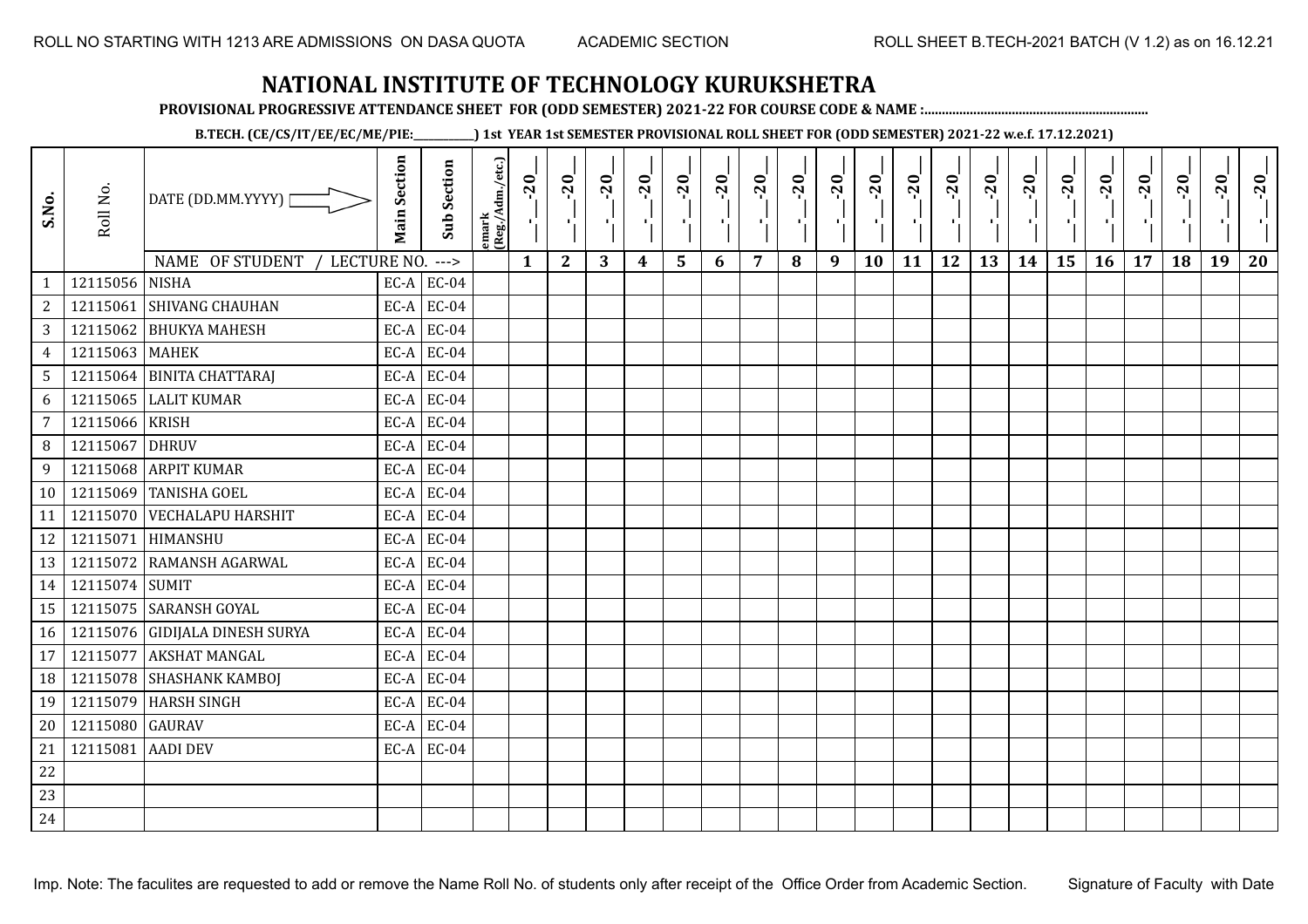**PROVISIONAL PROGRESSIVE ATTENDANCE SHEET FOR (ODD SEMESTER) 2021-22 FOR COURSE CODE & NAME :................................................................**

**B.TECH. (CE/CS/IT/EE/EC/ME/PIE:\_\_\_\_\_\_\_\_\_\_\_\_) 1st YEAR 1st SEMESTER PROVISIONAL ROLL SHEET FOR (ODD SEMESTER) 2021-22 w.e.f. 17.12.2021)**

| S.No.           | Roll No.       | DATE (DD.MM.YYYY)<br>NAME OF STUDENT<br>LECTURE NO. | <b>Main Section</b> | <b>Sub Section</b><br>$---$ | emark<br> (Reg./Adm./etc.) | $-20$<br>$\mathbf{1}$ | $-20$<br>π÷<br>$\mathbf{2}$ | $-20$<br>πt<br>3 | $-20$<br>π÷<br>$\boldsymbol{4}$ | $-20$<br>- 1<br>5 | $-20$<br>п.<br>6 | $-20$<br>$\overline{7}$ | $-20$<br>8 | $-20$<br>π÷<br>9 | $-20$<br>л,<br>10 | $-20$<br>шj<br>11 | $-20$<br>π÷<br>12 | $-20$<br>Æ,<br>13 | $-20$<br>$\blacksquare$<br>14 | $-20$<br>۱,<br>15 | $-20$<br>л÷,<br>16 | $-20$<br>17 | $-20$<br>18 | $-20$<br>×.<br>19 | $-20$<br>20 |
|-----------------|----------------|-----------------------------------------------------|---------------------|-----------------------------|----------------------------|-----------------------|-----------------------------|------------------|---------------------------------|-------------------|------------------|-------------------------|------------|------------------|-------------------|-------------------|-------------------|-------------------|-------------------------------|-------------------|--------------------|-------------|-------------|-------------------|-------------|
| $\mathbf{1}$    |                | 12115073 SAKSHI SAXENA                              | $EC-B$              | <b>EC-05</b>                |                            |                       |                             |                  |                                 |                   |                  |                         |            |                  |                   |                   |                   |                   |                               |                   |                    |             |             |                   |             |
| $\overline{c}$  | 12115082       | <b>ANKIT GUPTA</b>                                  | $EC-B$              | <b>EC-05</b>                |                            |                       |                             |                  |                                 |                   |                  |                         |            |                  |                   |                   |                   |                   |                               |                   |                    |             |             |                   |             |
| 3               | 12115083 REENA |                                                     | $EC-B$              | <b>EC-05</b>                |                            |                       |                             |                  |                                 |                   |                  |                         |            |                  |                   |                   |                   |                   |                               |                   |                    |             |             |                   |             |
| $\overline{4}$  | 12115084       | <b>HARSH YADAV</b>                                  | $EC-B$              | EC-05                       |                            |                       |                             |                  |                                 |                   |                  |                         |            |                  |                   |                   |                   |                   |                               |                   |                    |             |             |                   |             |
| $5\phantom{.0}$ | 12115085 RITIK |                                                     | $EC-B$              | EC-05                       |                            |                       |                             |                  |                                 |                   |                  |                         |            |                  |                   |                   |                   |                   |                               |                   |                    |             |             |                   |             |
| 6               | 12115086       | LOVEKESH JINDAL                                     | $EC-B$              | $EC-05$                     |                            |                       |                             |                  |                                 |                   |                  |                         |            |                  |                   |                   |                   |                   |                               |                   |                    |             |             |                   |             |
| 7               | 12115087       | <b>MUDIT YADAV</b>                                  | $EC-B$              | EC-05                       |                            |                       |                             |                  |                                 |                   |                  |                         |            |                  |                   |                   |                   |                   |                               |                   |                    |             |             |                   |             |
| 8               | 12115088       | <b>BOGA RANESH KUMAR</b>                            | $EC-B$              | $EC-05$                     |                            |                       |                             |                  |                                 |                   |                  |                         |            |                  |                   |                   |                   |                   |                               |                   |                    |             |             |                   |             |
| 9               | 12115089       | YASH PAL                                            | $EC-B$              | EC-05                       |                            |                       |                             |                  |                                 |                   |                  |                         |            |                  |                   |                   |                   |                   |                               |                   |                    |             |             |                   |             |
| 10              | 12115090       | AMITABH                                             | $EC-B$              | <b>EC-05</b>                |                            |                       |                             |                  |                                 |                   |                  |                         |            |                  |                   |                   |                   |                   |                               |                   |                    |             |             |                   |             |
| 11              | 12115091       | YOGESH                                              | $EC-B$              | <b>EC-05</b>                |                            |                       |                             |                  |                                 |                   |                  |                         |            |                  |                   |                   |                   |                   |                               |                   |                    |             |             |                   |             |
| 12              |                | 12115092 BHOOMIKA GUPTA                             | $EC-B$              | <b>EC-05</b>                |                            |                       |                             |                  |                                 |                   |                  |                         |            |                  |                   |                   |                   |                   |                               |                   |                    |             |             |                   |             |
| 13              |                | 12115093 PRAKHAR PRATAP SINGH                       | $EC-B$              | <b>EC-05</b>                |                            |                       |                             |                  |                                 |                   |                  |                         |            |                  |                   |                   |                   |                   |                               |                   |                    |             |             |                   |             |
| 14              |                | 12115094 ASHISH SINGLA                              | $EC-B$              | <b>EC-05</b>                |                            |                       |                             |                  |                                 |                   |                  |                         |            |                  |                   |                   |                   |                   |                               |                   |                    |             |             |                   |             |
| 15              | 12115095       | <b>ATUL KESHARI</b>                                 | $EC-B$              | $EC-05$                     |                            |                       |                             |                  |                                 |                   |                  |                         |            |                  |                   |                   |                   |                   |                               |                   |                    |             |             |                   |             |
| 16              |                | 12115096   MADAMANCHI YASWANTH                      | $EC-B$              | EC-05                       |                            |                       |                             |                  |                                 |                   |                  |                         |            |                  |                   |                   |                   |                   |                               |                   |                    |             |             |                   |             |
| 17              | 12115097       | CHAPALA SRI KARTHI VIKAS                            | $EC-B$              | $EC-05$                     |                            |                       |                             |                  |                                 |                   |                  |                         |            |                  |                   |                   |                   |                   |                               |                   |                    |             |             |                   |             |
| 18              | 12115098       | <b>ROHIT MALGAT</b>                                 | $EC-B$              | <b>EC-05</b>                |                            |                       |                             |                  |                                 |                   |                  |                         |            |                  |                   |                   |                   |                   |                               |                   |                    |             |             |                   |             |
| 19              | 12115099       | <b>JAIKISHAN</b>                                    | $EC-B$              | $EC-05$                     |                            |                       |                             |                  |                                 |                   |                  |                         |            |                  |                   |                   |                   |                   |                               |                   |                    |             |             |                   |             |
| 20              |                | 12115100 PALKIN BISHNOI                             | $EC-B$              | <b>EC-05</b>                |                            |                       |                             |                  |                                 |                   |                  |                         |            |                  |                   |                   |                   |                   |                               |                   |                    |             |             |                   |             |
| 21              |                | 12115104 TIRUMALASETTY ASRITHA                      | $EC-B$              | <b>EC-05</b>                |                            |                       |                             |                  |                                 |                   |                  |                         |            |                  |                   |                   |                   |                   |                               |                   |                    |             |             |                   |             |
| 22              |                |                                                     |                     |                             |                            |                       |                             |                  |                                 |                   |                  |                         |            |                  |                   |                   |                   |                   |                               |                   |                    |             |             |                   |             |
| 23              |                |                                                     |                     |                             |                            |                       |                             |                  |                                 |                   |                  |                         |            |                  |                   |                   |                   |                   |                               |                   |                    |             |             |                   |             |
| 24              |                |                                                     |                     |                             |                            |                       |                             |                  |                                 |                   |                  |                         |            |                  |                   |                   |                   |                   |                               |                   |                    |             |             |                   |             |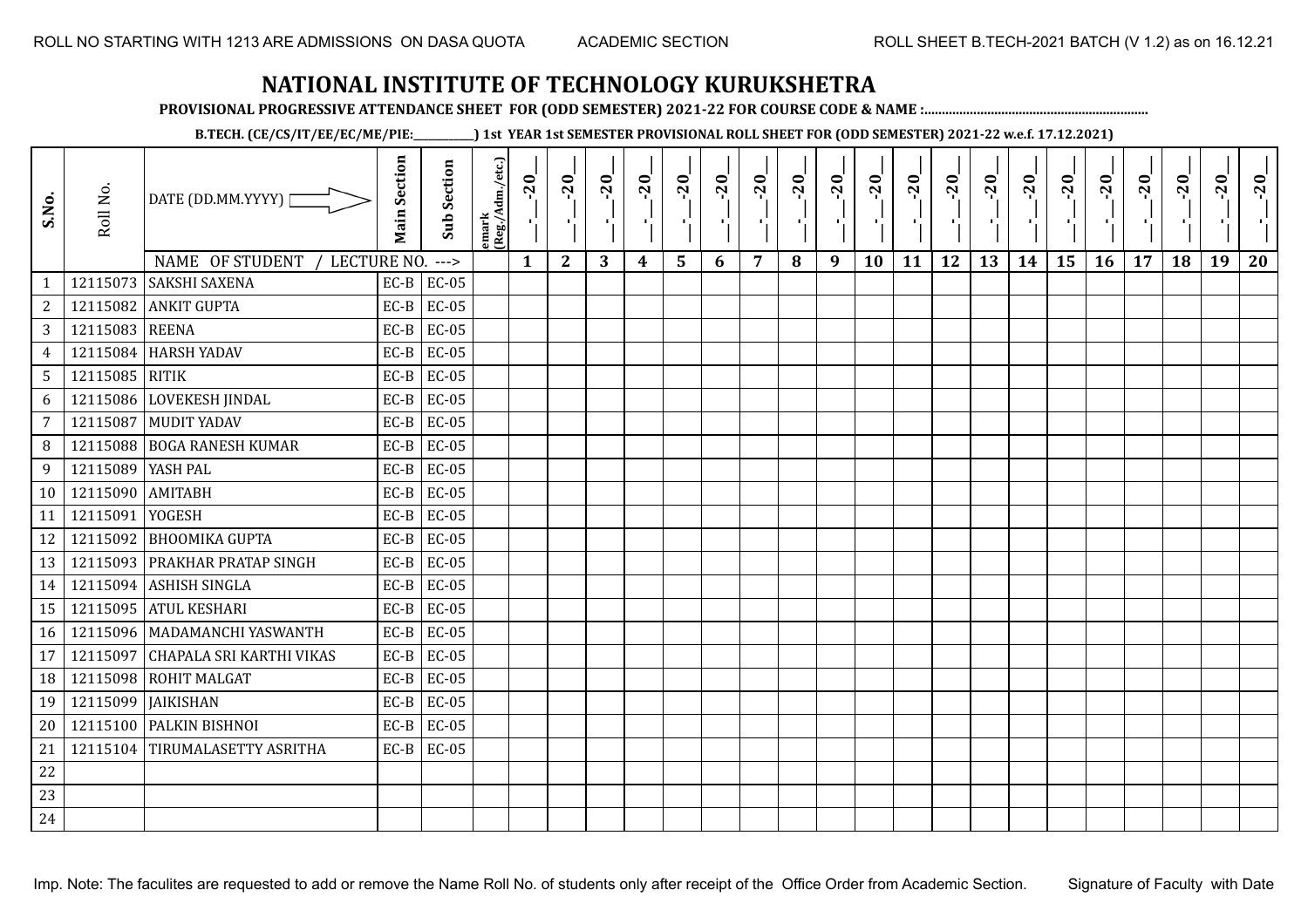**PROVISIONAL PROGRESSIVE ATTENDANCE SHEET FOR (ODD SEMESTER) 2021-22 FOR COURSE CODE & NAME :................................................................**

**B.TECH. (CE/CS/IT/EE/EC/ME/PIE:\_\_\_\_\_\_\_\_\_\_\_\_) 1st YEAR 1st SEMESTER PROVISIONAL ROLL SHEET FOR (ODD SEMESTER) 2021-22 w.e.f. 17.12.2021)**

| S.No.           | Roll No.       | DATE (DD.MM.YYYY)                | <b>Main Section</b> | <b>Sub Section</b> | emark<br>(Reg./Adm./etc.) | $-20$        | $-20$<br>×.  | $-20$ | $-20$            | $-20$<br>л, | $-20$ | $-20$<br>п.    | $-20$ | $-20$<br>$\blacksquare$ | $-20$<br>л, | $-20$ | $-20$<br>H. | $-20$ | $-20$ | $-20$ | $-20$ | $-20$ | $-20$ | $-20$<br>$\mathcal{F}_{\mathcal{F}}$ | $-20$ |
|-----------------|----------------|----------------------------------|---------------------|--------------------|---------------------------|--------------|--------------|-------|------------------|-------------|-------|----------------|-------|-------------------------|-------------|-------|-------------|-------|-------|-------|-------|-------|-------|--------------------------------------|-------|
|                 |                | NAME OF STUDENT<br>LECTURE NO.   |                     | $--->$             |                           | $\mathbf{1}$ | $\mathbf{2}$ | 3     | $\boldsymbol{4}$ | 5           | 6     | $\overline{7}$ | 8     | 9                       | 10          | 11    | 12          | 13    | 14    | 15    | 16    | 17    | 18    | 19                                   | 20    |
| 1               | 12115101       | <b>GARVIT</b>                    | $EC-B$              | <b>EC-06</b>       |                           |              |              |       |                  |             |       |                |       |                         |             |       |             |       |       |       |       |       |       |                                      |       |
| 2               |                | 12115102 UDAY SINGH              | $EC-B$              | EC-06              |                           |              |              |       |                  |             |       |                |       |                         |             |       |             |       |       |       |       |       |       |                                      |       |
| $\overline{3}$  |                | 12115103 RAHUL SHUKLA            | $EC-B$              | EC-06              |                           |              |              |       |                  |             |       |                |       |                         |             |       |             |       |       |       |       |       |       |                                      |       |
| $\overline{4}$  |                | 12115105 SHREYA CHAWLA           | $EC-B$              | EC-06              |                           |              |              |       |                  |             |       |                |       |                         |             |       |             |       |       |       |       |       |       |                                      |       |
| $5\phantom{.0}$ |                | 12115106 LOKENDRA SINGH          | $EC-B$              | EC-06              |                           |              |              |       |                  |             |       |                |       |                         |             |       |             |       |       |       |       |       |       |                                      |       |
| 6               |                | 12115107 AKHILESH                | $EC-B$              | <b>EC-06</b>       |                           |              |              |       |                  |             |       |                |       |                         |             |       |             |       |       |       |       |       |       |                                      |       |
| $\overline{7}$  |                | 12115108 RITVIK KUMAR            | $EC-B$              | EC-06              |                           |              |              |       |                  |             |       |                |       |                         |             |       |             |       |       |       |       |       |       |                                      |       |
| 8               |                | 12115109 ABHISHEK KUMAR          | $EC-B$              | <b>EC-06</b>       |                           |              |              |       |                  |             |       |                |       |                         |             |       |             |       |       |       |       |       |       |                                      |       |
| 9               |                | 12115110 CHIRAG NAGAR            | $EC-B$              | <b>EC-06</b>       |                           |              |              |       |                  |             |       |                |       |                         |             |       |             |       |       |       |       |       |       |                                      |       |
| 10              |                | 12115111 VEERAVALLI NAVEEN SATYA | $EC-B$              | EC-06              |                           |              |              |       |                  |             |       |                |       |                         |             |       |             |       |       |       |       |       |       |                                      |       |
| 11              |                | 12115112 PRIYANSHI MEHRA         | $EC-B$              | EC-06              |                           |              |              |       |                  |             |       |                |       |                         |             |       |             |       |       |       |       |       |       |                                      |       |
| 12              |                | 12115114 GAURAV SAINI            | $EC-B$              | EC-06              |                           |              |              |       |                  |             |       |                |       |                         |             |       |             |       |       |       |       |       |       |                                      |       |
| 13              |                | 12115115 SHREYANSH AGRAWAL       | $EC-B$              | EC-06              |                           |              |              |       |                  |             |       |                |       |                         |             |       |             |       |       |       |       |       |       |                                      |       |
| 14              |                | 12115116 SUNNY JAISWAL           | $EC-B$              | EC-06              |                           |              |              |       |                  |             |       |                |       |                         |             |       |             |       |       |       |       |       |       |                                      |       |
| 15              |                | 12115117 VASU MITTAL             | $EC-B$              | EC-06              |                           |              |              |       |                  |             |       |                |       |                         |             |       |             |       |       |       |       |       |       |                                      |       |
| 16              |                | 12115118 ARYAN KUMAR             | $EC-B$              | EC-06              |                           |              |              |       |                  |             |       |                |       |                         |             |       |             |       |       |       |       |       |       |                                      |       |
| 17              | 12115119 ADITI |                                  | $EC-B$              | EC-06              |                           |              |              |       |                  |             |       |                |       |                         |             |       |             |       |       |       |       |       |       |                                      |       |
| 18              | 12115120       | <b>ASHISH KUMAR YADAV</b>        | $EC-B$              | EC-06              |                           |              |              |       |                  |             |       |                |       |                         |             |       |             |       |       |       |       |       |       |                                      |       |
| 19              |                | 12115121 ANKUR RAO               | $EC-B$              | EC-06              |                           |              |              |       |                  |             |       |                |       |                         |             |       |             |       |       |       |       |       |       |                                      |       |
| 20              |                | 12115126 MEGHA KUMARI            |                     | $EC-B$ EC-06       |                           |              |              |       |                  |             |       |                |       |                         |             |       |             |       |       |       |       |       |       |                                      |       |
| 21              |                |                                  |                     |                    |                           |              |              |       |                  |             |       |                |       |                         |             |       |             |       |       |       |       |       |       |                                      |       |
| 22              |                |                                  |                     |                    |                           |              |              |       |                  |             |       |                |       |                         |             |       |             |       |       |       |       |       |       |                                      |       |
| 23              |                |                                  |                     |                    |                           |              |              |       |                  |             |       |                |       |                         |             |       |             |       |       |       |       |       |       |                                      |       |
| 24              |                |                                  |                     |                    |                           |              |              |       |                  |             |       |                |       |                         |             |       |             |       |       |       |       |       |       |                                      |       |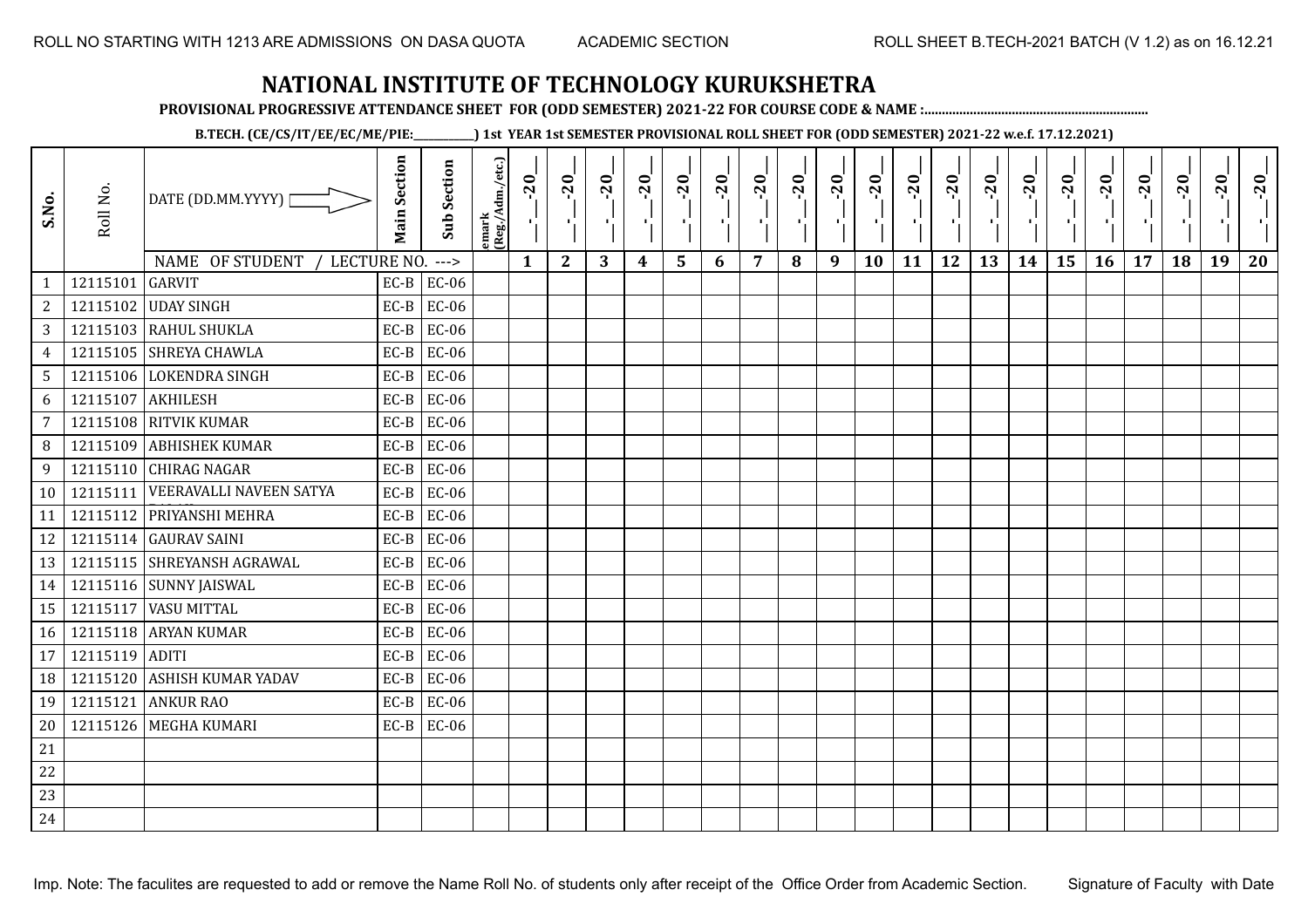**PROVISIONAL PROGRESSIVE ATTENDANCE SHEET FOR (ODD SEMESTER) 2021-22 FOR COURSE CODE & NAME :................................................................**

**B.TECH. (CE/CS/IT/EE/EC/ME/PIE:\_\_\_\_\_\_\_\_\_\_\_\_) 1st YEAR 1st SEMESTER PROVISIONAL ROLL SHEET FOR (ODD SEMESTER) 2021-22 w.e.f. 17.12.2021)**

| S.No.           | Roll No.        | DATE (DD.MM.YYYY)              | <b>Main Section</b> | <b>Sub Section</b> | emark<br> (Reg./Adm./etc.) | $-20$<br>$\mathcal{F}_1$ . | $-20$<br>×.  | $-20$<br>л. | $-20$ | $-20$<br>-96 | $-20$<br>тJ. | $-20$ | $-20$ | $-20$<br>-90 | $-20$<br>$\mathbf{F}_{\mathbf{F}}$ | $-20$ | $-20$<br>пJ. | $-20$ | $-20$<br>$\blacksquare$ | $-20$<br>۱, | $-20$ | $-20$ | $-20$ | $-20$<br>$\mathcal{F}_{\mathcal{F}}$ | $-20$ |
|-----------------|-----------------|--------------------------------|---------------------|--------------------|----------------------------|----------------------------|--------------|-------------|-------|--------------|--------------|-------|-------|--------------|------------------------------------|-------|--------------|-------|-------------------------|-------------|-------|-------|-------|--------------------------------------|-------|
|                 |                 | NAME OF STUDENT<br>LECTURE NO. |                     | $--->$             |                            | $\mathbf{1}$               | $\mathbf{2}$ | 3           | 4     | 5            | 6            | 7     | 8     | 9            | 10                                 | 11    | 12           | 13    | 14                      | 15          | 16    | 17    | 18    | 19                                   | 20    |
| $\mathbf{1}$    | 12115122        | <b>SIMRANJIT SINGH</b>         | $EC-B$              | <b>EC-07</b>       |                            |                            |              |             |       |              |              |       |       |              |                                    |       |              |       |                         |             |       |       |       |                                      |       |
| $\mathbf{2}$    | 12115123 LAVISH |                                | $EC-B$              | <b>EC-07</b>       |                            |                            |              |             |       |              |              |       |       |              |                                    |       |              |       |                         |             |       |       |       |                                      |       |
| 3               |                 | 12115124 R G ARVIND            | $EC-B$              | EC-07              |                            |                            |              |             |       |              |              |       |       |              |                                    |       |              |       |                         |             |       |       |       |                                      |       |
| $\overline{4}$  | 12115125 ARYAN  |                                | $EC-B$              | EC-07              |                            |                            |              |             |       |              |              |       |       |              |                                    |       |              |       |                         |             |       |       |       |                                      |       |
| $5\overline{)}$ | 12115127 ROHAN  |                                | $EC-B$              | EC-07              |                            |                            |              |             |       |              |              |       |       |              |                                    |       |              |       |                         |             |       |       |       |                                      |       |
| 6               |                 | 12115128 KISHAN SINGH          | $EC-B$              | <b>EC-07</b>       |                            |                            |              |             |       |              |              |       |       |              |                                    |       |              |       |                         |             |       |       |       |                                      |       |
| $7\overline{ }$ | 12115129        | <b>DHAWALE SWARNIM VILAS</b>   | $EC-B$              | <b>EC-07</b>       |                            |                            |              |             |       |              |              |       |       |              |                                    |       |              |       |                         |             |       |       |       |                                      |       |
| 8               | 12115130        | <b>ABHISHEK SAXENA</b>         | $EC-B$              | EC-07              |                            |                            |              |             |       |              |              |       |       |              |                                    |       |              |       |                         |             |       |       |       |                                      |       |
| 9               |                 | 12115131 DHANYASHREE R         | $EC-B$              | EC-07              |                            |                            |              |             |       |              |              |       |       |              |                                    |       |              |       |                         |             |       |       |       |                                      |       |
| 10              | 12115132        | <b>DIBYANSHU RATAN DWIVEDI</b> | $EC-B$              | <b>EC-07</b>       |                            |                            |              |             |       |              |              |       |       |              |                                    |       |              |       |                         |             |       |       |       |                                      |       |
| 11              |                 | 12115133 PREETI BAI            | $EC-B$              | EC-07              |                            |                            |              |             |       |              |              |       |       |              |                                    |       |              |       |                         |             |       |       |       |                                      |       |
| 12              | 12115134 KUSHAL |                                | $EC-B$              | <b>EC-07</b>       |                            |                            |              |             |       |              |              |       |       |              |                                    |       |              |       |                         |             |       |       |       |                                      |       |
| 13              |                 | 12115135 ANSHUL AGAL           | $EC-B$              | <b>EC-07</b>       |                            |                            |              |             |       |              |              |       |       |              |                                    |       |              |       |                         |             |       |       |       |                                      |       |
| 14              |                 | 12115136 VINAY KUMAR GARG      | $EC-B$              | <b>EC-07</b>       |                            |                            |              |             |       |              |              |       |       |              |                                    |       |              |       |                         |             |       |       |       |                                      |       |
| 15              | 12115137        | JADHAV MANOJ                   | $EC-B$              | EC-07              |                            |                            |              |             |       |              |              |       |       |              |                                    |       |              |       |                         |             |       |       |       |                                      |       |
| 16              |                 | 12115138 RAGHAV KHANDELWAL     | $EC-B$              | EC-07              |                            |                            |              |             |       |              |              |       |       |              |                                    |       |              |       |                         |             |       |       |       |                                      |       |
| 17              | 12115139        | <b>ARPIT AGRAWAL</b>           | $EC-B$              | <b>EC-07</b>       |                            |                            |              |             |       |              |              |       |       |              |                                    |       |              |       |                         |             |       |       |       |                                      |       |
| 18              | 12115141 OJASVI |                                | $EC-B$              | EC-07              |                            |                            |              |             |       |              |              |       |       |              |                                    |       |              |       |                         |             |       |       |       |                                      |       |
| 19              |                 | 12115144 ANCHAL DEVI           | $EC-B$              | EC-07              |                            |                            |              |             |       |              |              |       |       |              |                                    |       |              |       |                         |             |       |       |       |                                      |       |
| 20              | 12115146 ANSHU  |                                | $EC-B$              | <b>EC-07</b>       |                            |                            |              |             |       |              |              |       |       |              |                                    |       |              |       |                         |             |       |       |       |                                      |       |
| 21              |                 |                                |                     |                    |                            |                            |              |             |       |              |              |       |       |              |                                    |       |              |       |                         |             |       |       |       |                                      |       |
| 22              |                 |                                |                     |                    |                            |                            |              |             |       |              |              |       |       |              |                                    |       |              |       |                         |             |       |       |       |                                      |       |
| 23              |                 |                                |                     |                    |                            |                            |              |             |       |              |              |       |       |              |                                    |       |              |       |                         |             |       |       |       |                                      |       |
| 24              |                 |                                |                     |                    |                            |                            |              |             |       |              |              |       |       |              |                                    |       |              |       |                         |             |       |       |       |                                      |       |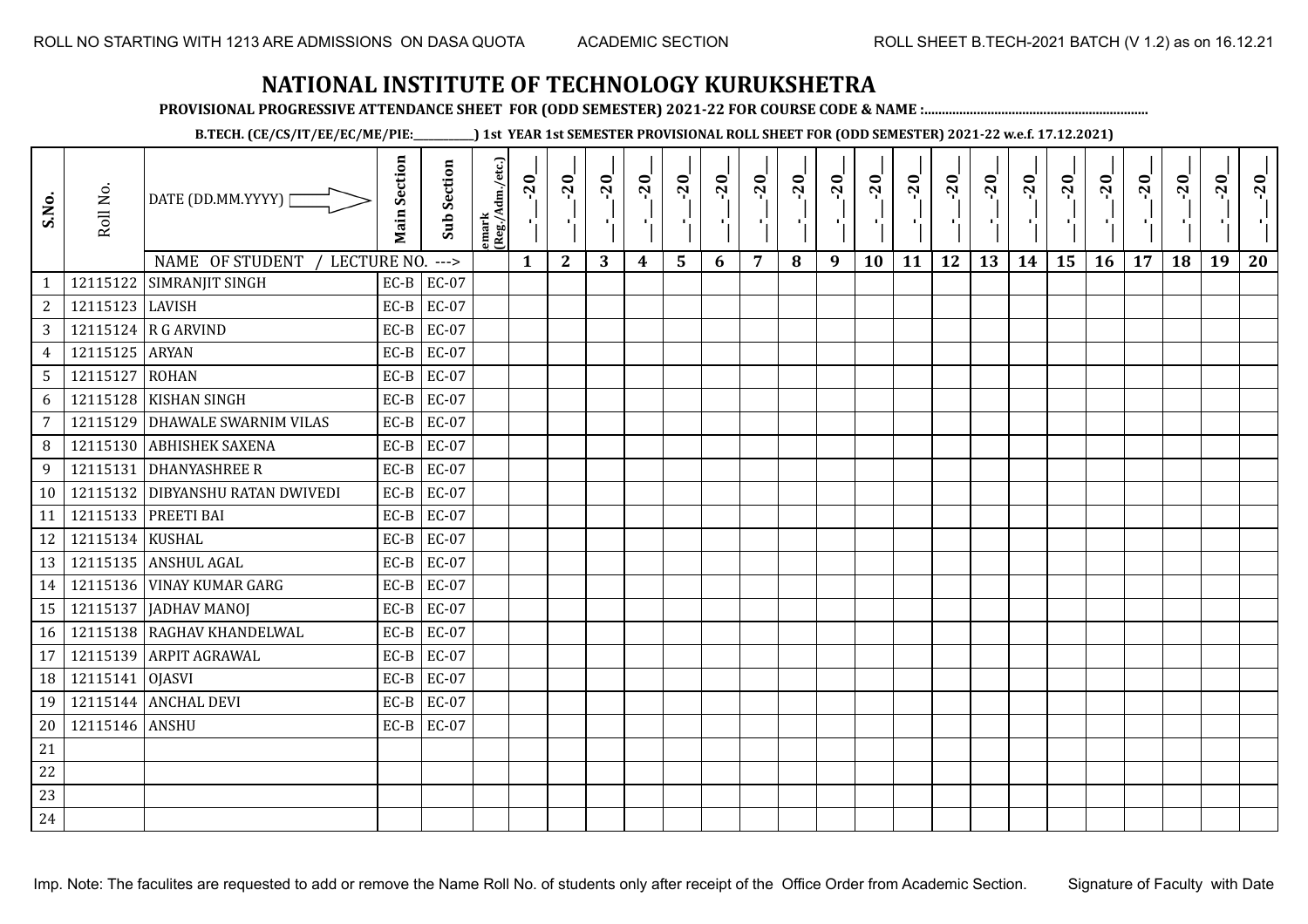**PROVISIONAL PROGRESSIVE ATTENDANCE SHEET FOR (ODD SEMESTER) 2021-22 FOR COURSE CODE & NAME :................................................................**

**B.TECH. (CE/CS/IT/EE/EC/ME/PIE:\_\_\_\_\_\_\_\_\_\_\_\_) 1st YEAR 1st SEMESTER PROVISIONAL ROLL SHEET FOR (ODD SEMESTER) 2021-22 w.e.f. 17.12.2021)**

| S.No.           | Roll No.         | DATE (DD.MM.YYYY)  <br>NAME OF STUDENT<br>/ LECTURE NO. | <b>Main Section</b> | <b>Sub Section</b><br>$---$ | emark<br>(Reg./Adm./etc.) | $-20$<br>$\mathbf{1}$ | $-20$<br>π÷<br>$\mathbf{2}$ | $-20$<br>л÷.<br>3 | $-20$<br>π÷<br>4 | $-20$<br>тj<br>5 | $-20$<br>×,<br>6 | $-20$<br>$\overline{7}$ | $-20$<br>8 | $-20$<br>пļ<br>9 | $-20$<br>л,<br>10 | $-20$<br>πt<br>11 | $-20$<br>πt<br>12 | $-20$<br>로<br>13 | $-20$<br>$\blacksquare$<br>14 | $-20$<br>ا.<br>ا<br>15 | $-20$<br>л.<br>16 | $-20$<br>17 | $-20$<br>18 | $-20$<br>×.<br>19 | $-20$<br>20 |
|-----------------|------------------|---------------------------------------------------------|---------------------|-----------------------------|---------------------------|-----------------------|-----------------------------|-------------------|------------------|------------------|------------------|-------------------------|------------|------------------|-------------------|-------------------|-------------------|------------------|-------------------------------|------------------------|-------------------|-------------|-------------|-------------------|-------------|
| $\mathbf{1}$    | 12115142         | PEDASANAGANTI SAI ROHIT                                 | $EC-B$              | <b>EC-08</b>                |                           |                       |                             |                   |                  |                  |                  |                         |            |                  |                   |                   |                   |                  |                               |                        |                   |             |             |                   |             |
| $\overline{c}$  |                  | 12115143 SPARSH DUSAD                                   | $EC-B$              | <b>EC-08</b>                |                           |                       |                             |                   |                  |                  |                  |                         |            |                  |                   |                   |                   |                  |                               |                        |                   |             |             |                   |             |
| 3               | 12115145 DEVANSH |                                                         | $EC-B$              | <b>EC-08</b>                |                           |                       |                             |                   |                  |                  |                  |                         |            |                  |                   |                   |                   |                  |                               |                        |                   |             |             |                   |             |
| $\overline{4}$  | 12115147         | <b>VIKASH KUMAR</b>                                     | $EC-B$              | <b>EC-08</b>                |                           |                       |                             |                   |                  |                  |                  |                         |            |                  |                   |                   |                   |                  |                               |                        |                   |             |             |                   |             |
| $5\overline{)}$ |                  | 12115148 BANOTH KAVYA                                   | $EC-B$              | <b>EC-08</b>                |                           |                       |                             |                   |                  |                  |                  |                         |            |                  |                   |                   |                   |                  |                               |                        |                   |             |             |                   |             |
| 6               | 12115149 K VIKAS |                                                         | $EC-B$              | <b>EC-08</b>                |                           |                       |                             |                   |                  |                  |                  |                         |            |                  |                   |                   |                   |                  |                               |                        |                   |             |             |                   |             |
| 7               |                  | 12115150 SAHIL KUMAR                                    | $EC-B$              | <b>EC-08</b>                |                           |                       |                             |                   |                  |                  |                  |                         |            |                  |                   |                   |                   |                  |                               |                        |                   |             |             |                   |             |
| 8               | 12115151         | BHAGESH                                                 | $EC-B$              | <b>EC-08</b>                |                           |                       |                             |                   |                  |                  |                  |                         |            |                  |                   |                   |                   |                  |                               |                        |                   |             |             |                   |             |
| 9               |                  | 12115152 MRITYUNJAY MISHRA                              | $EC-B$              | <b>EC-08</b>                |                           |                       |                             |                   |                  |                  |                  |                         |            |                  |                   |                   |                   |                  |                               |                        |                   |             |             |                   |             |
| 10              |                  | 12115153 VANSH SATIJA                                   | $EC-B$              | <b>EC-08</b>                |                           |                       |                             |                   |                  |                  |                  |                         |            |                  |                   |                   |                   |                  |                               |                        |                   |             |             |                   |             |
| 11              |                  | 12115154 SABHAVAT ANILCHOWHAN                           | $EC-B$              | <b>EC-08</b>                |                           |                       |                             |                   |                  |                  |                  |                         |            |                  |                   |                   |                   |                  |                               |                        |                   |             |             |                   |             |
| 12              |                  | 12115155 TUSHAR KUSHWAHA                                | $EC-B$              | <b>EC-08</b>                |                           |                       |                             |                   |                  |                  |                  |                         |            |                  |                   |                   |                   |                  |                               |                        |                   |             |             |                   |             |
| 13              | 12115156 NAVESH  |                                                         | $EC-B$              | <b>EC-08</b>                |                           |                       |                             |                   |                  |                  |                  |                         |            |                  |                   |                   |                   |                  |                               |                        |                   |             |             |                   |             |
| 14              |                  | 12115157 VIDHISHA NAMA                                  | $EC-B$              | <b>EC-08</b>                |                           |                       |                             |                   |                  |                  |                  |                         |            |                  |                   |                   |                   |                  |                               |                        |                   |             |             |                   |             |
| 15              |                  | 12115159 ARYAN SAGAR                                    | $EC-B$              | <b>EC-08</b>                |                           |                       |                             |                   |                  |                  |                  |                         |            |                  |                   |                   |                   |                  |                               |                        |                   |             |             |                   |             |
| 16              |                  | 12115160 VISHNU KUMAR                                   | $EC-B$              | <b>EC-08</b>                |                           |                       |                             |                   |                  |                  |                  |                         |            |                  |                   |                   |                   |                  |                               |                        |                   |             |             |                   |             |
| 17              | 12115161         | <b>MOHIT RAJPUT</b>                                     | $EC-B$              | <b>EC-08</b>                |                           |                       |                             |                   |                  |                  |                  |                         |            |                  |                   |                   |                   |                  |                               |                        |                   |             |             |                   |             |
| 18              | 12115162         | <b>DIKSHA</b>                                           | $EC-B$              | <b>EC-08</b>                |                           |                       |                             |                   |                  |                  |                  |                         |            |                  |                   |                   |                   |                  |                               |                        |                   |             |             |                   |             |
| 19              | 12115163 SAHIL   |                                                         | $EC-B$              | <b>EC-08</b>                |                           |                       |                             |                   |                  |                  |                  |                         |            |                  |                   |                   |                   |                  |                               |                        |                   |             |             |                   |             |
| 20              |                  | 12115164 PRADEEP SINGH                                  | $EC-B$              | <b>EC-08</b>                |                           |                       |                             |                   |                  |                  |                  |                         |            |                  |                   |                   |                   |                  |                               |                        |                   |             |             |                   |             |
| 21              | 12135001         | <b>SIMRAN BHATIA</b>                                    | $EC-B$              | <b>EC-08</b>                |                           |                       |                             |                   |                  |                  |                  |                         |            |                  |                   |                   |                   |                  |                               |                        |                   |             |             |                   |             |
| 22              |                  |                                                         |                     |                             |                           |                       |                             |                   |                  |                  |                  |                         |            |                  |                   |                   |                   |                  |                               |                        |                   |             |             |                   |             |
| 23              |                  |                                                         |                     |                             |                           |                       |                             |                   |                  |                  |                  |                         |            |                  |                   |                   |                   |                  |                               |                        |                   |             |             |                   |             |
| 24              |                  |                                                         |                     |                             |                           |                       |                             |                   |                  |                  |                  |                         |            |                  |                   |                   |                   |                  |                               |                        |                   |             |             |                   |             |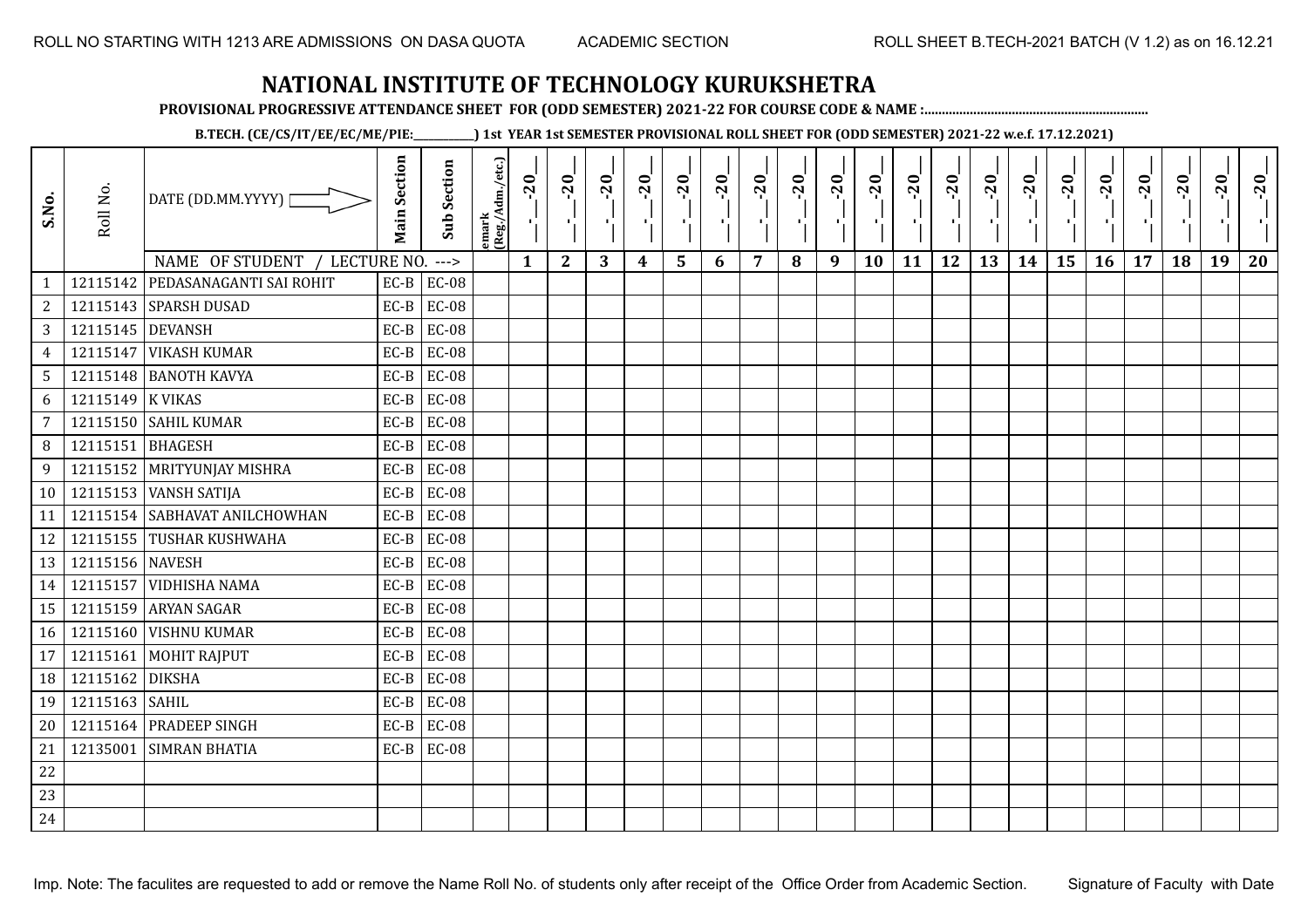**PROVISIONAL PROGRESSIVE ATTENDANCE SHEET FOR (ODD SEMESTER) 2021-22 FOR COURSE CODE & NAME :................................................................**

**B.TECH. (CE/CS/IT/EE/EC/ME/PIE:\_\_\_\_\_\_\_\_\_\_\_\_) 1st YEAR 1st SEMESTER PROVISIONAL ROLL SHEET FOR (ODD SEMESTER) 2021-22 w.e.f. 17.12.2021)**

| S.No.          | Roll No.         | DATE (DD.MM.YYYY) [<br>NAME OF STUDENT<br>LECTURE NO. | <b>Main Section</b> | <b>Sub Section</b><br>$---$ | emark<br> (Reg./Adm./etc.) | $-20$<br>Ч.<br>$\mathbf{1}$ | $-20$<br>×.<br>$\mathbf{2}$ | $-20$<br>-91<br>3 | $-20$<br>π÷<br>$\boldsymbol{4}$ | $-20$<br>٠,<br>5 | $-20$<br>п.<br>6 | $-20$<br>п,<br>$\overline{7}$ | $-20$<br>8 | $-20$<br>лĵ<br>9 | $-20$<br>л,<br>10 | $-20$<br>п÷<br>11 | $-20$<br>ΠŮ<br>12 | $-20$<br>로<br>13 | $-20$<br>H)<br>14 | $-20$<br>÷,<br>15 | $-20$<br>л.,<br>16 | $-20$<br>17 | $-20$<br>18 | $-20$<br>л,<br>19 | $-20$<br>20 |
|----------------|------------------|-------------------------------------------------------|---------------------|-----------------------------|----------------------------|-----------------------------|-----------------------------|-------------------|---------------------------------|------------------|------------------|-------------------------------|------------|------------------|-------------------|-------------------|-------------------|------------------|-------------------|-------------------|--------------------|-------------|-------------|-------------------|-------------|
| $\mathbf{1}$   | 12116001         | <b>AMANDEEP</b>                                       |                     | $ME-A$ ME-01                |                            |                             |                             |                   |                                 |                  |                  |                               |            |                  |                   |                   |                   |                  |                   |                   |                    |             |             |                   |             |
| $\sqrt{2}$     | 12116002         | <b>ROHIT KUMAR</b>                                    |                     | $ME-A$ ME-01                |                            |                             |                             |                   |                                 |                  |                  |                               |            |                  |                   |                   |                   |                  |                   |                   |                    |             |             |                   |             |
| $\mathbf{3}$   |                  | 12116003 SATYUNJAY KATIYAR                            |                     | $ME-A$ ME-01                |                            |                             |                             |                   |                                 |                  |                  |                               |            |                  |                   |                   |                   |                  |                   |                   |                    |             |             |                   |             |
| $\overline{4}$ | 12116004         | <b>ASHISH BANSAL</b>                                  |                     | $ME-A$ ME-01                |                            |                             |                             |                   |                                 |                  |                  |                               |            |                  |                   |                   |                   |                  |                   |                   |                    |             |             |                   |             |
| 5              | 12116005 KETAN   |                                                       |                     | $ME-A$ ME-01                |                            |                             |                             |                   |                                 |                  |                  |                               |            |                  |                   |                   |                   |                  |                   |                   |                    |             |             |                   |             |
| 6              | 12116006         | <b>PARTH</b>                                          |                     | $ME-A$ ME-01                |                            |                             |                             |                   |                                 |                  |                  |                               |            |                  |                   |                   |                   |                  |                   |                   |                    |             |             |                   |             |
| $\overline{7}$ | 12116007         | <b>SANDEEP</b>                                        |                     | $ME-A$ ME-01                |                            |                             |                             |                   |                                 |                  |                  |                               |            |                  |                   |                   |                   |                  |                   |                   |                    |             |             |                   |             |
| 8              | 12116008         | <b>AKANSHA SHARMA</b>                                 |                     | $ME-A$ ME-01                |                            |                             |                             |                   |                                 |                  |                  |                               |            |                  |                   |                   |                   |                  |                   |                   |                    |             |             |                   |             |
| 9              | 12116009 SIMRAN  |                                                       |                     | $ME-A$ ME-01                |                            |                             |                             |                   |                                 |                  |                  |                               |            |                  |                   |                   |                   |                  |                   |                   |                    |             |             |                   |             |
| 10             |                  | 12116010 PRAYATNA KISHAN URMALIYA                     |                     | $ME-A$ ME-01                |                            |                             |                             |                   |                                 |                  |                  |                               |            |                  |                   |                   |                   |                  |                   |                   |                    |             |             |                   |             |
| 11             | 12116011         | <b>ISHIKA SAHRAWAT</b>                                |                     | $ME-A$ ME-01                |                            |                             |                             |                   |                                 |                  |                  |                               |            |                  |                   |                   |                   |                  |                   |                   |                    |             |             |                   |             |
| 12             |                  | 12116012 SARTHAK MISHRA                               |                     | $ME-A$ ME-01                |                            |                             |                             |                   |                                 |                  |                  |                               |            |                  |                   |                   |                   |                  |                   |                   |                    |             |             |                   |             |
| 13             | 12116013 DIVYA   |                                                       |                     | $ME-A$ ME-01                |                            |                             |                             |                   |                                 |                  |                  |                               |            |                  |                   |                   |                   |                  |                   |                   |                    |             |             |                   |             |
| 14             |                  | 12116016 SIDDHARTH JAIN                               |                     | $ME-A$ ME-01                |                            |                             |                             |                   |                                 |                  |                  |                               |            |                  |                   |                   |                   |                  |                   |                   |                    |             |             |                   |             |
| 15             | 12116017         | <b>INDRASEN CHAUHAN</b>                               |                     | $ME-A$ ME-01                |                            |                             |                             |                   |                                 |                  |                  |                               |            |                  |                   |                   |                   |                  |                   |                   |                    |             |             |                   |             |
| 16             | 12116018 VIJAY   |                                                       |                     | $ME-A$ ME-01                |                            |                             |                             |                   |                                 |                  |                  |                               |            |                  |                   |                   |                   |                  |                   |                   |                    |             |             |                   |             |
| 17             | 12116019         | <b>SANKALP PANDEY</b>                                 |                     | $ME-A$ ME-01                |                            |                             |                             |                   |                                 |                  |                  |                               |            |                  |                   |                   |                   |                  |                   |                   |                    |             |             |                   |             |
| 18             | 12116020         | <b>ABHISHEK SEHRAWAT</b>                              |                     | $ME-A$ ME-01                |                            |                             |                             |                   |                                 |                  |                  |                               |            |                  |                   |                   |                   |                  |                   |                   |                    |             |             |                   |             |
| 19             | 12116021         | <b>DIPANSHU PANDEY</b>                                |                     | $ME-A$ ME-01                |                            |                             |                             |                   |                                 |                  |                  |                               |            |                  |                   |                   |                   |                  |                   |                   |                    |             |             |                   |             |
| 20             | 12116049         | <b>VIVEK KUMAR</b>                                    |                     | $ME-A$ ME-01                |                            |                             |                             |                   |                                 |                  |                  |                               |            |                  |                   |                   |                   |                  |                   |                   |                    |             |             |                   |             |
| 21             | 12116153 SONUPAL |                                                       |                     | $ME-A$ ME-01                |                            |                             |                             |                   |                                 |                  |                  |                               |            |                  |                   |                   |                   |                  |                   |                   |                    |             |             |                   |             |
| 22             |                  |                                                       |                     |                             |                            |                             |                             |                   |                                 |                  |                  |                               |            |                  |                   |                   |                   |                  |                   |                   |                    |             |             |                   |             |
| 23             |                  |                                                       |                     |                             |                            |                             |                             |                   |                                 |                  |                  |                               |            |                  |                   |                   |                   |                  |                   |                   |                    |             |             |                   |             |
| 24             |                  |                                                       |                     |                             |                            |                             |                             |                   |                                 |                  |                  |                               |            |                  |                   |                   |                   |                  |                   |                   |                    |             |             |                   |             |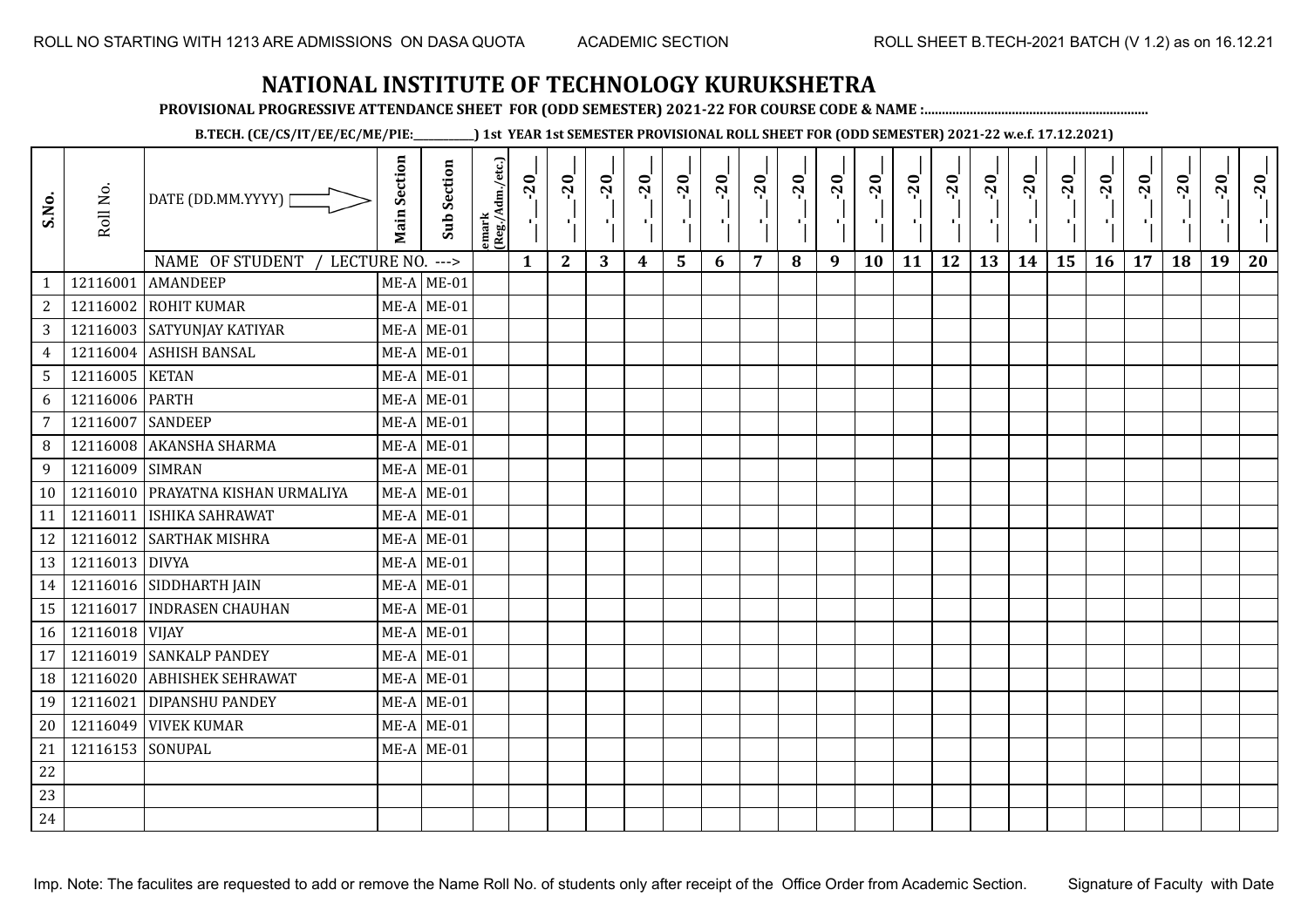**PROVISIONAL PROGRESSIVE ATTENDANCE SHEET FOR (ODD SEMESTER) 2021-22 FOR COURSE CODE & NAME :................................................................**

**B.TECH. (CE/CS/IT/EE/EC/ME/PIE:\_\_\_\_\_\_\_\_\_\_\_\_) 1st YEAR 1st SEMESTER PROVISIONAL ROLL SHEET FOR (ODD SEMESTER) 2021-22 w.e.f. 17.12.2021)**

| S.No.          | Roll No.        | DATE (DD.MM.YYYY)              | <b>Main Section</b> | Sub Section  | emark<br> (Reg./Adm./etc.) | $-20$        | $-20$        | $-20$<br>л. | $-20$ | $-20$<br>чj | $-20$<br>ТĒ. | $-20$ | $-20$ | $-20$<br>π÷ | $-20$<br>$\mathbf{F}_{\mathbf{F}}$ | $-20$ | $-20$<br>пJ. | $-20$ | $-20$ | $-20$ | $-20$ | $-20$ | $-20$ | $-20$<br>$\mathcal{F}_\mathcal{A}$ | $-20$ |
|----------------|-----------------|--------------------------------|---------------------|--------------|----------------------------|--------------|--------------|-------------|-------|-------------|--------------|-------|-------|-------------|------------------------------------|-------|--------------|-------|-------|-------|-------|-------|-------|------------------------------------|-------|
|                |                 | NAME OF STUDENT<br>LECTURE NO. |                     | $--->$       |                            | $\mathbf{1}$ | $\mathbf{2}$ | 3           | 4     | 5           | 6            | 7     | 8     | 9           | 10                                 | 11    | 12           | 13    | 14    | 15    | 16    | 17    | 18    | 19                                 | 20    |
| $\mathbf{1}$   |                 | 12116014 SAMEEKSHA YADAV       |                     | $ME-A$ ME-02 |                            |              |              |             |       |             |              |       |       |             |                                    |       |              |       |       |       |       |       |       |                                    |       |
| $\mathbf{2}$   |                 | 12116015 ANJU BALA             |                     | $ME-A$ ME-02 |                            |              |              |             |       |             |              |       |       |             |                                    |       |              |       |       |       |       |       |       |                                    |       |
| 3              |                 | 12116022 TANISHQ RAJESH JAIN   |                     | $ME-A$ ME-02 |                            |              |              |             |       |             |              |       |       |             |                                    |       |              |       |       |       |       |       |       |                                    |       |
| $\overline{4}$ | 12116023 SUBHAM |                                |                     | $ME-A$ ME-02 |                            |              |              |             |       |             |              |       |       |             |                                    |       |              |       |       |       |       |       |       |                                    |       |
| 5              |                 | 12116024 UMESH KUMAR           |                     | $ME-A$ ME-02 |                            |              |              |             |       |             |              |       |       |             |                                    |       |              |       |       |       |       |       |       |                                    |       |
| 6              |                 | 12116025 SUMIT KUMAR           |                     | $ME-A$ ME-02 |                            |              |              |             |       |             |              |       |       |             |                                    |       |              |       |       |       |       |       |       |                                    |       |
| $\overline{7}$ |                 | 12116026 AKHILESH CHAUHAN      |                     | $ME-A$ ME-02 |                            |              |              |             |       |             |              |       |       |             |                                    |       |              |       |       |       |       |       |       |                                    |       |
| 8              | 12116027        | <b>ARYAN SHARMA</b>            |                     | $ME-A$ ME-02 |                            |              |              |             |       |             |              |       |       |             |                                    |       |              |       |       |       |       |       |       |                                    |       |
| 9              |                 | 12116028 RAJAT MEHTA           |                     | $ME-A$ ME-02 |                            |              |              |             |       |             |              |       |       |             |                                    |       |              |       |       |       |       |       |       |                                    |       |
| 10             | 12116029        | <b>JAYANT SAINI</b>            |                     | $ME-A$ ME-02 |                            |              |              |             |       |             |              |       |       |             |                                    |       |              |       |       |       |       |       |       |                                    |       |
| 11             |                 | 12116030 KAUSTUBH NEERAJ       |                     | $ME-A$ ME-02 |                            |              |              |             |       |             |              |       |       |             |                                    |       |              |       |       |       |       |       |       |                                    |       |
| 12             |                 | 12116031 SHIVAM BHATT          |                     | $ME-A$ ME-02 |                            |              |              |             |       |             |              |       |       |             |                                    |       |              |       |       |       |       |       |       |                                    |       |
| 13             |                 | 12116032 RAJNISH KAUSHAL       |                     | $ME-A$ ME-02 |                            |              |              |             |       |             |              |       |       |             |                                    |       |              |       |       |       |       |       |       |                                    |       |
| 14             |                 | 12116033 ABHIMANYU MITTAL      |                     | $ME-A$ ME-02 |                            |              |              |             |       |             |              |       |       |             |                                    |       |              |       |       |       |       |       |       |                                    |       |
| 15             |                 | 12116034 PRASHANT              |                     | $ME-A$ ME-02 |                            |              |              |             |       |             |              |       |       |             |                                    |       |              |       |       |       |       |       |       |                                    |       |
| 16             |                 | 12116035 RAM FAGORIA           |                     | $ME-A$ ME-02 |                            |              |              |             |       |             |              |       |       |             |                                    |       |              |       |       |       |       |       |       |                                    |       |
| 17             |                 | 12116036 ADITYA TYAGI          |                     | $ME-A$ ME-02 |                            |              |              |             |       |             |              |       |       |             |                                    |       |              |       |       |       |       |       |       |                                    |       |
| 18             | 12116037        | TARUN KARWASRA                 |                     | $ME-A$ ME-02 |                            |              |              |             |       |             |              |       |       |             |                                    |       |              |       |       |       |       |       |       |                                    |       |
| 19             | 12116048        | <b>LEENA DHANKHAR</b>          |                     | $ME-A$ ME-02 |                            |              |              |             |       |             |              |       |       |             |                                    |       |              |       |       |       |       |       |       |                                    |       |
| 20             | 12116051        | <b>SIKHA RAWAT</b>             |                     | $ME-A$ ME-02 |                            |              |              |             |       |             |              |       |       |             |                                    |       |              |       |       |       |       |       |       |                                    |       |
| 21             |                 |                                |                     |              |                            |              |              |             |       |             |              |       |       |             |                                    |       |              |       |       |       |       |       |       |                                    |       |
| 22             |                 |                                |                     |              |                            |              |              |             |       |             |              |       |       |             |                                    |       |              |       |       |       |       |       |       |                                    |       |
| 23             |                 |                                |                     |              |                            |              |              |             |       |             |              |       |       |             |                                    |       |              |       |       |       |       |       |       |                                    |       |
| 24             |                 |                                |                     |              |                            |              |              |             |       |             |              |       |       |             |                                    |       |              |       |       |       |       |       |       |                                    |       |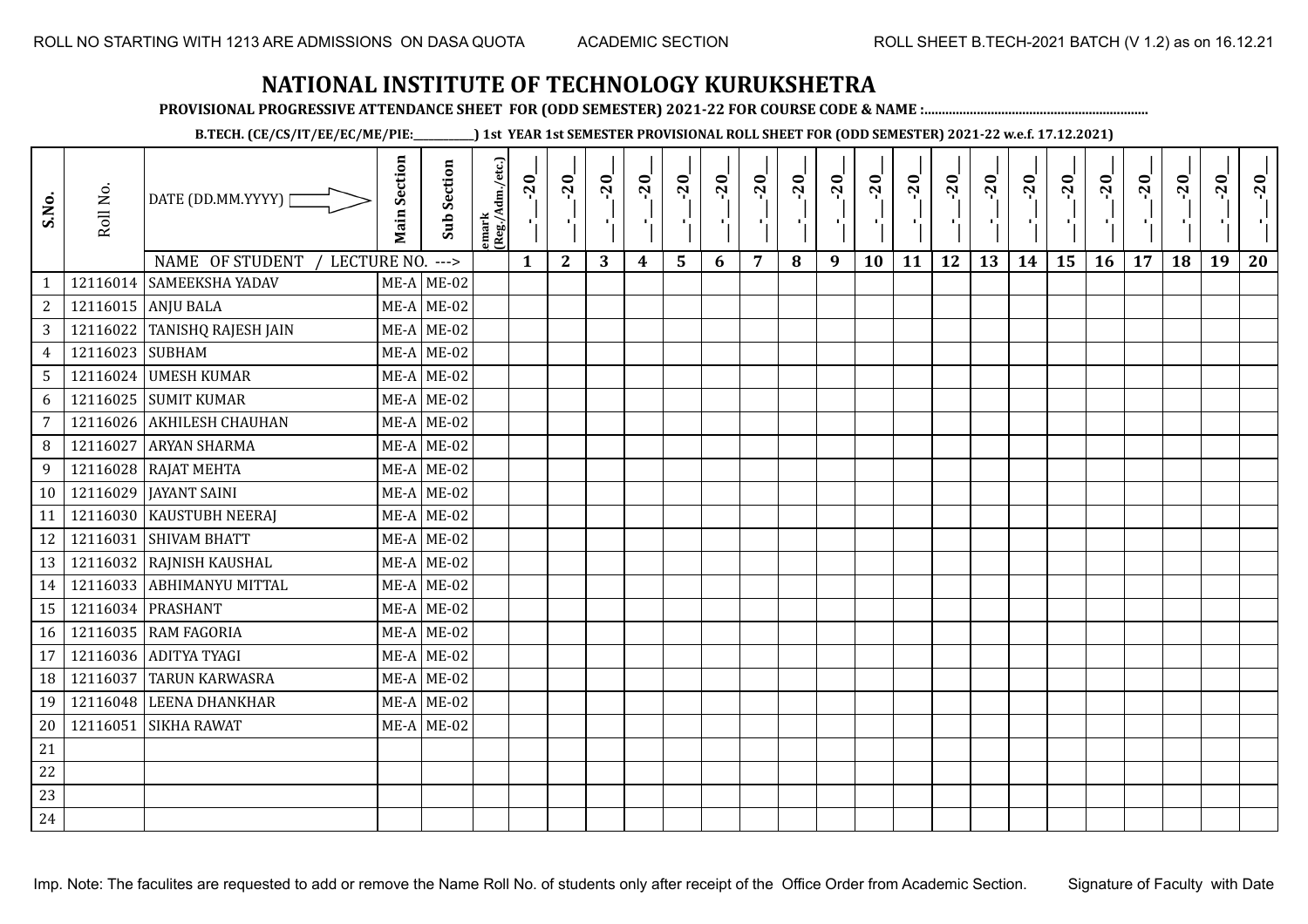**PROVISIONAL PROGRESSIVE ATTENDANCE SHEET FOR (ODD SEMESTER) 2021-22 FOR COURSE CODE & NAME :................................................................**

**B.TECH. (CE/CS/IT/EE/EC/ME/PIE:\_\_\_\_\_\_\_\_\_\_\_\_) 1st YEAR 1st SEMESTER PROVISIONAL ROLL SHEET FOR (ODD SEMESTER) 2021-22 w.e.f. 17.12.2021)**

| S.No.          | Roll No.         | DATE (DD.MM.YYYY) [<br>NAME OF STUDENT<br>LECTURE NO. | <b>Main Section</b> | <b>Sub Section</b><br>$---$ | emark<br> (Reg./Adm./etc.) | $-20$<br>精。<br>$\mathbf{1}$ | $-20$<br>×.<br>$\mathbf{2}$ | $-20$<br>л.,<br>3 | $-20$<br>×.<br>$\boldsymbol{4}$ | $-20$<br>٠,<br>5 | $-20$<br>ТÌ. | $-20$<br>п,<br>$\overline{7}$ | $-20$<br>8 | $-20$<br>лj<br>9 | $-20$<br>÷,<br>10 | $-20$<br>тļ<br>11 | $-20$<br>п.<br>12 | $-20$<br>로<br>13 | $-20$<br>шj<br>14 | $-20$<br>국<br>15 | $-20$<br>л÷.<br>16 | $-20$<br>17 | $-20$<br>18 | $-20$<br>×.<br>19 | $-20$<br>20 |
|----------------|------------------|-------------------------------------------------------|---------------------|-----------------------------|----------------------------|-----------------------------|-----------------------------|-------------------|---------------------------------|------------------|--------------|-------------------------------|------------|------------------|-------------------|-------------------|-------------------|------------------|-------------------|------------------|--------------------|-------------|-------------|-------------------|-------------|
| $\mathbf{1}$   |                  | 12116038 ANTRIKSH RAJ                                 |                     | $ME-A$ ME-03                |                            |                             |                             |                   |                                 |                  | 6            |                               |            |                  |                   |                   |                   |                  |                   |                  |                    |             |             |                   |             |
| 2              |                  | 12116039 UJJWAL GUPTA                                 |                     | $ME-A$ ME-03                |                            |                             |                             |                   |                                 |                  |              |                               |            |                  |                   |                   |                   |                  |                   |                  |                    |             |             |                   |             |
| 3              |                  | 12116040 LAKSHYA GOYAL                                |                     | $ME-A$ ME-03                |                            |                             |                             |                   |                                 |                  |              |                               |            |                  |                   |                   |                   |                  |                   |                  |                    |             |             |                   |             |
| $\overline{4}$ | 12116041         | <b>SAHIL YADAV</b>                                    |                     | $ME-A$ ME-03                |                            |                             |                             |                   |                                 |                  |              |                               |            |                  |                   |                   |                   |                  |                   |                  |                    |             |             |                   |             |
| 5              |                  | 12116042 PRANSHU TRIPATHI                             |                     | $ME-A$ ME-03                |                            |                             |                             |                   |                                 |                  |              |                               |            |                  |                   |                   |                   |                  |                   |                  |                    |             |             |                   |             |
| 6              | 12116043         | SOHIT                                                 |                     | $ME-A$ ME-03                |                            |                             |                             |                   |                                 |                  |              |                               |            |                  |                   |                   |                   |                  |                   |                  |                    |             |             |                   |             |
| 7              |                  | 12116044 SACHIN GEHLAUT                               |                     | $ME-A$ ME-03                |                            |                             |                             |                   |                                 |                  |              |                               |            |                  |                   |                   |                   |                  |                   |                  |                    |             |             |                   |             |
| 8              |                  | 12116045 AYUSH GARG                                   |                     | $ME-A$ ME-03                |                            |                             |                             |                   |                                 |                  |              |                               |            |                  |                   |                   |                   |                  |                   |                  |                    |             |             |                   |             |
| 9              |                  | 12116046 KUNJI LAL MEENA                              |                     | $ME-A$ ME-03                |                            |                             |                             |                   |                                 |                  |              |                               |            |                  |                   |                   |                   |                  |                   |                  |                    |             |             |                   |             |
| 10             |                  | 12116047 AMIT KUMAR                                   |                     | $ME-A$ ME-03                |                            |                             |                             |                   |                                 |                  |              |                               |            |                  |                   |                   |                   |                  |                   |                  |                    |             |             |                   |             |
| 11             |                  | 12116050 GUGULOTH SAMPATH                             |                     | $ME-A$ ME-03                |                            |                             |                             |                   |                                 |                  |              |                               |            |                  |                   |                   |                   |                  |                   |                  |                    |             |             |                   |             |
| 12             |                  | 12116052 NIKHIL KUMAR RAGHAV                          |                     | $ME-A$ ME-03                |                            |                             |                             |                   |                                 |                  |              |                               |            |                  |                   |                   |                   |                  |                   |                  |                    |             |             |                   |             |
| 13             | 12116053 CHARU   |                                                       |                     | $ME-A$ ME-03                |                            |                             |                             |                   |                                 |                  |              |                               |            |                  |                   |                   |                   |                  |                   |                  |                    |             |             |                   |             |
| 14             |                  | 12116054 ROMEE RANJAN                                 |                     | $ME-A$ ME-03                |                            |                             |                             |                   |                                 |                  |              |                               |            |                  |                   |                   |                   |                  |                   |                  |                    |             |             |                   |             |
| 15             | 12116055 TAMANNA |                                                       |                     | $ME-A$ ME-03                |                            |                             |                             |                   |                                 |                  |              |                               |            |                  |                   |                   |                   |                  |                   |                  |                    |             |             |                   |             |
| 16             |                  | 12116056 AISHWARYA TIWARI                             |                     | $ME-A$ ME-03                |                            |                             |                             |                   |                                 |                  |              |                               |            |                  |                   |                   |                   |                  |                   |                  |                    |             |             |                   |             |
| 17             | 12116057         | <b>JAGRITI SINGH</b>                                  |                     | $ME-A$ ME-03                |                            |                             |                             |                   |                                 |                  |              |                               |            |                  |                   |                   |                   |                  |                   |                  |                    |             |             |                   |             |
| 18             | 12116058 AASHISH |                                                       |                     | $ME-A$ ME-03                |                            |                             |                             |                   |                                 |                  |              |                               |            |                  |                   |                   |                   |                  |                   |                  |                    |             |             |                   |             |
| 19             |                  | 12116059 NIKHIL SOLANKI                               |                     | $ME-A$ ME-03                |                            |                             |                             |                   |                                 |                  |              |                               |            |                  |                   |                   |                   |                  |                   |                  |                    |             |             |                   |             |
| 20             | 12116067         | SONAL                                                 |                     | $ME-A$ ME-03                |                            |                             |                             |                   |                                 |                  |              |                               |            |                  |                   |                   |                   |                  |                   |                  |                    |             |             |                   |             |
| 21             |                  |                                                       |                     |                             |                            |                             |                             |                   |                                 |                  |              |                               |            |                  |                   |                   |                   |                  |                   |                  |                    |             |             |                   |             |
| 22             |                  |                                                       |                     |                             |                            |                             |                             |                   |                                 |                  |              |                               |            |                  |                   |                   |                   |                  |                   |                  |                    |             |             |                   |             |
| 23             |                  |                                                       |                     |                             |                            |                             |                             |                   |                                 |                  |              |                               |            |                  |                   |                   |                   |                  |                   |                  |                    |             |             |                   |             |
| 24             |                  |                                                       |                     |                             |                            |                             |                             |                   |                                 |                  |              |                               |            |                  |                   |                   |                   |                  |                   |                  |                    |             |             |                   |             |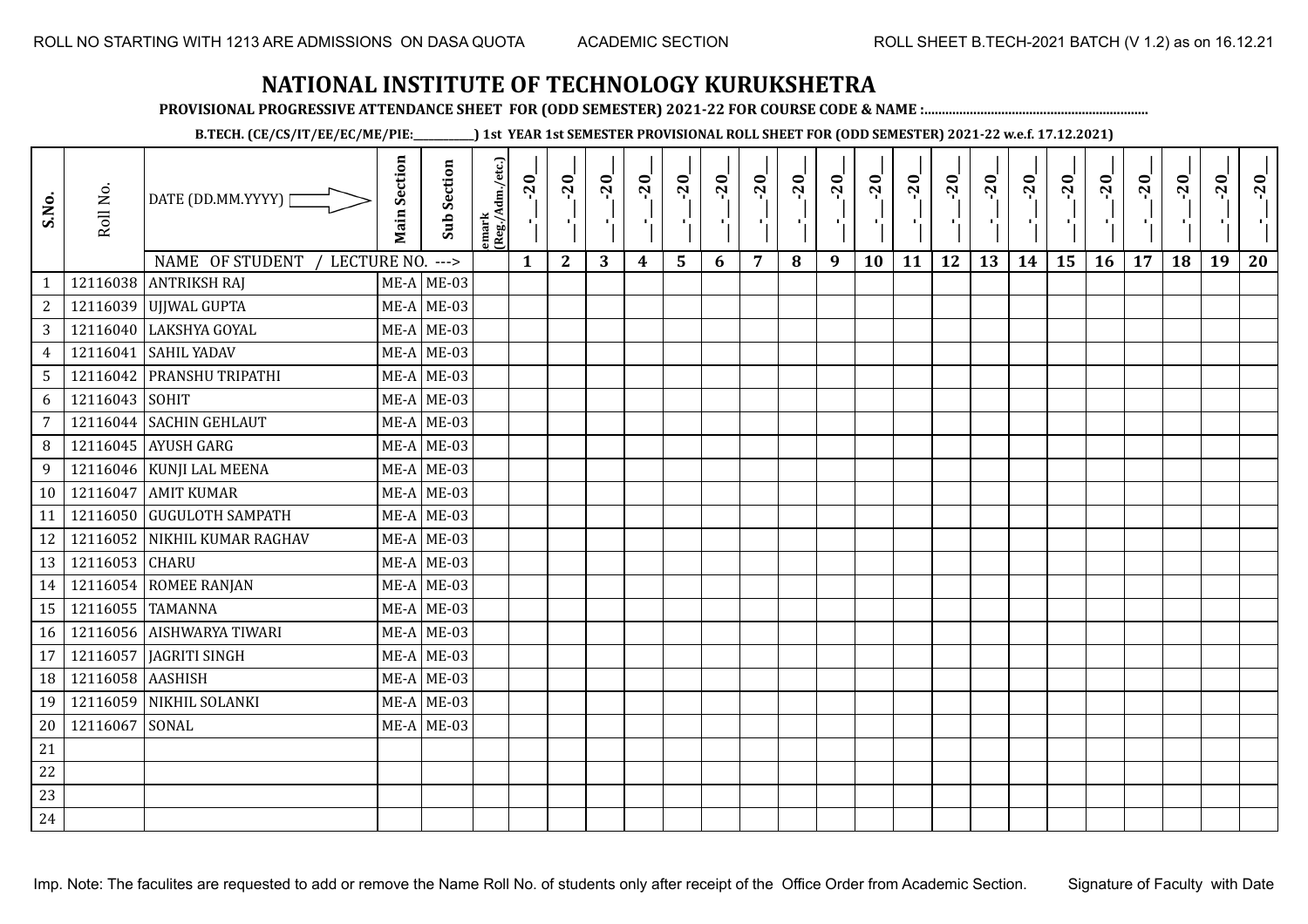**PROVISIONAL PROGRESSIVE ATTENDANCE SHEET FOR (ODD SEMESTER) 2021-22 FOR COURSE CODE & NAME :................................................................**

**B.TECH. (CE/CS/IT/EE/EC/ME/PIE:\_\_\_\_\_\_\_\_\_\_\_\_) 1st YEAR 1st SEMESTER PROVISIONAL ROLL SHEET FOR (ODD SEMESTER) 2021-22 w.e.f. 17.12.2021)**

| S.No.           | Roll No.         | DATE (DD.MM.YYYY) [<br>NAME OF STUDENT<br>LECTURE NO. | <b>Main Section</b> | <b>Sub Section</b><br>$--->$ | emark<br>(Reg./Adm./etc.) | $-20$<br>4<br>$\mathbf{1}$ | $-20$<br>- 1<br>$\boldsymbol{2}$ | $-20$<br>로<br>3 | $-20$<br>H)<br>4 | $-20$<br>ا.<br>ا<br>5 | $-20$<br>로<br>6 | $-20$<br>ΠJ<br>7 | $-20$<br>8 | $-20$<br>$\mathcal{F}_{\mathbf{L}}$<br>9 | $-20$<br>т.<br>10 | $-20$<br>чļ.<br>11 | $-20$<br>ч÷<br>12 | $-20$<br>٠,<br>13 | $-20$<br>τĻ.<br>14 | $-20$<br>л.,<br>15 | $-20$<br>16 | $-20$<br>$\mathbf{r}$<br>17 | $-20$<br>J,<br>18 | $-20$<br>$\blacksquare$<br>19 | $-20$<br>20 |
|-----------------|------------------|-------------------------------------------------------|---------------------|------------------------------|---------------------------|----------------------------|----------------------------------|-----------------|------------------|-----------------------|-----------------|------------------|------------|------------------------------------------|-------------------|--------------------|-------------------|-------------------|--------------------|--------------------|-------------|-----------------------------|-------------------|-------------------------------|-------------|
| $\mathbf{1}$    | 12116060         | <b>AKSHAY KUMAR</b>                                   |                     | $ME-A$ ME-04                 |                           |                            |                                  |                 |                  |                       |                 |                  |            |                                          |                   |                    |                   |                   |                    |                    |             |                             |                   |                               |             |
| $\overline{2}$  | 12116061         | <b>RAKESH KUMAR</b>                                   |                     | $ME-A$ ME-04                 |                           |                            |                                  |                 |                  |                       |                 |                  |            |                                          |                   |                    |                   |                   |                    |                    |             |                             |                   |                               |             |
| $\overline{3}$  |                  | 12116062 ARYAN BAJAJ                                  |                     | $ME-A$ ME-04                 |                           |                            |                                  |                 |                  |                       |                 |                  |            |                                          |                   |                    |                   |                   |                    |                    |             |                             |                   |                               |             |
| $\overline{4}$  | 12116063         | <b>KRISH MITTAL</b>                                   |                     | $ME-A$ ME-04                 |                           |                            |                                  |                 |                  |                       |                 |                  |            |                                          |                   |                    |                   |                   |                    |                    |             |                             |                   |                               |             |
| 5 <sup>5</sup>  |                  | 12116064 RAJEEV KUSHWAHA                              |                     | $ME-A$ ME-04                 |                           |                            |                                  |                 |                  |                       |                 |                  |            |                                          |                   |                    |                   |                   |                    |                    |             |                             |                   |                               |             |
| 6               |                  | 12116065 RAHUL KUMAR                                  |                     | $ME-A$ ME-04                 |                           |                            |                                  |                 |                  |                       |                 |                  |            |                                          |                   |                    |                   |                   |                    |                    |             |                             |                   |                               |             |
| $\overline{7}$  |                  | 12116066 ADARSH GOSWAMI                               |                     | $ME-A$ ME-04                 |                           |                            |                                  |                 |                  |                       |                 |                  |            |                                          |                   |                    |                   |                   |                    |                    |             |                             |                   |                               |             |
| 8               |                  | 12116068 GIDUTHURI SAI CHAITANYA                      |                     | $ME-A$ ME-04                 |                           |                            |                                  |                 |                  |                       |                 |                  |            |                                          |                   |                    |                   |                   |                    |                    |             |                             |                   |                               |             |
| 9               |                  | 12116069 MOHIT RATURI                                 |                     | $ME-A$ ME-04                 |                           |                            |                                  |                 |                  |                       |                 |                  |            |                                          |                   |                    |                   |                   |                    |                    |             |                             |                   |                               |             |
| 10 <sup>1</sup> | 12116070 ADITYA  |                                                       |                     | $ME-A$ ME-04                 |                           |                            |                                  |                 |                  |                       |                 |                  |            |                                          |                   |                    |                   |                   |                    |                    |             |                             |                   |                               |             |
| 11              | 12116071 MINTU   |                                                       |                     | $ME-A$ ME-04                 |                           |                            |                                  |                 |                  |                       |                 |                  |            |                                          |                   |                    |                   |                   |                    |                    |             |                             |                   |                               |             |
| 12              |                  | 12116072 ISHAAN LAKHERA                               |                     | $ME-A$ ME-04                 |                           |                            |                                  |                 |                  |                       |                 |                  |            |                                          |                   |                    |                   |                   |                    |                    |             |                             |                   |                               |             |
| 13              |                  | 12116073 AMAN YADAV                                   |                     | $ME-A$ ME-04                 |                           |                            |                                  |                 |                  |                       |                 |                  |            |                                          |                   |                    |                   |                   |                    |                    |             |                             |                   |                               |             |
| 14              |                  | 12116074 SNEHAL SINHA                                 |                     | $ME-A$ ME-04                 |                           |                            |                                  |                 |                  |                       |                 |                  |            |                                          |                   |                    |                   |                   |                    |                    |             |                             |                   |                               |             |
| 15              |                  | 12116075 SOUMYA SHARMA                                |                     | $ME-A$ ME-04                 |                           |                            |                                  |                 |                  |                       |                 |                  |            |                                          |                   |                    |                   |                   |                    |                    |             |                             |                   |                               |             |
| 16              |                  | 12116076 AMGOTH SRIHITHA                              |                     | $ME-A$ ME-04                 |                           |                            |                                  |                 |                  |                       |                 |                  |            |                                          |                   |                    |                   |                   |                    |                    |             |                             |                   |                               |             |
| 17              |                  | 12116077 ARIJIT CHAKRABORTY                           |                     | $ME-A$ ME-04                 |                           |                            |                                  |                 |                  |                       |                 |                  |            |                                          |                   |                    |                   |                   |                    |                    |             |                             |                   |                               |             |
| 18              |                  | 12116078 PRIYANSHI RATHI                              |                     | $ME-A$ ME-04                 |                           |                            |                                  |                 |                  |                       |                 |                  |            |                                          |                   |                    |                   |                   |                    |                    |             |                             |                   |                               |             |
| 19              |                  | 12116079 SHREYANSH ORA                                |                     | $ME-A$ ME-04                 |                           |                            |                                  |                 |                  |                       |                 |                  |            |                                          |                   |                    |                   |                   |                    |                    |             |                             |                   |                               |             |
| $20\,$          | 12116080 MANISH  |                                                       |                     | $ME-A$ ME-04                 |                           |                            |                                  |                 |                  |                       |                 |                  |            |                                          |                   |                    |                   |                   |                    |                    |             |                             |                   |                               |             |
| 21              | 12116081 SANDHYA |                                                       |                     | $ME-A$ ME-04                 |                           |                            |                                  |                 |                  |                       |                 |                  |            |                                          |                   |                    |                   |                   |                    |                    |             |                             |                   |                               |             |
| $22\,$          |                  |                                                       |                     |                              |                           |                            |                                  |                 |                  |                       |                 |                  |            |                                          |                   |                    |                   |                   |                    |                    |             |                             |                   |                               |             |
| 23              |                  |                                                       |                     |                              |                           |                            |                                  |                 |                  |                       |                 |                  |            |                                          |                   |                    |                   |                   |                    |                    |             |                             |                   |                               |             |
| 24              |                  |                                                       |                     |                              |                           |                            |                                  |                 |                  |                       |                 |                  |            |                                          |                   |                    |                   |                   |                    |                    |             |                             |                   |                               |             |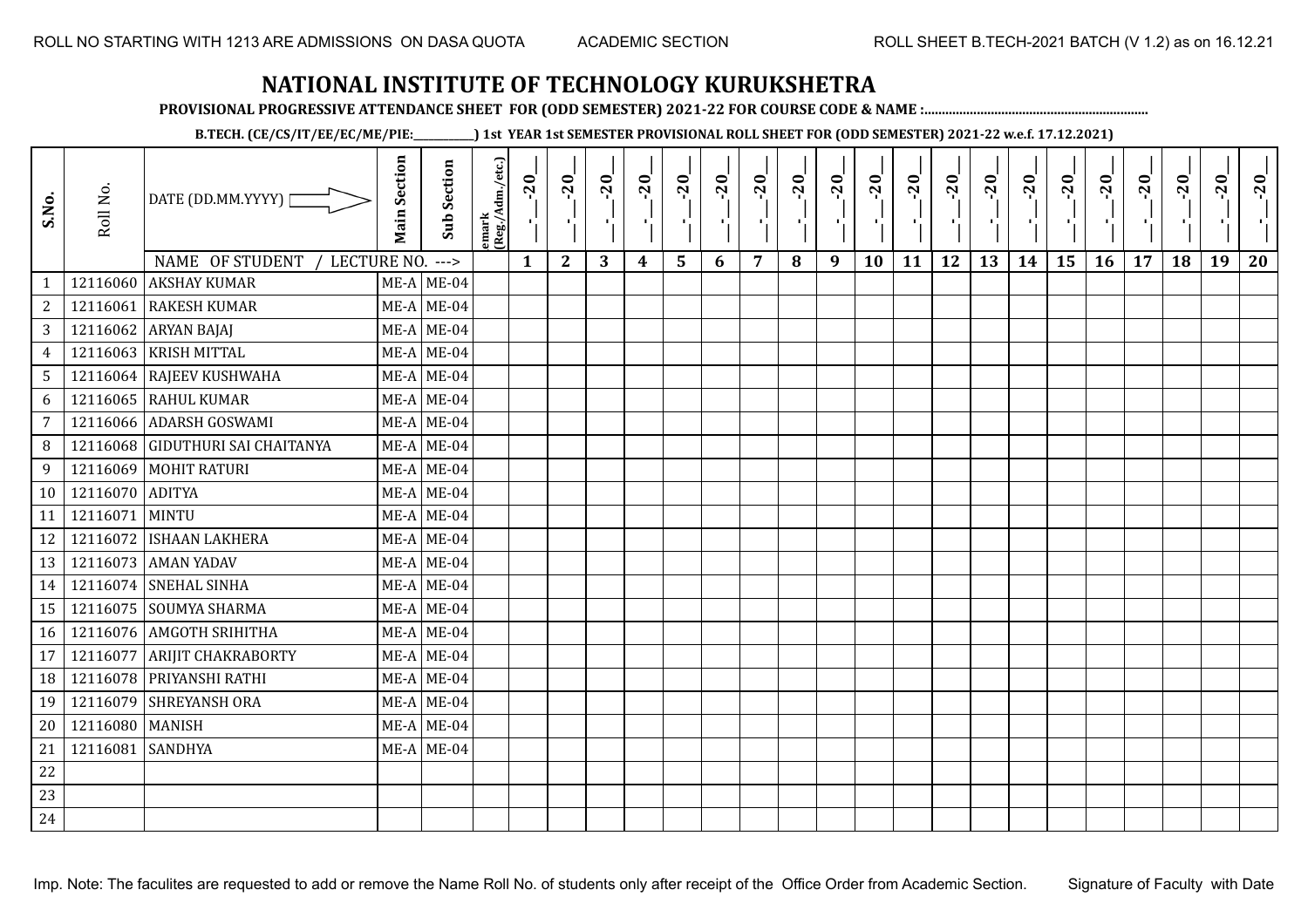**PROVISIONAL PROGRESSIVE ATTENDANCE SHEET FOR (ODD SEMESTER) 2021-22 FOR COURSE CODE & NAME :................................................................**

**B.TECH. (CE/CS/IT/EE/EC/ME/PIE:\_\_\_\_\_\_\_\_\_\_\_\_) 1st YEAR 1st SEMESTER PROVISIONAL ROLL SHEET FOR (ODD SEMESTER) 2021-22 w.e.f. 17.12.2021)**

| S.No.           | Roll No.          | DATE (DD.MM.YYYY) [                                          | <b>Main Section</b> | <b>Sub Section</b>           | emark<br> (Reg./Adm./etc.) | $-20$        | $-20$<br>×.  | $-20$ | $-20$<br>п, | $-20$<br>۱, | $-20$<br>π÷ | $-20$<br>- 1 | $-20$ | $-20$<br>- 10 | $-20$<br>л, | $-20$ | $-20$<br>пf, | $-20$<br>로 | $-20$<br>$\blacksquare$ | $-20$ | $-20$<br>л., | $-20$ | $-20$ | $-20$<br>×. | $-20$ |
|-----------------|-------------------|--------------------------------------------------------------|---------------------|------------------------------|----------------------------|--------------|--------------|-------|-------------|-------------|-------------|--------------|-------|---------------|-------------|-------|--------------|------------|-------------------------|-------|--------------|-------|-------|-------------|-------|
|                 |                   | NAME OF STUDENT /<br>LECTURE NO.<br>12116082 AKHILESH MISHRA |                     | $--->$                       |                            | $\mathbf{1}$ | $\mathbf{2}$ | 3     | 4           | 5           | 6           | 7            | 8     | 9             | 10          | 11    | 12           | 13         | 14                      | 15    | 16           | 17    | 18    | 19          | 20    |
| $\sqrt{2}$      | 12116083 PIYUSH   |                                                              |                     | $ME-B$ ME-05<br>$ME-B$ ME-05 |                            |              |              |       |             |             |             |              |       |               |             |       |              |            |                         |       |              |       |       |             |       |
| 3               | 12116084 MOHIT    |                                                              |                     | $ME-B$ ME-05                 |                            |              |              |       |             |             |             |              |       |               |             |       |              |            |                         |       |              |       |       |             |       |
| $\overline{4}$  |                   | 12116085 HIMANSHU KUMAR SHARMA                               |                     | $ME-B$ ME-05                 |                            |              |              |       |             |             |             |              |       |               |             |       |              |            |                         |       |              |       |       |             |       |
| $5\phantom{.0}$ |                   | 12116086 GARVIT SINGH                                        |                     | $ME-B$ ME-05                 |                            |              |              |       |             |             |             |              |       |               |             |       |              |            |                         |       |              |       |       |             |       |
| 6               |                   | 12116087 SURAJ BHARDWAJ                                      |                     | $ME-B$ ME-05                 |                            |              |              |       |             |             |             |              |       |               |             |       |              |            |                         |       |              |       |       |             |       |
| $\overline{7}$  |                   | 12116088 NELLI JEEVANA                                       |                     | $ME-B$ ME-05                 |                            |              |              |       |             |             |             |              |       |               |             |       |              |            |                         |       |              |       |       |             |       |
| 8               |                   | 12116089 MOHD HASSAN                                         |                     | $ME-B$ ME-05                 |                            |              |              |       |             |             |             |              |       |               |             |       |              |            |                         |       |              |       |       |             |       |
| 9               |                   | 12116090 SHANI AKASH                                         |                     | $ME-B$ ME-05                 |                            |              |              |       |             |             |             |              |       |               |             |       |              |            |                         |       |              |       |       |             |       |
| 10 <sup>1</sup> | 12116091          | <b>PRASHANT GUPTA</b>                                        |                     | $ME-B$ ME-05                 |                            |              |              |       |             |             |             |              |       |               |             |       |              |            |                         |       |              |       |       |             |       |
|                 |                   |                                                              |                     |                              |                            |              |              |       |             |             |             |              |       |               |             |       |              |            |                         |       |              |       |       |             |       |
| 11              | 12116092 H THANOJ |                                                              |                     | $ME-B$ ME-05                 |                            |              |              |       |             |             |             |              |       |               |             |       |              |            |                         |       |              |       |       |             |       |
| 12              |                   | 12116093 TANMAY SOROUT                                       |                     | $ME-B$ ME-05                 |                            |              |              |       |             |             |             |              |       |               |             |       |              |            |                         |       |              |       |       |             |       |
| 13              |                   | 12116094 SAMAR GUPTA                                         |                     | $ME-B$ ME-05                 |                            |              |              |       |             |             |             |              |       |               |             |       |              |            |                         |       |              |       |       |             |       |
| 14              | 12116095 VIVEK    |                                                              |                     | $ME-B$ ME-05                 |                            |              |              |       |             |             |             |              |       |               |             |       |              |            |                         |       |              |       |       |             |       |
| 15              |                   | 12116096 SHRUTI SONKER                                       |                     | $ME-B$ ME-05                 |                            |              |              |       |             |             |             |              |       |               |             |       |              |            |                         |       |              |       |       |             |       |
| 16              |                   | 12116097 VANSHIKA VERMA                                      |                     | $ME-B$ ME-05                 |                            |              |              |       |             |             |             |              |       |               |             |       |              |            |                         |       |              |       |       |             |       |
| 17              |                   | 12116098 ARYAN KUSHAN                                        |                     | $ME-B$ ME-05                 |                            |              |              |       |             |             |             |              |       |               |             |       |              |            |                         |       |              |       |       |             |       |
| 18              |                   | 12116099 HARSH TOMAR                                         |                     | $ME-B$ ME-05                 |                            |              |              |       |             |             |             |              |       |               |             |       |              |            |                         |       |              |       |       |             |       |
| 19              |                   | 12116100 SANDESH KUMAR SINGH                                 |                     | $ME-B$ ME-05                 |                            |              |              |       |             |             |             |              |       |               |             |       |              |            |                         |       |              |       |       |             |       |
| 20              |                   | 12116104 SHIKHA NAGAR                                        |                     | $ME-B$ ME-05                 |                            |              |              |       |             |             |             |              |       |               |             |       |              |            |                         |       |              |       |       |             |       |
| 21              |                   |                                                              |                     |                              |                            |              |              |       |             |             |             |              |       |               |             |       |              |            |                         |       |              |       |       |             |       |
| 22              |                   |                                                              |                     |                              |                            |              |              |       |             |             |             |              |       |               |             |       |              |            |                         |       |              |       |       |             |       |
| 23              |                   |                                                              |                     |                              |                            |              |              |       |             |             |             |              |       |               |             |       |              |            |                         |       |              |       |       |             |       |
| 24              |                   |                                                              |                     |                              |                            |              |              |       |             |             |             |              |       |               |             |       |              |            |                         |       |              |       |       |             |       |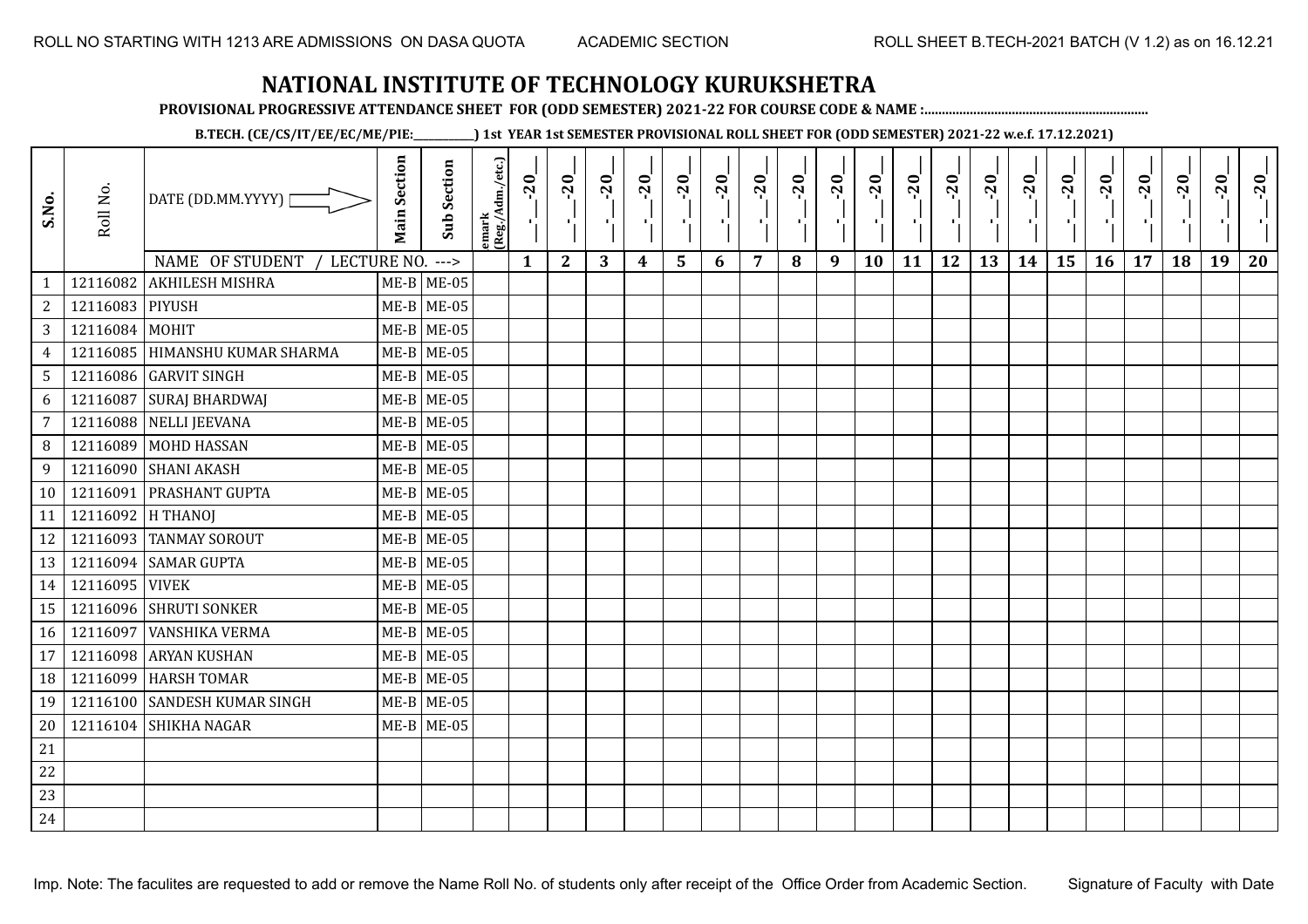**PROVISIONAL PROGRESSIVE ATTENDANCE SHEET FOR (ODD SEMESTER) 2021-22 FOR COURSE CODE & NAME :................................................................**

**B.TECH. (CE/CS/IT/EE/EC/ME/PIE:\_\_\_\_\_\_\_\_\_\_\_\_) 1st YEAR 1st SEMESTER PROVISIONAL ROLL SHEET FOR (ODD SEMESTER) 2021-22 w.e.f. 17.12.2021)**

| S.No.           | Roll No.        | DATE (DD.MM.YYYY) [                                   | <b>Main Section</b> | <b>Sub Section</b>     | emark<br> (Reg./Adm./etc.) | $-20$<br>Ч.  | $-20$<br>×.  | $-20$<br>-10 | $-20$<br>π÷      | $-20$<br>r, | $-20$<br>п. | $-20$<br>п,    | $-20$ | $-20$<br>лj | $-20$<br>л, | $-20$<br>п÷ | $-20$<br>π÷ | $-20$<br>чŀ. | $-20$<br>H) | $-20$<br>÷, | $-20$<br>л., | $-20$ | $-20$ | $-20$<br>л, | $-20$ |
|-----------------|-----------------|-------------------------------------------------------|---------------------|------------------------|----------------------------|--------------|--------------|--------------|------------------|-------------|-------------|----------------|-------|-------------|-------------|-------------|-------------|--------------|-------------|-------------|--------------|-------|-------|-------------|-------|
| $\mathbf{1}$    | 12116101        | NAME OF STUDENT<br>LECTURE NO.<br><b>HARSHIT DATA</b> |                     | $--->$<br>$ME-B$ ME-06 |                            | $\mathbf{1}$ | $\mathbf{2}$ | 3            | $\boldsymbol{4}$ | 5           | 6           | $\overline{7}$ | 8     | 9           | 10          | 11          | 12          | 13           | 14          | 15          | 16           | 17    | 18    | 19          | 20    |
| $\sqrt{2}$      | 12116102        | <b>RAHUL KUMAR</b>                                    |                     | $ME-B$ ME-06           |                            |              |              |              |                  |             |             |                |       |             |             |             |             |              |             |             |              |       |       |             |       |
| 3               |                 | 12116103 HARISH KUMAR                                 |                     | $ME-B$ ME-06           |                            |              |              |              |                  |             |             |                |       |             |             |             |             |              |             |             |              |       |       |             |       |
| $\overline{4}$  | 12116105 GURMIT |                                                       |                     | $ME-B$ ME-06           |                            |              |              |              |                  |             |             |                |       |             |             |             |             |              |             |             |              |       |       |             |       |
| $5\phantom{.0}$ | 12116106 KIRAN  |                                                       |                     | $ME-B$ ME-06           |                            |              |              |              |                  |             |             |                |       |             |             |             |             |              |             |             |              |       |       |             |       |
| 6               | 12116107        | POOJA YADAV                                           |                     | $ME-B$ ME-06           |                            |              |              |              |                  |             |             |                |       |             |             |             |             |              |             |             |              |       |       |             |       |
| 7               | 12116108        | PRATIBHA VERMA                                        |                     | $ME-B$ ME-06           |                            |              |              |              |                  |             |             |                |       |             |             |             |             |              |             |             |              |       |       |             |       |
| 8               | 12116109        | MUSKAN SAINI                                          |                     | $ME-B$ ME-06           |                            |              |              |              |                  |             |             |                |       |             |             |             |             |              |             |             |              |       |       |             |       |
| 9               |                 | 12116110 SAURABH SAROJ                                |                     | $ME-B$ ME-06           |                            |              |              |              |                  |             |             |                |       |             |             |             |             |              |             |             |              |       |       |             |       |
| 10              | 12116111        | YASEEN ANSARI                                         |                     | $ME-B$ ME-06           |                            |              |              |              |                  |             |             |                |       |             |             |             |             |              |             |             |              |       |       |             |       |
| 11              | 12116112        | <b>PARVEEN</b>                                        |                     | $ME-B$ ME-06           |                            |              |              |              |                  |             |             |                |       |             |             |             |             |              |             |             |              |       |       |             |       |
| 12              |                 | 12116113 SUMIT KUMAR                                  |                     | $ME-B$ ME-06           |                            |              |              |              |                  |             |             |                |       |             |             |             |             |              |             |             |              |       |       |             |       |
| 13              |                 | 12116114 PURUSHOTTAM                                  |                     | $ME-B$ ME-06           |                            |              |              |              |                  |             |             |                |       |             |             |             |             |              |             |             |              |       |       |             |       |
| 14              |                 | 12116115 AYUSH KUMAR AGRAHARI                         |                     | $ME-B$ ME-06           |                            |              |              |              |                  |             |             |                |       |             |             |             |             |              |             |             |              |       |       |             |       |
| 15              |                 | 12116116 SONU KUMAR                                   |                     | $ME-B$ ME-06           |                            |              |              |              |                  |             |             |                |       |             |             |             |             |              |             |             |              |       |       |             |       |
| 16              |                 | 12116118   MANISH YADAV                               |                     | $ME-B$ ME-06           |                            |              |              |              |                  |             |             |                |       |             |             |             |             |              |             |             |              |       |       |             |       |
| 17              | 12116119        | <b>RAWTA RAM BANA</b>                                 |                     | $ME-B$ ME-06           |                            |              |              |              |                  |             |             |                |       |             |             |             |             |              |             |             |              |       |       |             |       |
| 18              | 12116120        | <b>SACHIN KUMAR</b>                                   |                     | $ME-B$ ME-06           |                            |              |              |              |                  |             |             |                |       |             |             |             |             |              |             |             |              |       |       |             |       |
| 19              | 12116121        | <b>ADITYA DABRAL</b>                                  |                     | $ME-B$ ME-06           |                            |              |              |              |                  |             |             |                |       |             |             |             |             |              |             |             |              |       |       |             |       |
| 20              | 12116123 SAHIL  |                                                       |                     | $ME-B$ ME-06           |                            |              |              |              |                  |             |             |                |       |             |             |             |             |              |             |             |              |       |       |             |       |
| 21              | 12116124        | <b>VIKASH GURJAR</b>                                  |                     | $ME-B$ ME-06           |                            |              |              |              |                  |             |             |                |       |             |             |             |             |              |             |             |              |       |       |             |       |
| 22              |                 |                                                       |                     |                        |                            |              |              |              |                  |             |             |                |       |             |             |             |             |              |             |             |              |       |       |             |       |
| 23              |                 |                                                       |                     |                        |                            |              |              |              |                  |             |             |                |       |             |             |             |             |              |             |             |              |       |       |             |       |
| 24              |                 |                                                       |                     |                        |                            |              |              |              |                  |             |             |                |       |             |             |             |             |              |             |             |              |       |       |             |       |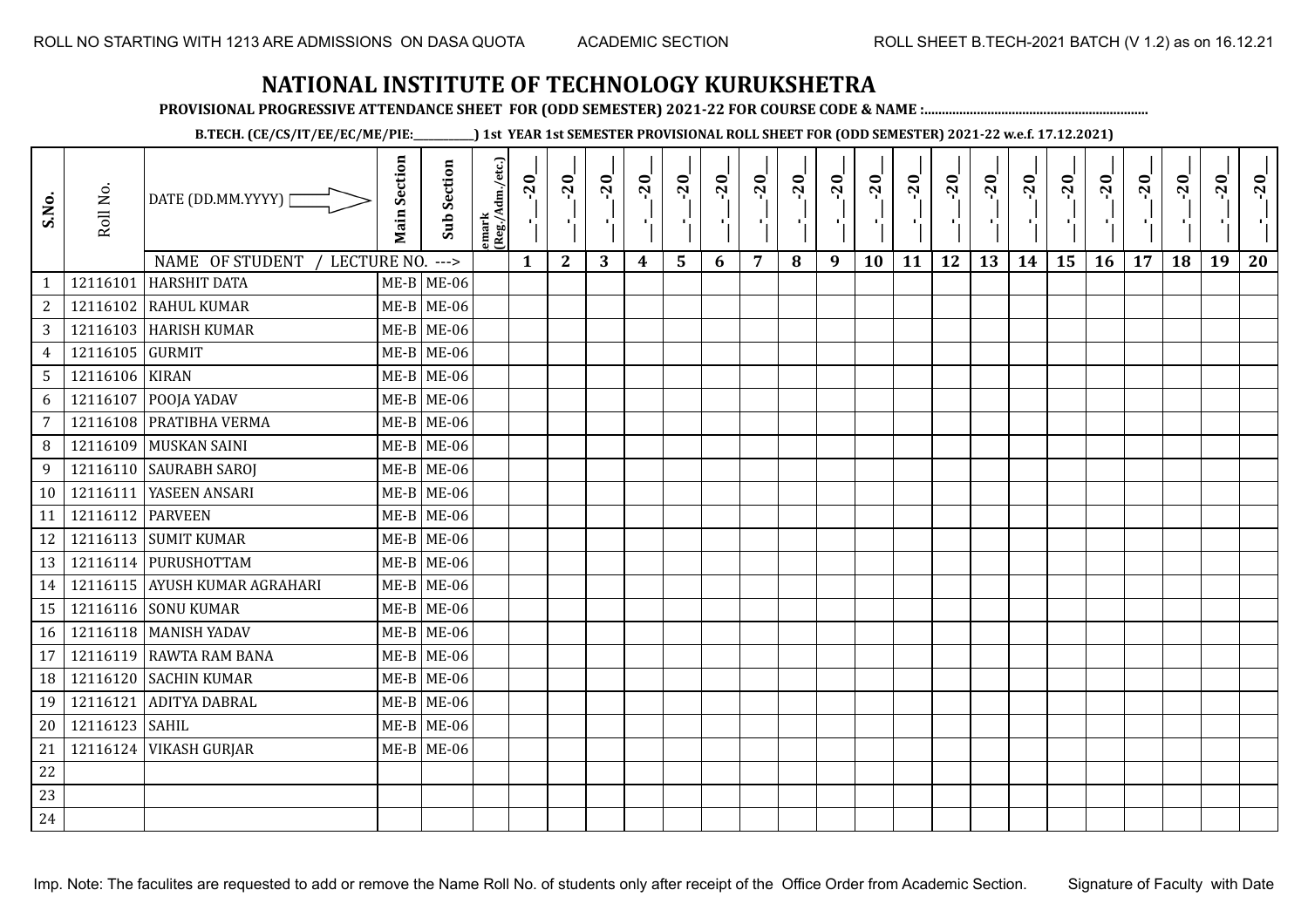**PROVISIONAL PROGRESSIVE ATTENDANCE SHEET FOR (ODD SEMESTER) 2021-22 FOR COURSE CODE & NAME :................................................................**

**B.TECH. (CE/CS/IT/EE/EC/ME/PIE:\_\_\_\_\_\_\_\_\_\_\_\_) 1st YEAR 1st SEMESTER PROVISIONAL ROLL SHEET FOR (ODD SEMESTER) 2021-22 w.e.f. 17.12.2021)**

| S.No.           | Roll No.        | DATE (DD.MM.YYYY)<br>NAME OF STUDENT<br>LECTURE NO. ---> | <b>Main Section</b> | <b>Sub Section</b> | emark<br>(Reg./Adm./etc.) | $-20$<br>$\mathbf{1}$ | $-20$<br>π÷<br>$\mathbf{2}$ | $-20$<br>-10<br>3 | $-20$<br>π÷<br>4 | $-20$<br>чJ<br>5 | $-20$<br>п,<br>6 | $-20$<br>7 | $-20$<br>8 | $-20$<br>пļ<br>9 | $-20$<br>л,<br>10 | $-20$<br>шĵ<br>11 | $-20$<br>шĵ<br>12 | $-20$<br>로<br>13 | $-20$<br>$\blacksquare$<br>14 | $-20$<br>ا.<br>ا<br>15 | $-20$<br>л.<br>16 | $-20$<br>17 | $-20$<br>18 | $-20$<br>×.<br>19 | $-20$<br>20 |
|-----------------|-----------------|----------------------------------------------------------|---------------------|--------------------|---------------------------|-----------------------|-----------------------------|-------------------|------------------|------------------|------------------|------------|------------|------------------|-------------------|-------------------|-------------------|------------------|-------------------------------|------------------------|-------------------|-------------|-------------|-------------------|-------------|
| $\mathbf{1}$    | 12116117        | <b>ASMITA SINGH VIMAL</b>                                |                     | $ME-B$ ME-07       |                           |                       |                             |                   |                  |                  |                  |            |            |                  |                   |                   |                   |                  |                               |                        |                   |             |             |                   |             |
| $\overline{c}$  |                 | 12116122 TANYA KANT                                      |                     | $ME-B$ ME-07       |                           |                       |                             |                   |                  |                  |                  |            |            |                  |                   |                   |                   |                  |                               |                        |                   |             |             |                   |             |
| 3               |                 | 12116125 MADHAV RAHEJA                                   |                     | $ME-B$ ME-07       |                           |                       |                             |                   |                  |                  |                  |            |            |                  |                   |                   |                   |                  |                               |                        |                   |             |             |                   |             |
| $\overline{4}$  |                 | 12116126 VIJAY KUMAR                                     |                     | $ME-B$ ME-07       |                           |                       |                             |                   |                  |                  |                  |            |            |                  |                   |                   |                   |                  |                               |                        |                   |             |             |                   |             |
| $5\overline{)}$ |                 | 12116127 CHINTA VARSHITH REDDY                           |                     | $ME-B$ ME-07       |                           |                       |                             |                   |                  |                  |                  |            |            |                  |                   |                   |                   |                  |                               |                        |                   |             |             |                   |             |
| 6               |                 | 12116128 OM SHANKER SAHAY                                |                     | $ME-B$ ME-07       |                           |                       |                             |                   |                  |                  |                  |            |            |                  |                   |                   |                   |                  |                               |                        |                   |             |             |                   |             |
| $\overline{7}$  | 12116129        | <b>JAISWAL ADITYA SHREERAM</b>                           |                     | $ME-B$ ME-07       |                           |                       |                             |                   |                  |                  |                  |            |            |                  |                   |                   |                   |                  |                               |                        |                   |             |             |                   |             |
| 8               |                 | 12116130 MOHIT KUMAR                                     |                     | $ME-B$ ME-07       |                           |                       |                             |                   |                  |                  |                  |            |            |                  |                   |                   |                   |                  |                               |                        |                   |             |             |                   |             |
| 9               |                 | 12116131 SIDDHARTH                                       |                     | $ME-B$ ME-07       |                           |                       |                             |                   |                  |                  |                  |            |            |                  |                   |                   |                   |                  |                               |                        |                   |             |             |                   |             |
| 10              | 12116132 SHIKHA |                                                          |                     | $ME-B$ ME-07       |                           |                       |                             |                   |                  |                  |                  |            |            |                  |                   |                   |                   |                  |                               |                        |                   |             |             |                   |             |
| 11              |                 | 12116133 HARSHIT KUMAR SINGH                             |                     | $ME-B$ ME-07       |                           |                       |                             |                   |                  |                  |                  |            |            |                  |                   |                   |                   |                  |                               |                        |                   |             |             |                   |             |
| 12              |                 | 12116134 SOURAV KUMAR                                    |                     | $ME-B$ ME-07       |                           |                       |                             |                   |                  |                  |                  |            |            |                  |                   |                   |                   |                  |                               |                        |                   |             |             |                   |             |
| 13              |                 | 12116135 AVNEESH KUMAR                                   |                     | $ME-B$ ME-07       |                           |                       |                             |                   |                  |                  |                  |            |            |                  |                   |                   |                   |                  |                               |                        |                   |             |             |                   |             |
| 14              |                 | 12116136   JATIN KUMAR                                   |                     | $ME-B$ ME-07       |                           |                       |                             |                   |                  |                  |                  |            |            |                  |                   |                   |                   |                  |                               |                        |                   |             |             |                   |             |
| 15              | 12116137        | <b>AJAY CHOUDHARY</b>                                    |                     | $ME-B$ ME-07       |                           |                       |                             |                   |                  |                  |                  |            |            |                  |                   |                   |                   |                  |                               |                        |                   |             |             |                   |             |
| 16              |                 | 12116138 VISLAVATH SANDEEP                               |                     | $ME-B$ ME-07       |                           |                       |                             |                   |                  |                  |                  |            |            |                  |                   |                   |                   |                  |                               |                        |                   |             |             |                   |             |
| 17              | 12116139        | <b>SHIV</b>                                              |                     | $ME-B$ ME-07       |                           |                       |                             |                   |                  |                  |                  |            |            |                  |                   |                   |                   |                  |                               |                        |                   |             |             |                   |             |
| 18              |                 | 12116140 RAHUL KUMAR MEENA                               |                     | $ME-B$ ME-07       |                           |                       |                             |                   |                  |                  |                  |            |            |                  |                   |                   |                   |                  |                               |                        |                   |             |             |                   |             |
| 19              |                 | 12116141 SOURAV SINGH CHIB                               |                     | $ME-B$ ME-07       |                           |                       |                             |                   |                  |                  |                  |            |            |                  |                   |                   |                   |                  |                               |                        |                   |             |             |                   |             |
| 20              | 12116144 ASHNA  |                                                          |                     | $ME-B$ ME-07       |                           |                       |                             |                   |                  |                  |                  |            |            |                  |                   |                   |                   |                  |                               |                        |                   |             |             |                   |             |
| 21              |                 |                                                          |                     |                    |                           |                       |                             |                   |                  |                  |                  |            |            |                  |                   |                   |                   |                  |                               |                        |                   |             |             |                   |             |
| 22              |                 |                                                          |                     |                    |                           |                       |                             |                   |                  |                  |                  |            |            |                  |                   |                   |                   |                  |                               |                        |                   |             |             |                   |             |
| 23              |                 |                                                          |                     |                    |                           |                       |                             |                   |                  |                  |                  |            |            |                  |                   |                   |                   |                  |                               |                        |                   |             |             |                   |             |
| 24              |                 |                                                          |                     |                    |                           |                       |                             |                   |                  |                  |                  |            |            |                  |                   |                   |                   |                  |                               |                        |                   |             |             |                   |             |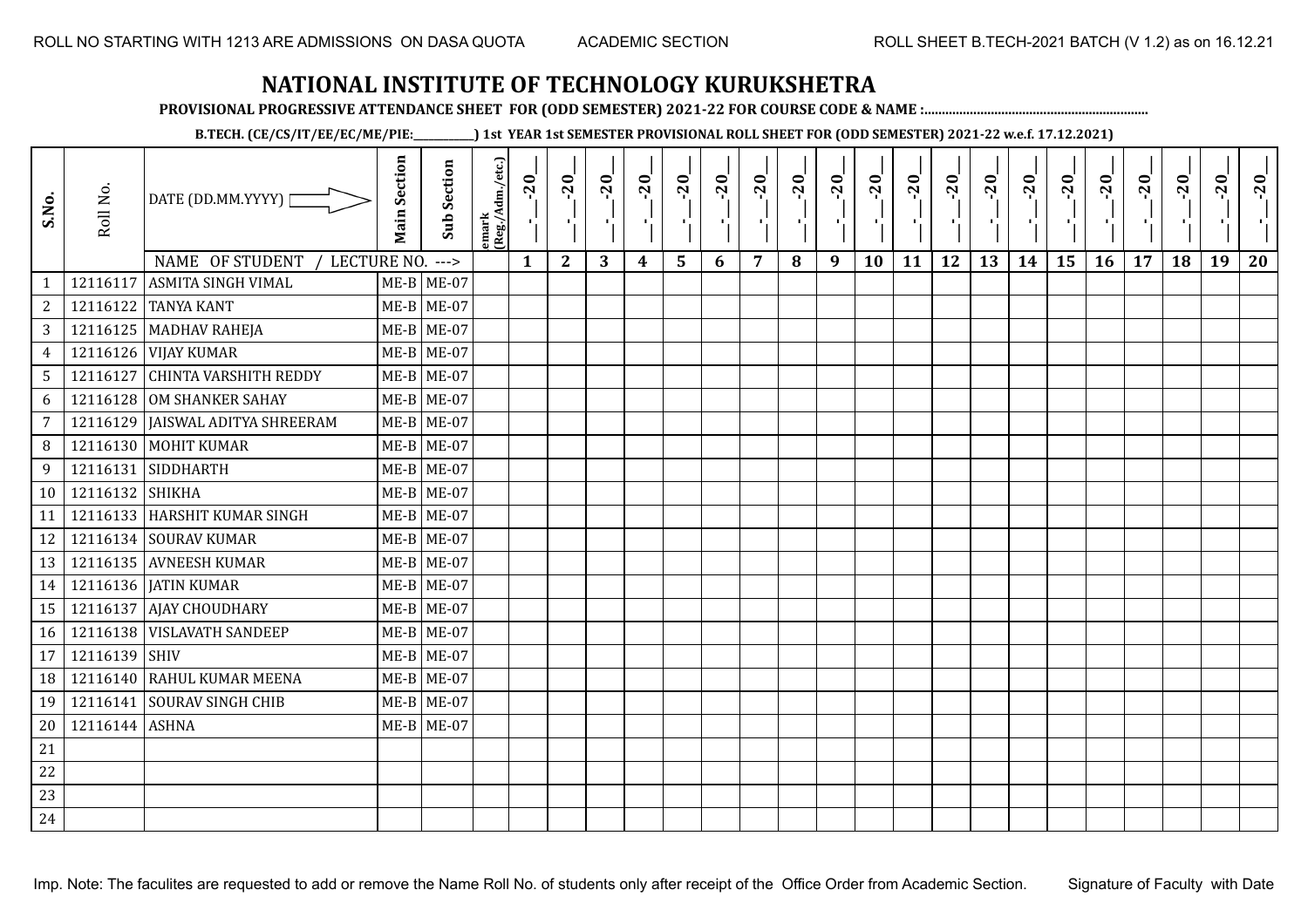**PROVISIONAL PROGRESSIVE ATTENDANCE SHEET FOR (ODD SEMESTER) 2021-22 FOR COURSE CODE & NAME :................................................................**

**B.TECH. (CE/CS/IT/EE/EC/ME/PIE:\_\_\_\_\_\_\_\_\_\_\_\_) 1st YEAR 1st SEMESTER PROVISIONAL ROLL SHEET FOR (ODD SEMESTER) 2021-22 w.e.f. 17.12.2021)**

| S.No.          | Roll No.          | DATE (DD.MM.YYYY)                | <b>Main Section</b> | <b>Sub Section</b> | emark<br>(Reg./Adm./etc.) | $-20$        | $-20$<br><b>A</b> | $-20$ | $-20$<br>л. | $-20$ | $-20$<br>чþ | $-20$ | $-20$<br>$\blacksquare$ | $-20$ | $-20$     | $-20$ | $-20$<br>чļ. | $-20$<br>÷. | $-20$ | $-20$<br>Œ. | $-20$     | $-20$ | $-20$     | $-20$ | $-20$ |
|----------------|-------------------|----------------------------------|---------------------|--------------------|---------------------------|--------------|-------------------|-------|-------------|-------|-------------|-------|-------------------------|-------|-----------|-------|--------------|-------------|-------|-------------|-----------|-------|-----------|-------|-------|
|                |                   | NAME OF STUDENT /<br>LECTURE NO. |                     | $--->$             |                           | $\mathbf{1}$ | $\mathbf{2}$      | 3     | 4           | 5     | 6           | 7     | 8                       | 9     | <b>10</b> | 11    | 12           | 13          | 14    | 15          | <b>16</b> | 17    | <b>18</b> | 19    | 20    |
| 1              | 12116142          | <b>RITIK</b>                     |                     | $ME-B$ ME-08       |                           |              |                   |       |             |       |             |       |                         |       |           |       |              |             |       |             |           |       |           |       |       |
| $\sqrt{2}$     |                   | 12116143 RUDRANSH                |                     | $ME-B$ ME-08       |                           |              |                   |       |             |       |             |       |                         |       |           |       |              |             |       |             |           |       |           |       |       |
| $\overline{3}$ | 12116145 RAJAT    |                                  |                     | $ME-B$ ME-08       |                           |              |                   |       |             |       |             |       |                         |       |           |       |              |             |       |             |           |       |           |       |       |
| $\overline{4}$ | 12116146 GAURAV   |                                  |                     | $ME-B$ ME-08       |                           |              |                   |       |             |       |             |       |                         |       |           |       |              |             |       |             |           |       |           |       |       |
| 5 <sup>5</sup> |                   | 12116147 SANDEEP KUMAR           |                     | $ME-B$ ME-08       |                           |              |                   |       |             |       |             |       |                         |       |           |       |              |             |       |             |           |       |           |       |       |
| 6              |                   | 12116148 KHUSHI YADAV            |                     | $ME-B$ ME-08       |                           |              |                   |       |             |       |             |       |                         |       |           |       |              |             |       |             |           |       |           |       |       |
| $\overline{7}$ |                   | 12116149 RATHOD DHANUSH          |                     | $ME-B$ ME-08       |                           |              |                   |       |             |       |             |       |                         |       |           |       |              |             |       |             |           |       |           |       |       |
| 8              |                   | 12116150 BANDARU ASHRITH         |                     | $ME-B$ ME-08       |                           |              |                   |       |             |       |             |       |                         |       |           |       |              |             |       |             |           |       |           |       |       |
| 9              |                   | 12116151 SHUBHAM JAISWAR         |                     | $ME-B$ ME-08       |                           |              |                   |       |             |       |             |       |                         |       |           |       |              |             |       |             |           |       |           |       |       |
| 10             |                   | 12116152 SRIKET SRIVASTAV        |                     | $ME-B$ ME-08       |                           |              |                   |       |             |       |             |       |                         |       |           |       |              |             |       |             |           |       |           |       |       |
| 11             |                   | 12116155 MUDAVATH ANU            |                     | $ME-B$ ME-08       |                           |              |                   |       |             |       |             |       |                         |       |           |       |              |             |       |             |           |       |           |       |       |
| 12             | 12116156 BHARTI   |                                  |                     | $ME-B$ ME-08       |                           |              |                   |       |             |       |             |       |                         |       |           |       |              |             |       |             |           |       |           |       |       |
| 13             |                   | 12116157 YOHANNAN JEZANIAH       |                     | $ME-B$ ME-08       |                           |              |                   |       |             |       |             |       |                         |       |           |       |              |             |       |             |           |       |           |       |       |
| 14             | 12116158 DIVYANSH |                                  |                     | $ME-B$ ME-08       |                           |              |                   |       |             |       |             |       |                         |       |           |       |              |             |       |             |           |       |           |       |       |
| 15             | 12116159 SACHIN   |                                  |                     | $ME-B$ ME-08       |                           |              |                   |       |             |       |             |       |                         |       |           |       |              |             |       |             |           |       |           |       |       |
| 16             |                   | 12116160 NEHA TYAGI              |                     | $ME-B$ ME-08       |                           |              |                   |       |             |       |             |       |                         |       |           |       |              |             |       |             |           |       |           |       |       |
| 17             |                   | 12116162 ANSHU NEHRA             |                     | $ME-B$ ME-08       |                           |              |                   |       |             |       |             |       |                         |       |           |       |              |             |       |             |           |       |           |       |       |
| 18             |                   | 12116163 HARPREET SINGH          |                     | $ME-B$ ME-08       |                           |              |                   |       |             |       |             |       |                         |       |           |       |              |             |       |             |           |       |           |       |       |
| 19             |                   | 12116164 GOVIND KUMAR MAHAWAR    |                     | $ME-B$ ME-08       |                           |              |                   |       |             |       |             |       |                         |       |           |       |              |             |       |             |           |       |           |       |       |
| 20             |                   |                                  |                     |                    |                           |              |                   |       |             |       |             |       |                         |       |           |       |              |             |       |             |           |       |           |       |       |
| 21             |                   |                                  |                     |                    |                           |              |                   |       |             |       |             |       |                         |       |           |       |              |             |       |             |           |       |           |       |       |
| 22             |                   |                                  |                     |                    |                           |              |                   |       |             |       |             |       |                         |       |           |       |              |             |       |             |           |       |           |       |       |
| 23             |                   |                                  |                     |                    |                           |              |                   |       |             |       |             |       |                         |       |           |       |              |             |       |             |           |       |           |       |       |
| 24             |                   |                                  |                     |                    |                           |              |                   |       |             |       |             |       |                         |       |           |       |              |             |       |             |           |       |           |       |       |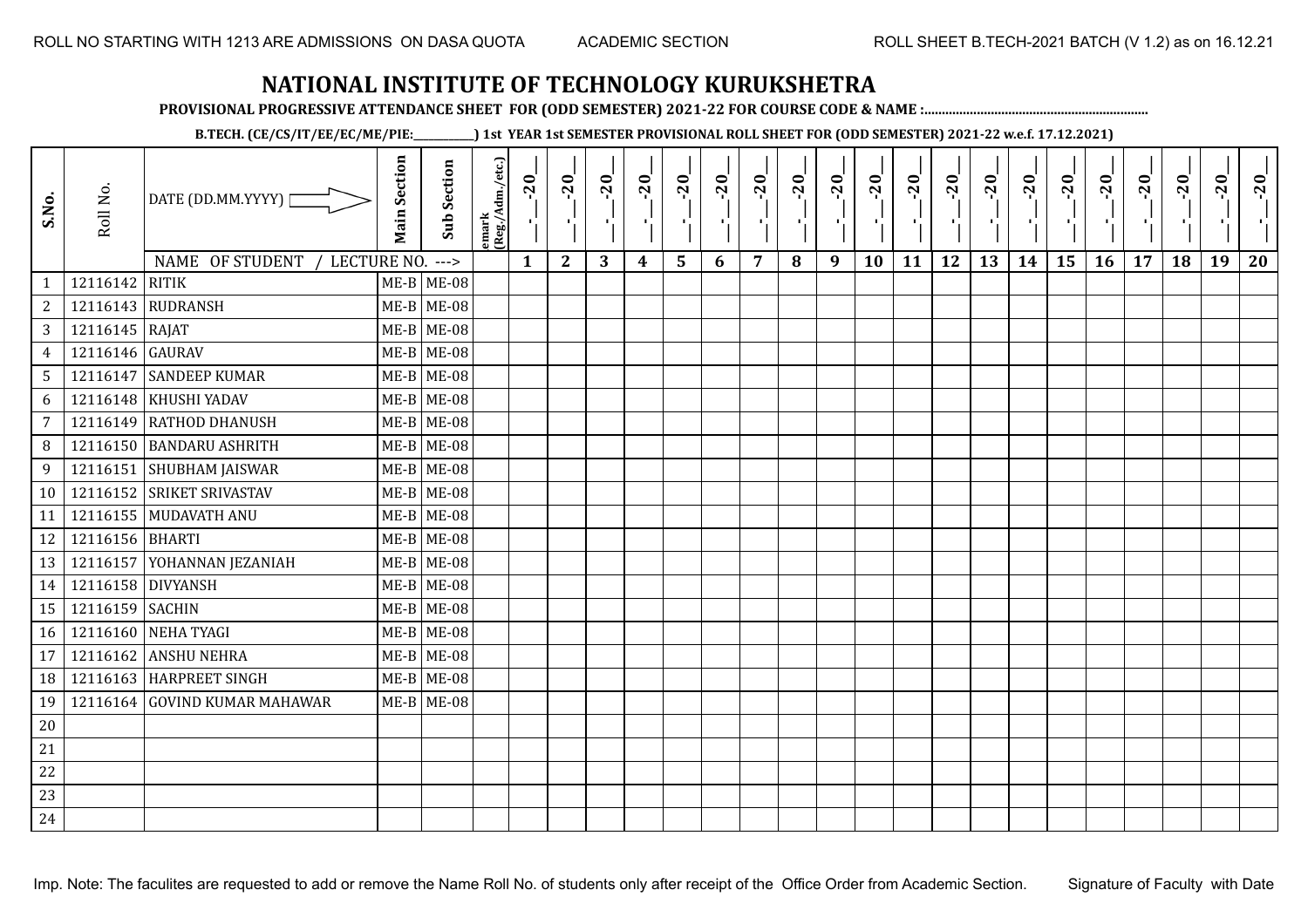**PROVISIONAL PROGRESSIVE ATTENDANCE SHEET FOR (ODD SEMESTER) 2021-22 FOR COURSE CODE & NAME :................................................................**

**B.TECH. (CE/CS/IT/EE/EC/ME/PIE:\_\_\_\_\_\_\_\_\_\_\_\_) 1st YEAR 1st SEMESTER PROVISIONAL ROLL SHEET FOR (ODD SEMESTER) 2021-22 w.e.f. 17.12.2021)**

| S.No.           | Roll No.       | DATE (DD.MM.YYYY) [<br>NAME OF STUDENT<br>LECTURE NO. | <b>Main Section</b> | <b>Sub Section</b><br>$---$ | emark<br> (Reg./Adm./etc.) | 20<br>Ч.<br>$\mathbf{1}$ | $-20$<br>л÷,<br>$\mathbf{2}$ | $-20$<br>шJ.<br>3 | $-20$<br>π÷<br>$\boldsymbol{4}$ | $-20$<br>л,<br>5 | $-20$<br>п,<br>6 | $-20$<br>п.<br>7 | $-20$<br>8 | $-20$<br>л÷,<br>9 | $-20$<br>×,<br>10 | $-20$<br>п,<br>11 | $-20$<br>ΠŮ<br>12 | $-20$<br>Æ,<br>13 | $-20$<br>$\blacksquare$<br>14 | $-20$<br>P,<br>15 | $-20$<br>-96<br>16 | $-20$<br>п,<br>17 | $-20$<br>18 | $-20$<br>л,<br>19 | $-20$<br>20 |
|-----------------|----------------|-------------------------------------------------------|---------------------|-----------------------------|----------------------------|--------------------------|------------------------------|-------------------|---------------------------------|------------------|------------------|------------------|------------|-------------------|-------------------|-------------------|-------------------|-------------------|-------------------------------|-------------------|--------------------|-------------------|-------------|-------------------|-------------|
| $\mathbf{1}$    | 12117001       | <b>SHAURYA SINGH</b>                                  | $PI-A$              | $PI-01$                     |                            |                          |                              |                   |                                 |                  |                  |                  |            |                   |                   |                   |                   |                   |                               |                   |                    |                   |             |                   |             |
| $\overline{2}$  | 12117002       | <b>GAVENDRA SINGH</b>                                 | PI-A                | $PI-01$                     |                            |                          |                              |                   |                                 |                  |                  |                  |            |                   |                   |                   |                   |                   |                               |                   |                    |                   |             |                   |             |
| 3               |                | 12117003 PARVEEN KUMAR                                | PI-A                | $PI-01$                     |                            |                          |                              |                   |                                 |                  |                  |                  |            |                   |                   |                   |                   |                   |                               |                   |                    |                   |             |                   |             |
| 4               | 12117004       | <b>AKSHAY KUMAR</b>                                   | $PI-A$              | $PI-01$                     |                            |                          |                              |                   |                                 |                  |                  |                  |            |                   |                   |                   |                   |                   |                               |                   |                    |                   |             |                   |             |
| $5\phantom{.0}$ |                | 12117005 RAGHAV BINDAL                                | PI-A                | $PI-01$                     |                            |                          |                              |                   |                                 |                  |                  |                  |            |                   |                   |                   |                   |                   |                               |                   |                    |                   |             |                   |             |
| 6               | 12117006       | <b>BODA VINOD KUMAR</b>                               | PI-A                | $PI-01$                     |                            |                          |                              |                   |                                 |                  |                  |                  |            |                   |                   |                   |                   |                   |                               |                   |                    |                   |             |                   |             |
| $\overline{7}$  | 12117007       | <b>RAMAN KUMAR</b>                                    | PI-A                | $PI-01$                     |                            |                          |                              |                   |                                 |                  |                  |                  |            |                   |                   |                   |                   |                   |                               |                   |                    |                   |             |                   |             |
| 8               | 12117008       | PRERANA BHARTI                                        | PI-A                | $PI-01$                     |                            |                          |                              |                   |                                 |                  |                  |                  |            |                   |                   |                   |                   |                   |                               |                   |                    |                   |             |                   |             |
| 9               | 12117009       | <b>KOMAL</b>                                          | $PI-A$              | $PI-01$                     |                            |                          |                              |                   |                                 |                  |                  |                  |            |                   |                   |                   |                   |                   |                               |                   |                    |                   |             |                   |             |
| 10              |                | 12117010 RISHABH PRASAD                               | $PI-A$              | $PI-01$                     |                            |                          |                              |                   |                                 |                  |                  |                  |            |                   |                   |                   |                   |                   |                               |                   |                    |                   |             |                   |             |
| 11              | 12117011       | <b>DUSHYANT KUMAR SAINI</b>                           | $PI-A$              | $PI-01$                     |                            |                          |                              |                   |                                 |                  |                  |                  |            |                   |                   |                   |                   |                   |                               |                   |                    |                   |             |                   |             |
| 12              |                | 12117012 KRISHN VEER SINGH                            | PI-A                | $PI-01$                     |                            |                          |                              |                   |                                 |                  |                  |                  |            |                   |                   |                   |                   |                   |                               |                   |                    |                   |             |                   |             |
| 13              |                | 12117013 DIVYEA NARANG                                | $PI-A$              | $PI-01$                     |                            |                          |                              |                   |                                 |                  |                  |                  |            |                   |                   |                   |                   |                   |                               |                   |                    |                   |             |                   |             |
| 14              |                | 12117014 LOVESH DUTTA                                 | PI-A                | $PI-01$                     |                            |                          |                              |                   |                                 |                  |                  |                  |            |                   |                   |                   |                   |                   |                               |                   |                    |                   |             |                   |             |
| 15              | 12117015 OMKAR |                                                       | PI-A                | $PI-01$                     |                            |                          |                              |                   |                                 |                  |                  |                  |            |                   |                   |                   |                   |                   |                               |                   |                    |                   |             |                   |             |
| 16              |                | 12117016 BODA THARUN KUMAR                            | $PI-A$              | $PI-01$                     |                            |                          |                              |                   |                                 |                  |                  |                  |            |                   |                   |                   |                   |                   |                               |                   |                    |                   |             |                   |             |
| 17              | 12117017       | KAMAKSHI SHARMA                                       | $PI-A$              | $PI-01$                     |                            |                          |                              |                   |                                 |                  |                  |                  |            |                   |                   |                   |                   |                   |                               |                   |                    |                   |             |                   |             |
| 18              | 12117018       | <b>RAJ GUPTA</b>                                      | PI-A                | $PI-01$                     |                            |                          |                              |                   |                                 |                  |                  |                  |            |                   |                   |                   |                   |                   |                               |                   |                    |                   |             |                   |             |
| 19              |                | 12117019 ANKITA CHOUDHARY                             | $PI-A$              | PI-01                       |                            |                          |                              |                   |                                 |                  |                  |                  |            |                   |                   |                   |                   |                   |                               |                   |                    |                   |             |                   |             |
| 20              | 12117020       | <b>KALPANA</b>                                        | $PI-A$              | $PI-01$                     |                            |                          |                              |                   |                                 |                  |                  |                  |            |                   |                   |                   |                   |                   |                               |                   |                    |                   |             |                   |             |
| 21              | 12117021       | <b>ABHISHEK</b>                                       | $PI-A$              | $PI-01$                     |                            |                          |                              |                   |                                 |                  |                  |                  |            |                   |                   |                   |                   |                   |                               |                   |                    |                   |             |                   |             |
| 22              |                |                                                       |                     |                             |                            |                          |                              |                   |                                 |                  |                  |                  |            |                   |                   |                   |                   |                   |                               |                   |                    |                   |             |                   |             |
| 23              |                |                                                       |                     |                             |                            |                          |                              |                   |                                 |                  |                  |                  |            |                   |                   |                   |                   |                   |                               |                   |                    |                   |             |                   |             |
| 24              |                |                                                       |                     |                             |                            |                          |                              |                   |                                 |                  |                  |                  |            |                   |                   |                   |                   |                   |                               |                   |                    |                   |             |                   |             |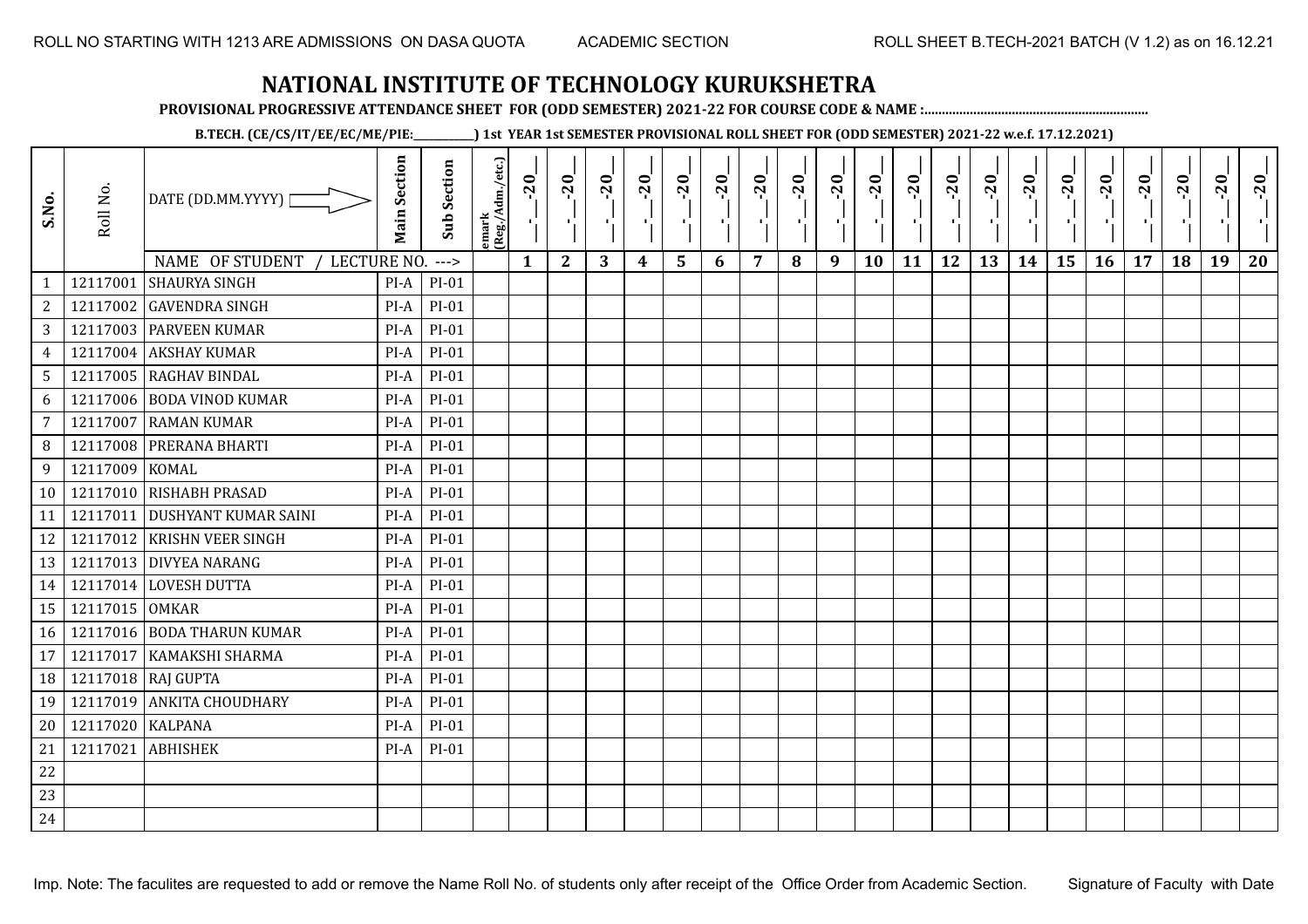**PROVISIONAL PROGRESSIVE ATTENDANCE SHEET FOR (ODD SEMESTER) 2021-22 FOR COURSE CODE & NAME :................................................................**

**B.TECH. (CE/CS/IT/EE/EC/ME/PIE:\_\_\_\_\_\_\_\_\_\_\_\_) 1st YEAR 1st SEMESTER PROVISIONAL ROLL SHEET FOR (ODD SEMESTER) 2021-22 w.e.f. 17.12.2021)**

| S.No.            | Roll No. | DATE (DD.MM.YYYY) [                             | <b>Main Section</b> | <b>Sub Section</b> | emark<br>(Reg./Adm./etc.) | $-20$<br>$\mathcal{F}_1$ . | $-20$<br>×.  | $-20$<br>л. | $-20$ | $-20$          | $-20$<br>$\blacksquare$ | $-20$ | $-20$ | $-20$<br>×. | $-20$<br>л, | $-20$<br>п. | $-20$<br>п, | $-20$<br>чļ. | $-20$<br>$\blacksquare$ | $-20$<br>٠, | $-20$<br>пD. | $-20$ | $-20$ | $-20$<br>л, | $-20$ |
|------------------|----------|-------------------------------------------------|---------------------|--------------------|---------------------------|----------------------------|--------------|-------------|-------|----------------|-------------------------|-------|-------|-------------|-------------|-------------|-------------|--------------|-------------------------|-------------|--------------|-------|-------|-------------|-------|
| $\mathbf{1}$     | 12117022 | NAME OF STUDENT<br>LECTURE NO.<br><b>NEERAJ</b> | $PI-A$              | $--->$<br>$PI-02$  |                           | $\mathbf{1}$               | $\mathbf{2}$ | 3           | 4     | $5\phantom{1}$ | 6                       | 7     | 8     | 9           | 10          | 11          | 12          | 13           | 14                      | 15          | 16           | 17    | 18    | 19          | 20    |
| $\boldsymbol{2}$ | 12117023 | <b>NAVREET</b>                                  | PI-A                | $PI-02$            |                           |                            |              |             |       |                |                         |       |       |             |             |             |             |              |                         |             |              |       |       |             |       |
| $\sqrt{3}$       | 12117024 | SATYANWWESI SATYAPRAKASH                        | $PI-A$              | PI-02              |                           |                            |              |             |       |                |                         |       |       |             |             |             |             |              |                         |             |              |       |       |             |       |
| $\overline{4}$   | 12117025 | <b>ABHISHEK</b>                                 | $PI-A$              | $PI-02$            |                           |                            |              |             |       |                |                         |       |       |             |             |             |             |              |                         |             |              |       |       |             |       |
| $\sqrt{5}$       |          | 12117026 RAUSHAN KUMAR                          | PI-A                | $PI-02$            |                           |                            |              |             |       |                |                         |       |       |             |             |             |             |              |                         |             |              |       |       |             |       |
| 6                | 12117027 | <b>KETHAVATH SRINIVAS</b>                       | PI-A                | $PI-02$            |                           |                            |              |             |       |                |                         |       |       |             |             |             |             |              |                         |             |              |       |       |             |       |
| $\overline{7}$   | 12117028 | <b>SHIVAM AGRAHARI</b>                          | $PI-A$              | PI-02              |                           |                            |              |             |       |                |                         |       |       |             |             |             |             |              |                         |             |              |       |       |             |       |
| 8                | 12117029 | <b>SATYAM SINGH</b>                             | PI-A                | $PI-02$            |                           |                            |              |             |       |                |                         |       |       |             |             |             |             |              |                         |             |              |       |       |             |       |
| 9                |          | 12117030 PRANJAL MITTAL                         | $PI-A$              | PI-02              |                           |                            |              |             |       |                |                         |       |       |             |             |             |             |              |                         |             |              |       |       |             |       |
| 10               | 12117031 | <b>ARYA NANDANI</b>                             | PI-A                | PI-02              |                           |                            |              |             |       |                |                         |       |       |             |             |             |             |              |                         |             |              |       |       |             |       |
| 11               |          | 12117032 HIMANSHU JAIN                          | PI-A                | $PI-02$            |                           |                            |              |             |       |                |                         |       |       |             |             |             |             |              |                         |             |              |       |       |             |       |
| 12               |          | 12117033 PATIL RAJLAXMI PRAKASH                 | PI-A                | $PI-02$            |                           |                            |              |             |       |                |                         |       |       |             |             |             |             |              |                         |             |              |       |       |             |       |
| 13               |          | 12117034 DEEPANSHU                              | PI-A                | $PI-02$            |                           |                            |              |             |       |                |                         |       |       |             |             |             |             |              |                         |             |              |       |       |             |       |
| 14               |          | 12117035 RAHUL SAINI                            | PI-A                | PI-02              |                           |                            |              |             |       |                |                         |       |       |             |             |             |             |              |                         |             |              |       |       |             |       |
| 15               | 12117036 | <b>SUNNY KUMAR</b>                              | PI-A                | PI-02              |                           |                            |              |             |       |                |                         |       |       |             |             |             |             |              |                         |             |              |       |       |             |       |
| 16               | 12117037 | <b>RAHUL</b>                                    | PI-A                | $PI-02$            |                           |                            |              |             |       |                |                         |       |       |             |             |             |             |              |                         |             |              |       |       |             |       |
| 17               | 12117038 | <b>AAKASH KHANNA</b>                            | PI-A                | PI-02              |                           |                            |              |             |       |                |                         |       |       |             |             |             |             |              |                         |             |              |       |       |             |       |
| 18               | 12117039 | <b>VIVEK</b>                                    | PI-A                | PI-02              |                           |                            |              |             |       |                |                         |       |       |             |             |             |             |              |                         |             |              |       |       |             |       |
| 19               | 12117040 | <b>B. SHRAVANI</b>                              | PI-A                | PI-02              |                           |                            |              |             |       |                |                         |       |       |             |             |             |             |              |                         |             |              |       |       |             |       |
| 20               | 12117041 | <b>JAI KOTIYAN</b>                              | $PI-A$              | PI-02              |                           |                            |              |             |       |                |                         |       |       |             |             |             |             |              |                         |             |              |       |       |             |       |
| 21               | 12117045 | POOJA YADAV                                     | $PI-A$              | $PI-02$            |                           |                            |              |             |       |                |                         |       |       |             |             |             |             |              |                         |             |              |       |       |             |       |
| 22               |          |                                                 |                     |                    |                           |                            |              |             |       |                |                         |       |       |             |             |             |             |              |                         |             |              |       |       |             |       |
|                  |          |                                                 |                     |                    |                           |                            |              |             |       |                |                         |       |       |             |             |             |             |              |                         |             |              |       |       |             |       |
| 23               |          |                                                 |                     |                    |                           |                            |              |             |       |                |                         |       |       |             |             |             |             |              |                         |             |              |       |       |             |       |
| 24               |          |                                                 |                     |                    |                           |                            |              |             |       |                |                         |       |       |             |             |             |             |              |                         |             |              |       |       |             |       |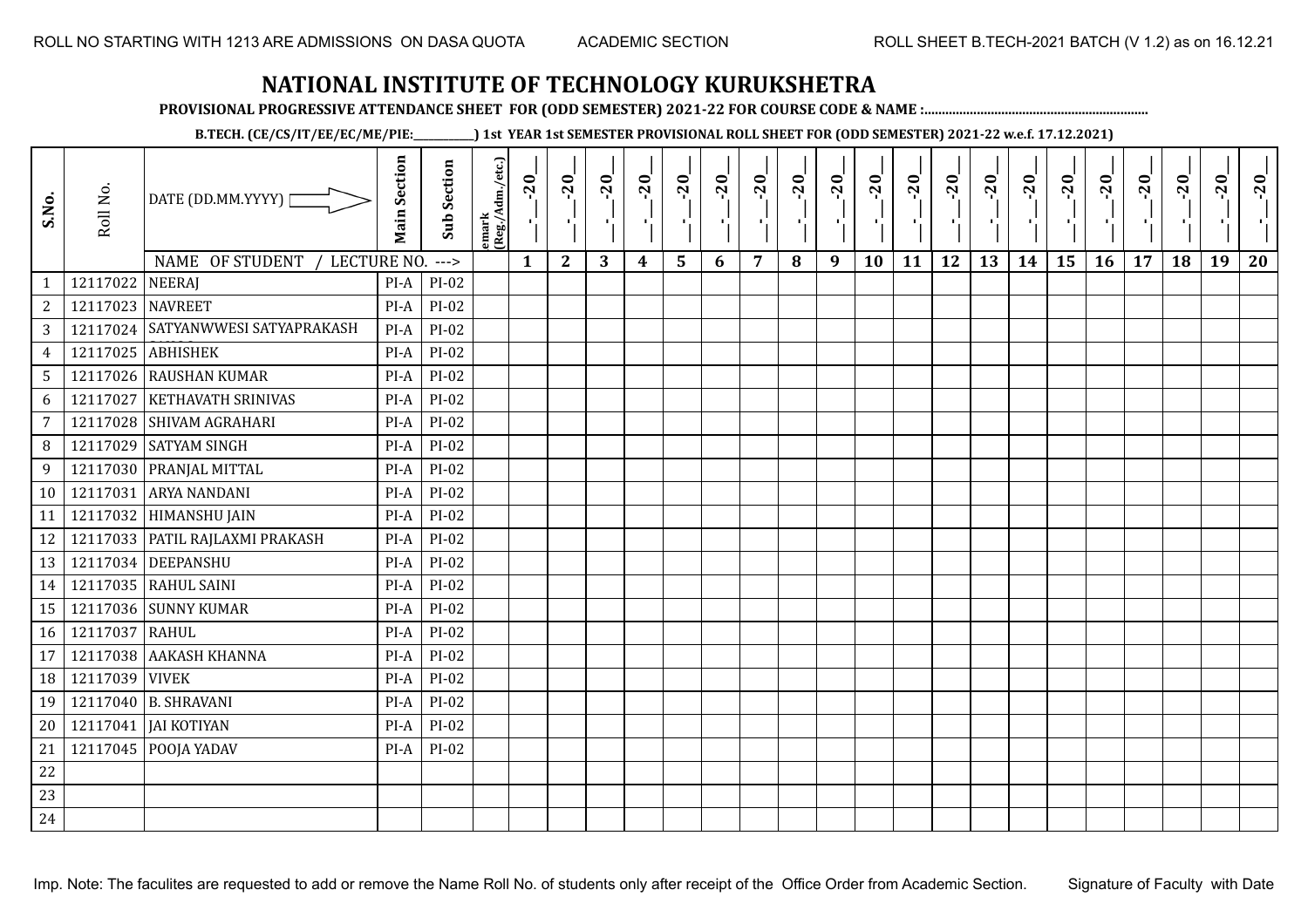**PROVISIONAL PROGRESSIVE ATTENDANCE SHEET FOR (ODD SEMESTER) 2021-22 FOR COURSE CODE & NAME :................................................................**

**B.TECH. (CE/CS/IT/EE/EC/ME/PIE:\_\_\_\_\_\_\_\_\_\_\_\_) 1st YEAR 1st SEMESTER PROVISIONAL ROLL SHEET FOR (ODD SEMESTER) 2021-22 w.e.f. 17.12.2021)**

| S.No.            | Roll No.      | DATE (DD.MM.YYYY) [                   | <b>Main Section</b> | <b>Sub Section</b> | emark<br> (Reg./Adm./etc.) | $-20$<br>$\mathcal{F}_{\mathbf{L}}$ . | $-20$        | $-20$ | $-20$ | $-20$ | $-20$<br>×. | $-20$ | $-20$<br>л. | $-20$<br>π÷ | $-20$<br>л, | $-20$ | $-20$ | $-20$ | $-20$<br>$\blacksquare$ | $-20$<br>٠, | $-20$ | $-20$ | $-20$ | $-20$<br>×ĭ. | $-20$ |
|------------------|---------------|---------------------------------------|---------------------|--------------------|----------------------------|---------------------------------------|--------------|-------|-------|-------|-------------|-------|-------------|-------------|-------------|-------|-------|-------|-------------------------|-------------|-------|-------|-------|--------------|-------|
|                  |               | <b>NAME OF STUDENT</b><br>LECTURE NO. |                     | $--->$             |                            | $\mathbf{1}$                          | $\mathbf{2}$ | 3     | 4     | 5     | 6           | 7     | 8           | 9           | 10          | 11    | 12    | 13    | 14                      | 15          | 16    | 17    | 18    | 19           | 20    |
| 1                | 12117042      | <b>ANKIT KUMAR</b>                    | $PI-A$              | PI-03              |                            |                                       |              |       |       |       |             |       |             |             |             |       |       |       |                         |             |       |       |       |              |       |
| $\boldsymbol{2}$ |               | 12117043 UMANG RAJ VERMA              | $PI-A$              | $PI-03$            |                            |                                       |              |       |       |       |             |       |             |             |             |       |       |       |                         |             |       |       |       |              |       |
| 3                | 12117044      | <b>ABHISHEK RANA</b>                  | $PI-A$              | PI-03              |                            |                                       |              |       |       |       |             |       |             |             |             |       |       |       |                         |             |       |       |       |              |       |
| $\overline{4}$   | 12117046 ISHA |                                       | $PI-A$              | PI-03              |                            |                                       |              |       |       |       |             |       |             |             |             |       |       |       |                         |             |       |       |       |              |       |
| $\sqrt{5}$       | 12117047      | <b>SUYASH RANJAN</b>                  | PI-A                | PI-03              |                            |                                       |              |       |       |       |             |       |             |             |             |       |       |       |                         |             |       |       |       |              |       |
| $\boldsymbol{6}$ | 12117048      | <b>ABHISHEK</b>                       | $PI-A$              | PI-03              |                            |                                       |              |       |       |       |             |       |             |             |             |       |       |       |                         |             |       |       |       |              |       |
| $\overline{7}$   | 12117049      | <b>SHREYA SENTHIL KUMAR</b>           | PI-A                | PI-03              |                            |                                       |              |       |       |       |             |       |             |             |             |       |       |       |                         |             |       |       |       |              |       |
| 8                | 12117050      | <b>ANIKET KUMAR</b>                   | $PI-A$              | $PI-03$            |                            |                                       |              |       |       |       |             |       |             |             |             |       |       |       |                         |             |       |       |       |              |       |
| 9                | 12117051      | <b>MOHIT GUPTA</b>                    | $PI-A$              | PI-03              |                            |                                       |              |       |       |       |             |       |             |             |             |       |       |       |                         |             |       |       |       |              |       |
| 10               | 12117052      | <b>NITESH KUMAR</b>                   | PI-A                | PI-03              |                            |                                       |              |       |       |       |             |       |             |             |             |       |       |       |                         |             |       |       |       |              |       |
| 11               | 12117053      | <b>TANMAY MATHUR</b>                  | $PI-A$              | PI-03              |                            |                                       |              |       |       |       |             |       |             |             |             |       |       |       |                         |             |       |       |       |              |       |
| 12               |               | 12117054 SETTI CHARAN TEJA            | PI-A                | PI-03              |                            |                                       |              |       |       |       |             |       |             |             |             |       |       |       |                         |             |       |       |       |              |       |
| 13               |               | 12117055 HEMANT CHAHAR                | $PI-A$              | PI-03              |                            |                                       |              |       |       |       |             |       |             |             |             |       |       |       |                         |             |       |       |       |              |       |
| 14               |               | 12117056 SATYAM UPADHYAY              | $PI-A$              | $PI-03$            |                            |                                       |              |       |       |       |             |       |             |             |             |       |       |       |                         |             |       |       |       |              |       |
| 15               | 12117057      | RAMAVATH MAMATHA                      | PI-A                | $PI-03$            |                            |                                       |              |       |       |       |             |       |             |             |             |       |       |       |                         |             |       |       |       |              |       |
| 16               | 12117058 ARUN |                                       | $PI-A$              | PI-03              |                            |                                       |              |       |       |       |             |       |             |             |             |       |       |       |                         |             |       |       |       |              |       |
| 17               | 12117059      | <b>SAHIL</b>                          | $PI-A$              | PI-03              |                            |                                       |              |       |       |       |             |       |             |             |             |       |       |       |                         |             |       |       |       |              |       |
| 18               | 12117060      | <b>VIKAS</b>                          | $PI-A$              | PI-03              |                            |                                       |              |       |       |       |             |       |             |             |             |       |       |       |                         |             |       |       |       |              |       |
| 19               | 12117061      | <b>KHUSHI</b>                         | PI-A                | $PI-03$            |                            |                                       |              |       |       |       |             |       |             |             |             |       |       |       |                         |             |       |       |       |              |       |
| 20               | 12117062      | <b>SANDEEP KUMAR MEENA</b>            | $PI-A$              | PI-03              |                            |                                       |              |       |       |       |             |       |             |             |             |       |       |       |                         |             |       |       |       |              |       |
| 21               | 12117063      | <b>AMARJEET SINGH</b>                 | $PI-A$              | PI-03              |                            |                                       |              |       |       |       |             |       |             |             |             |       |       |       |                         |             |       |       |       |              |       |
| 22               |               |                                       |                     |                    |                            |                                       |              |       |       |       |             |       |             |             |             |       |       |       |                         |             |       |       |       |              |       |
| 23               |               |                                       |                     |                    |                            |                                       |              |       |       |       |             |       |             |             |             |       |       |       |                         |             |       |       |       |              |       |
| 24               |               |                                       |                     |                    |                            |                                       |              |       |       |       |             |       |             |             |             |       |       |       |                         |             |       |       |       |              |       |